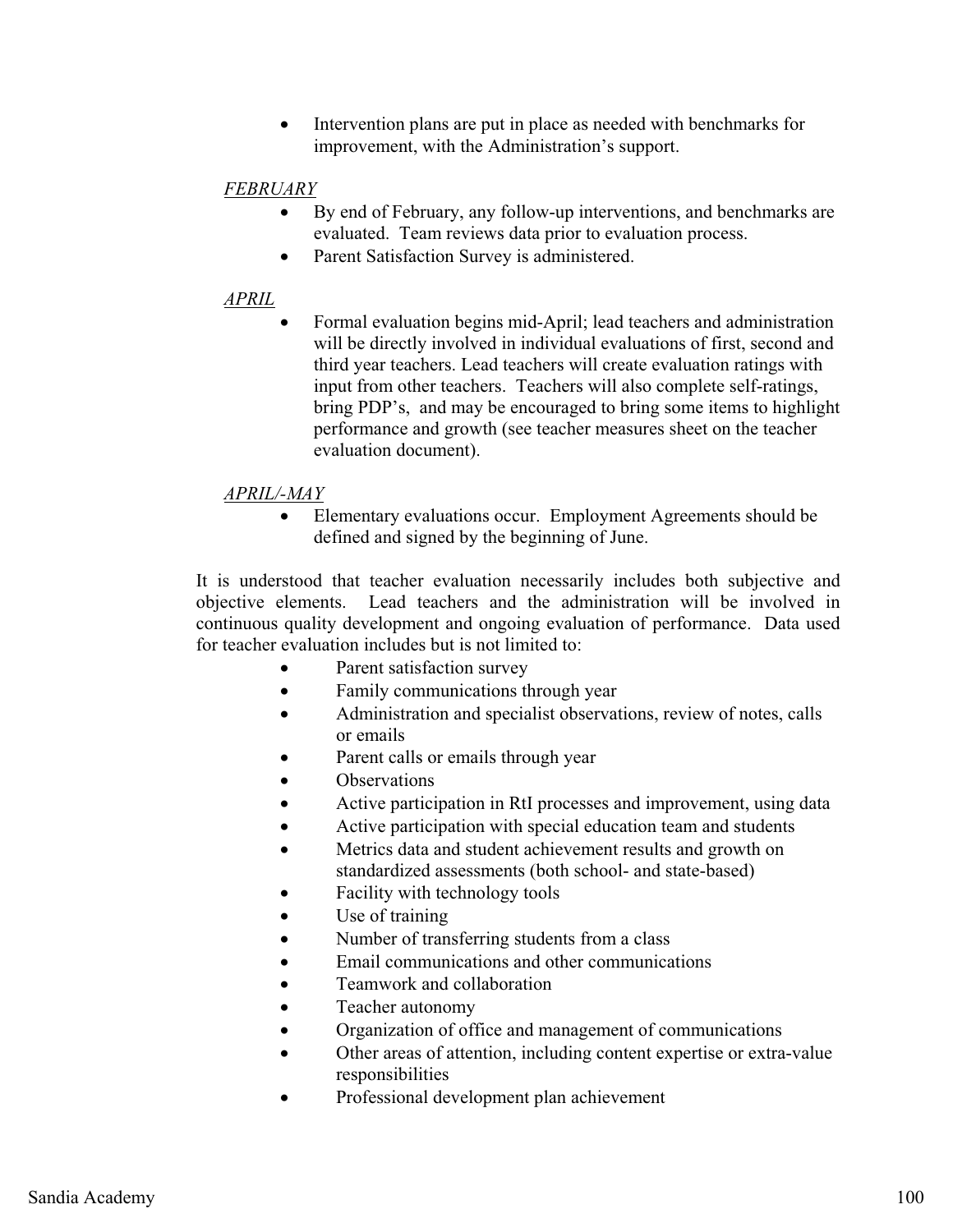## **Proposed Teacher Evaluation**

| Date:       | for review period of $20xx$ -xx school year |
|-------------|---------------------------------------------|
| Reviewer(s) |                                             |
|             |                                             |
|             |                                             |

- I. Introduction: our academy strives to attract, retain and support high quality teachers. Our goals are three-fold:
	- A. To improve the quality of teaching support in the school
	- B. To recognize and reward quality work
	- C. To ensuring a high level of performance

The process of the summative evaluation will include a self-evaluation form, an administrator-completed evaluation form, and the opportunity to discuss areas of commendation and recommendation with the reviewing team.

Teachers completing three or more years of experience with our academy will have an evaluation every three years, unless specifically requested by the teacher or an administrator. New teachers and teachers with fewer than 3 years of experience with our academy will have an evaluation every year.

- II. Data includes but is not limited to:
	- A. parent satisfaction survey results
	- B. lead teacher or administrative review of information from calls and emails through year
	- C. parent calls and interactions through year
	- D. data discussions and use of metrics to improve student achievement
	- E. participation in RtI processes and improvement
	- F. observations and feedback
	- G. facility with technology tools and use of provided training
	- H. number of transferring students from a class
	- I. email communications and other communications
	- J. teamwork
	- K. meeting deadlines and completing responsibilities
	- L. student achievement results and growth on all assessments (state- and schoollevel, including lagging indicators)
	- M. other areas of attention, including content expertise or extra-value responsibilities
	- N. professional development plan achievement

 It is understood that teacher evaluation necessarily includes both subjective and objective elements.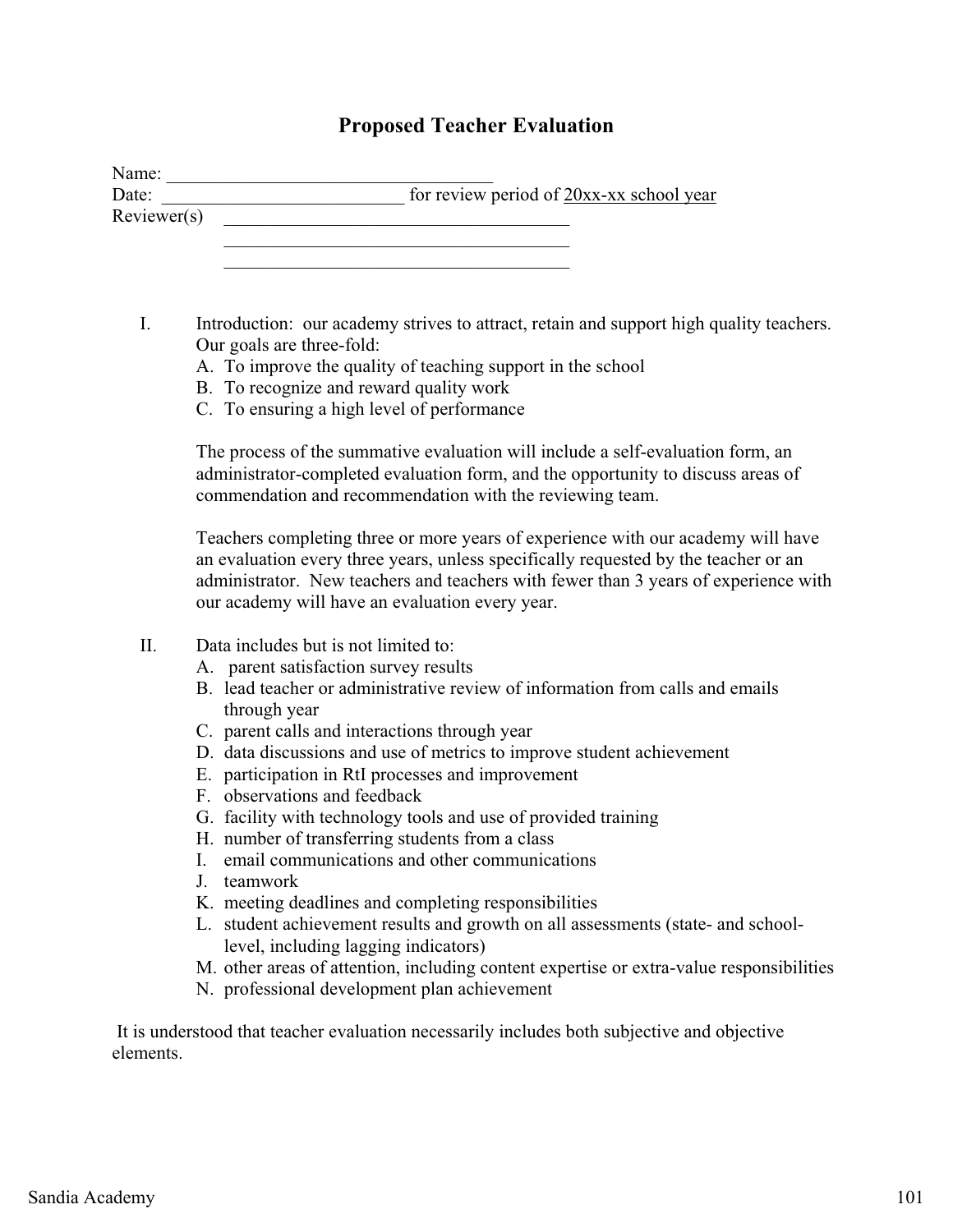#### Teacher Self-Evaluation

Keep in mind the review period in answering these questions. You may use a separate sheet as needed but please keep responses summarized and relatively succinct.

- 1. What have you accomplished so far of which you are especially proud?
- 2. What contributions do you know you made to student achievement and learning?
- 3. How are you progressing in reaching PDP goals?
- 4. What remains a challenge and what are your plans for improving this challenge area?
- 5. What do you want to learn in the coming year, and how can we assist you in that learning?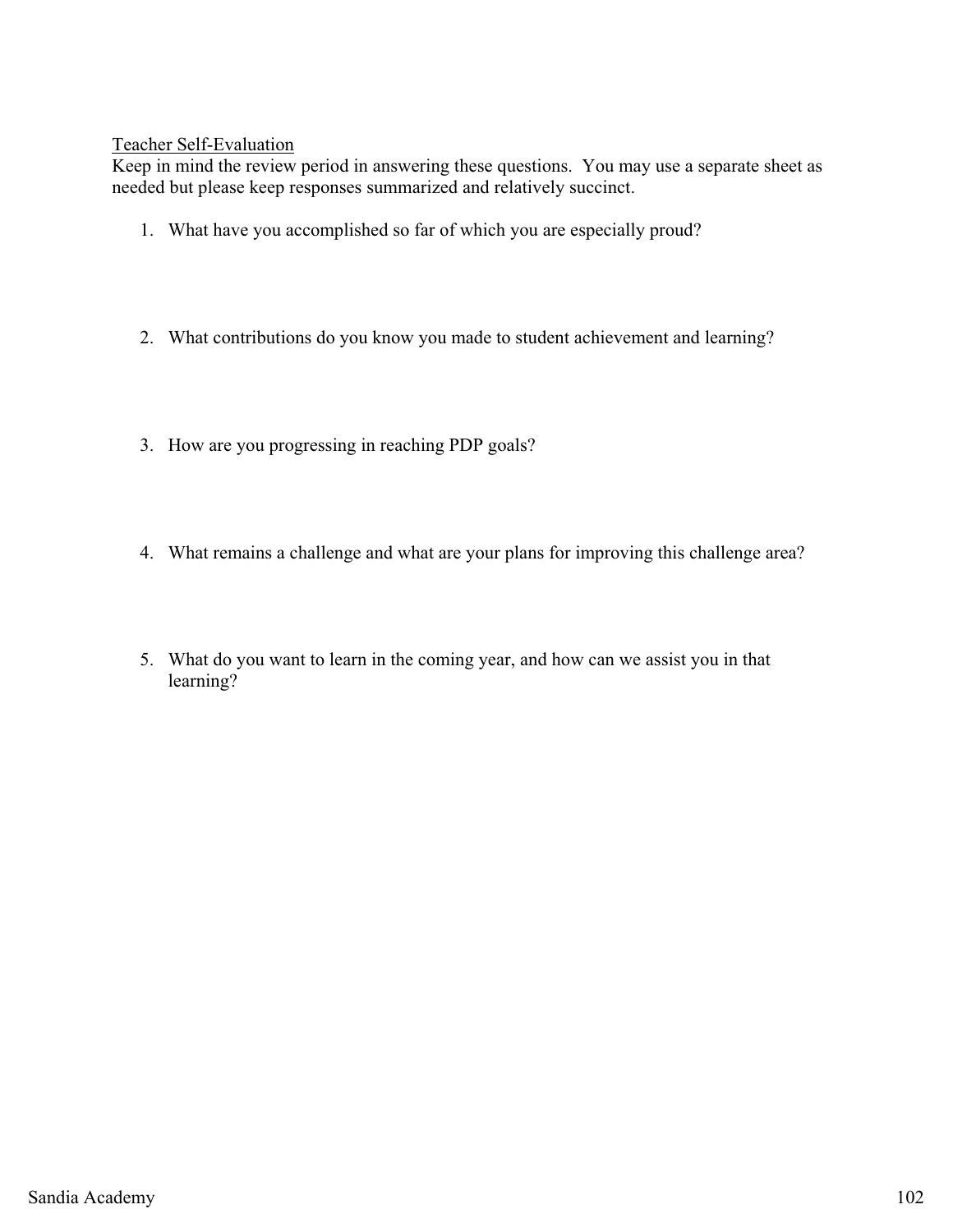#### **Administrative Review of Teacher Performance; includes summary information from Lead teacher, Master Teacher and administration**

Teacher's Name: Date: \_\_\_\_\_\_\_\_\_\_\_\_\_\_\_\_\_\_\_\_\_\_  $Reviewer(s):$ 

\_\_\_\_\_\_\_\_\_\_\_\_\_\_\_\_\_\_\_\_\_\_\_\_\_\_\_\_\_\_\_\_\_\_\_\_ *The following categories will include narrative.* 

Academic Achievement 40%

Retention and Parent Satisfaction 20%

Professional responsibilities and growth  $20\%$ 

Teamwork, attitude, innovation 20%

| Signature of  |  |  |
|---------------|--|--|
| Administrator |  |  |

Signature of Lead Teacher\_\_\_\_\_\_\_\_\_\_\_\_\_\_\_\_\_\_\_\_\_\_\_\_\_\_\_\_\_\_\_\_\_\_\_\_\_\_\_\_\_\_\_\_\_\_\_\_\_\_\_\_\_\_\_\_\_

Signature of Teacher\_\_\_\_\_\_\_\_\_\_\_\_\_\_\_\_\_\_\_\_\_\_\_\_\_\_\_\_\_\_\_\_\_\_\_\_\_\_\_\_\_\_\_\_\_\_\_\_ \_\_\_\_\_\_

date and the state of the state of the state of the state of the state of the state of the state of the state of the state of the state of the state of the state of the state of the state of the state of the state of the s

(By signing this form, you confirm that you have discussed this review in detail with your evaluator. Signing this form does not necessarily indicate that you agree with this evaluation.)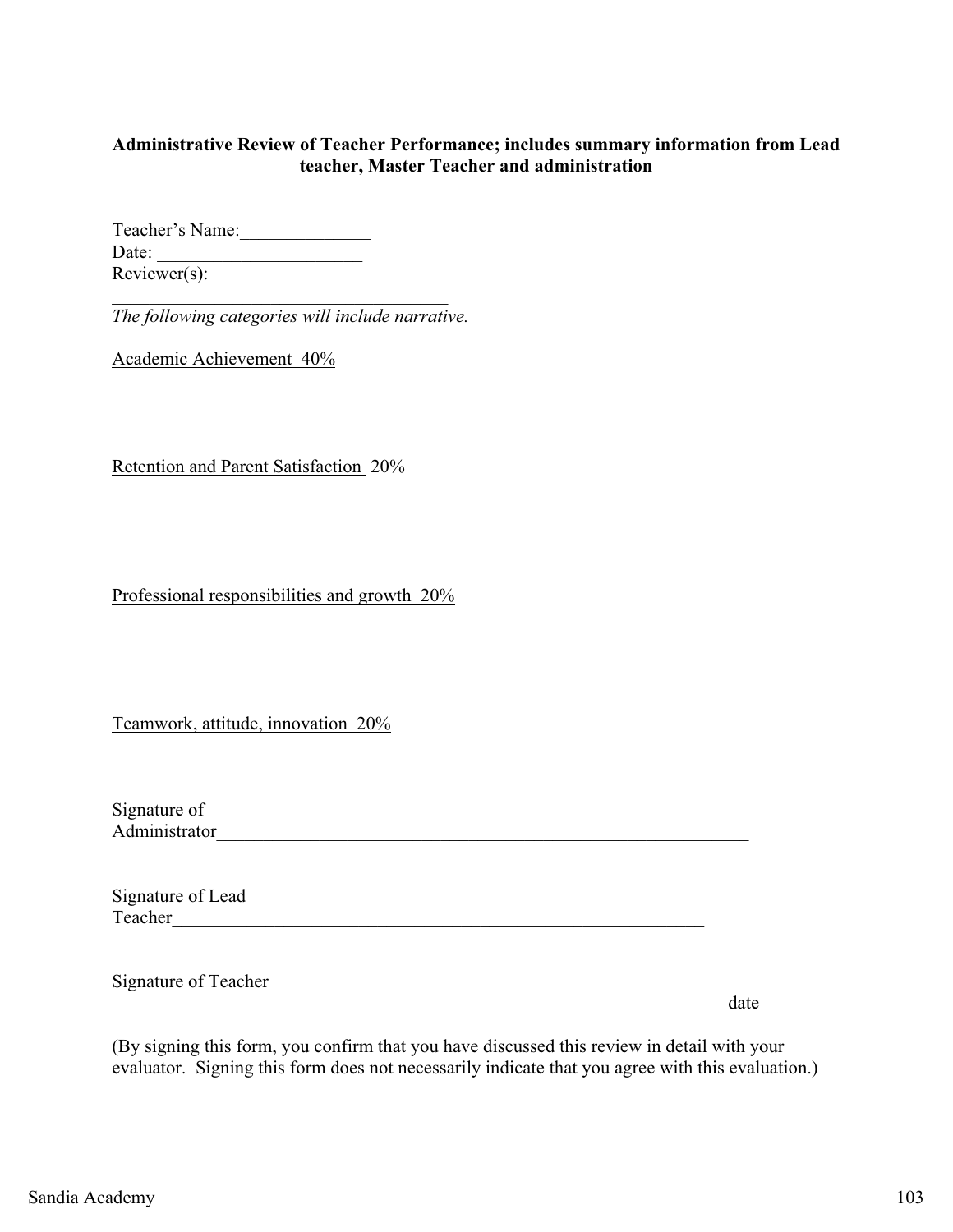#### **Examples of Teacher Measures of Success**

For section 1:

**T** means teacher prepares and brings evidence which can be notes, data, oral narrative **A** means administrator(s) bring evidence

For other sections, any other evidence may be brought for reference by team or teacher.

- 1. Academic Achievement includes academic planning, preparation and goal setting with and for students, using data to identify and remediate strengths and weaknesses, solid instructional support which may include tutoring, office hours, curriculum expertise, and ensuring student success and execution with a special focus on at risk students.
	- a. Quality of academic communications and direct instruction **T**
	- b. Curriculum expertise and preparation **T**
	- c. Student progress and intervention strategies **T**
	- d. Student testing participation rates **Team**
	- e. Teacher test proctoring participation **A**
	- f. Collaboration with SPED team and programs **A**
	- g. Regular data use for academic achievement **T**
- 2. Student Retention and Parent Satisfaction includes qualify and response times for communications, family support overall, in-year withdrawal rates, registration rates, parent satisfaction surveys, providing extra resources and/or participating with the team in the region in community events.
- 3. Professional Responsibilities and Growth includes OLS curriculum knowledge, knowledge of New Mexico Standards and department of education tools, technology skills development, project participation, meeting deadlines, reading communications carefully, participating in and using training, good organization, attendance at PD's and meetings, HQT status and license maintained.
	- 4. Teamwork, Attitude and Innovation includes team relations, volunteerism, teacher-toteacher support, level of collaboration, best practice development and sharing, positive "can do" attitude, integrity, perseverance and following principles and foundation stones of character.

## - **Explain the school's staff discipline process that provides for due process.**

As team members, Academy staff are expected to accept certain responsibilities, follow acceptable business principles in matters of conduct, and exhibit a high degree of integrity at all times. This not only involves sincere respect for the rights and feelings of others, but also demands that employees refrain from any behavior that might be harmful to themselves, co-workers, or the Academy, or that might be viewed unfavorably by current or potential students and families or by the public at large. Employee conduct reflects on the Academy. Employees are, consequently, encouraged to observe the highest standards of professionalism at all times. Types of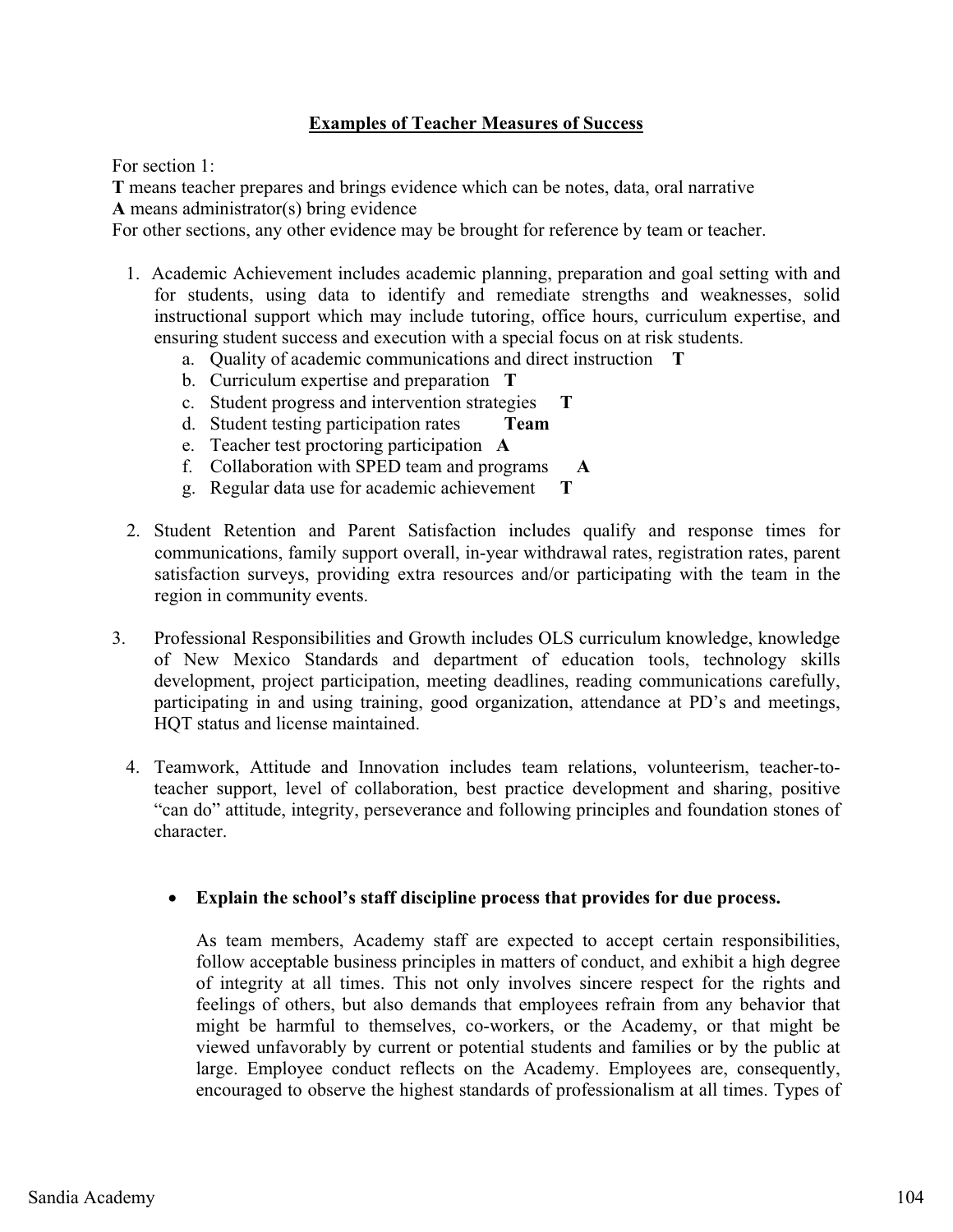behavior and conduct that the Academy considers inappropriate include, but are not limited to, the following:

- Falsifying employment or other Academy records;
- Violating the Academy anti-harassment policy;
- Soliciting or accepting gratuities from students or their families;
- Excessive absenteeism or tardiness;
- Excessive, unnecessary, or unauthorized use of Academy property and supplies, particularly for personal purposes;
- Reporting to work under the influence of drugs or alcohol, and the illegal manufacture, possession, use, sale, distribution, or transportation of drugs;
- Fighting or using obscene, abusive, or threatening language or gestures;
- Theft of property from co-workers, customers, the Academy, or the community;
- Unauthorized possession of firearms on Academy premises or while on Academy business;
- Disregarding safety or security regulations;
- Insubordination; and
- Failing to maintain the confidentiality of Academy, student or family information.

Should an employee's performance, work habits, overall attitude, conduct, or demeanor become unsatisfactory based on violations either of the above or of any other Academy policies, rules, or regulations, the employee will be subject to disciplinary action, up to and including termination.

Before or during imposition of any discipline, employees may be given an opportunity to relate their version of the incident or problem at issue and provide any explanation or justification they consider relevant.

Where appropriate, a policy of progressive employee discipline will be followed by supervisors. Major elements of this policy include:

**Verbal Reprimand:** The first step in the Academy progressive disciplinary policy is the "verbal reprimand." This is a verbal warning to an employee that his conduct is unacceptable, and that repeated or continued failure to conform his conduct or performance to Academy standards will result in more severe disciplinary action. A record of the notice of the verbal reprimand may be made and retained in the employee's personnel file.

**Written Reprimand:** The second step is a "written reprimand." This reprimand will describe the unacceptable conduct or performance of the employee and specify needed changes or improvements. A copy of the written reprimand will be retained in the employee's personnel file.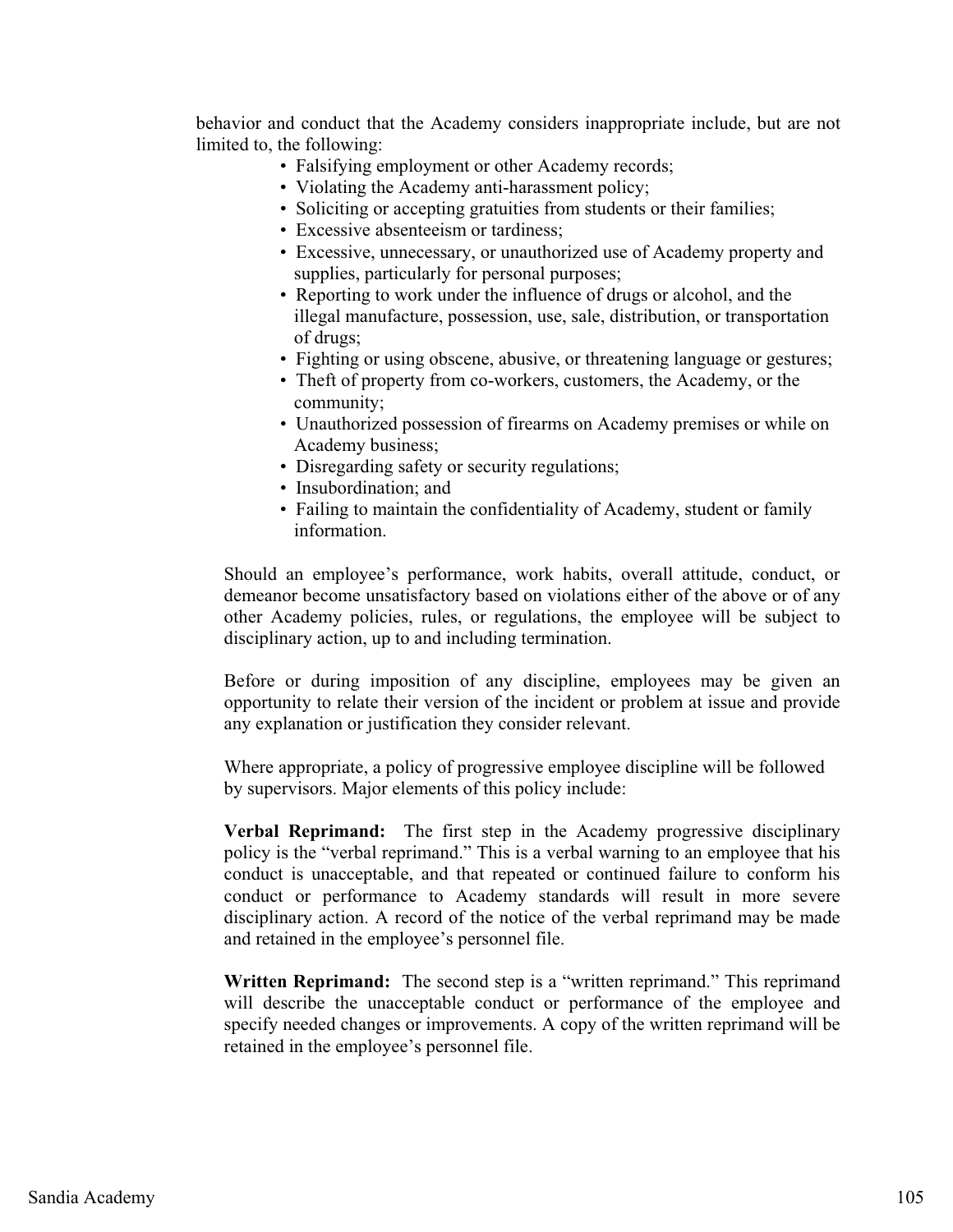**Suspension without pay:** When an employee's conduct is severe enough to warrant a stricter penalty short of discharge or termination, he may be suspended without pay for a period of time at the discretion of the Head Administrator. If the suspension exceeds 10 or more days, he or she will be entitled to due process.

**Termination/Discharge:** The final step in the disciplinary procedure is the termination (in case of non-contracted employee) or discharge (in the case of a contracted employee). If an employee fails to conform his conduct to the standards the Academy requires, the Academy may, for any reason it deems appropriate, terminate a non-contract employee with less than three consecutive years of employment. If a contract employee is discharged as a result of disciplinary action, the employee will only be discharged for just cause as defined in the School Personnel Act. A contract employee who is discharged mid-contract will be entitled to due process as described in 22-10A-27 NMSA 1978 (i.e., opportunity for hearing before the Governing Council and right to appeal to an independent arbitrator).

If a non-contract employee with more than three years of employment is terminated, he will be entitled to due process as described in 22-10A-24 NMSA 1978 and the right to appeal to an independent arbitrator. If a contract employee is terminated (i.e., contract is not renewed) as a result of the misconduct, the school will follow the termination procedures as described in 22-10A-24 NMSA 1978 only if the employee has been employed for three consecutive years with the Academy.

Notwithstanding this progressive disciplinary procedure policy, the Academy reserves the right to administer discipline in such a manner as it deems appropriate under the circumstances, and may, at its sole discretion, eliminate any or all of the steps in the discipline process, except as required by the School Personnel Act.

#### **F. STUDENT ENROLLMENT PROCEDURES AND DISCIPLINE POLICY**

#### - **Describe the school's enrollment policies and procedures, including an explanation of the enrollment timeline.**

After the Public Education Commission grants a written charter to the Academy, the Academy will begin to enroll students who meet state school-age and residency requirements. Based on the application process timeline in the charter application, it is expected that the enrollment period could begin in the winter of 2009-2010 and continue through the summer of 2010. After the enrollment period, if the number of applicants does not exceed the space available based on the targeted enrollment stated in the charter, families will be notified by the Academy to confirm their intent to enroll and complete the enrollment process in time to start school in the fall of 2010. They must submit all required documentation before enrollment is approved. Before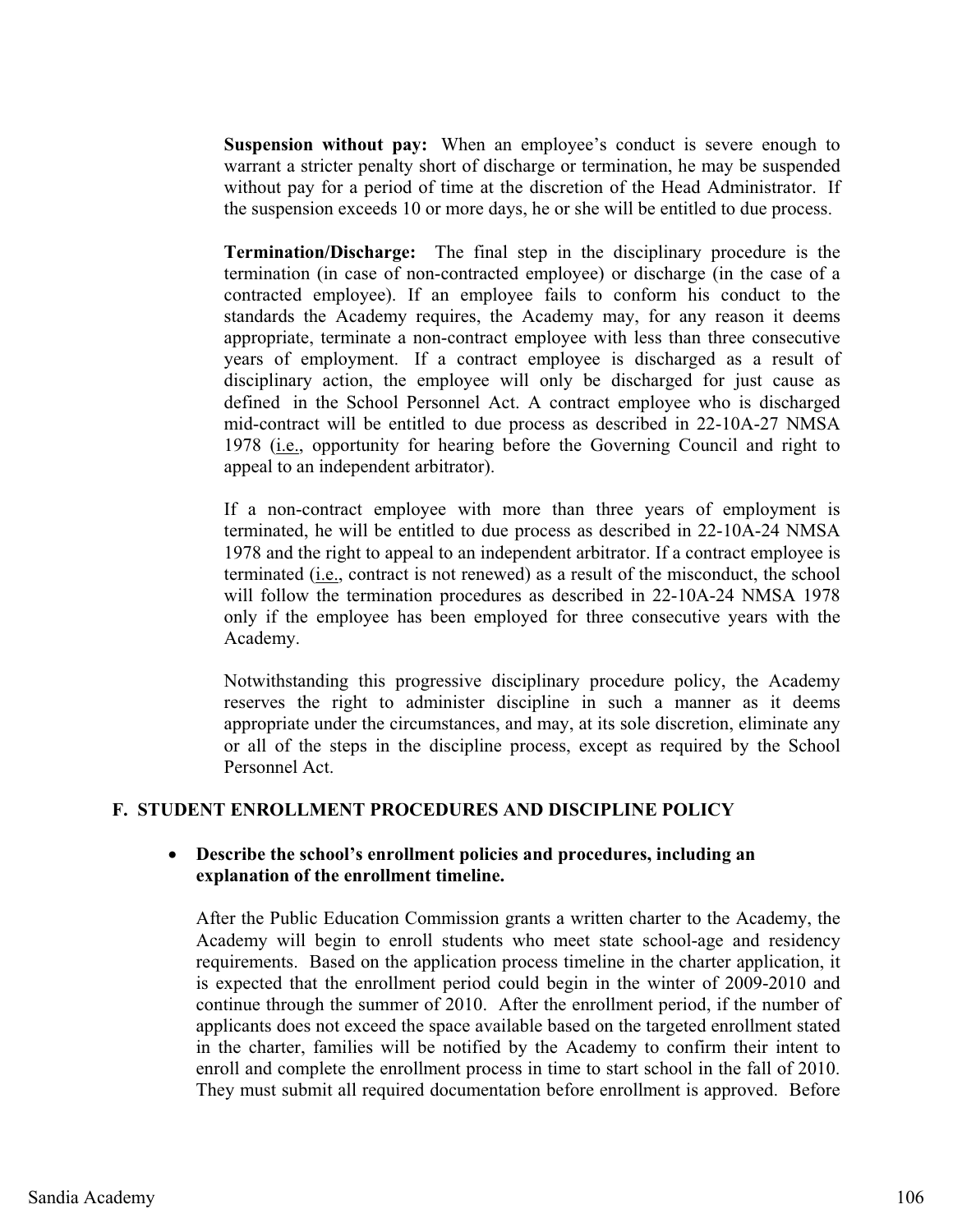school starts, families and enrolled students will be involved in a variety of introductions to the school, staff, and other families and students—by phone, web conference, and face to face meetings.

## - **Describe the school's lottery process that is in accordance with applicable law.**

If applications do exceed space available at the end of the enrollment period, the Academy will conduct a lottery at that time to determine which students will be enrolled in the school. The lottery is blind to disabilities, testing, grades, etc. The lottery will be held once each year. Only applications received at the location designated on the application form and by the lottery deadline will be eligible to participate in the lottery. Completed enrollment packets for applicants selected in the lottery must be received no later than the enrollment deadline. Those not responding by the enrollment deadline will be required to resubmit an application.

After the space allotted in each grade is filled in the order determined by the lottery, the remaining applications in rank order will be placed on a waiting list. Any applications received after the application deadline will be added to the end of the waiting list after the lottery in the order they were received. As students withdraw from or transfer out of the Academy, that space will be given to the next person on the list at that grade level. After the first year, during the enrollment process, preference shall be given to students who have been admitted to the charter school through an appropriate admission process and remain in attendance through subsequent grades and siblings of students already admitted to or attending the same charter school.

**•** Provide the proposed student discipline policy that complies with the Student **Rights and Responsibilities set forth in the Public Education Department rules and regulations [6.11.2 NMAC].** 

A proposed student discipline policy that complies with the Student Rights and Responsibilities set forth in the Public Education Department rules and regulations [6.11.2 NMAC] is attached as **Appendix 2.**

## **G. FACILITIES**

**The facilities plan should demonstrate that the applicant group has carefully considered the school's facilities needs and understands its options for meeting those needs.** 

#### **If the school site has already been selected/secured:**

- **Describe the proposed facility, including location, size and layout of space. Explain how the facility will support the implementation of the school's educational plan.**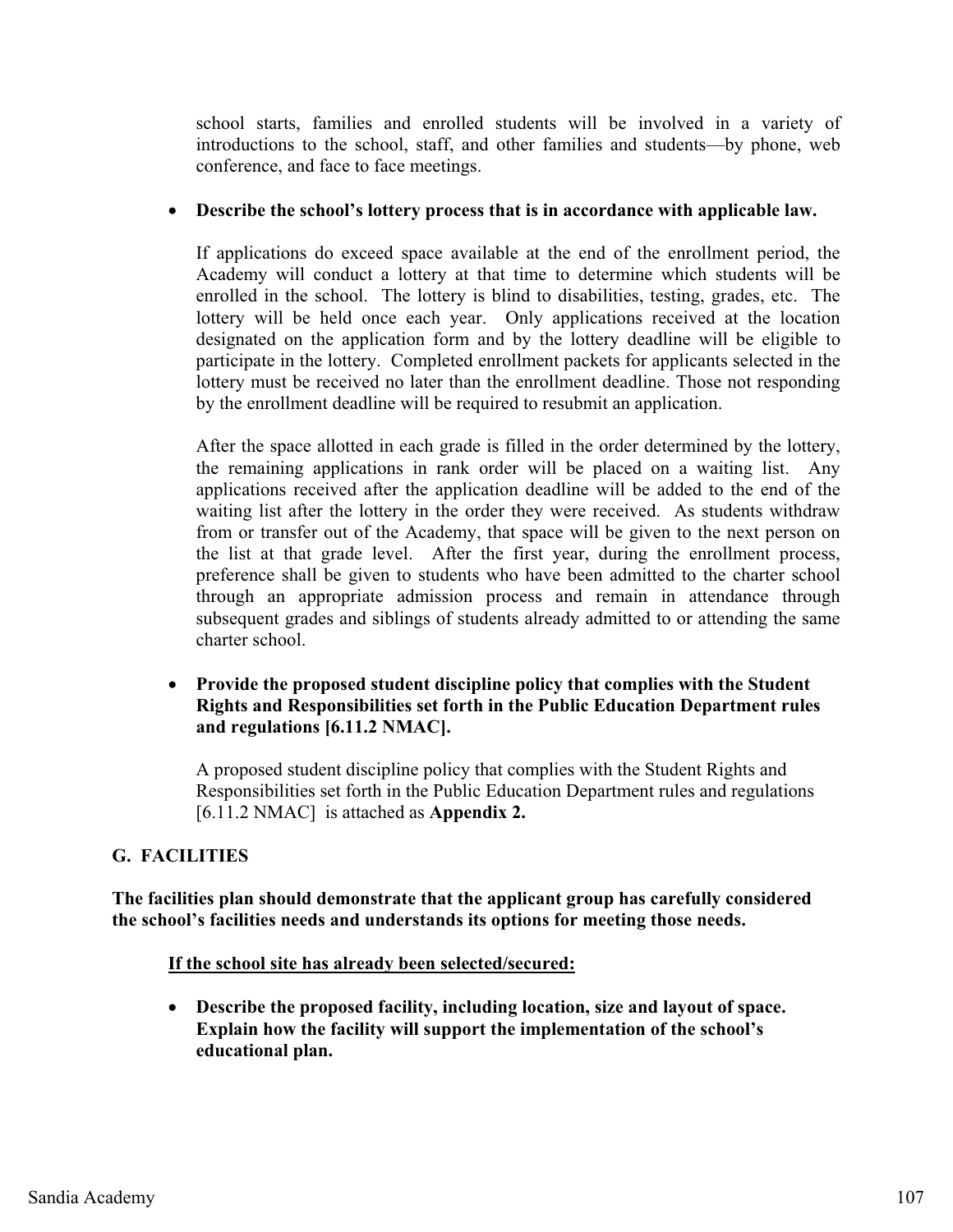#### - **Explain the proposed capital outlay needs for the facility, including projected requests for capital outlay assistance for the school.**

These questions are not applicable since the school site has not been selected/secured. Please refer to the immediately following questions/answers.

#### **If the school site has not been selected/secured:**

#### - **Explain the needs of a facility that will support the implementation of the school's educational plan, including desired location, size, and layout of space.**

The Learning Center will be a site for many purposes supportive of the Academy's educational plan:

- traditional student classroom learning environment enhanced by interactive technology—e.g., computers, whiteboards, and projectors;
- face to face contact time with New Mexico licensed, highly qualified teachers;
- optional place for students to study and research independently both offline and online in a small computer lab;
- $\bullet$ special education related services as required by IEPs;
- $\bullet$ student guidance counseling site;
- tutoring site;
- $\bullet$ test preparation site;
- $\bullet$ diagnostic and other student assessment site;
- $\bullet$  teacher, parent, and student activities and networking such as student, parent, and teacher libraries and student clubs based on interests such as science, music, art, and sports;
- teacher professional development;
- parent orientation, training, and Booster Club meetings;
- $\bullet$ parent outreach;
- $\bullet$ teacher work center;
- $\bullet$  collections of instructional resources to be shared among Academy teachers;
- governing board meeting site;
- $\bullet$ advisory board meeting site; and
- $\bullet$ charter school administrative offices.

The Learning Center will be located in the greater Albuquerque metropolitan area, occupying an estimated 8,000 square feet of building space and additional playground space outside. The facility will have space suitable for elementary, middle school, and high school classrooms; offices; meeting/counseling rooms; multipurpose room for lunch, fitness, and meetings/performance; library; locker space; kitchen; and restrooms.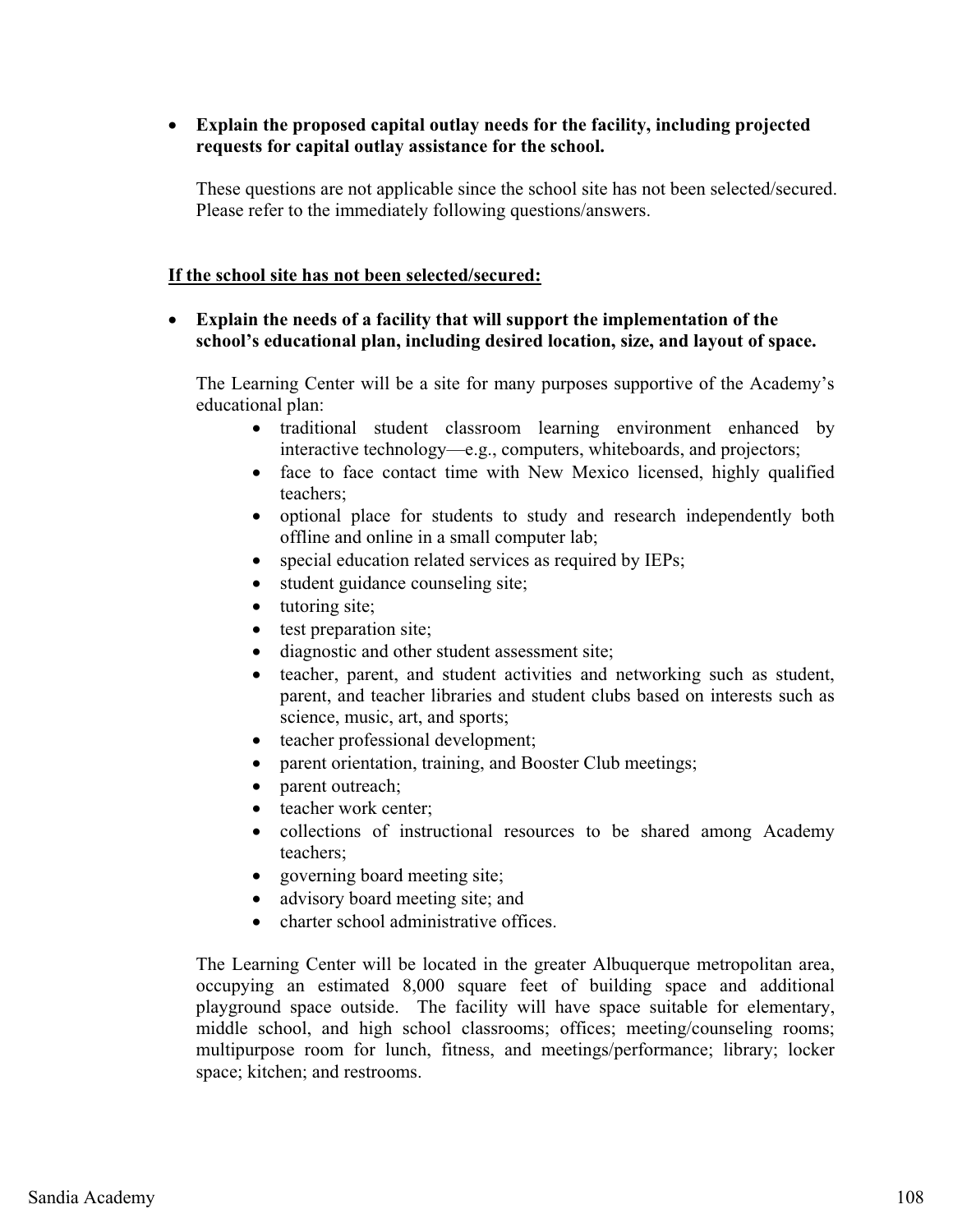## - **Describe a reasonable plan to identify and secure an adequate facility.**

The Academy will lease and renovate an existing site in the greater Albuquerque metropolitan area to accommodate the needs of its Learning Center and administrative offices. The facilities will meet the occupancy standards required by applicable New Mexico construction and zoning codes, health and safety laws and regulations including the federal Occupational Safety and Health Act of 1970 and the Americans with Disabilities Act (ADA). Facilities used by a charter school shall meet the standards required pursuant to 22-8B-4.2 NMSA 1978. The Academy founders have begun interviewing real estate brokers familiar with commercial properties that may be suitable for the charter school. If approved, the Academy intends to contract with a broker to assist in its search for the appropriate location.

#### o **Provide the proposed capital outlay needs for the facility, including projected requests for capital outlay assistance for the school.**

Initially, the Academy will seek lease reimbursement payments. If the location is not immediately suitable for compliance with the deadlines imposed by 22-8B-4.2 NMSA 1978, the school will seek a facility or agreement with its lessor to ensure compliance. If eligible, the charter may seek to enter into a lease purchase agreement or seek available space in a public building. Eventually, if the charter school is located in public property, the Academy may request capital outlay assistance for approved public school capital outlay projects.

#### **H. OTHER STUDENT SERVICES**

### - **Describe the school's plans for meeting the transportation needs of its students and plans for contracting services for transportation, if applicable.**

Sandia Academy will not offer transportation services, except as mandated by state and/or federal law. It will be the responsibility of a student's parent/mentors to provide transportation to the Academy's Learning Center and any other schoolrelated instructional or non-instructional activities requiring the student's participation outside their home or place of regular study. Arrangements for transporting students will special needs will be made on an as-needed basis pursuant to the student's IEP.

#### - **Describe the school's plans for meeting the food services needs of its students and plans for contracting services for food services, if applicable.**

The Academy will not provide food service. On the days students attend sessions at the Learning Center, lunch time will be scheduled and students will be responsible for supplying their own lunch.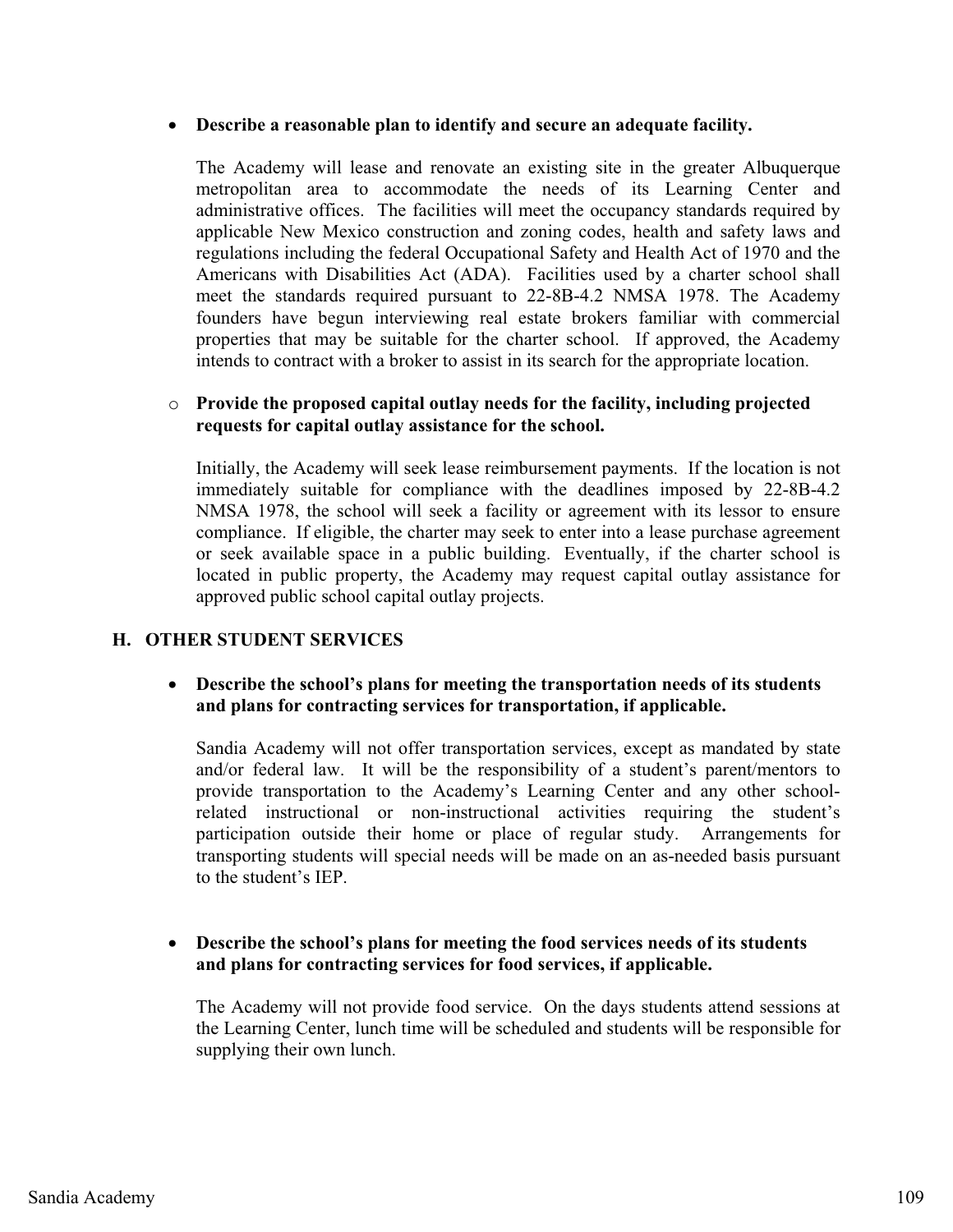#### - **Describe the school's plans for providing student access to counseling services and plans for contracting services, if applicable.**

In addition to teachers and mentors, a variety of support services will be available to ensure that the Academy and its all its students, including those with disabilities and exceptionalities effectively meet their educational needs and goals.

**Advisors** will monitor students' overall academic 'health' and attendance. They effectively tie together the students' educational experience at the school. They generally follow students from grade to grade, and are responsible for building the school's student community. They also serve as the instructors in orientation courses, and ensure that students are ready to learn and to succeed in the high school program. In addition, they serve as an important administrative resource – helping to pull together teachers and mentors for conferences when students need help.

**School Counselors** will assist students in the transition from Middle School to High School. They also assist students in selecting the correct pathway through high school, and to draft their post graduation plans. Counselors are also crucial in that they assist students with non-academic issues related to social, emotional, or cognitive development and personal health and safety.

In addition to high school courses and school counselors,  $K^{12}$  also offers **Web-based counseling tool(s)** to support college, career planning and exploration. Specifically the tool(s) may include:

- o **Counselor's Office**: Web-based system which allows college and career counselors to collect and organize detailed information about students' postsecondary plans;
- o **Course Manager**: Fully automated system to help students choose the courses they'll need to achieve their post-secondary goals;
- o **Family Connection**: Provides students and families access to age/gradeappropriate resources for course, college, and career planning. Counselors can build multi-year course plans; conduct targeted college searches, research scholarships, etc;
- o **Career Planner**: Integrated so students and parents can see how career decisions relate to course and college planning activities, and counselors can guide and track student progress.

For students with exceptional needs, **Special Education Teachers** will develop student IEPs, monitor progress toward IEP goals, and conduct annual reviews of IEPs. They partner with general education teachers in co-teaching activities that support special needs students learning. They provide suggestions/guidance to the regular education teacher on accommodations to be made to lessons or provide them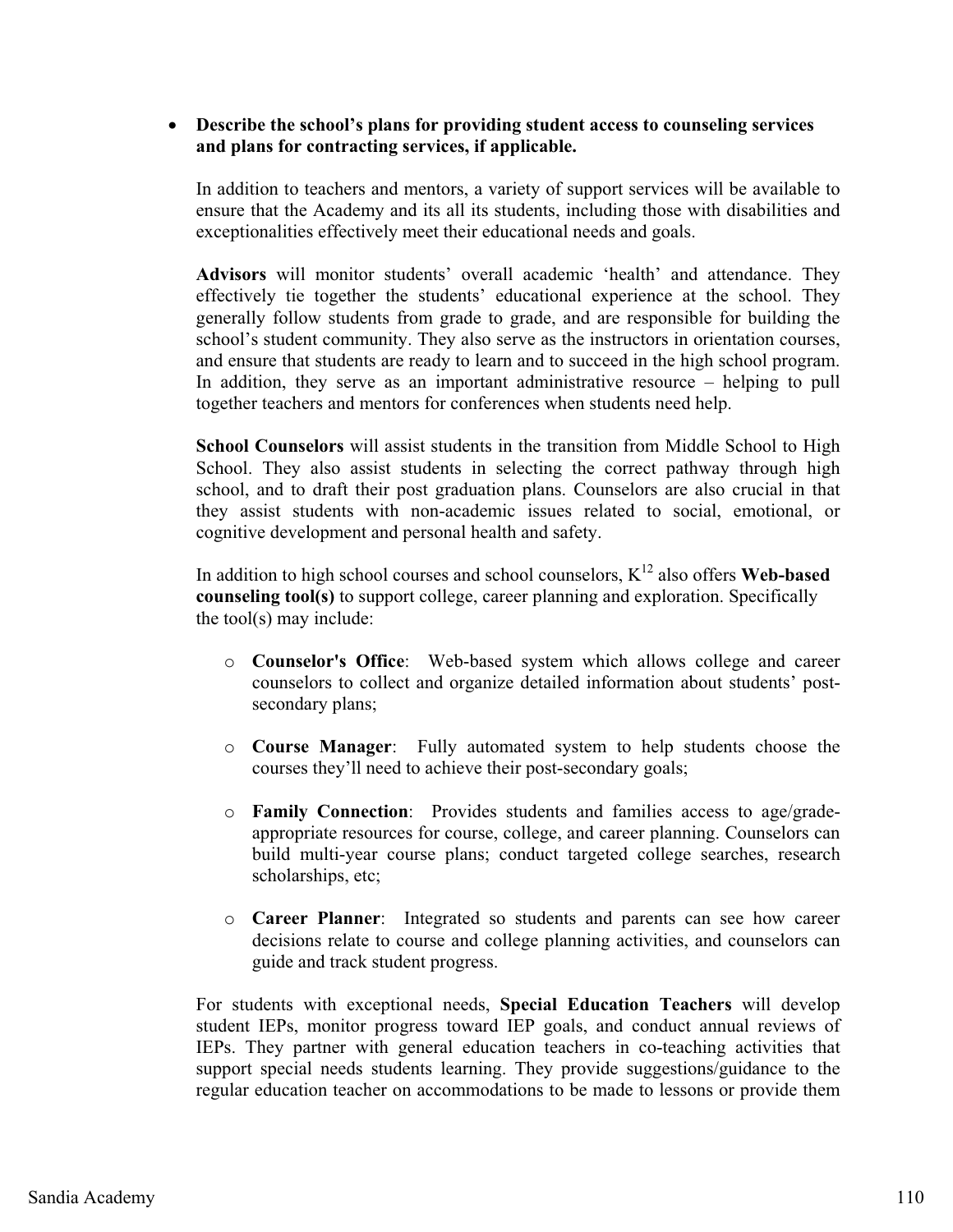directly to the students. They also support parents of the student to help them better support the child in the home learning environment.

Last, but not least, the school's **Head Administrator** will provide oversight and leadership for all of the people involved in supporting and educating the student. The Head Administrator ensures that Academy students receive the highest quality educational experience, while developing and enforcing all school policies and ensuring that the school meets all federal, state, and local education standards. She/he will often conference directly with teachers, parents, and students when concerns over academic performance, attendance, or behavior are raised.

Together, all of these people create a literal web of support for all Academy students!

#### $\bullet$  **Describe the school's plans for providing student access to health services and plans for contracting services, if applicable.**

Sandia Academy shall comply with all state and federal health and safety requirements applicable to public schools. The Academy will collect immunization records as part of the enrollment process and keep a current record of each student's immunization status which will be available to public health authorities. Each year that a student enrolls or re-enrolls he/she will update his/her own records on the enrollment form. The Head Administrator is responsible for overseeing the maintenance of the immunization records. The school's Administrative Assistant will be responsible for maintaining them and following up with families about immunization requirements. The records will be kept at the Academy's administrative office.

If the Academy deems it necessary, it may contract to provides its students with counseling and health services under 22-8B-4D NMSA 1978 with a school district, a university or college, the state, another political subdivision of the state, the federal government or one of its agencies, a tribal government or any other third party for the use of a facility, its operation and maintenance and the provision of any service or activity that the charter school is required to perform in order to carry out the educational program described in its charter. The Academy may contract with the above mentioned groups in order to serve and benefit its students with any and all required and optional medical services or activities.

With parental permission, Sandia Academy will provide vision and hearing screenings to Academy students, but does not anticipate providing health services to students beyond these requirements. Screenings will be done at the learning center or in the students' school district of residence. It is anticipated that the Academy will enter into service agreements with appropriate service providers to deliver these services.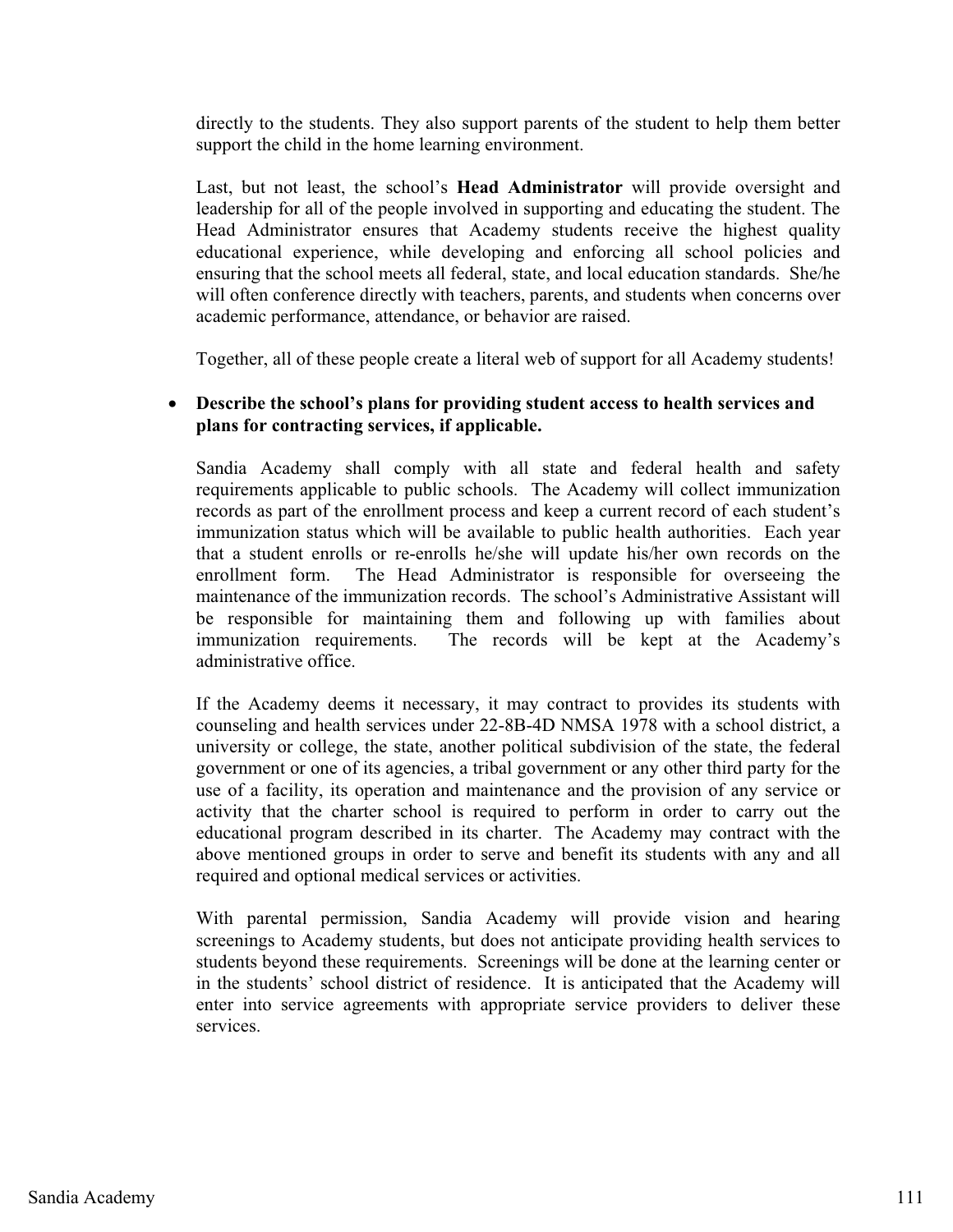## **VIII. REQUIREMENTS**

The Requirements section of the application addresses the necessary arrangements that school leaders must make to define the respective legal liability and responsibility of the governing body and the Public Education Department. These requirements include, but are not limited to, securing appropriate insurance coverage and identifying waivers that will be sought by the school from the Public Education Department.

### **A. LEGAL LIABILITY AND INSURANCE COVERAGE**

- **Provide a statement that the charter school will participate in coverage by the public school insurance authority and will comply with all applicable rules of that authority.**

Sandia Academy will participate in coverage by the public school insurance authority and will comply with all applicable rules of that authority.

#### **B. WAIVERS**

- **List the specific waivers that will be requested from the department's requirements, rules, and provisions of the Public School Code pertaining to individual class load, teaching load, length of the school day, staffing patterns, subject areas, purchase of instructional material, evaluation standards for school personnel, school principal duties, driver education, and graduation requirements.**

Sandia Academy requests the following waivers from the department's requirements, rules, and provisions of the Public School Code as provided for charter schools in 22- 8B-5 NMSA 1978:

| <b>Waiver Requested</b>               | <b>Rationale for Waiver</b>                    |  |
|---------------------------------------|------------------------------------------------|--|
| Individual Class Load 6.30.2.10G NMAC | On site student to teacher ratio will be 20 to |  |
|                                       | 1. However, depending on the student           |  |
|                                       | enrollment, it may be possible that certain    |  |
|                                       | classes may exceed the maximum for a           |  |
|                                       | licensed teacher. Distance learning classes    |  |
|                                       | will have higher student to teacher ratios     |  |
|                                       | but will be of a size that teachers can        |  |
|                                       | effectively manage and students will           |  |
|                                       | successfully continue to learn.                |  |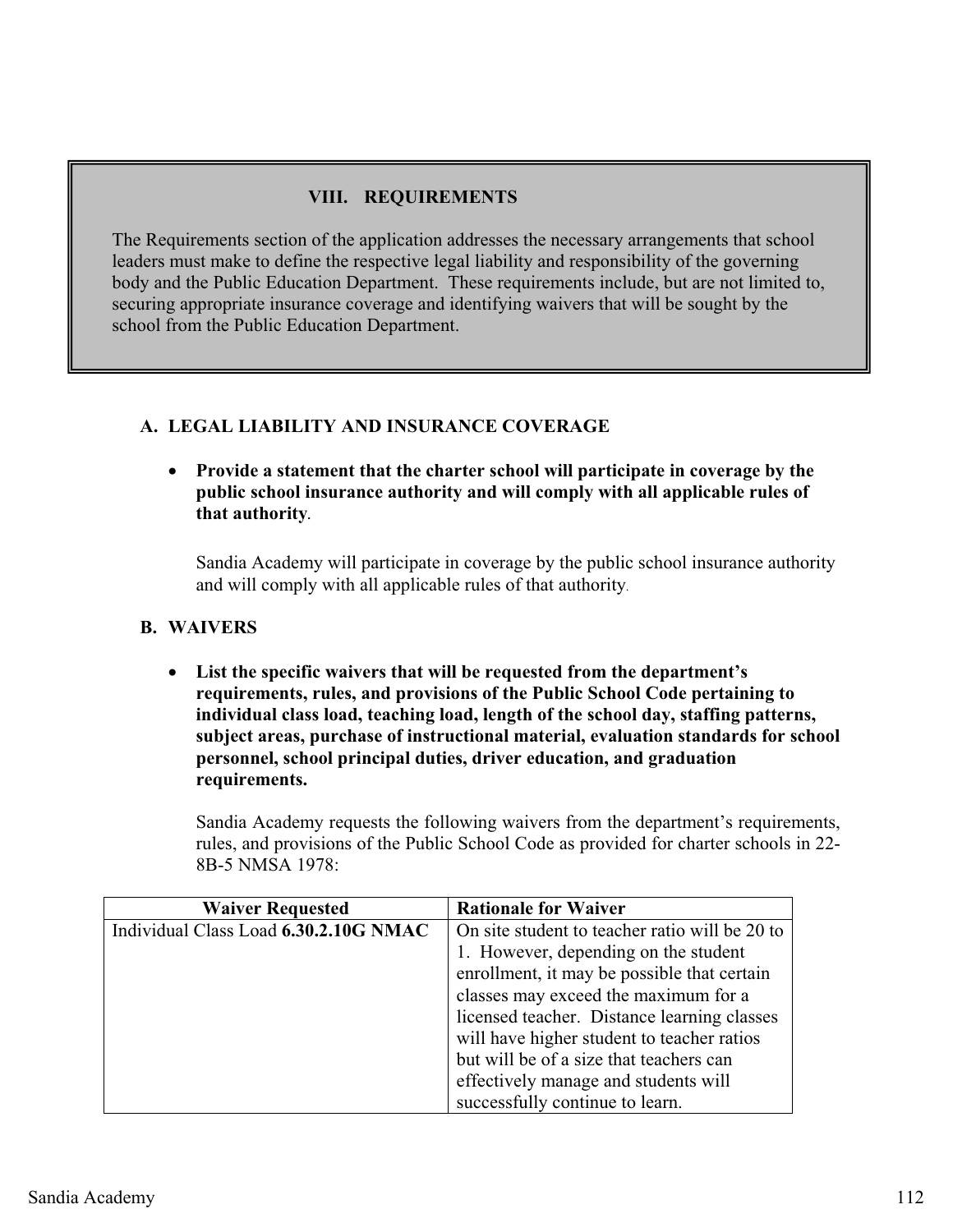| Teaching Load 6.30.2.10G NMAC         | The Academy does not anticipate that          |
|---------------------------------------|-----------------------------------------------|
|                                       | teaching loads in the on site classes will    |
|                                       | exceed the statutory maximum. However,        |
|                                       | this waiver is requested so that the          |
|                                       | Academy administration may have the           |
|                                       | flexibility to adjust given enrollment and    |
|                                       | program demands.                              |
| Length of school day 6.30.2.10H NMAC  | The Academy will have rigorous demands        |
|                                       | of its students, which may include longer     |
|                                       | and a more varied schedule than a             |
|                                       | traditional school day schedule. The          |
|                                       | Academy will follow a 195 day school          |
|                                       | calendar.                                     |
| Purchase of instructional materials   | The Academy may not purchase                  |
| 6.75.2. et seq. NMAC                  | instructional materials from the state        |
|                                       | adopted list. Materials will align with the   |
|                                       | materials identified in the curriculum as     |
|                                       | well as materials that may later be           |
|                                       | identified by the professional staff hired by |
|                                       | the Academy. All materials purchased will     |
|                                       | support programs offered by the Academy.      |
| School principal duties               | Traditional principal duties may be           |
| 22-10A-18 NMSA 1978                   | completed by an individual who is not the     |
|                                       | Head Administrator. The Academy's Head        |
|                                       | Administrator will not report to the          |
|                                       | superintendent of schools, but rather to the  |
|                                       | charter school's governing body. In           |
|                                       | addition, the responsibilities of evaluating  |
|                                       | teachers in accordance with the three tier    |
|                                       | licensure will be assigned to a Level IIIB    |
|                                       | licensed individual who may not be the        |
|                                       | Head Administrator.                           |
| School personnel evaluation standards | Employees of the Academy will be              |
| 6.69.1 NMAC through 6.69.07 NMAC      | evaluated based on consideration of the       |
|                                       | standards described in 6.69.3 through         |
|                                       | 6.69.7 NMAC, but the Academy may              |
|                                       | deviate from or add new categories to these   |
|                                       | standards to ensure that the standards used   |
|                                       | are relevant to the uniqueness of the         |
|                                       | Academy's mission and vision.                 |
| Drivers education                     | The Academy will not offer drivers            |
| 22-13-12 NMSA 1978                    | education. The Academy may assist             |
|                                       | students with locating local driving          |
|                                       | schools, but the students will be             |
|                                       | responsible for obtaining this education if   |
|                                       | desired.                                      |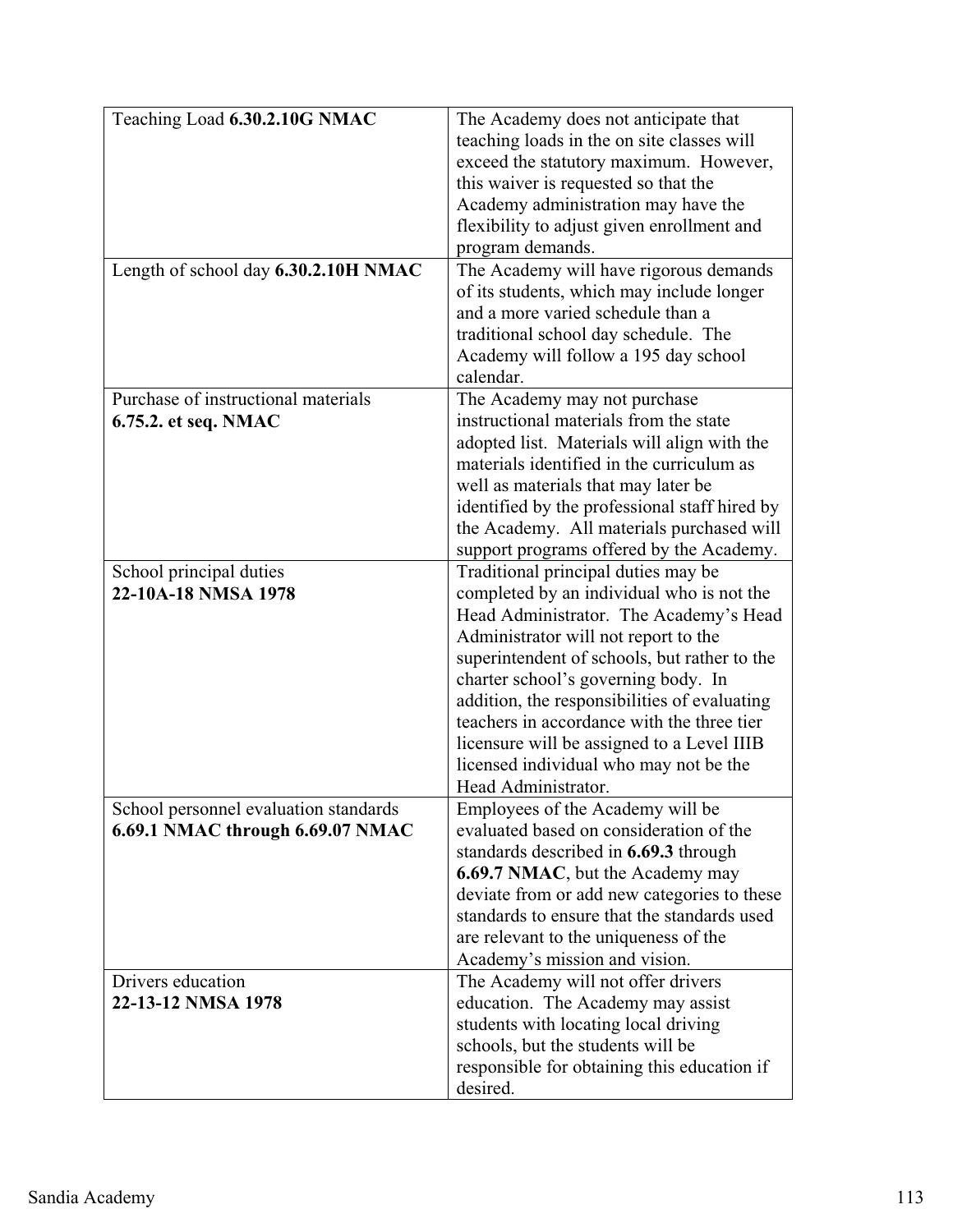| <b>Staffing Patterns</b><br>22-10A-20 NMSA 1978 | The Academy may use alternative staffing<br>patterns to address particular circumstances<br>or needs. |
|-------------------------------------------------|-------------------------------------------------------------------------------------------------------|
|-------------------------------------------------|-------------------------------------------------------------------------------------------------------|

- **If any waivers will be requested that are not pertaining to those listed above, cite the applicable statute and/or state rule that the school is requesting to be waived.** 

No other waivers are requested at this time.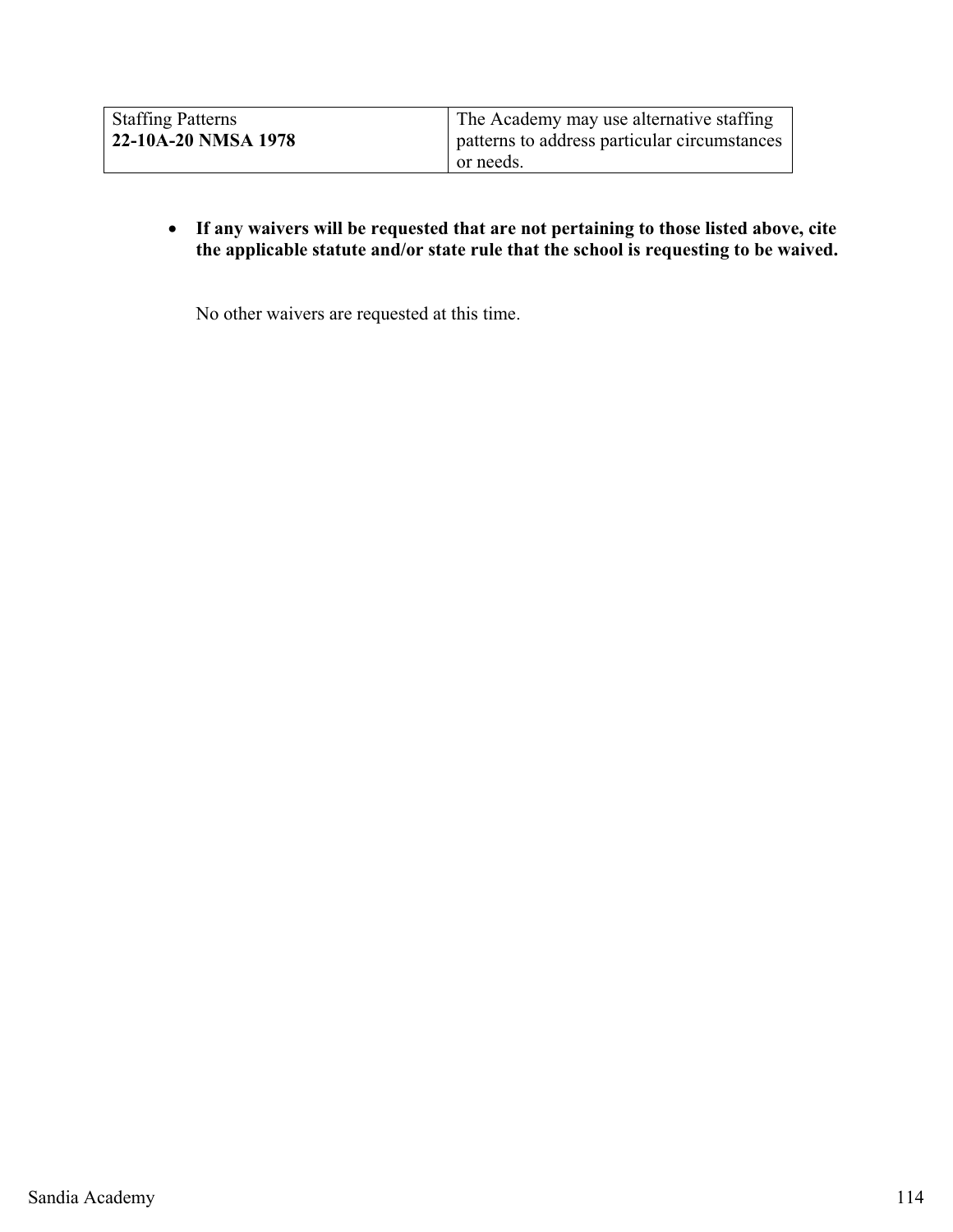#### **IX. APPENDICES**

**The contents of the appendices will be evaluated as they pertain to the appropriate sections IV through VIII of the application.** 

**Please provide each of the following documents as an appendix:** 

- **Proposed Personnel Policies:** Please see **Appendix 1.**
- $\bullet$ **Proposed Student Discipline Policy:** Please see **Appendix 2.**
- **Form 910B5:** Please see **Appendix 3.**
- $\bullet$ **Budget Spreadsheet:** Please see **Appendix 4.**
- $\bullet$ **Bibliography of Citations:** Please see **Appendix 5.**
- $\bullet$ **Acronyms List:** Please see **Appendix 6.**
- $\bullet$ **K-8 Course Catalog:** Please see **Appendix 7.**
- -**High School Catalog:** Please see **Appendix 8.**
- $\bullet$ **World Languages Catalog**: Please see **Appendix 9**
- $\bullet$ **Draft Salary Schedule:** Please see **Appendix 10**
- $\bullet$ **Curriculum Alignment:** Please see **Appendix 11**
- $\bullet$ **K-8 Courses Scope and Sequence:** Please see **Appendix 12**
- $\bullet$ **High School Courses Scope and Sequence:** Please see **Appendix 13**
- $\bullet$ **Sample Governing Board Bylaws:** Please see **Appendix 14**
- **Letters of Support and Petitions:** Please see **Appendix 15**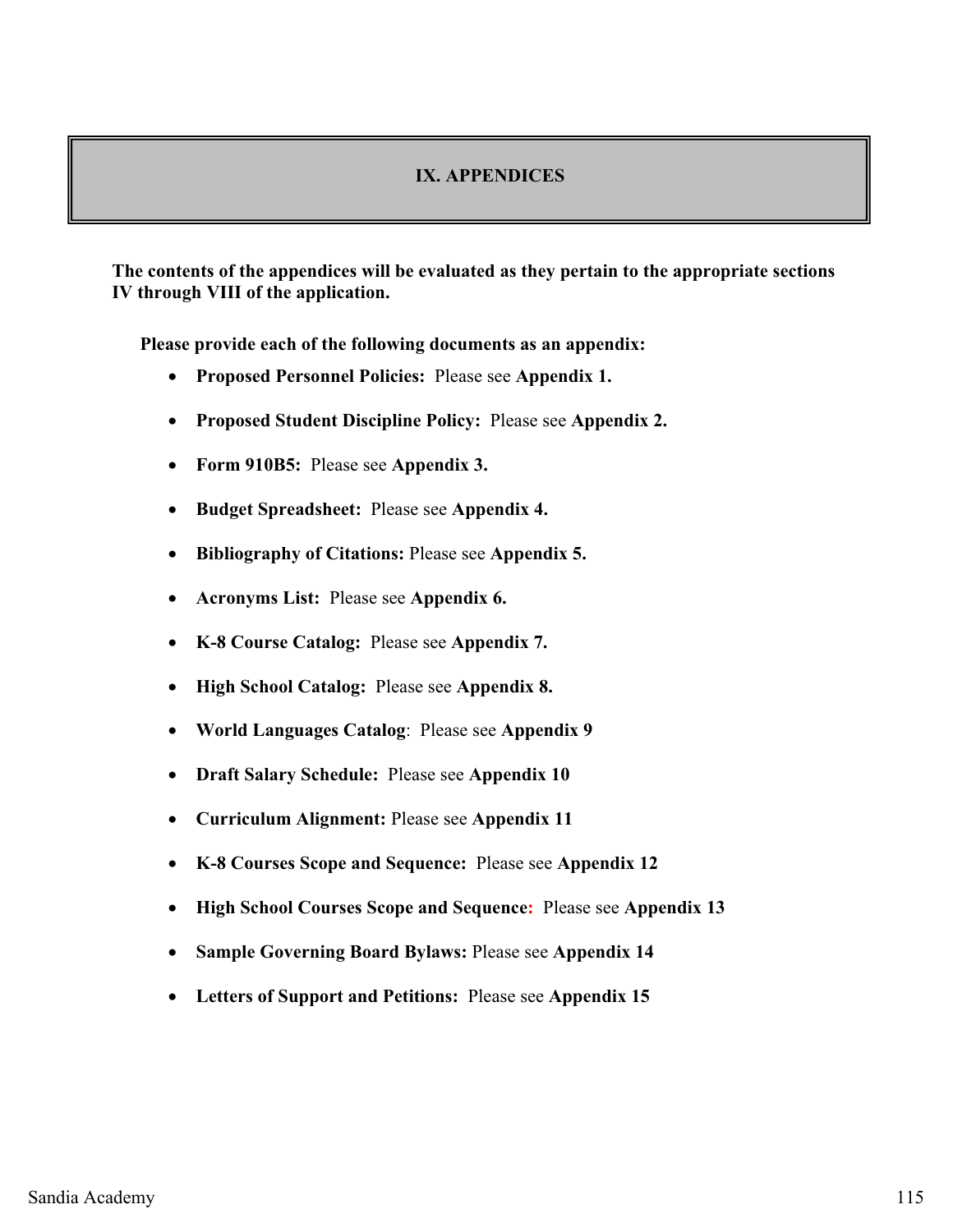# **IX. APPENDICES**

- **Appendix 1: Proposed Personnel Policies**
- **Appendix 2: Proposed Student Discipline Policy**
- **Appendix 3: Form 910B5**
- **Appendix 4: Budget Spreadsheet**
- **Appendix 5: Bibliography of Citations**
- **Appendix 6: Acronyms List**
- **Appendix 7: K-8 Course Catalog**
- **Appendix 8: High School Catalog**
- **Appendix 9: World Languages Catalog**
- **Appendix 10: Draft Salary Schedule**
- **Appendix 11: Curriculum Alignment**
- **Appendix 12: K-8 Courses Scope and Sequence**
- **Appendix 13: High School Courses Scope and Sequence**
- **Appendix 14: Sample Governing Board Bylaws**
- **Appendix 15: Letters of Support and Petitions**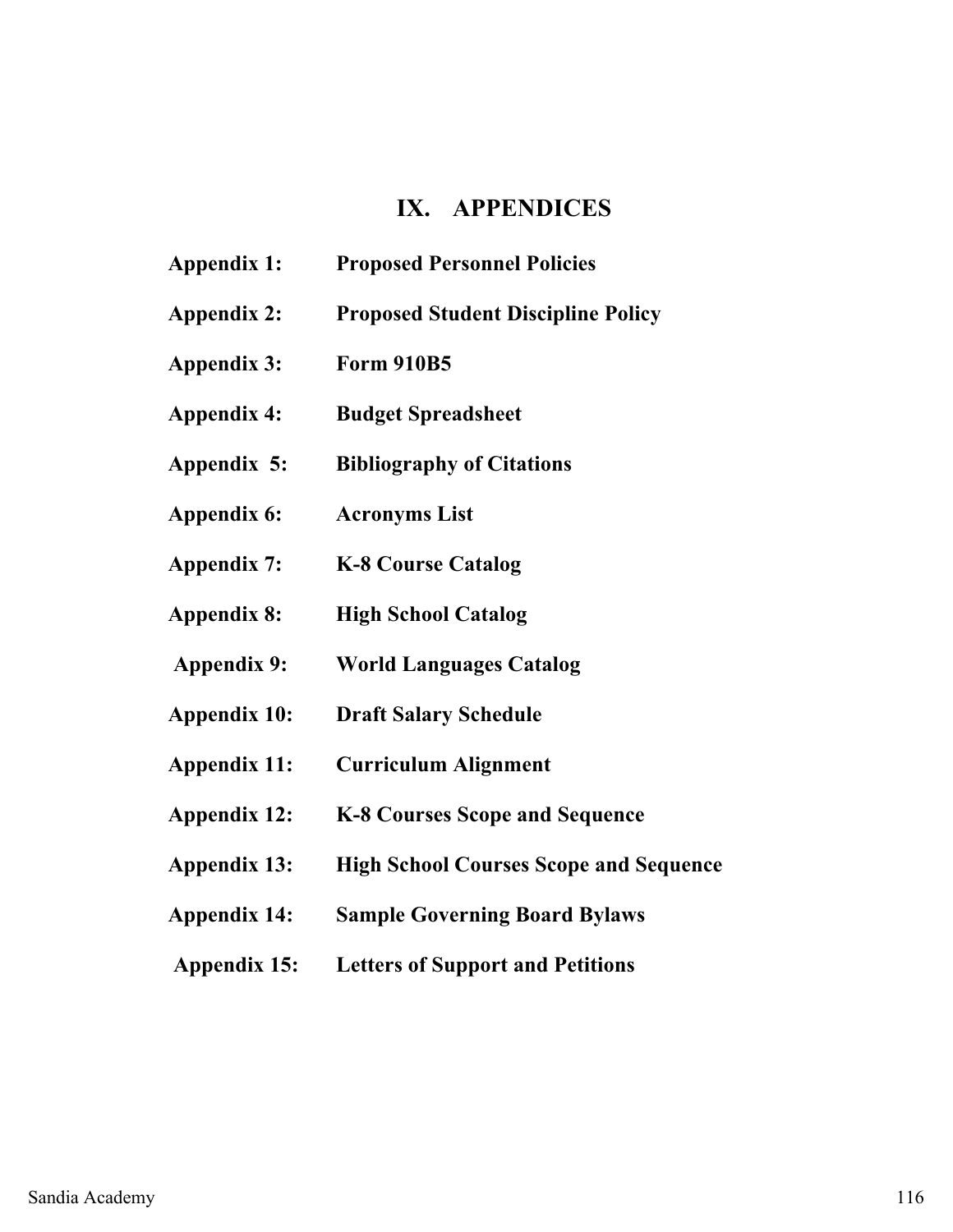# **EMPLOYEE HANDBOOK**

# **SANDIA ACADEMY**

# **DRAFT**

# **June 2009**

**PLEASE NOTE: THIS HANDBOOK IS INTENDED AS A DRAFT DOCUMENT. ANY PROVISION THAT DOES NOT ADDRESS STATE AND FEDERAL LAW MAY BE REVISED BY THE GOVERNING BOARD AFTER THE CHARTER APPLICATION IS APPROVED. ALL SUCH POLICIES WILL BE MADE IN ACCORDANCE WITH THE OPEN MEETINGS ACT.**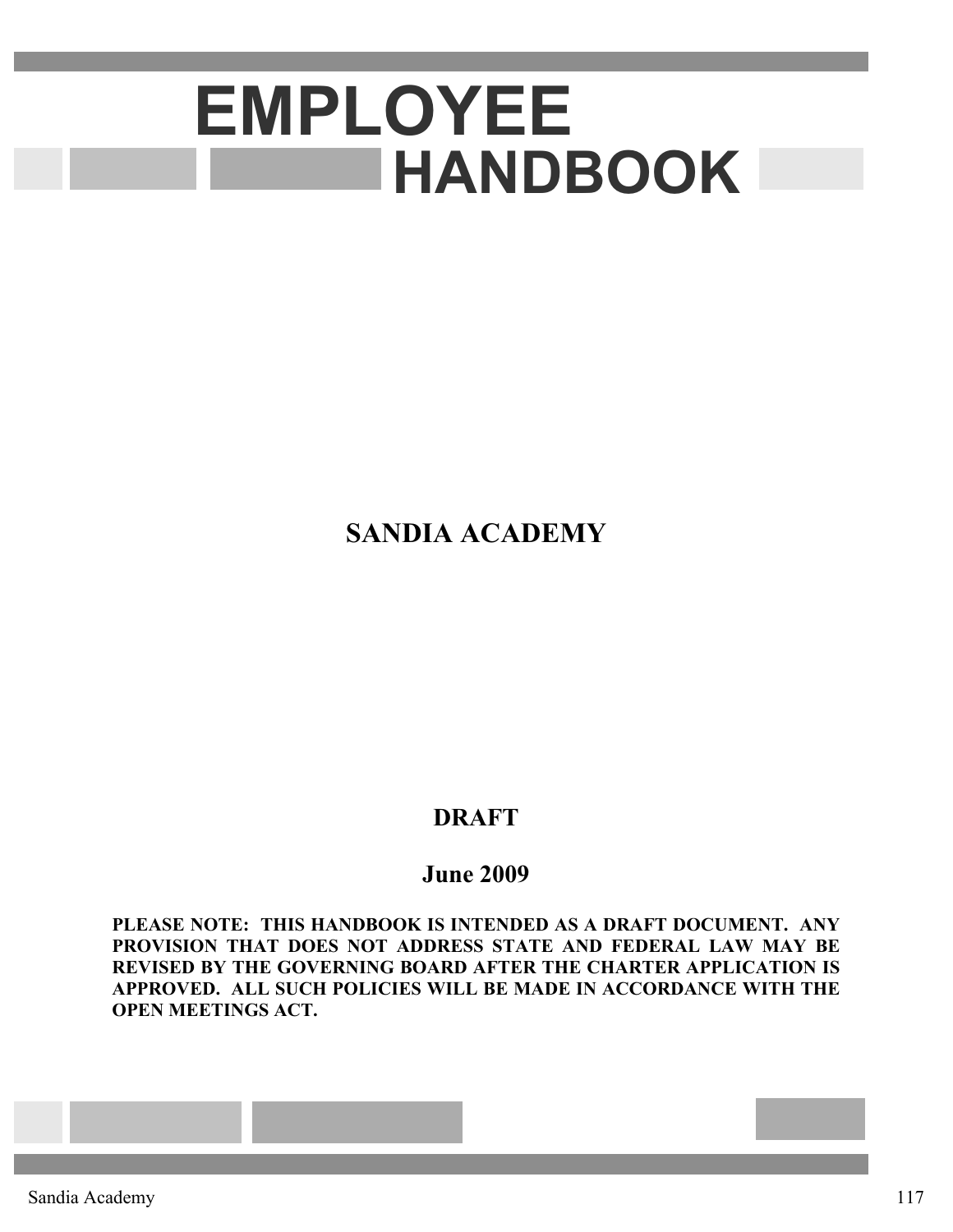# **TABLE OF CONTENTS**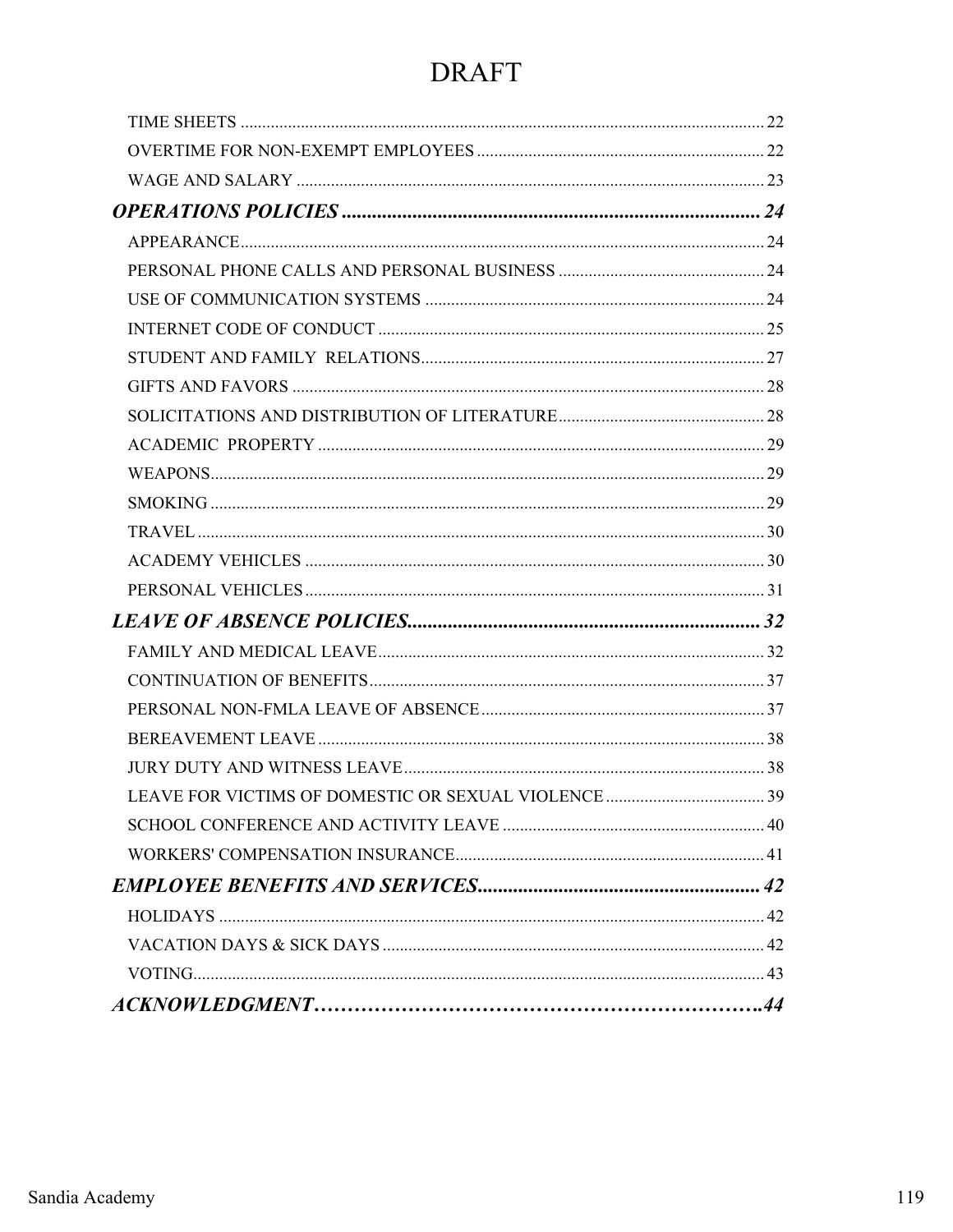# **WELCOME!**

The Sandia Academy ("the Academy") is a public charter school that provides an individualized standards-based education for students throughout the state of New Mexico. Our team of hard working, highly qualified staff works as partners with parents to provide an innovative and challenging education that focuses on traditional instructional models to promote mastery of the New Mexico Content Standards, Benchmarks and Performance Standards. The Academy believes parents are integral in the acquisition of knowledge and works to strengthen family values, promote character, and provided skill mastery through the use of technology and webbased and hands-on curriculum.

The Academy is an innovative public school option now available for up to 500 students in the state of New Mexico. Our public school serves kids in kindergarten through twelfth grades.

Sandia Academy is a public charter school that is funded by state tax dollars. The school's board is the Governing Board of the school. Our Board is comprised of parents and community members who are passionate about providing additional educational options to the students of New Mexico.

Our School office is located in Albuquerque, New Mexico, and all of our administrative team works from this office.

Thank you for joining the Academy. We hope you agree that you have a great contribution to make to the Academy, and that you will find your employment a rewarding experience. We look forward to the opportunity of working together to create a truly successful educational environment for the children we serve. We also want you to feel that your employment with the Academy will be one that is mutually beneficial and gratifying.

## **SANDIA ACADEMY MISSION STATEMENT**

It is the mission of Sandia Academy to use technology to provide an innovative public charter school education option meeting the individual needs of kindergarten through twelfth grade students. The Academy will be a hybrid model: traditional face-to-face classroom instruction combined with distance learning. It will be a powerful model of meaningful parent, student and teacher involvement. Sandia Academy will develop and enrich all of its students by fostering their desire to be lifelong learners to reach their full potential in life.

## **SANDIA ACADEMY TEAM VISION**

To strengthen Sandia Academy's partnerships through an active support system, effective accountability plan, and improved communication by setting clear expectations, showing a united front, and developing a strong school community.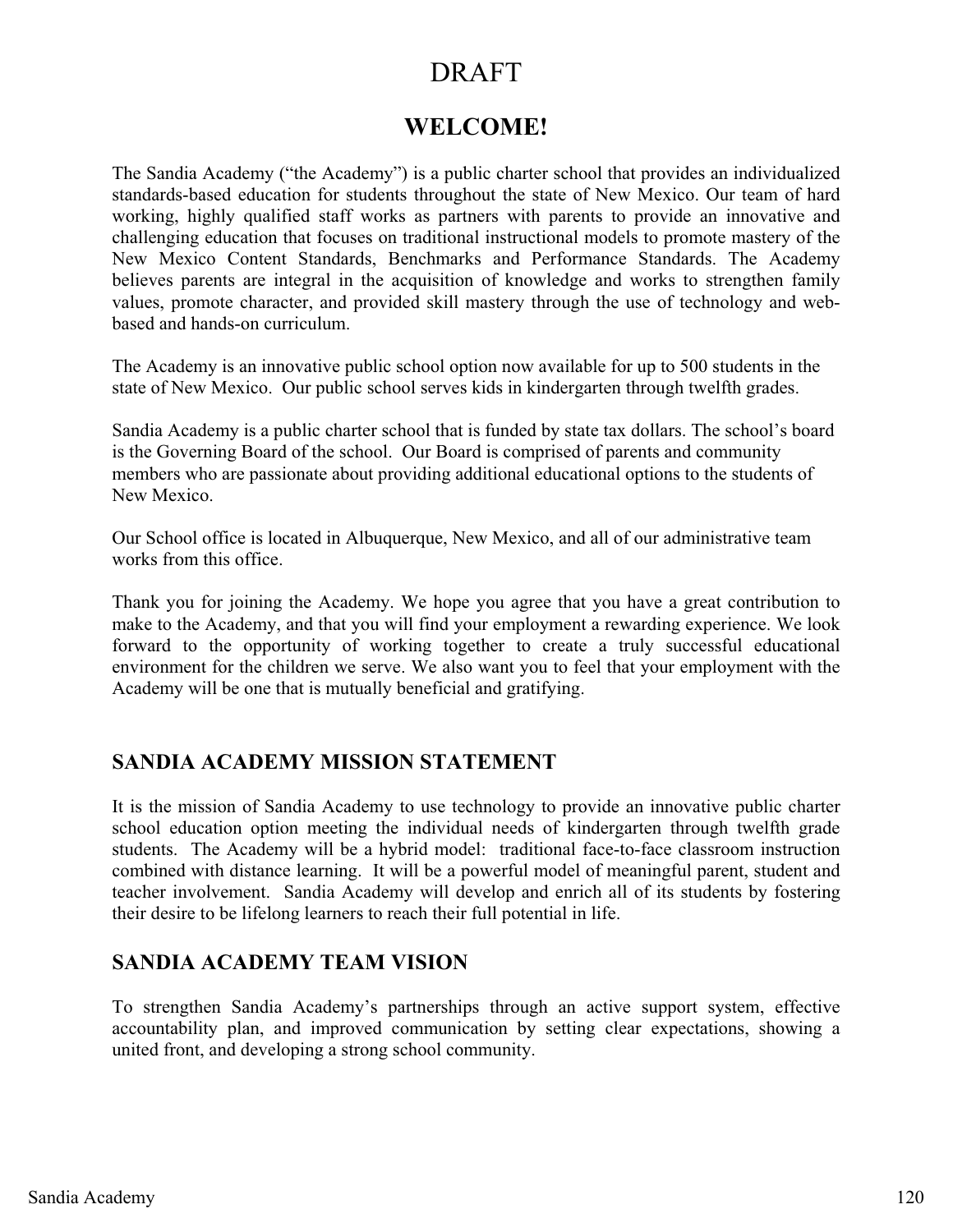# **INTRODUCTION**

An interesting and challenging experience awaits you as an employee of the Sandia Academy ("the Academy"). We have written this handbook in order to answer some of the questions you may have concerning the policies of the school. Please read it thoroughly and retain it for future reference. Should you have any questions regarding any policies, please ask your supervisor, the Operations Manager, or the Head Administrator for assistance.

## **DEFINITIONS**

- The term "employee" as used throughout this handbook means those employees of the Academy.
- The term "employment" as used throughout this handbook means your employment with the Academy.
- The term "school" or the Academy as used throughout this handbook means the separate business entity whose employees are affected by these policies.

This handbook is not a contract guaranteeing employment for any specific duration. Both you and the Academy have the right to terminate your employment subject to the New Mexico School Personnel Act. No administrator, supervisor, or representative of the Academy, other than Head Administrator, has the authority to enter into any agreement for employment for any specified period or to make any promises or commitments contrary to the foregoing. Any employment agreement entered into shall not be enforceable unless it is in writing and signed by both parties.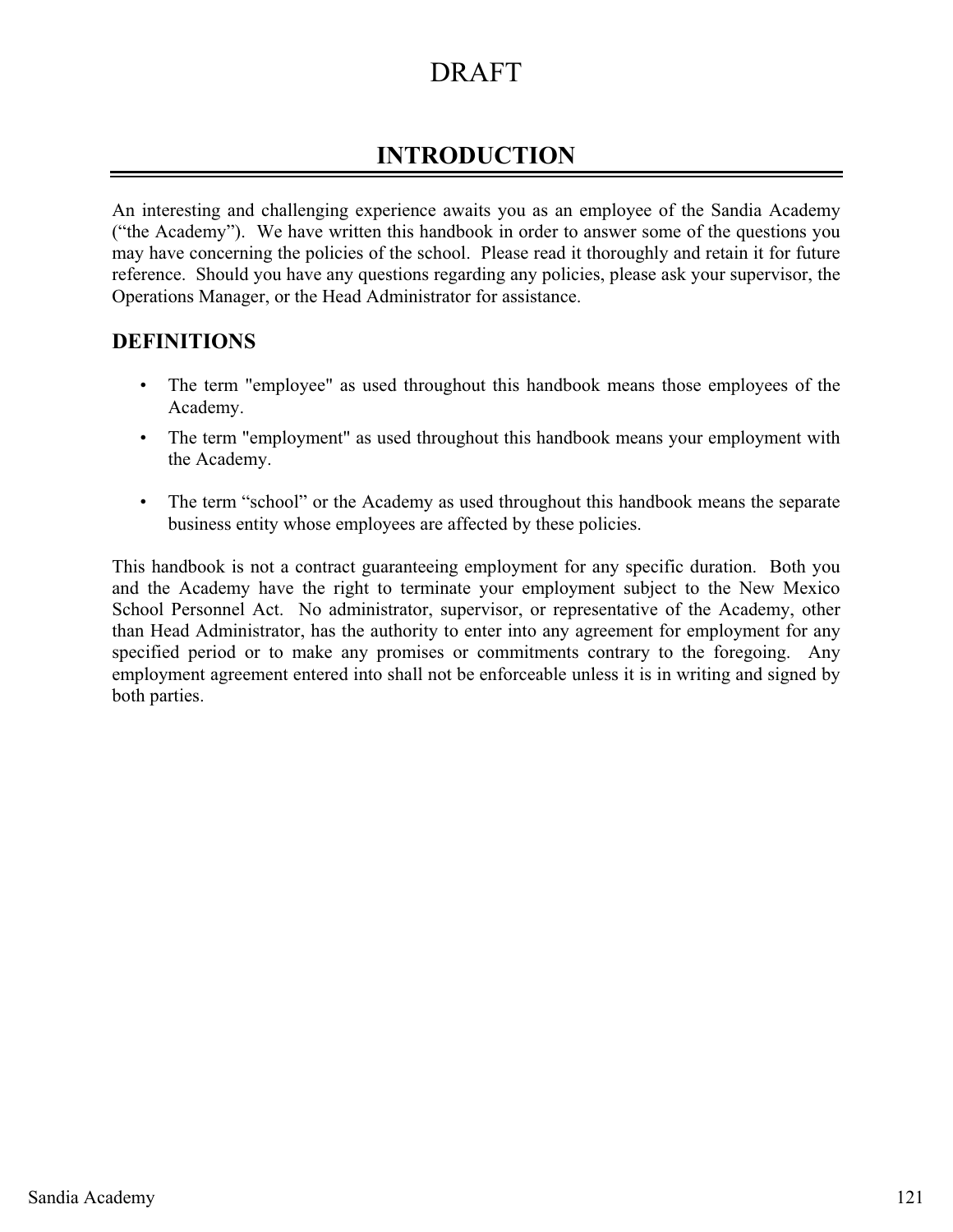## **NOTICE TO EMPLOYEES**

In drafting this Employee Handbook, we have avoided the use of specific gender pronouns wherever possible. However, where such avoidance would have led to very awkward sentences, we have used the masculine pronoun. This use should be considered to refer to both genders.

## **CHANGE IN POLICY**

The policies in this handbook are subject to change at the sole discretion of the Academy. We will notify you of these changes by appropriate means. Changes will be effective on dates determined by the Academy, and you may not rely on policies that have been superseded. No administrator or supervisor has any authority to alter the foregoing.

If you are uncertain about any policy or procedure, please check with the Head Administrator or his authorized representative.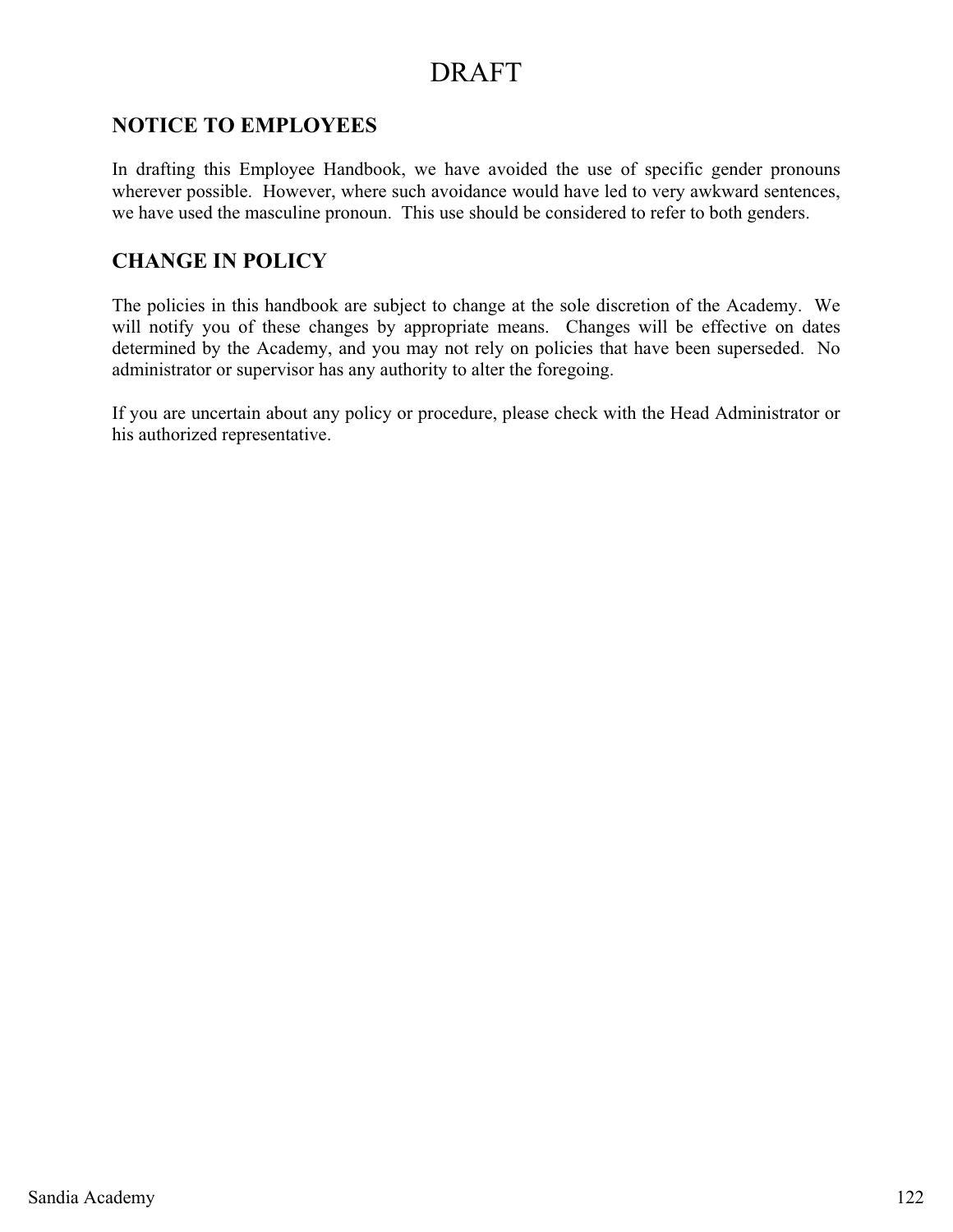# **EMPLOYMENT POLICIES**

# **EQUAL EMPLOYMENT OPPORTUNITY POLICY**

The Academy provides equal employment opportunities to all employees and applicants without regard to race, color, religious creed, sex, national origin, ancestry, citizenship status, pregnancy, childbirth, physical disability, mental disability, age, military status or status as a Vietnam-era or special disabled veteran, marital status, registered domestic partner or civil union status, gender (including sex stereotyping and gender identity or expression), medical condition (including, but not limited to, cancer related or HIV/AIDS related) or sexual orientation in accordance with applicable federal, state and local laws. In addition, the Academy complies with applicable state and local laws governing nondiscrimination in employment. This policy applies to all terms and conditions of employment, including, but not limited to, hiring, placement, promotion, termination, layoff, recall, transfer, leaves of absence, compensation and training.

# **AMERICANS WITH DISABILITIES ACT (ADA)**

The Americans with Disabilities Act (ADA) requires an employer to provide reasonable accommodations for individuals with disabilities, unless it would cause undue hardship. A reasonable accommodation is any change in the work environment or in the way a job is performed that enables a person with a disability to enjoy equal employment opportunities.

If you require an accommodation you must inform your supervisor that there is a need for an adjustment or change at work for a reason related to a medical condition. We will respond promptly and to the best of our ability to accommodate the needs of all employees.

# **CLASSIFICATIONS OF EMPLOYMENT**

For purposes of salary administration and eligibility for overtime payments and employment benefits, the Academy classifies its employees as follows:

- *Full-time Regular Employees* -- Employees hired to work the Academy's normal, full time, 30 hour or more workweek on a regular basis. Such employees may be "exempt" or "nonexempt" as defined below.
- *Part-time Regular Employees* -- Employees hired to work fewer than 30 hours per week on a regular basis. Such employees may be "exempt" or "non-exempt" as defined below.
- *Temporary Employees* -- Employees engaged to work full time or part time on the Academy's payroll with the understanding that their employment will be terminated no later than upon completion of a specific assignment. (Note that a temporary employee may be offered, and may accept, a new temporary assignment with the Academy and thus still retain temporary status.) Such employees may be "exempt" or "non-exempt" as defined below.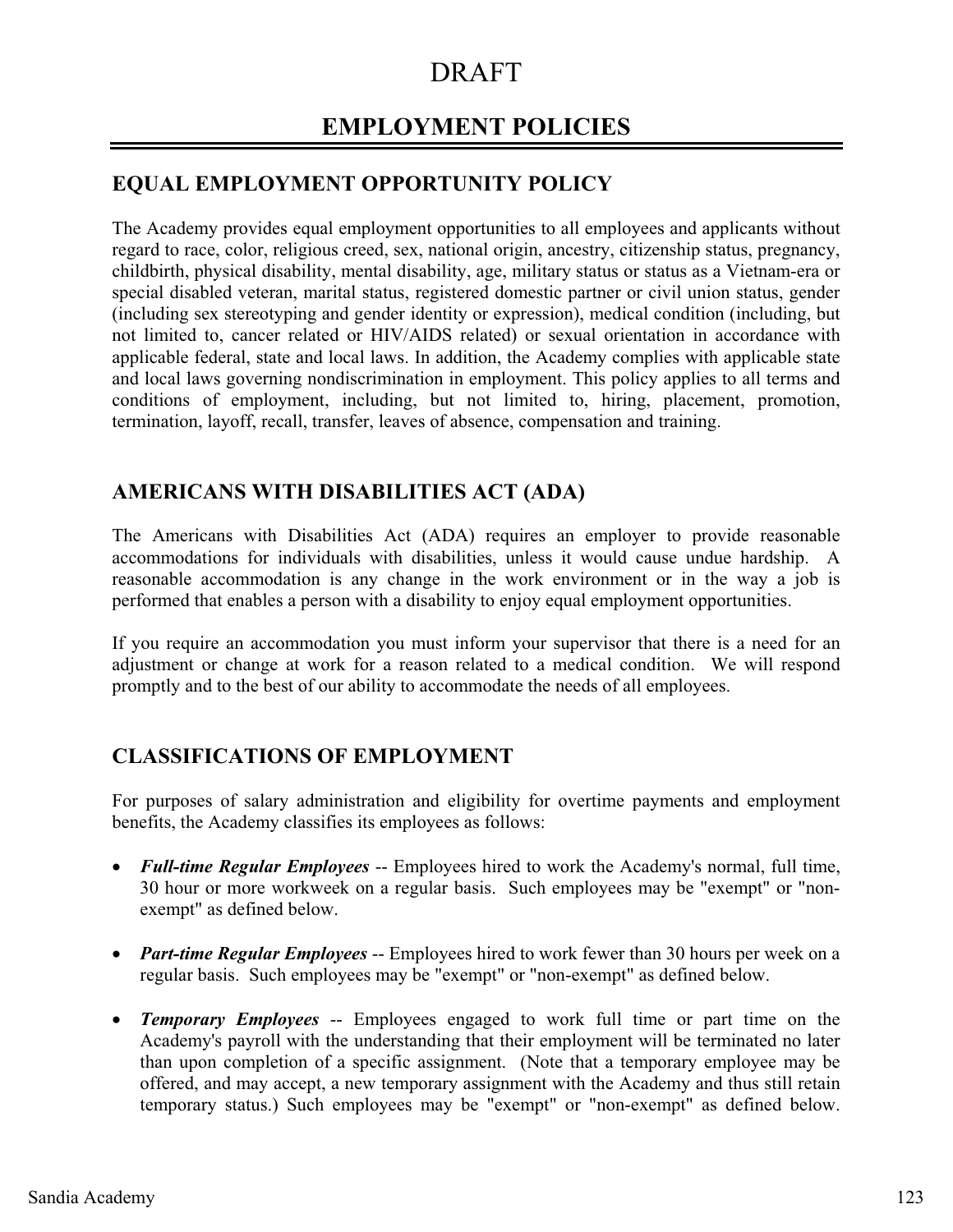(Note that employees hired from temporary employment agencies for specific assignments are employees of the respective agency and not of the Academy.)

- *Non-exempt Employees* -- Employees who are required to be paid minimum wage and overtime at the federal or state prescribed wage rate, whichever is higher.
- *Exempt Employees* -- Employees who are not required to be paid minimum wage and overtime, in accordance with applicable federal wage and hour laws, for work performed beyond forty hours in a workweek. Professional employees, teachers, counselors, ancillary services providers, , certain computer programmers and employees in some administrative positions are typically exempt.

## **PERSONNEL FILES**

The Academy maintains a basic personnel file on each employee in the Head Administrator's office at the Learning Center. This is the repository for certifications, notes, performance reviews, Child Abuse training verification, and related information. You may review your personnel file upon request and in the presence of authorized personnel. If you are interested in reviewing your file, contact your supervisor or the Operations Manager to make arrangements.

To ensure that your personnel file is up-to-date at all times, notify your supervisor or the Operations Manager of any changes in your name, telephone number, home address, marital status, number of dependents, beneficiary designations, scholastic achievements, the individuals to notify in case of an emergency, and so forth. An Employee Change in Status Notice will need to be filled out.

## **EMPLOYMENT REFERENCES**

All employment verification or reference requests on current or former employees are to be referred to the Operations Manager. The Academy will normally only release last title and dates of employment. All other requests for information on current or former employees also are to be referred to the Operations Manager, who will consider and respond to the request.

Requests for employment verification for credit or mortgage purposes should also be referred to the Operations Manager. Certain information will be provided only if the employee has executed a release.

## **EMPLOYMENT OF RELATIVES**

The Academy permits the employment of qualified relatives of employees so long as such employment does not, in the opinion of the Academy, create actual or perceived conflicts of interest. For purposes of this policy, "relative" is defined as a spouse, child, parent, sibling,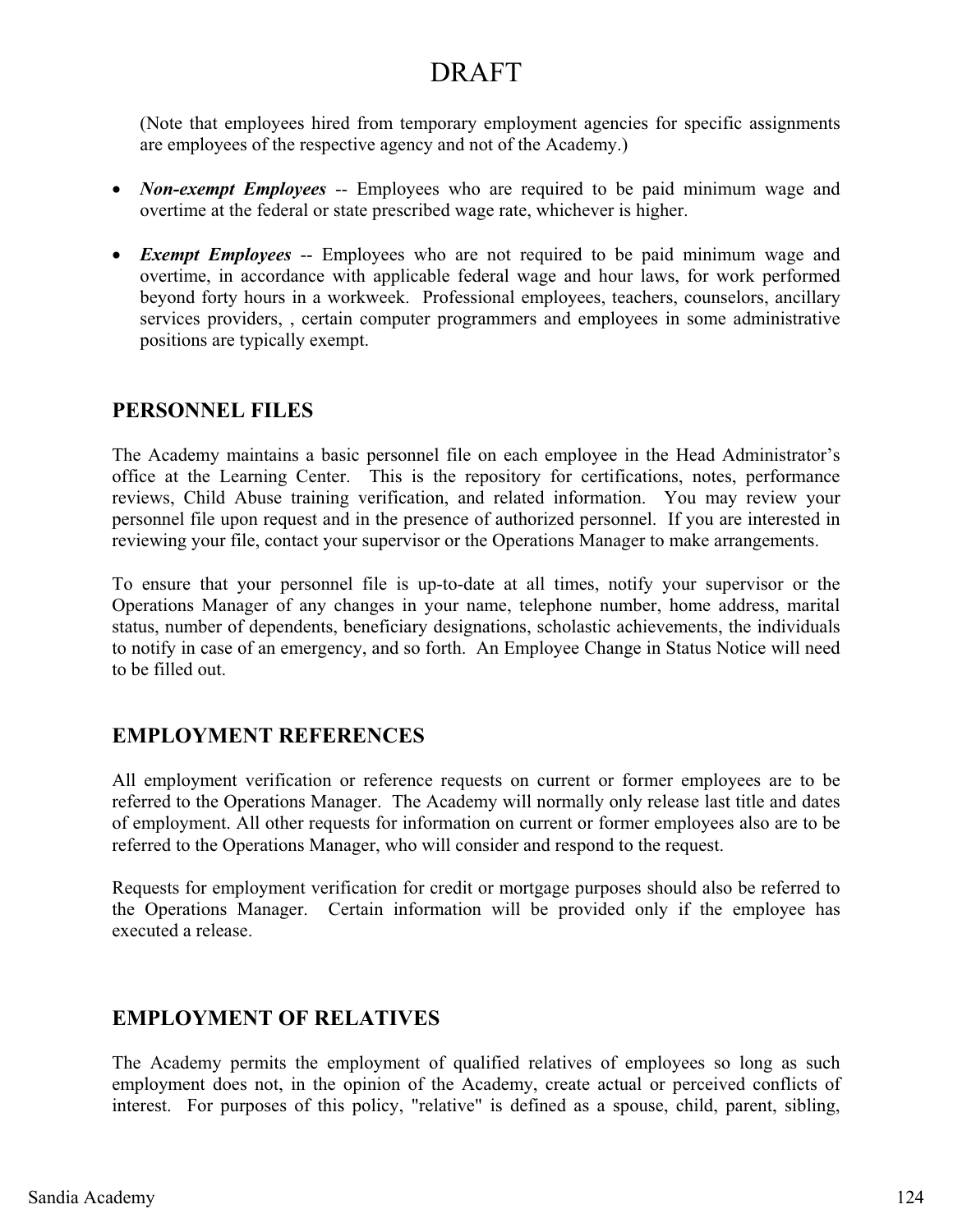grandparent, grandchild, aunt, uncle, first cousin, or corresponding in-law or "step" relation. The Academy will exercise sound business judgment in the placement of related employees in accordance with the following guidelines:

- Individuals who are related by blood or marriage are permitted to work in the Academy facility provided no direct reporting or supervisory/management relationship exists. That is, no employee is permitted to work within the "chain of command" of a relative such that one relative's work responsibilities, salary, or career progress could be influenced by the other relative.
- No relatives are permitted to work in a position in which the Academy believes an inherent conflict of interest may exist.

This policy applies to all categories of employment at the Academy, including regular, temporary and part-time classifications.

Employment of relatives of the Head Administrator will be consistent with the provisions of NMSA 1978 §22-8B-10.

# **OUTSIDE EMPLOYMENT**

Employees may hold outside jobs so long as they meet the performance standards of their job with the Academy. All employees will be judged by the same performance standards and will be subject to scheduling demands, regardless of any existing outside work requirements.

If it is determined that an employee's outside work conflicts or interferes with performance, safety or the ability to meet the requirements of the Academy as they are modified from time to time, the employee may be asked to terminate the outside employment if he desires to remain with the Academy.

Outside employment that constitutes a conflict of interest is prohibited. Employees also may not receive any income or material gain from individuals outside the Academy for materials produced or services rendered while performing their jobs with the Academy.

# **JOB PERFORMANCE EVALUATIONS**

You will be evaluated with respect to the job that you are performing for the Academy. As you demonstrate the ability to take on additional responsibilities, your talents will be utilized in the manner deemed most suitable to your demonstrated ability and the needs of the school.

A written performance evaluation of each employee will be performed periodically. The evaluation will be conducted by your supervisor and will be reviewed with you. Any areas of specific achievement or need for improvement will be noted and discussed with you.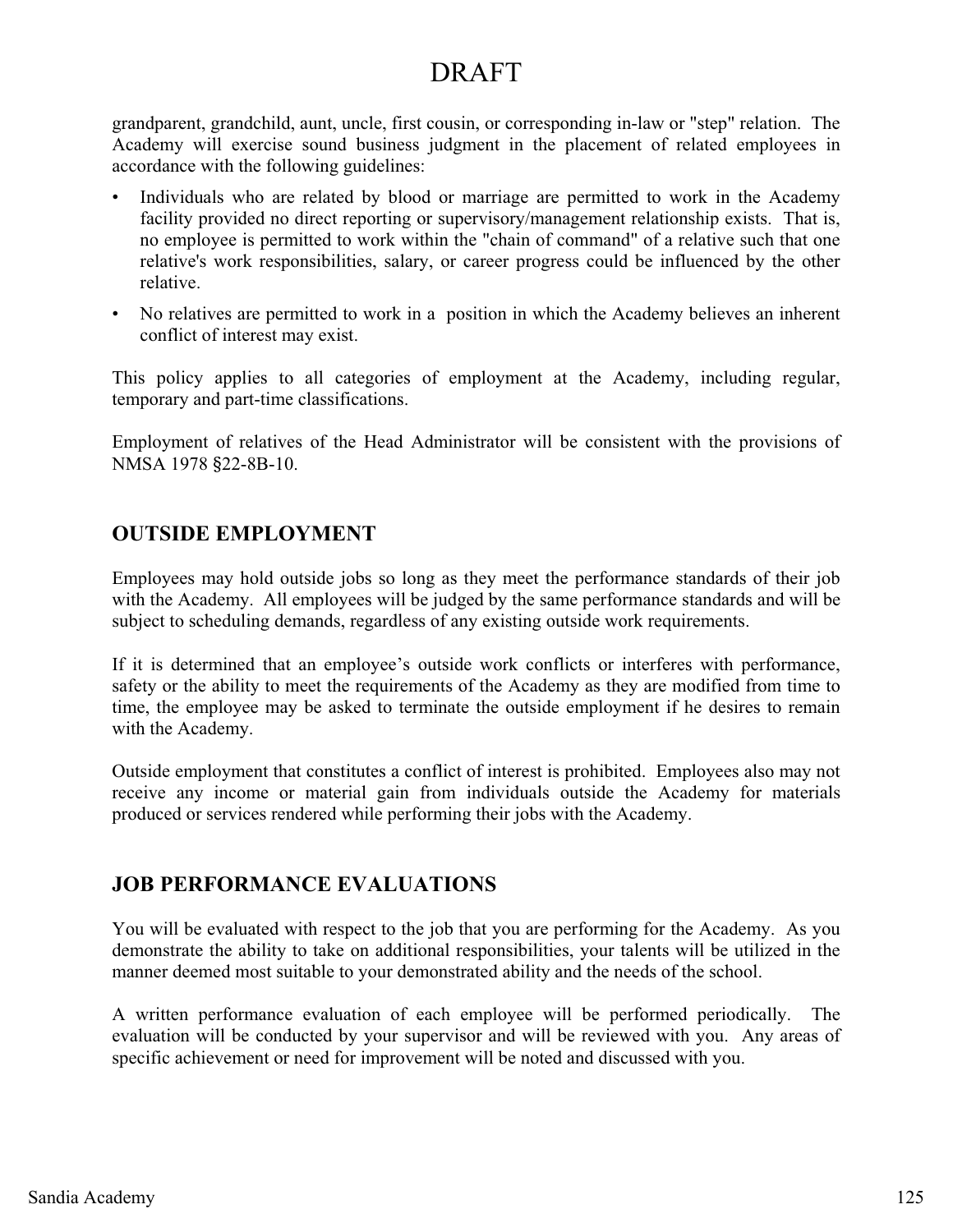The evaluation and process and tools for teacher evaluations will conform to the Guidelines for New Mexico Annual Teacher Performance Evaluation.

## **ADVANCEMENT AND PROMOTION**

The Academy's goal is to promote employees from within the current workforce whenever possible. Once a vacancy is established, you may apply for the job provided you are qualified for such advancement.

In making advancement to a new position, the demonstrated ability and overall qualifications of the applicant will be considered. The final decision on applicants will be based upon the overall qualification of the applicant and the recommendation of the applicant's supervisor.

It is possible that an opening will occur that requires specialized skills and/or talents that do not currently exist within the school. In such cases, the school will hire someone from outside the present work force.

# **SEPARATION FROM EMPLOYMENT**

An employee may be separated from employment voluntarily or involuntarily by retirement, resignation, lack of work, or termination. Separation from employment shall comply with the requirements in the New Mexico School Personnel Act.

## *Resignation*

Any employee who voluntarily resigns is expected to provide the Academy with advance written notice of no less than two weeks for non-certified personnel and thirty (30) days for certified personnel. Failure to provide such notice may result in the employee not being eligible for rehire and not receiving earned, unused vacation time. In addition, for certified personnel, failure to provide adequate notice may be grounds for the Governing Board to report said failure to the Public Education Department's Ethics Bureau. If you have accrued, unused vacation time upon the termination of your employment, you will be paid for that time at your regular base pay, provided you have given two weeks written notice.

## *Layoff Due to Lack of Work*

The Academy attempts to maintain a stable work force, however, business conditions sometimes change to a point that there is not enough work to keep all employees on the payroll. Should such a situation occur, the work force may be reduced by laying off the number of employees over and above those needed to perform the work available. Layoffs will be determined by the ability of the affected employees to adequately perform the available work. Length of service and non-medically related absences or tardiness may also be considered where relative ability is equal. The Governing Board will develop a reduction in force policy consistent with New Mexico case law and statute.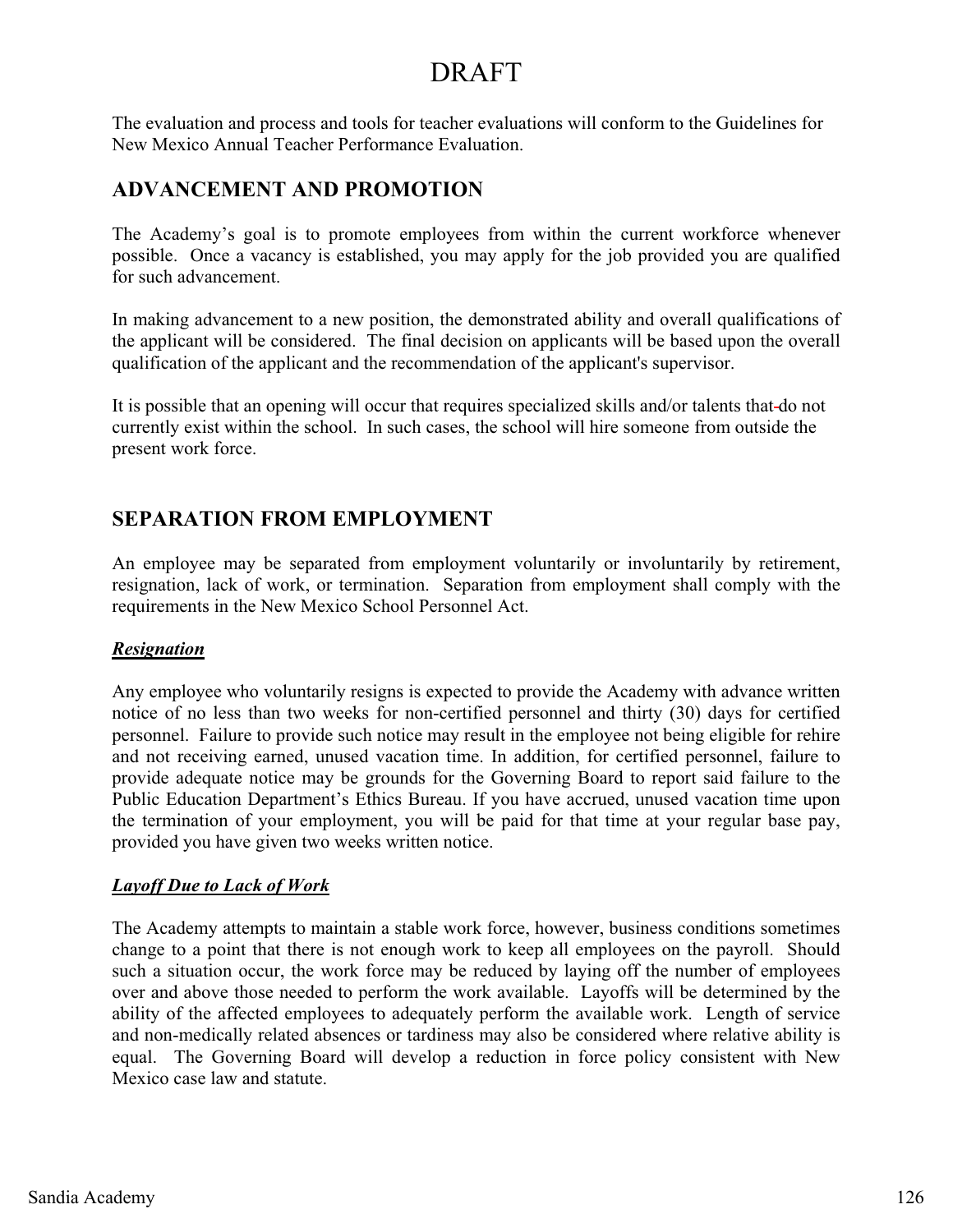#### *Termination/Discharge*

The final step in the disciplinary procedure is the termination (in case of non-contracted employee) or discharge (in the case of a contracted employee). If an employee fails to conform his conduct to the standards the Academy requires, the Academy may, for any reason it deems appropriate, terminate a non-contract employee with less than three consecutive years of employment. If a contract employee is discharged as a result of disciplinary action, the employee will only be discharged for just cause as defined in the School Personnel Act. A contract employee who is discharged mid-contract will be entitled to due process as described in NMSA 1978 §22-10A-27. (i.e. opportunity for hearing before the Governing Board and right to appeal to an independent arbitrator.)

If a non-contract employee with more than three years of employment is terminated he will be entitled to due process as described in NMSA 1978 §22-10A-24 and the right to appeal to an independent arbitrator. If a contract employee is terminated (i.e. contract is not renewed) as a result of the misconduct, the school will follow the termination procedures as described in NMSA 1978 §22-10A-24 only if the employee has been employed for three consecutive years with the Academy.

Notwithstanding this progressive disciplinary procedure policy, the Academy reserves the right to administer discipline in such a manner as it deems appropriate under the circumstances, and may, at its sole discretion, eliminate any or all of the steps in the discipline process, except as required by the School Personnel Act.

Notwithstanding this progressive disciplinary procedure policy, the Academy reserves the right to administer discipline in such a manner as it deems appropriate to the circumstances, and may, in its sole discretion, eliminate any or all of the steps in the discipline process.

See Guidelines for Appropriate Conduct Below

#### *Exit Interviews*

School administrators may conduct an exit interview to discuss your reasons for leaving and any other impressions that you may have about the school. During the exit interview, you can provide insights into areas for improvement for the Academy and your specific position.

#### *Return of Academy Property*

Any Academy property issued to you, such as software, computer equipment, databases, files, pager, keys, parking passes or Academy credit card must be returned at the time of your termination. You will be responsible for any lost or damaged items. The value of any property issued and not returned may be deducted from your final paycheck, and you may be required to sign a wage deduction authorization form for this purpose.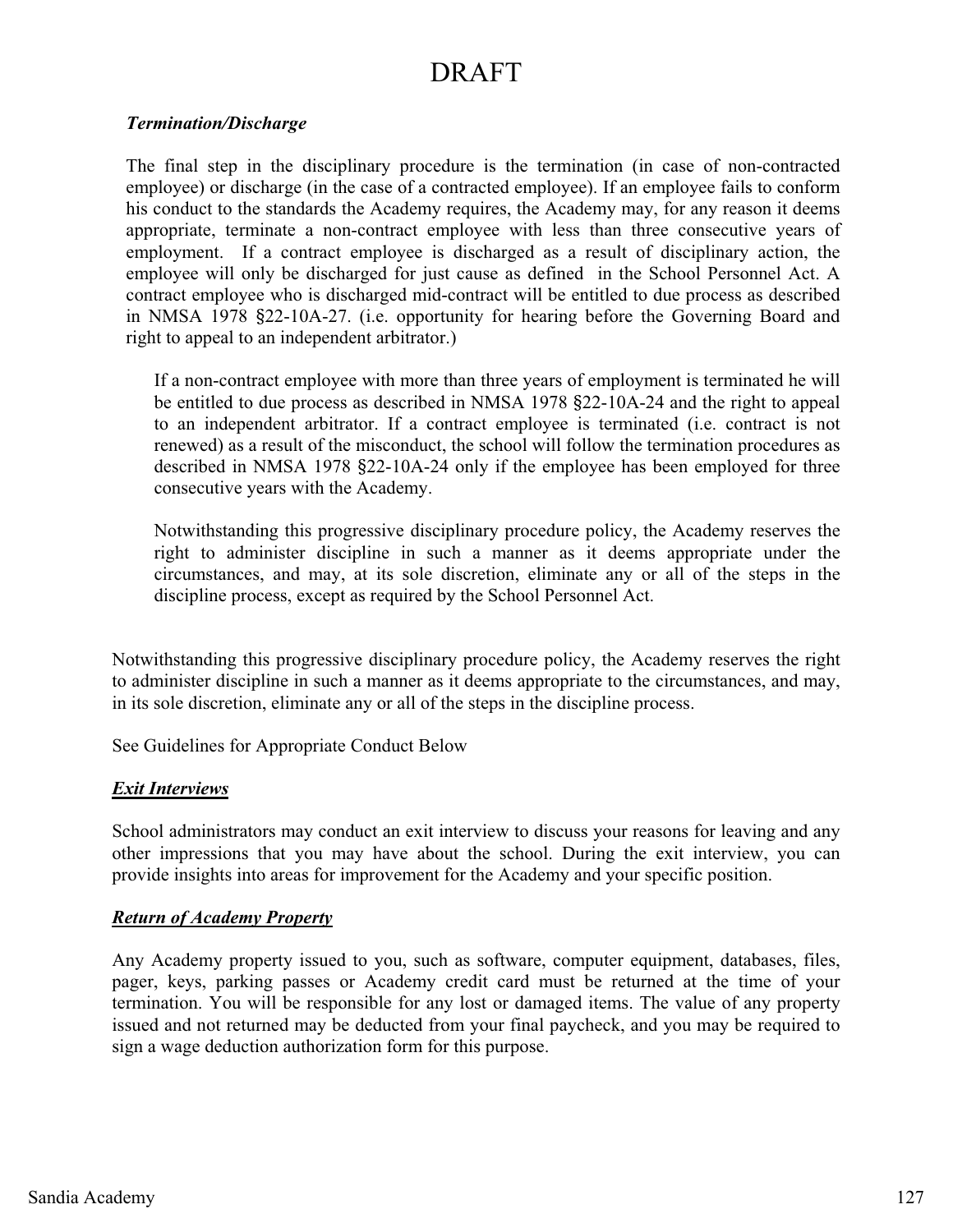# **EMPLOYEE CONDUCT**

## **ANTI-HARASSMENT POLICY**

It is the policy of the Academy to maintain a working environment that encourages mutual respect, promotes respectful and congenial relationships between employees and that is free from all forms of harassment by anyone, including supervisors, co-workers, vendors, contractors or customers. Harassment, even when not unlawful or directed at a protected category, is expressly prohibited and will not be tolerated by the Academy. Accordingly, the Academy is committed to vigorously addressing complaints of harassment and sexual harassment at all levels within the Academy.

Reported or suspected occurrences of harassment will be promptly and thoroughly investigated. Following an investigation, the Academy will immediately take any necessary and appropriate disciplinary action.

The Academy will not permit or condone any acts of retaliation against anyone who files harassment complaints or cooperates in the investigation of same.

- 1. The term "harassment" includes harassment based on any category protected by federal, state, or local law, which may include depending on the jurisdiction, but is not limited to, unwelcome slurs, jokes, or verbal, graphic or physical conduct relating to an individual's race, color, religious creed, sex, national origin, ancestry, citizenship status, pregnancy, childbirth, physical disability, mental disability, age, military status or status as a Vietnam-era or special disabled veteran, marital status, registered domestic partner or civil union status, gender (including sex stereotyping and gender identity or expression), medical condition (including, but not limited to, cancer related or HIV/AIDS related) or sexual orientation.
- 2. Sexual harassment consists of unwelcome sexual advances, requests for sexual favors, or other verbal or physical conduct of a sexual nature where:
	- a. Submission to such conduct is an explicit or implicit term or condition of employment;
	- b. Employment decisions are based on an employee's submission to or rejection of such conduct; or,
	- c. Such conduct unreasonably interferes with an individual's work performance or creates an intimidating, hostile or offensive working environment.

#### *Complaint Procedure*

The Academy provides its employees with a convenient and reliable method for reporting incidents of harassment, including sexual harassment. Any employee who feels harassed or discriminated against is encouraged to immediately inform the alleged harasser that the behavior is unwelcome. In many instances, the person is unaware that their conduct is offensive and when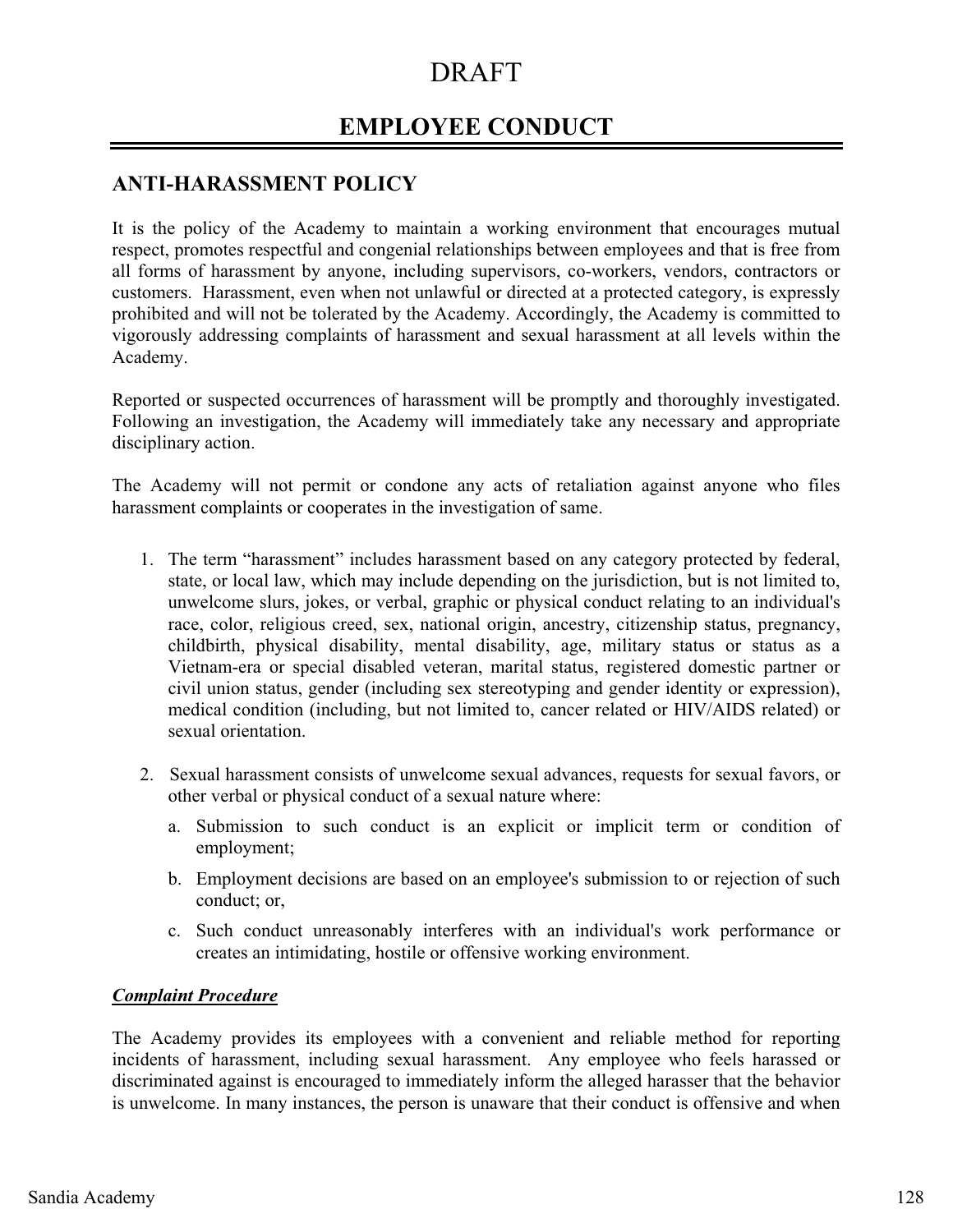so advised can easily and willingly correct the conduct so that it does not reoccur. If the informal discussion with the alleged harasser is unsuccessful in remedying the problem or if you do not feel comfortable with such an approach, you should immediately report the conduct to your immediate supervisor, Operations Manager, and/or Head Administrator. We cannot help resolve a harassment problem unless we know about it. Therefore, it is your responsibility to bring those kinds of problems to our attention so that we can take the necessary steps to correct the problem. The report should include all facts available to the employee regarding the harassment or sexual harassment.

#### *Confidentiality*

All reports of harassment or sexual harassment will be treated seriously. However, absolute confidentiality is not promised nor can it be assured. The Academy will conduct an investigation of any complaint of harassment or sexual harassment, which may require limited disclosure of pertinent information to certain parties, including the alleged harasser.

#### *Investigative Procedure*

Once a complaint of harassment or sexual harassment is received, the Academy will begin a prompt and thorough investigation. The investigation may include interviews with all involved employees, including the alleged harasser, and any employees who are aware of facts or incidents alleged to have occurred.

Following an investigation, the Academy will immediately take any necessary and appropriate disciplinary action. Disciplinary action will be taken if the investigation reveals that an employee has acted in a manner that is not in alignment with the goal of this policy, even when the actions may be lawful. In fact, the Academy may address any workplace issue discovered during an investigation. This may include some or all of the following steps:

Restore any lost terms, conditions or benefits of employment to the complaining employee.

Discipline the harasser. This discipline can include written disciplinary warnings, transfer, demotion, suspension, and termination.

If the harassment or sexual harassment is from a vendor, contractor or customer, the Academy will take appropriate action to stop the conduct.

If you have made a complaint but feel that the action taken in response has not remedied the situation, you should make a complaint following the complaint procedure outlined in this policy.

#### *Duties of Employees and Supervisors*

All employees of the Academy, both administrators and others, are responsible for assuring that a workplace free of harassment or sexual harassment is maintained. Any employee may file a harassment complaint regarding incidents experienced personally or incidents observed in the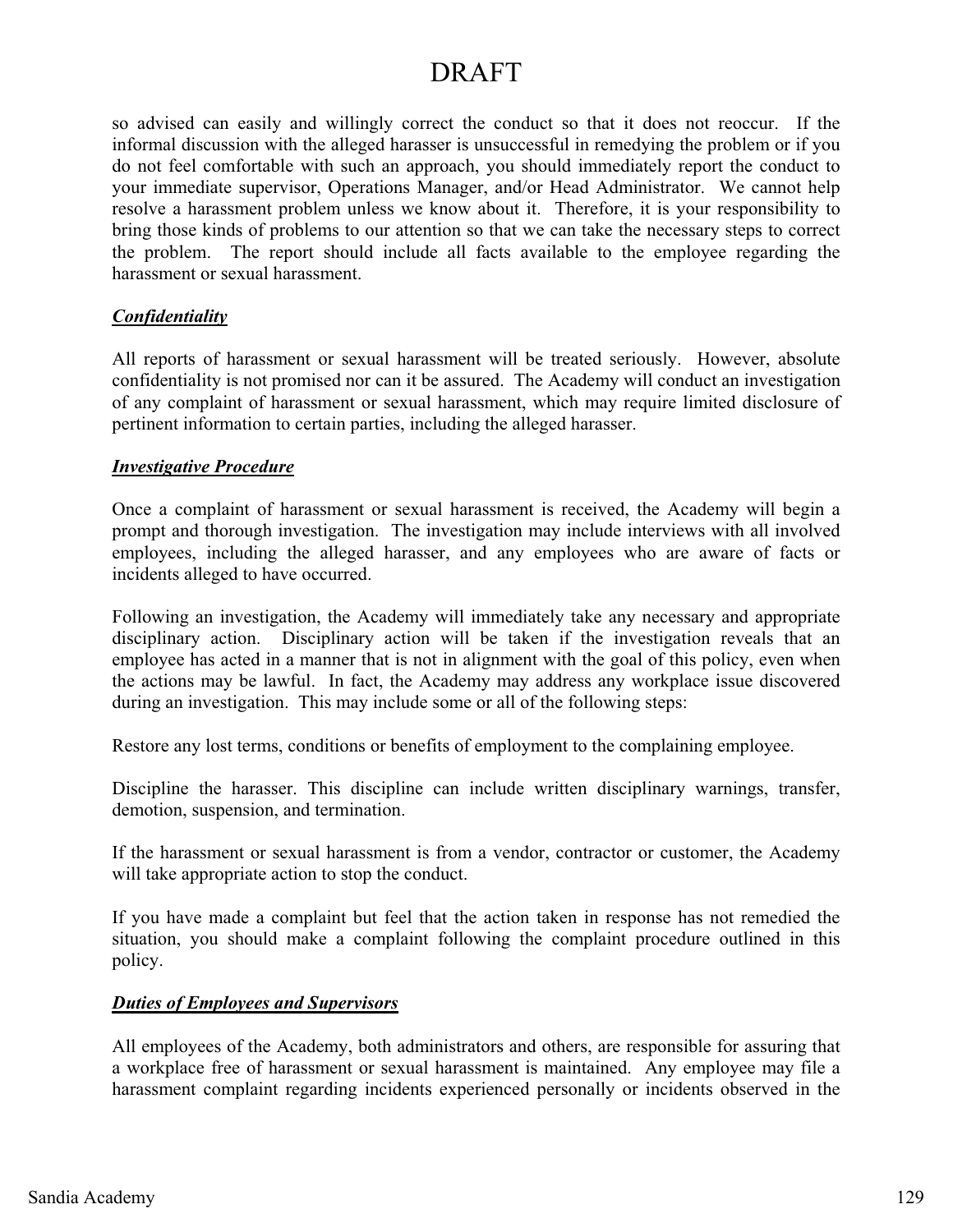workplace. The Academy strives to maintain a lawful, pleasant work environment where all employees are able to effectively perform their work without interference of any type and requests the assistance of all employees in this effort.

All Academy administrators and supervisors are expected to adhere to the Academy's antiharassment policy. Supervisors' evaluations may include an assessment of the supervisor's efforts in following and enforcing this policy.

All administrators and supervisors are responsible for doing all they can to prevent and discourage harassment or sexual harassment from occurring. If a complaint of harassment or sexual harassment is raised, administrators and supervisors are to act promptly to proceed with an investigation. If an administrator or supervisor fails to follow this policy, he or she will be disciplined. Such discipline may include termination or discharge.

# **GUIDELINES FOR APPROPRIATE CONDUCT**

As an Academy team member, employees are expected to accept certain responsibilities, follow acceptable business principles in matters of conduct, and exhibit a high degree of integrity at all times. This not only involves sincere respect for the rights and feelings of others, but also demands that employees refrain from any behavior that might be harmful to themselves, coworkers, the Academy, or that might be viewed unfavorably by current or potential students and their families or by the public at large. Employee conduct reflects on the Academy. Employees are, consequently, encouraged to observe the highest standards of professionalism at all times.

Types of behavior and conduct that the Academy considers inappropriate include, but are not limited to, the following:

- $\bullet$ Falsifying employment or other Academy records;
- Violating the Academy's anti-harassment policy;
- Soliciting or accepting gratuities from current or potential students and their families;
- Excessive absenteeism or tardiness;
- Excessive, unnecessary, or unauthorized use of Academy property and supplies, particularly for personal purposes;
- - Reporting to work under the influence of drugs or alcohol, and the illegal manufacture, possession, use, sale, distribution or transportation of drugs;
- Bringing or using alcoholic beverages on the Academy property or using alcoholic beverages while engaged in Academy business off the Academy's premises, except where authorized;
- Fighting or using obscene, abusive, or threatening language or gestures;
- Theft of property from co-workers, customers, or the Academy;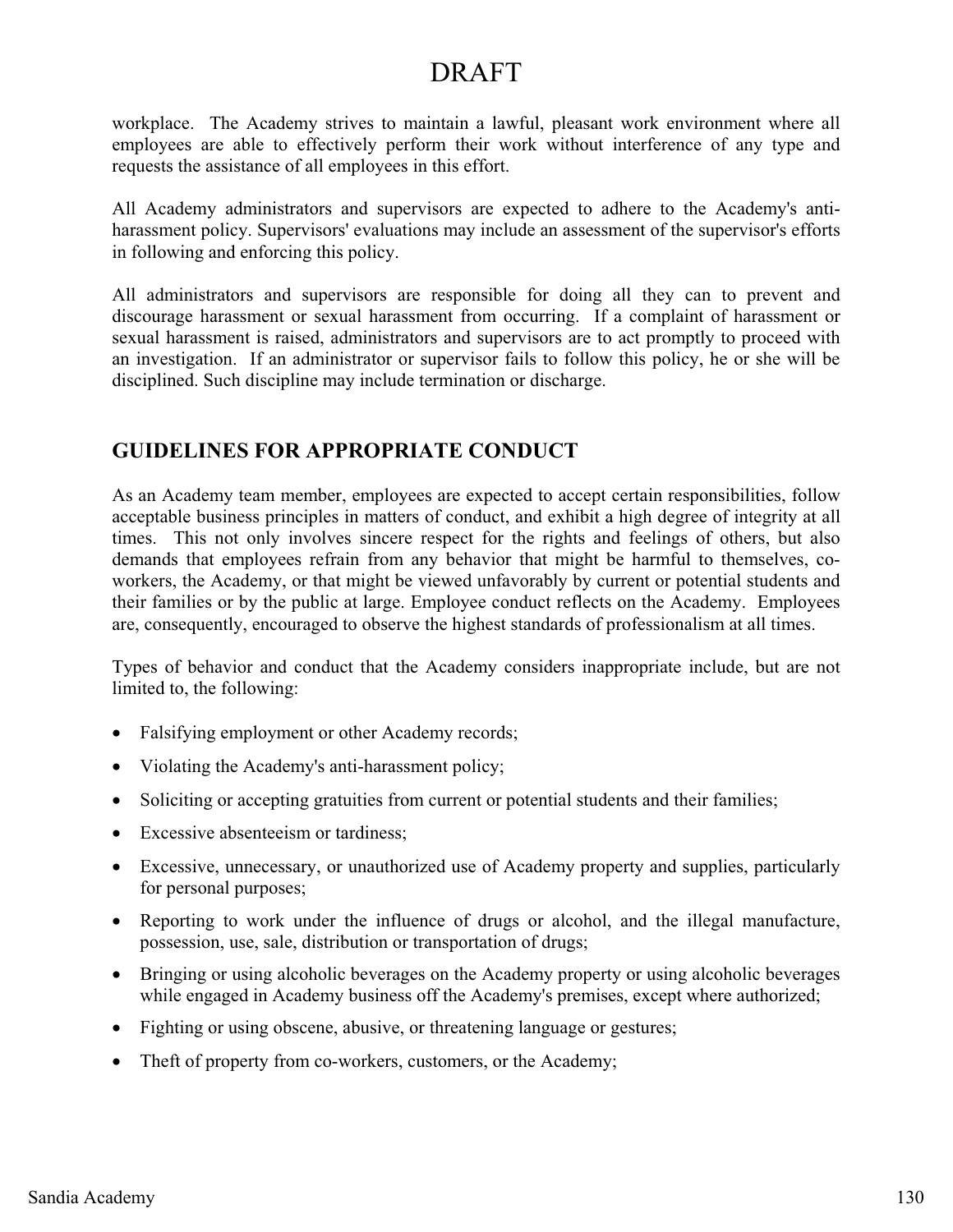- Unauthorized possession of firearms on the Academy premises or while on Academy business;
- Disregarding safety or security regulations;
- Insubordination; and
- Failing to maintain the confidentiality of Academy and student information. In particular, student information must be strictly safeguarded. Every employee is fully responsible for all student information which comes upon his/her notice or possession. If paperwork or other information is found, it is to be immediately placed in a locked location and your supervisor notified. If a computer is found unattended which shows student information, it is to be placed in hibernation and/or removed to a locked location, and your supervisor notified. Employees may never reveal information about students to unauthorized persons; if asked, the employee should report the inquiry to his/her supervisor immediately.

Should an employee's performance, work habits, overall attitude, conduct or demeanor become unsatisfactory based on violations either of the above or of any other Academy policies, rules, or regulations, the employee will be subject to disciplinary action, up to and including termination.

Before or during imposition of any discipline, employees may be given an opportunity to relate their version of the incident or problem at issue and provide any explanation or justification they consider relevant.

Where appropriate, a policy of progressive employee discipline will be followed by supervisors. Major elements of this policy include:

- 1. **VERBAL REPRIMAND**. The first step in the Academy's progressive disciplinary policy is the "verbal reprimand." This is a verbal warning to an employee that his conduct is unacceptable, and that repeated or continued failure to conform his conduct or performance to the Academy standards will result in more severe disciplinary action. Before receiving a verbal reprimand, an employee will be counseled by his supervisor and told what improvements are necessary and expected to correct any performance deficiencies. A record of the notice of the verbal reprimand may be made and retained in the employee's personnel file.
- 2. **WRITTEN REPRIMAND**. The second step is a "written reprimand." This reprimand will describe the unacceptable conduct or performance of the employee and specify needed changes or improvements. A copy of the written reprimand will be retained in the employee's personnel file.
- 3. **Suspension without pay:** When an employee's conduct is severe enough to warrant a stricter penalty short of discharge or termination, he may be suspended without pay for a period of time at the discretion of the Head Administrator. If the suspension exceeds 10 or more days, he or she will be entitled to due process.
- 4. **Termination/Discharge:** The final step in the disciplinary procedure is the termination (in case of non-contracted employee) or discharge (in the case of a contracted employee). If an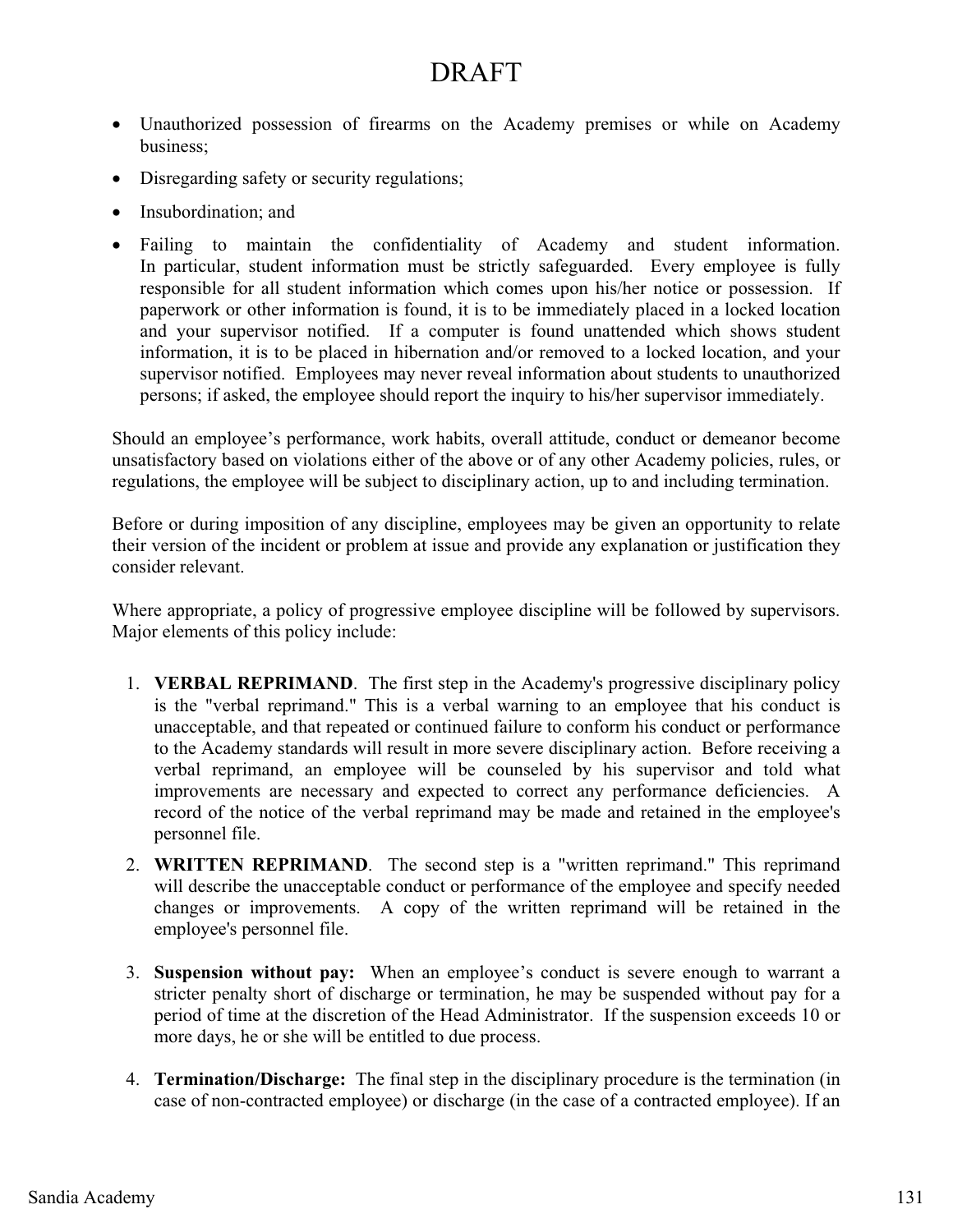employee fails to conform his conduct to the standards the Academy requires, the Academy may, for any reason it deems appropriate, terminate a non-contract employee with less than three consecutive years of employment. If a contract employee is discharged as a result of disciplinary action, the employee will only be discharged for just cause as defined in the School Personnel Act. A contract employee who is discharged mid-contract will be entitled to due process as described in NMSA 1978 §22-10A-27. (i.e. opportunity for hearing before the Governing Board and right to appeal to an independent arbitrator.)

If a non-contract employee with more than three years of employment is terminated he will be entitled to due process as described in NMSA 1978 §22-10A-24 and the right to appeal to an independent arbitrator. If a contract employee is terminated (i.e. contract is not renewed) as a result of the misconduct, the school will follow the termination procedures as described in NMSA 1978 §22-10A-24 only if the employee has been employed for three consecutive years with the Academy.

Notwithstanding this progressive disciplinary procedure policy, the Academy reserves the right to administer discipline in such a manner as it deems appropriate under the circumstances, and may, at its sole discretion, eliminate any or all of the steps in the discipline process, except as required by the School Personnel Act.

# **VIOLENCE IN THE WORKPLACE POLICY**

It is the intent of the Academy to provide a safe workplace and Internet environment for employees and to provide a comfortable and secure atmosphere for students and other stakeholders of the Academy. The Academy has zero tolerance for violent acts or threats of violence.

The Academy expects all employees to conduct themselves in a non-threatening, non-abusive manner at all times. No direct, conditional or veiled threat of harm to any employee or Academy property will be considered acceptable behavior. Acts of violence or intimidation of others will not be tolerated. Any employee who commits or threatens to commit a violent act against any person while on Academy premises or over the Internet will be subject to immediate discharge. If an employee, while engaged in Academy business off the premises, commits or threatens to commit a violent act, that employee will be subject to immediate discharge if the threat or violent act could adversely affect the Academy or its reputation in the community.

Employees within the Academy share the responsibility in identification and alleviation of threatening or violent behaviors. Any employee who is subjected to or threatened with violence, or who is aware of another individual who has been subjected to or threatened with violence, should immediately report this information to their supervisor or a member of management. Employees must assume that any threat is serious. If you as an individual feel threatened and need protection, do not hesitate to report the situation to your immediate supervisor, Operations Manager or Head Administrator who will carefully investigate all reports, and employee confidentiality will be maintained to the fullest extent possible.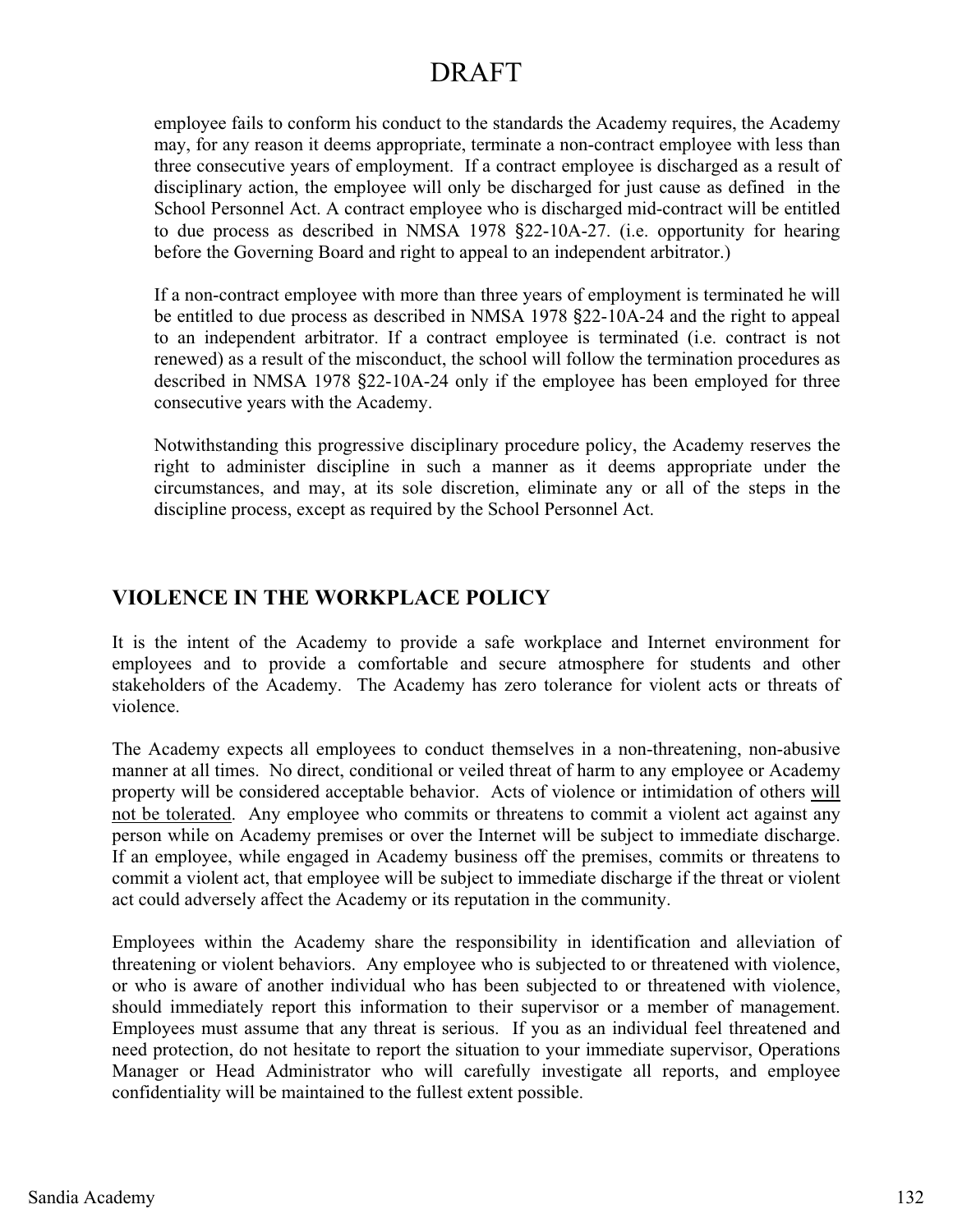# **EMPLOYEE SAFETY AND HEALTH**

It is the policy of the Academy to provide its employees a safe and healthy work place and to follow procedures aimed at safeguarding all employees. Accident prevention and efficiency in production go together; neither should be given priority over the other.

Safety is everyone's responsibility. Every supervisor is expected to devote the time and effort necessary to ensure the safety of employees at all times.

### *Responsibilities of the employee include:*

- -Obeying the safety rules.
- Following safe job procedures. Not taking short cuts.
- Keeping work areas clean and free from slipping or tripping hazards and putting things carefully away in storage areas.
- Using prescribed personal protective equipment.
- $\bullet$ Immediately reporting all malfunctions to a supervisor.
- Using care when lifting and carrying objects.
- Observing restricted areas and all warning signs.
- Knowing emergency procedures.
- Reporting unsafe conditions to supervisors.
- $\bullet$ Promptly reporting every accident and injury to his supervisor.
- $\bullet$ Following the care prescribed by the attending physician when treated for an injury or illness.
- Attending all employee safety meetings.
- $\bullet$  Participating in accident investigations, serving on safety committee or other loss control activities as needed.

Failure to observe these guidelines may result in disciplinary action, up to and including termination of your employment.

# **WORKPLACE ACCIDENTS**

No matter how insignificant an injury may seem at the time of occurrence, you should notify the on-site supervisor immediately of any workplace accident or injury.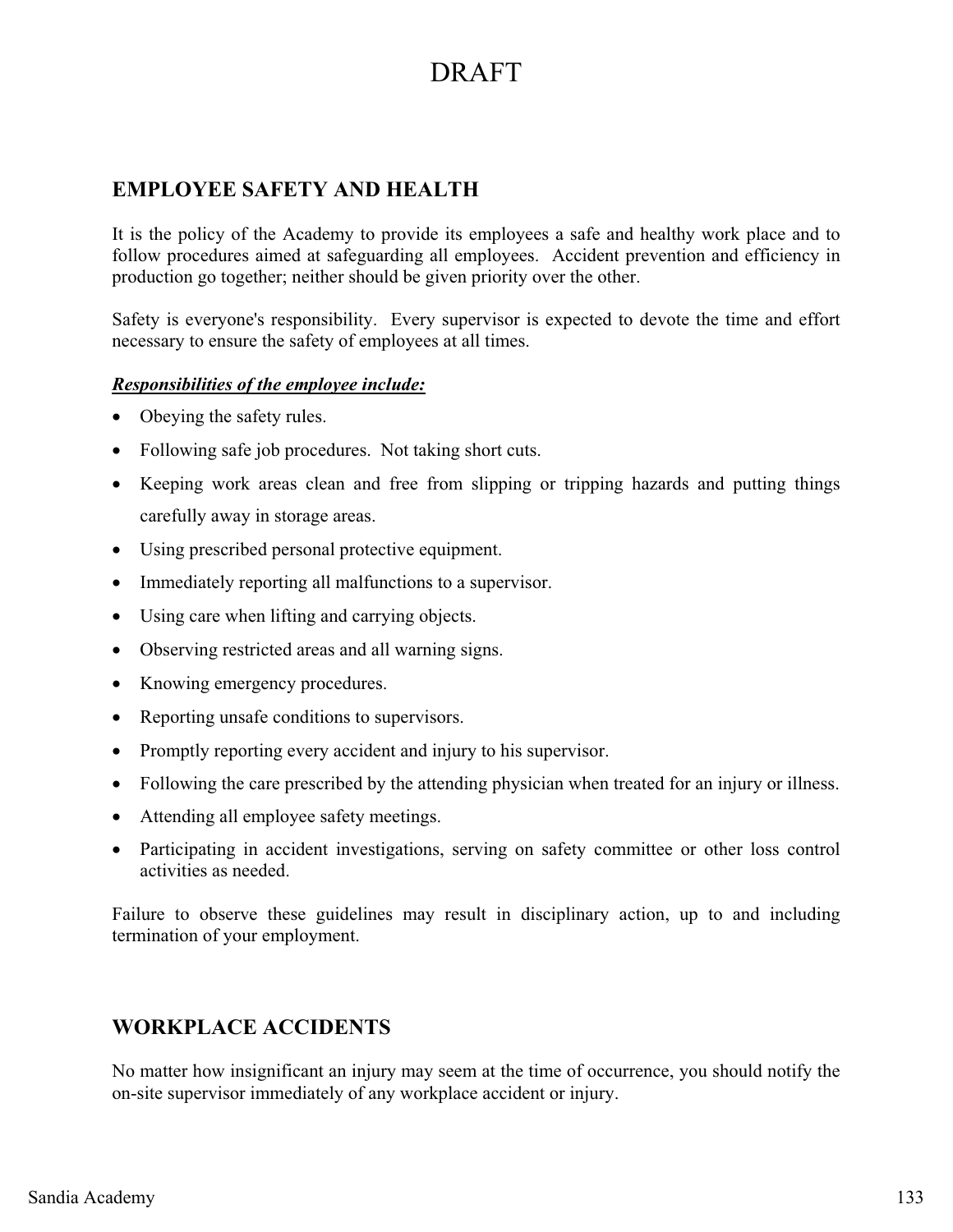## **DRUG FREE WORKPLACE POLICY**

The policy of the Academy is to maintain a drug free workplace. As a condition of continued employment, all Academy employees must comply with this policy. The term "workplace" is defined as Academy property, any Academy sponsored activity, or any other site where the employee is performing work for the Academy or representing the Academy. The term "drug" as used in this policy includes alcoholic beverages and prescription drugs, as well as illegal inhalants and illegal drugs and/or controlled substances as defined in schedules I through V of the Controlled Substances Act, 21 U.S.C. Sec. 812, 21 C.F.R. Sec 1308, and the state and local law of the jurisdiction where the workplace is located, including, but not limited to, marijuana, opiates (e.g., heroin, morphine), cocaine, phencyclidine (PCP), and amphetamines. An employee who engages in an activity prohibited by this policy shall be subject to disciplinary action, up to and including immediate termination of employment. However, the use and/or possession of prescription drugs under federal law, when taken as directed and obtained with a valid prescription, shall not be a violation of this policy.

Prohibited activities under this policy include the possession, use, sale, attempted sale, distribution, manufacture, purchase, attempted purchase, transfer, or cultivation of drugs, as defined above, in the workplace, as defined above. Employees are also prohibited from being at the workplace with a detectable amount of drugs in their system. However, the use and/or possession of prescription drugs under federal law, when taken as directed and obtained with a valid prescription, shall not be a violation of this policy.

Information regarding the availability of treatment programs, if any, such as assistance provided by the public school insurance authority's health care plan coverage or drug and alcohol abuse rehabilitation programs and the requirements for participation in drug and alcohol abuse education and training programs, may be requested by contacting your supervisor or the Operations Manager.

*This policy is not intended to replace or otherwise alter the obligation of the Academy to comply with requirements of the U.S. Department of Transportation or any other federal, state or local agency that regulates drug testing administration or a particular industry.* 

## **ROMANTIC RELATIONSHIPS**

The Academy desires to avoid misunderstandings, actual or potential conflicts of interest, complaints of favoritism, possible claims of sexual harassment, and the employee morale and dissension problems that can potentially result from romantic relationships involving administrative and supervisory employees in the Academy or certain other employees in the Academy.

Accordingly, administrators and supervisors are discouraged from becoming romantically involved with one another or with any other employee of the Academy. Additionally, all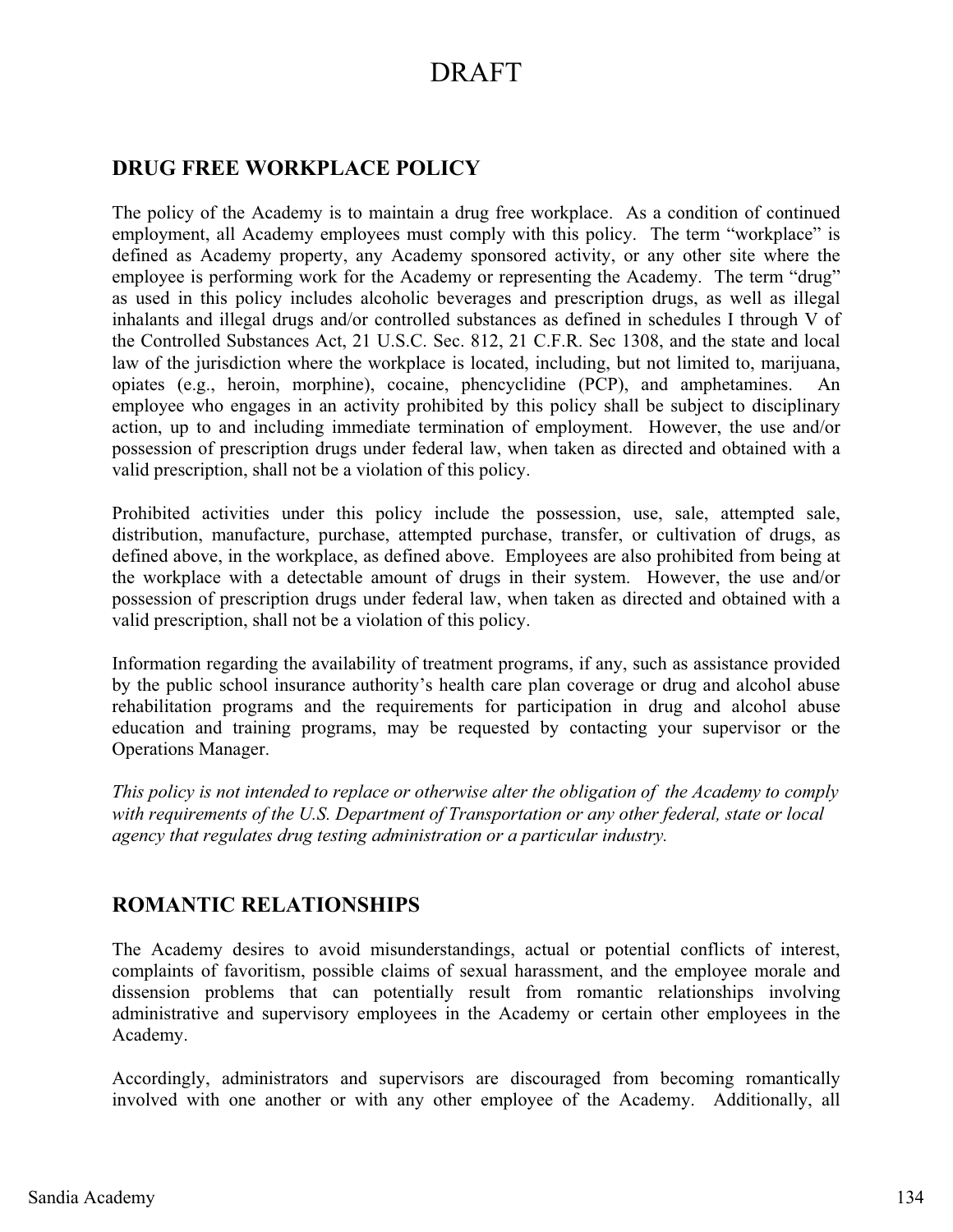employees, both administrators and others, are discouraged from becoming romantically involved with other employees, when, in the opinion of the Academy, their personal relationships may create a conflict of interest, cause disruption, create a negative or unprofessional work environment, or present concerns regarding supervision, safety, security, or morale.

An employee who is romantically involved with a supervisor or fellow employee should immediately and fully disclose the relevant circumstances to their supervisor so that a determination can be made as to whether the relationship presents an actual or potential conflict of interest. If an actual or potential conflict exists, the Academy may take whatever action appears appropriate according to the circumstances, up to and including transfer or discharge. Failure to disclose facts may lead to disciplinary action, up to and including termination.

Employees are expected to behave in a professional manner in the workplace and keep their personal relationships out of the work environment. Employees should also remember that the Academy maintains a strict policy against unlawful harassment of any kind, including sexual harassment. The Academy will vigorously enforce this policy consistent with all applicable federal, state, and local laws.

## **COMPLAINT RESOLUTION PROCEDURE**

Misunderstandings or conflicts can arise in any organization. To ensure effective working relations, it is important that such matters be resolved before serious problems develop. Most incidents resolve themselves naturally; however, should a situation persist that you believe is detrimental to your employment with the Academy, you should follow the procedure described here for bringing your complaint to management's attention.

*Step One.* Discussion of the problem with your immediate supervisor is encouraged as a first step. If, however, you do not believe a discussion with your supervisor is appropriate, you may proceed directly to Step Two.

*Step Two.* If your problem is not resolved after discussion with your supervisor or if you feel discussion with your supervisor is inappropriate, you are encouraged to request a meeting with the Operations Manager. In an effort to resolve the problem, the Operations Manager will consider the facts and may conduct an investigation or bring the appropriate parties together for discussion. If, however, you do not believe a discussion with the Operations Manager is appropriate, you may proceed directly to Step Three.

*Step Three.* If your problem is not resolved after discussion with the Operations Manager if you feel discussion with the Operations Manager is inappropriate, you are encouraged to request a meeting with the Head Administrator. In an effort to resolve the problem, the Head Administrator will consider the facts and may conduct an investigation or bring the appropriate parties together for discussion. If, however, you do not believe a discussion with the Head Administrator is appropriate, you may proceed directly to Step Four.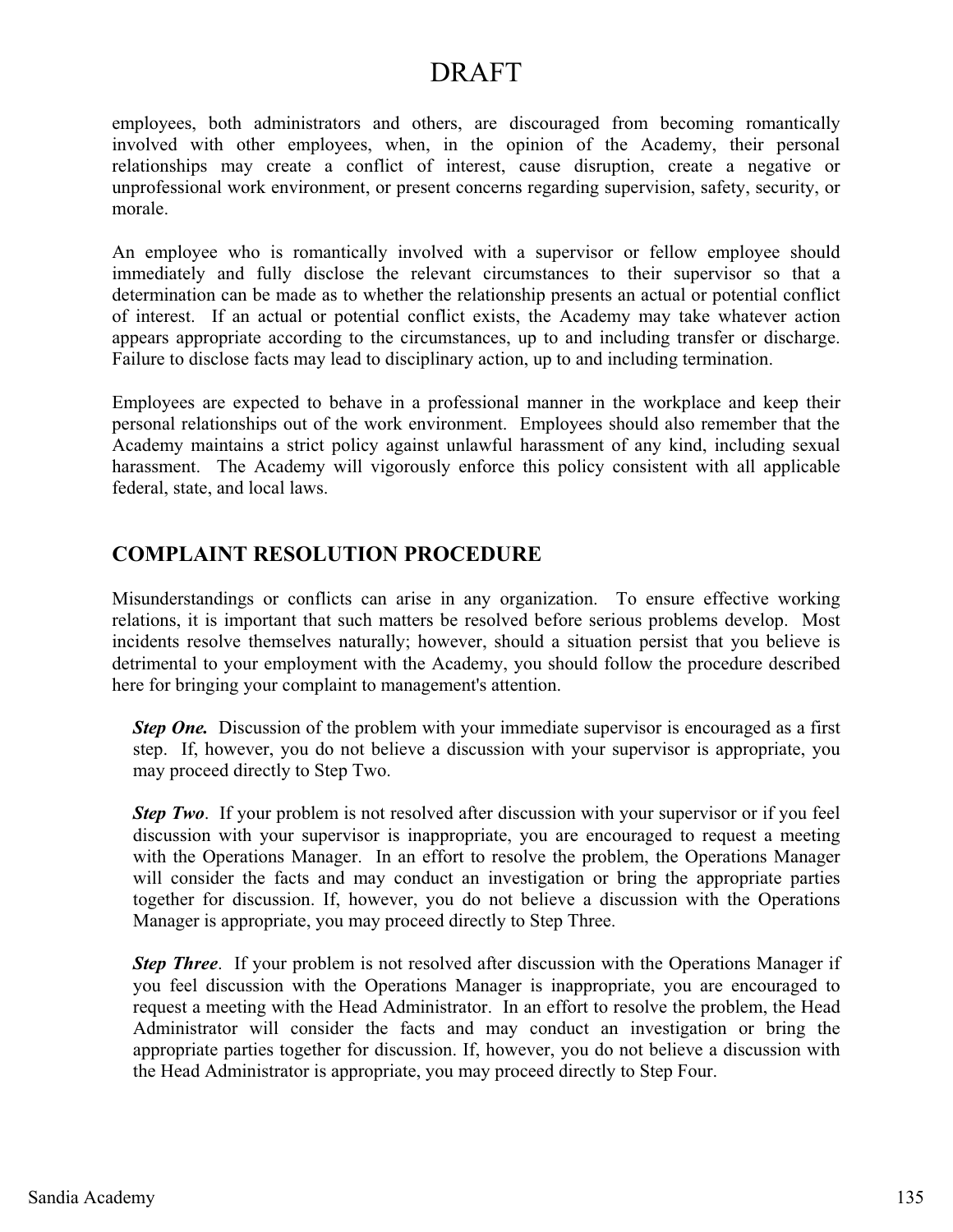**Step Four.** If your problem is not resolved after discussion with the Head Administrator or if you do not believe a discussion with the Head Administrator is appropriate, you are encouraged to request a meeting with a representative of the Academy Governing Board. In an effort to resolve the problem, the representative will consider the facts and the Governing Board or a third party investigator may conduct an investigation. After the investigation is completed the Governing Board will make a decision, which shall be final.

The Academy does not tolerate any form of retaliation against employees availing themselves of this procedure. The procedure should not be construed, however, as preventing, limiting, or delaying the Academy from taking disciplinary action against any individual, up to and including termination, in circumstances (such as those involving problems of overall performance, conduct, attitude, or demeanor) where the Academy deems disciplinary action appropriate.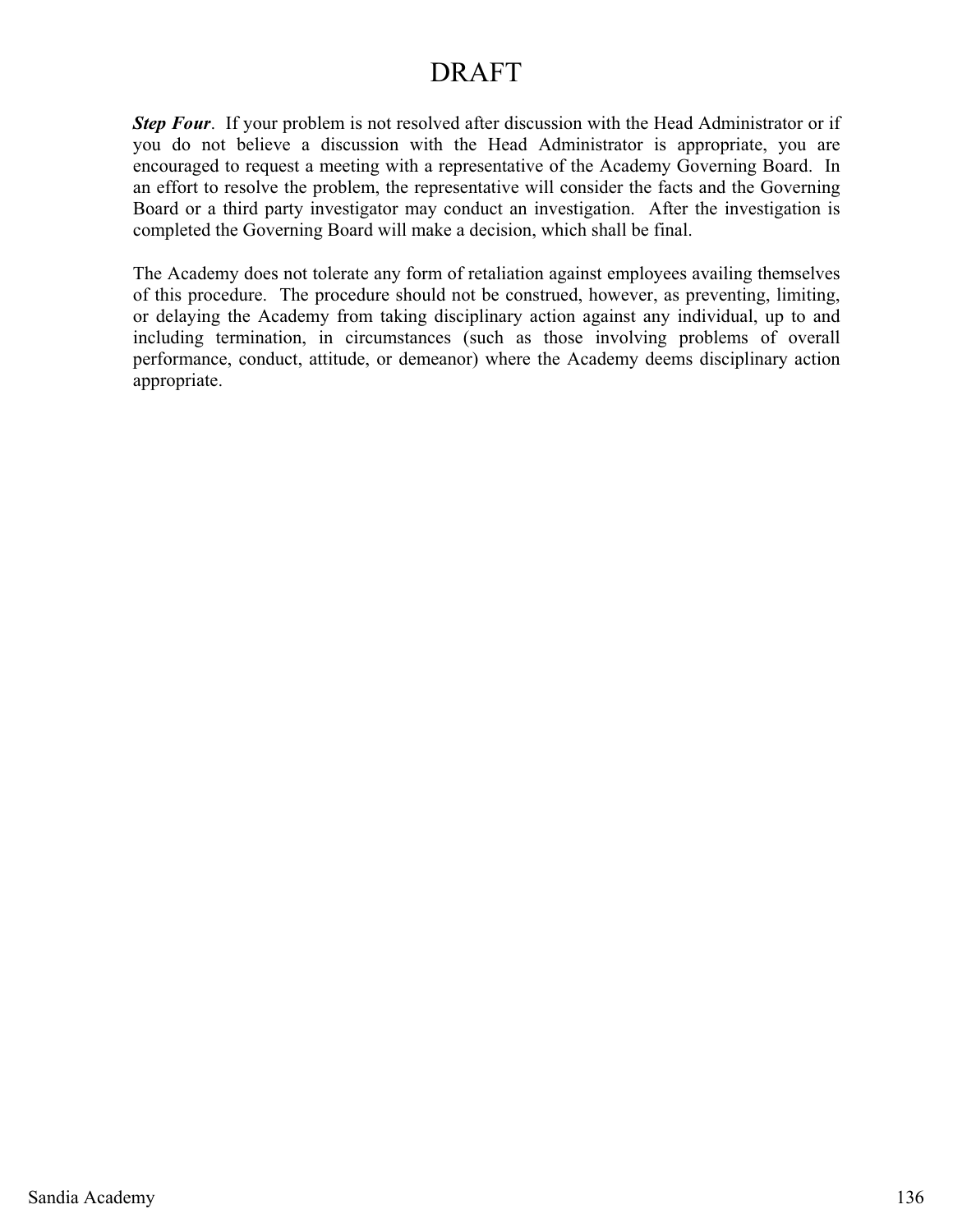## **HOURS AND COMPENSATION POLICIES**

### **HOURS OF OPERATION**

Hours of operation will be determined once the Head Administrator is hired and a school calendar is developed.

### **PAYDAY**

All employees are paid semi-monthly. Normal pay periods are from the  $1<sup>st</sup>$  to the  $15<sup>th</sup>$  of the month and from the  $16<sup>th</sup>$  to the last day of the month. Pay statements for the pay period from the  $1<sup>st</sup>$  to the 15<sup>th</sup> are made available on the 22nd. Pay statements for the pay period from the 16<sup>th</sup> to the end of the month are made available on the  $6<sup>th</sup>$  of the following month. Should a pay day fall on a weekend or holiday, paychecks are made available on the prior business day.

Vacation pay will be paid on the regular pay cycle. If you resign, final settlement of services or wages will be made no earlier than the next regular pay cycle, or in accordance with state law, whichever is sooner.

If you are terminated, you will be issued a check on the next regular payday, or in accordance with applicable state law, whichever is earlier.

### **ABSENTEEISM AND TARDINESS**

The Academy expects all employees to assume diligent responsibility for their attendance and promptness. It is extremely important that you be punctual in your arrival for work at the beginning of the workday. If you know that you will be absent or late arriving for work, notify your supervisor personally no later than one hour before your scheduled start time. In the event of a disabling sickness or accident while performing your duties, notify your supervisor immediately.

If you are absent for three or more consecutive workdays, a statement from a physician may be required before you will be permitted to return to work. In such instances, the Academy also reserves the right to require you to submit to an examination by a physician designated by the Academy at its discretion.

If you are scheduled to be working from home and cannot be reached by your supervisor within a reasonable amount of time, this will be considered an unexcused absence.

Unexcused or excessive absenteeism or tardiness may be grounds for disciplinary action, up to and including termination. If you are absent for three or more consecutive business days and fail to properly report your absences, this will be considered a resignation of your position and you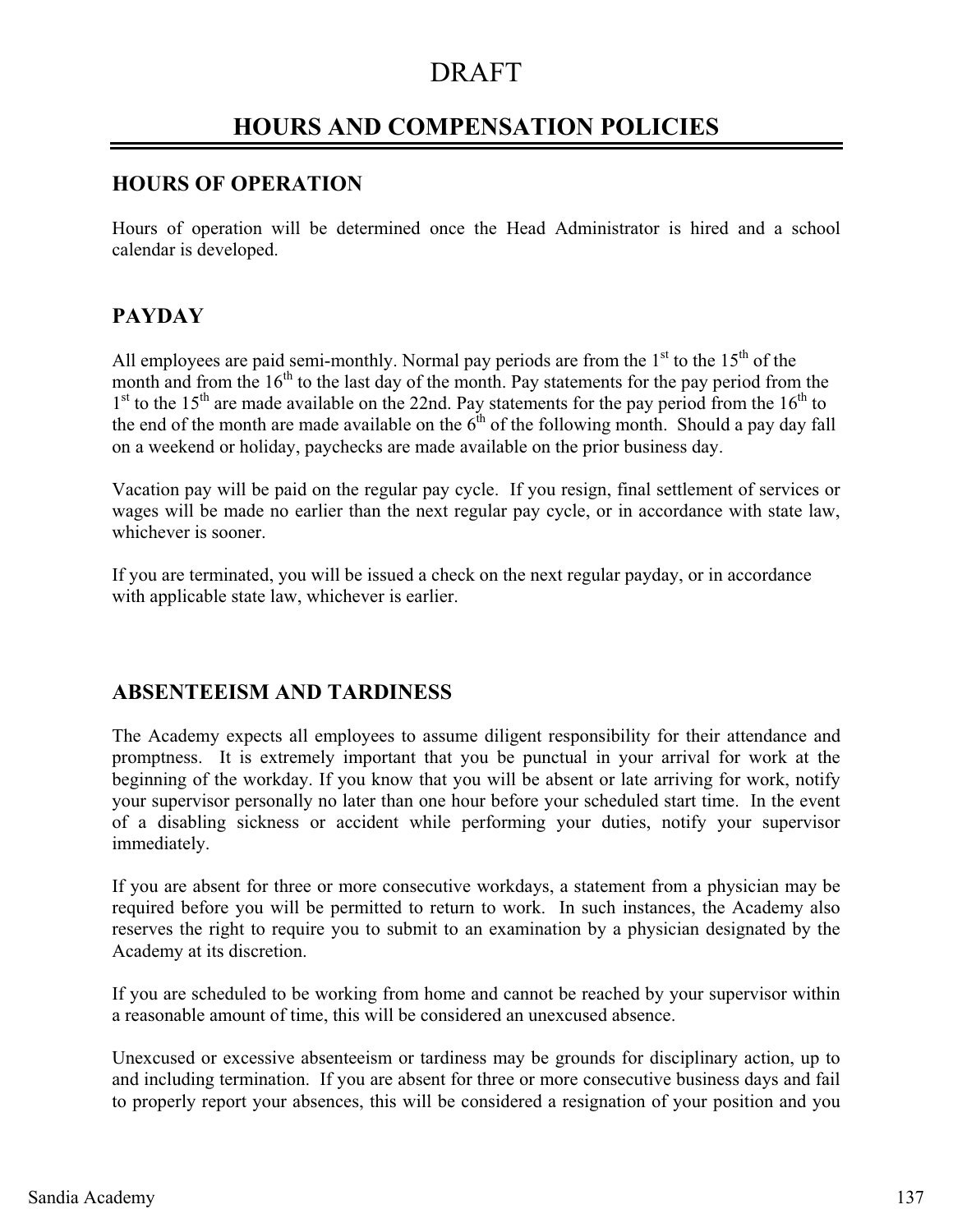will be terminated for abandonment of your job.

### **EMERGENCY OFFICE CLOSING**

It is the policy of the Academy that offices be open during normal working hours in order to provide the service our students and families require and expect from us. The Head Administrator has the sole discretion in determining if the office is to be closed in the event of inclement weather, power or other utility failure, fire, flood, earthquake, or some other emergency.

### **TIME SHEETS**

All hourly employees must record their time worked on a daily basis and submit to their Operations Manager on a weekly basis. The time sheet is used for payroll records that must be maintained accurately at all times.

### **OVERTIME FOR NON-EXEMPT EMPLOYEES**

It should be recognized that overtime and additional work other than that which is regularly scheduled might be required.

Overtime will be paid to eligible, non-exempt employees in accordance with applicable state law. The pay for regular overtime will be at the federal or state prescribed wage rate, whichever is higher.

All overtime must be authorized prior to its occurrence by your immediate supervisor. All overtime will be clearly noted on your time sheet and should be initialed by your immediate supervisor.

#### *Prohibited "Off the Clock" Work*

At no time should non-exempt employees perform work while "off the clock." All time spent working should be properly recorded. If given a directive to perform work "off the clock," please promptly notify the Operations Manager or, if the Operations Manager has given a directive to work "off the clock" and/or has told you not to properly record all hours worked, notify the Head Administrator. No employee will be penalized in any way for making such a complaint.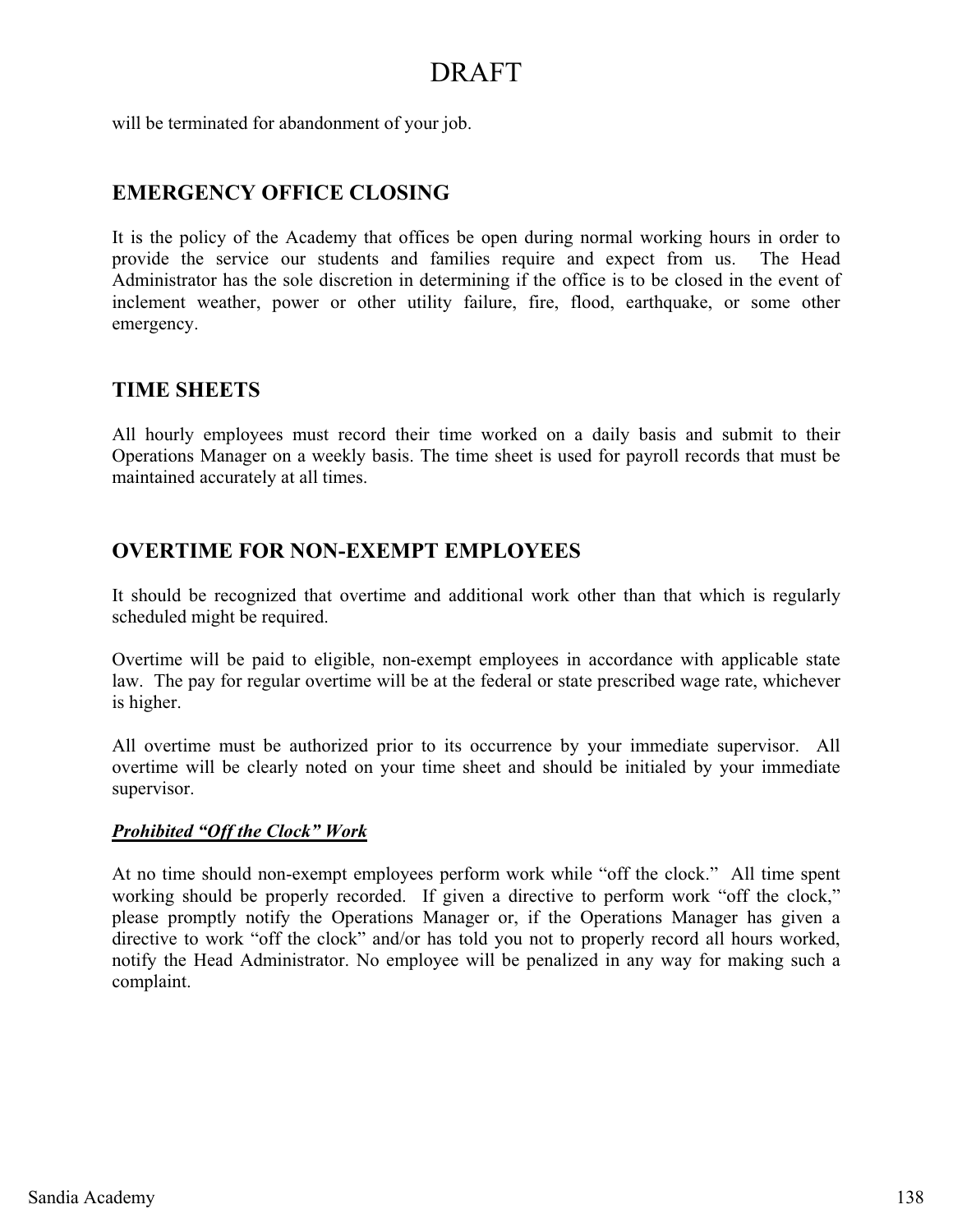## **WAGE AND SALARY**

Wage rates and salaries are subject to the requirements of the New Mexico School Personnel Act and vary according to your qualifications, previous work experiences, and a successful, stable work record. Rates for one particular job or classification cannot be compared as being relative to any other. Initial salaries are outlined in the contract signed by the employee at hiring.

Any wage increase or adjustment in pay will be awarded on an individual basis dependent upon the requirements of the New Mexico School Personnel Act and your performance, your overall contribution to the Academy, and the school's academic performance. Salary increases are awarded on signing of a new yearly contract and are consistent with the adopted salary schedule.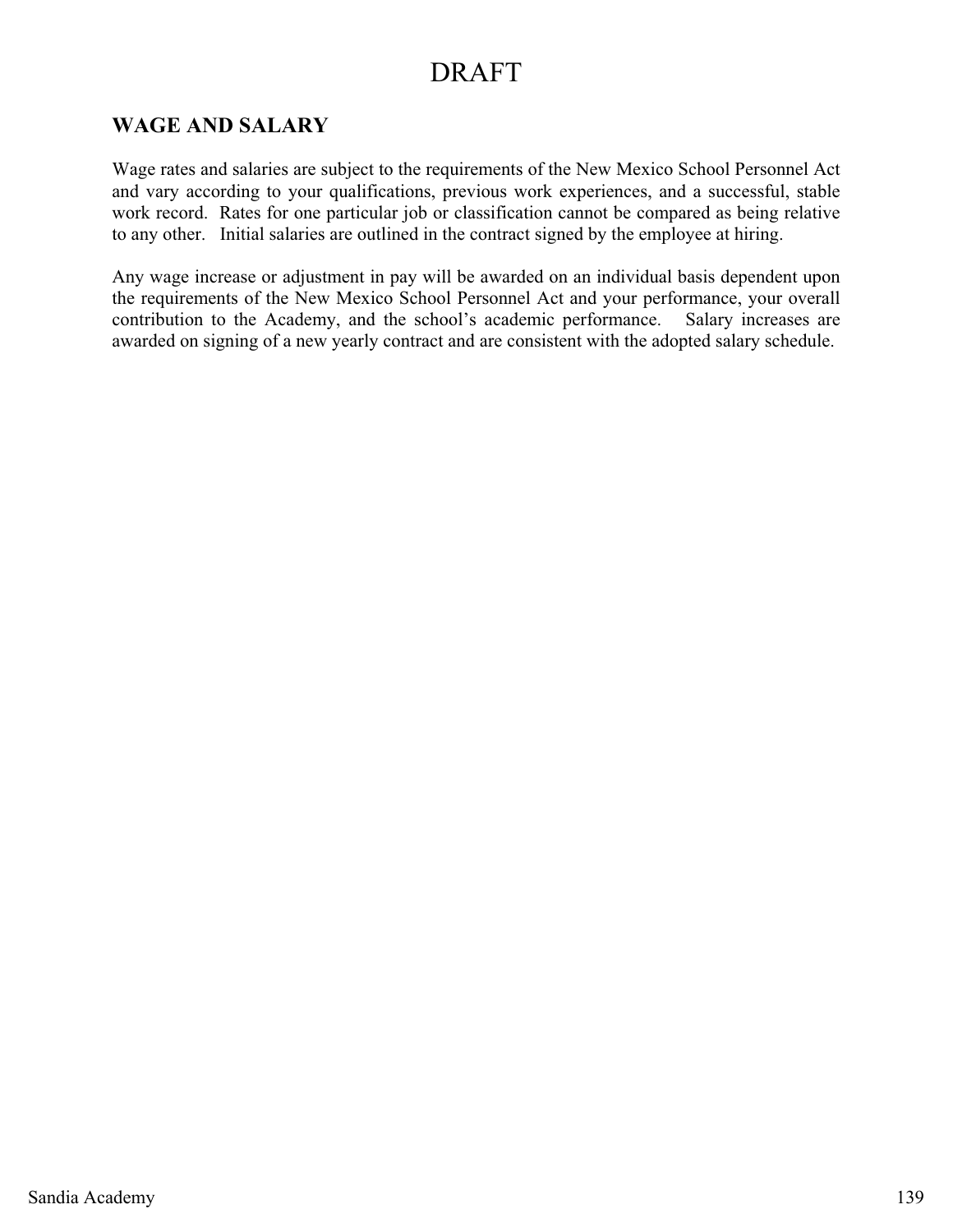## **OPERATIONS POLICIES**

### **APPEARANCE**

All employees are required to report for work in clean clothing and footwear. All personnel should maintain good grooming and personal hygiene. Clothing which is not acceptable are items that are sloppy, tight, or unkempt, halter-tops, bathing suits, or tank tops.

Proper clothing, footwear, safety glasses and other appropriate safety equipment appropriate to your work environment will be used, especially when performing operations which produce flying particles that could endanger your eyes or skin. Failure or refusal to wear appropriate safety attire will be a basis for disciplinary action, up to and including termination of employment.

When school is in session, employees working in the Learning Center are required to dress professionally and wear their Academy name badge.

### **PERSONAL PHONE CALLS AND PERSONAL BUSINESS**

During business hours, you are requested to keep personal calls to a minimum. No long distance or toll calls such as directory assistance, other than school business calls, are to be made from Academy telephones. If it is absolutely necessary that you make a toll call from work, please discuss first with your supervisor. Telephone records are subject to periodic review by the school.

If you need to leave the worksite to conduct personal business, you must first obtain permission from your immediate supervisor. This will allow him or her to make modifications to the work schedule if necessary and will keep him or her aware of your activities during the day.

### **USE OF COMMUNICATION SYSTEMS**

It is the intent of the school to provide the communication systems necessary to implement the Academy's academic program. Employees are expected to adhere to proper use of all communication systems. These include but are not limited to the Telephone, Electronic Mail (E-Mail), Facsimile, Internet, Academy Intranet, Voice Mail, Computer Terminals, Modems and Systems Software. Employees are permitted use of Academy property and must comply with Academy policies and procedures regarding its use.

The communication systems owned and operated by the Academy shall only be used for school related business. Employees should have no expectation of privacy of any correspondence, messages or information in the systems.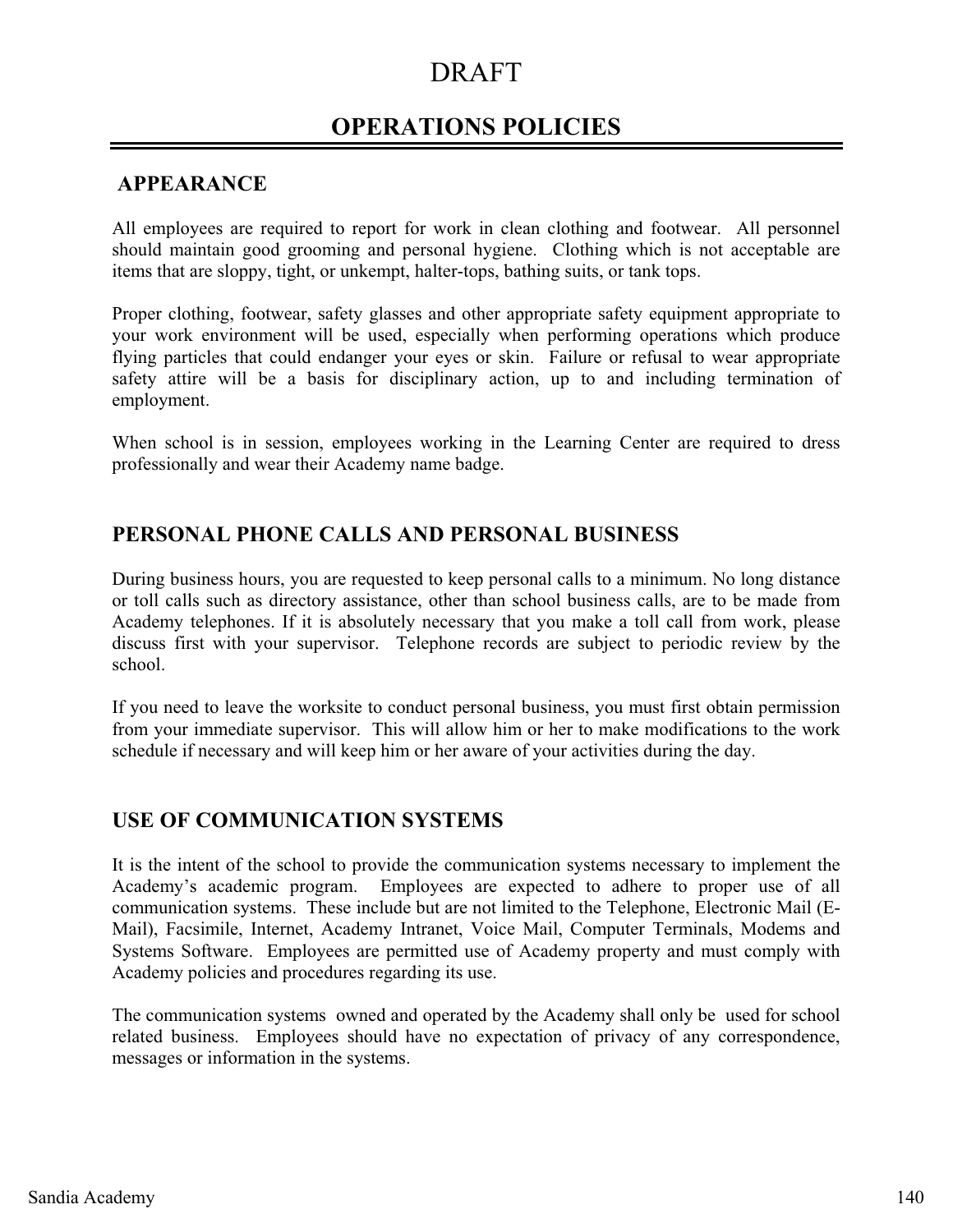The Academy reserves the right to access and disclose all such messages sent for any purpose. All such messages, regardless of content or the intent of the sender, are a form of school correspondence, and are subject to the same internal and external regulation, security and scrutiny as any other school correspondence. E-mail communications are official internal Academy communications, which may be subject to summons in legal proceedings. Workrelated messages should be directed to the affected employee(s) rather than sending a global message to all employees.

The Academy's communication systems shall not be used as a forum to promote religious or political causes, or an illegal activity. Offensive or improper messages or opinions, transmission of sexually explicit images, messages, cartoons, or other such items, or messages that may be construed as harassment or disparagement of others based on race, color, religious creed, sex, national origin, ancestry, citizenship status, pregnancy, childbirth, physical disability, mental disability, age, military status or status as a Vietnam-era or special disabled veteran, marital status, registered domestic partner or civil union status, gender (including sex stereotyping and gender identity or expression), medical condition (including, but not limited to, cancer related or HIV/AIDS related), sexual orientation are also prohibited on the Academy's communication systems.

Employees shall not attempt to gain access to another employee's personal communications system and messages. The Academy, however, reserves the right to access an employee's messages at any time, without notice to the employee.

Any violation of these guidelines may result in disciplinary action, up to and including termination.

## **INTERNET CODE OF CONDUCT**

Access to the Internet has been provided to staff members for the benefit of the organization and its clients. It allows employees to connect to information resources around the world. Every staff member has a responsibility to maintain and enhance the Academy's public image, and to use the Internet in a productive manner. To ensure that all employees are responsible, productive Internet users and are protecting the Academy's public image, the following guidelines have been established for using the Internet.

#### *Acceptable Use of the Internet*

Employees accessing the Internet are representing the Academy. All communications should be for professional reasons. Employees are responsible for seeing that the Internet is used in an effective, ethical and lawful manner. Internet Relay Chat channels may be used to conduct official Academy business, or to gain technical or analytical advice. Databases may be accessed for information as needed. E-mail may be used for business contacts.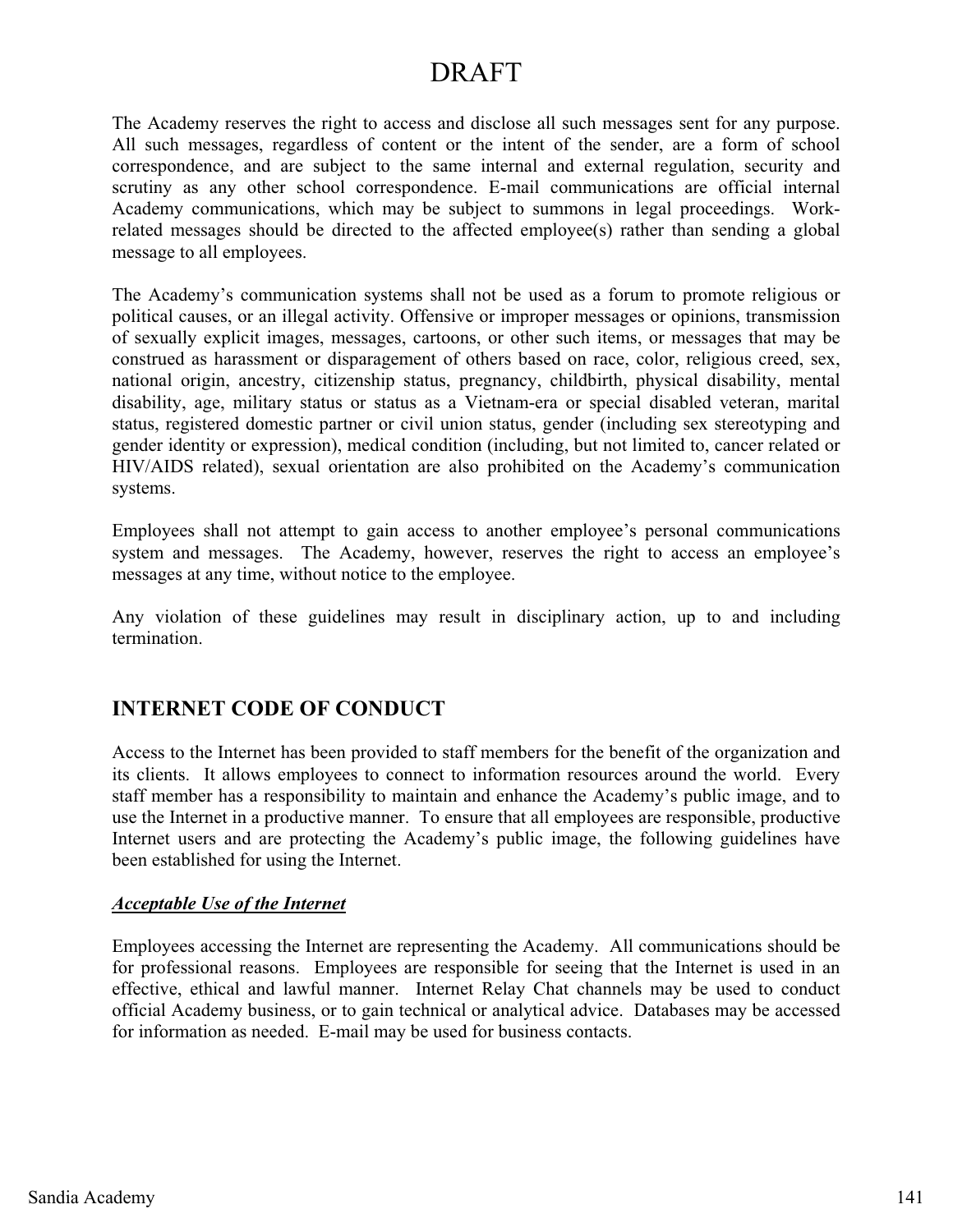#### *Unacceptable Use of the Internet*

The Internet should not be used for personal gain or advancement of individual views. Solicitation of non-Academy business, or any use of the Internet for personal gain is strictly prohibited. Use of the Internet must not disrupt the operation of the Academy network or the network of other users. It must not interfere with your productivity.

#### *Communications*

Each employee is responsible for the content of all text, audio or images that they place or send over the Internet. Fraudulent, harassing or obscene messages are prohibited. All messages communicated on the Internet should have your name attached. No messages will be transmitted under an assumed name. Users may not attempt to obscure the origin of any message. Information published on the Internet should not violate or infringe upon the rights of others. No abusive, profane or offensive language may be transmitted through the system.

#### *Instant messaging*

The Academy uses instant messaging systems to speed and ease communications among employees working in multiple locations. Many employees also share their instant message information with family and friends. During working hours, employees should not engage in long IM "conversations" that are not work-related. This is parallel to non-work phone use; employees whose productivity is affected by excessive IM activity may be subject to disciplinary action.

#### *Software*

To prevent computer viruses from being transmitted through the system, there will be no unauthorized downloading of any software. All software downloads require prior administrative approval.

#### *Copyright Issues*

Staff members while using the Internet may not transmit copyrighted materials belonging to entities other than the Academy. One copy of copyrighted material may be downloaded for use in research. Users are not permitted to copy, transfer, rename, add or delete information or programs belonging to other users unless given express permission to do so by the owner. Failure to observe copyright or license agreements may result in disciplinary action from the Academy, up to and including immediate termination, or legal action by the copyright owner.

#### *Security*

All messages created, sent or retrieved over the Academy's communication system are property of the school and should be considered public information. The Academy reserves the right to access and monitor all messages and files on the computer system as deemed necessary and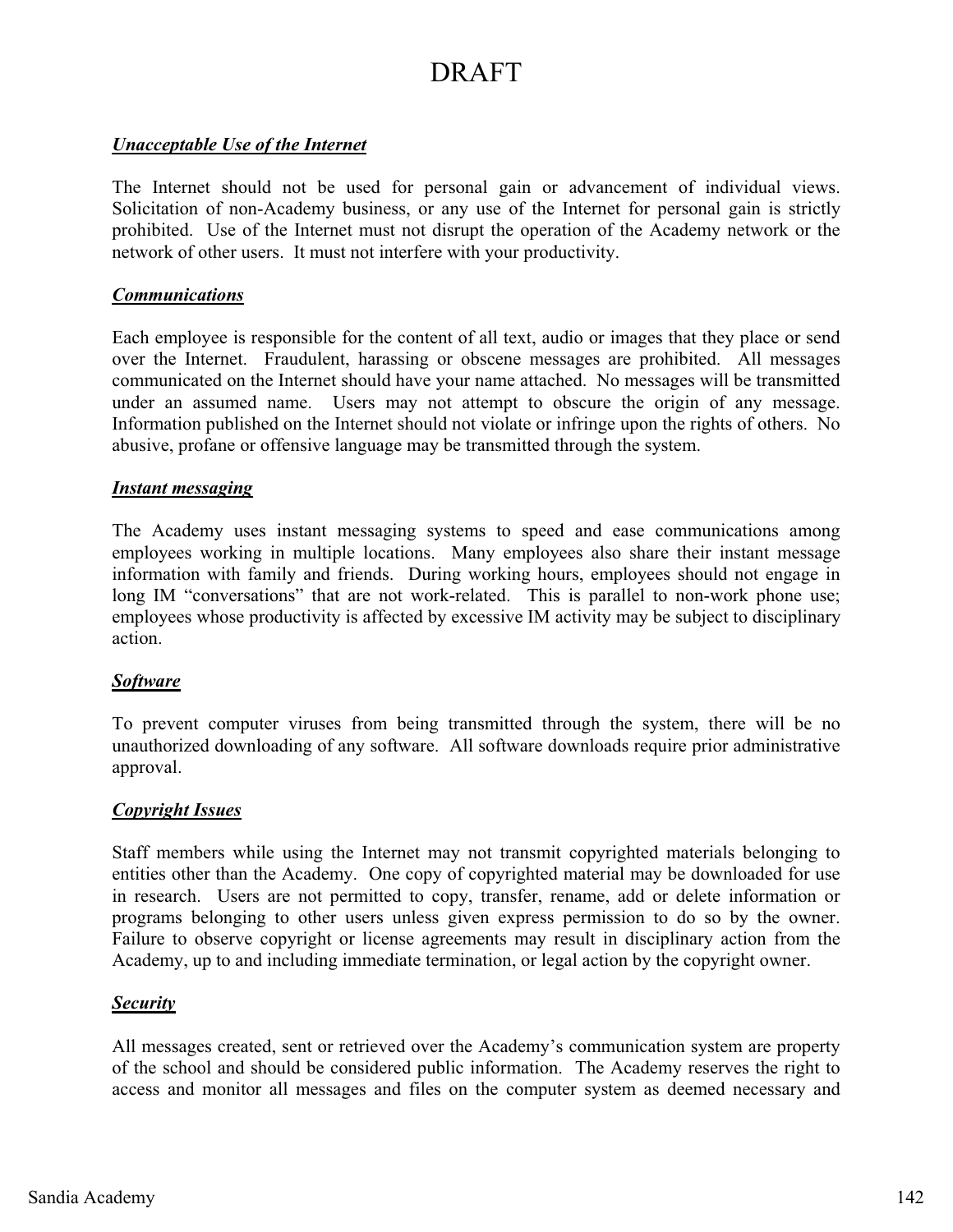appropriate. Internet messages are public communication and are not private. All communications including text and images can be disclosed to law enforcement or other third parties without prior consent of the sender or the receiver. You cannot change your computer password without permission from your supervisor.

#### *Harassment*

Harassment of any kind is prohibited. Messages with derogatory or inflammatory remarks about an individual or group's race, color, religious creed, sex, national origin, ancestry, citizenship status, pregnancy, childbirth, physical disability, mental disability, age, military status or status as a Vietnam-era or special disabled veteran, marital status, registered domestic partner or civil union status, gender (including sex stereotyping and gender identity or expression), medical condition (including, but not limited to, cancer related or HIV/AIDS related), sexual orientation will not be permitted.

#### *Violations*

Violations of any guidelines listed herein may result in disciplinary action, up to and including termination. If necessary, the Academy will advise appropriate legal officials of any illegal violations.

### **STUDENT AND FAMILY RELATIONS**

The Academy strives to consistently provide students and families with a product and service that is of exceptional quality and value.

In order to realize our commitment to excellent student and family service, we expect the following from each of our employees:

- Provide courteous service in a prompt and efficient manner.
- Establish and maintain positive relationships with students and families by gaining their trust and respect through professional, honest interaction.
- - Handle complaints quickly and professionally. Never argue with a student and/or family. If you are unable to resolve the complaint to their satisfaction, review the situation with your supervisor.
- Communicate with students and families in a professional manner whether in person, over the phone, or via e-mail.

Always remember that you represent the Academy to our students and families and our reputation and their perception of the Academy is attributed to each employee.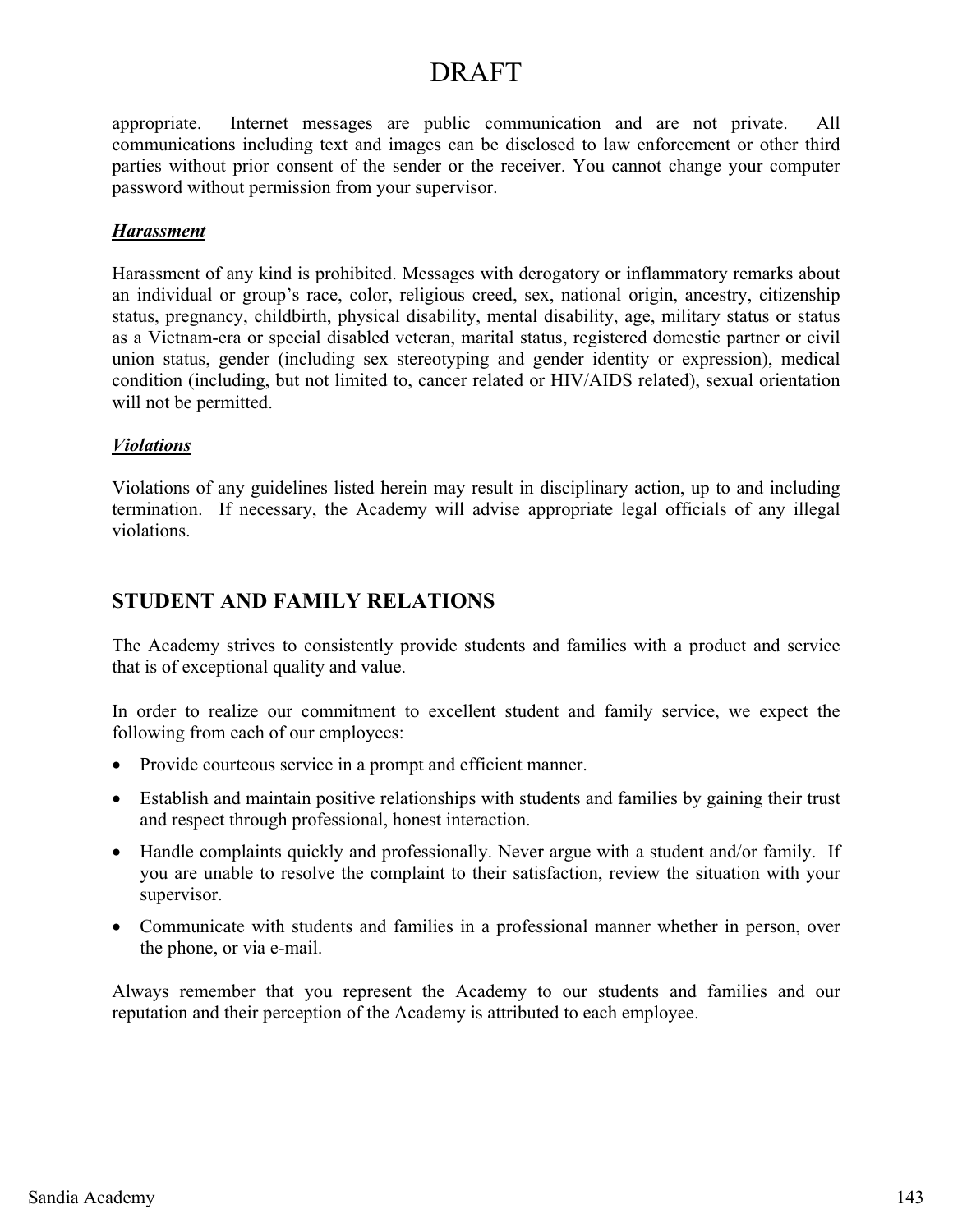## **GIFTS AND FAVORS**

No employee shall solicit or accept for personal use, or for the use of others, any gift, favor, loan, gratuity, reward, promise of future employment, or any other thing of monetary value that might influence, or appear to influence, the judgment or conduct of the employee in the performance of his or her job.

Employees can accept occasional unsolicited courtesy gifts or favors (such as business lunches, tickets to sporting events or cultural events, holiday baskets, flowers, etc.) so long as the gifts or favors have a market value under \$25, are customary in the industry, and do not influence or appear to influence the judgment or conduct of the employee. Please discuss any exceptions to this amount with your supervisor.

If an employee gives a gift on behalf of the Academy, it must first be approved by the Head Administrator and an invoice must be submitted no longer than 7 days after the purchase

### **SOLICITATIONS AND DISTRIBUTION OF LITERATURE**

It is the intent of the Academy to maintain a proper business environment and prevent interference with work and inconvenience to others from solicitations and/or distribution of literature.

Group meetings for solicitation purposes, distributing literature, circulating petitions in work or sales areas is prohibited unless it is approved by the Operations Manager or Head of School as a Academy-sponsored event. The following guidelines will apply throughout the school building and to all virtual environments including email:

- Employees will not engage in any solicitation of other employees for any purpose whatsoever during working hours or in work areas.
- The school's facilities may not be used as a meeting place that involves solicitation and/or distribution of literature.
- In order to maintain good student and family relations and preserve the professional work environment, employees may not wear any insignia, badge, or button on their person, nor display any insignia, badge, or button on their desk or in their work area, excluding professional designation awards and the Academy logo.
- The Academy administration will approve and post all information that is displayed in the school building, posted on any electronic or physical bulletin board, or made available for review or distribution to employees.
- - Trespassing, soliciting or distributing literature by non-employees is prohibited on school premises.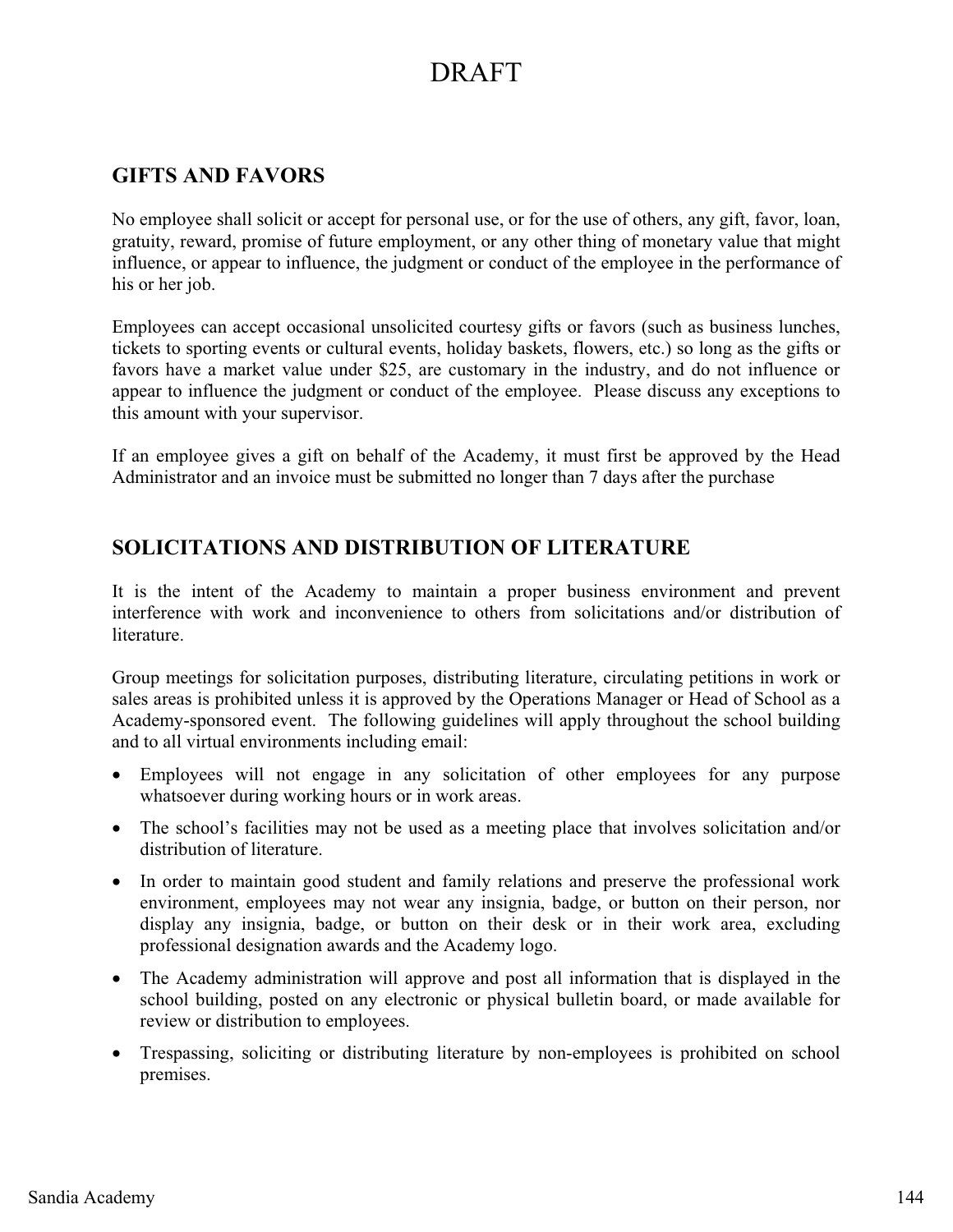### **ACADEMY PROPERTY**

In an effort to ensure the safety and welfare of employees and invitees, the Academy reserves the right, on reasonable suspicion that Academy policy is being violated, to conduct searches or inspections which includes, but is not limited to, employee's work area, desks, and any other property located on Academy premises or work sites. Entry on Academy premises or work sites constitutes consent to searches or inspections.

#### **WEAPONS**

It is the intent of the Academy to provide a safe and secure workplace for employees, clients, clients' customers, visitors and others with whom we do business. The Academy expressly forbids the possession of firearms on Academy property. The Academy has **zero tolerance** for possession of any type of weapon, firearm, explosive, or ammunition. Academy property includes, but is not limited to, all Academy facilities, vehicles, and equipment, whether leased or owned by the Academy. In addition, firearms in employee-owned vehicles parked on the Academy property are strictly forbidden.

The possession of firearms on Academy property may be cause for discipline including immediate termination of employment. In enforcing this guideline, the Academy reserves the right to request inspections of any employee and their personal effects, including personal vehicles while on Academy premises. Any employee who refuses to allow inspection will be subject to the same disciplinary action as being found in possession of firearms.

Employees within the Academy share the responsibility of identifying violators of this guideline. An employee who witnesses or suspects another individual of violating this guideline should immediately report this information to their supervisor, the Operations Manager, or the Head Administrator.

#### **SMOKING**

In order to maintain a safe and comfortable working environment and to ensure compliance with applicable laws, smoking in the school building and other Academy facilities is strictly prohibited. You should familiarize yourself with those areas throughout the premises where smoking is either permitted or prohibited. For your convenience, these areas have been marked clearly. Because the Academy may be subject to criminal and civil penalties for violations of applicable smoking laws, we must insist on strict adherence to this policy. Employees smoking in any non-smoking area may be subject to disciplinary action, up to and including termination. Please contact your supervisor or the Operations Manager if you have any questions regarding the smoking policy. Complaints regarding violations of this policy may be filed under the Academy's complaint resolution procedure, which is described elsewhere in this section of the handbook.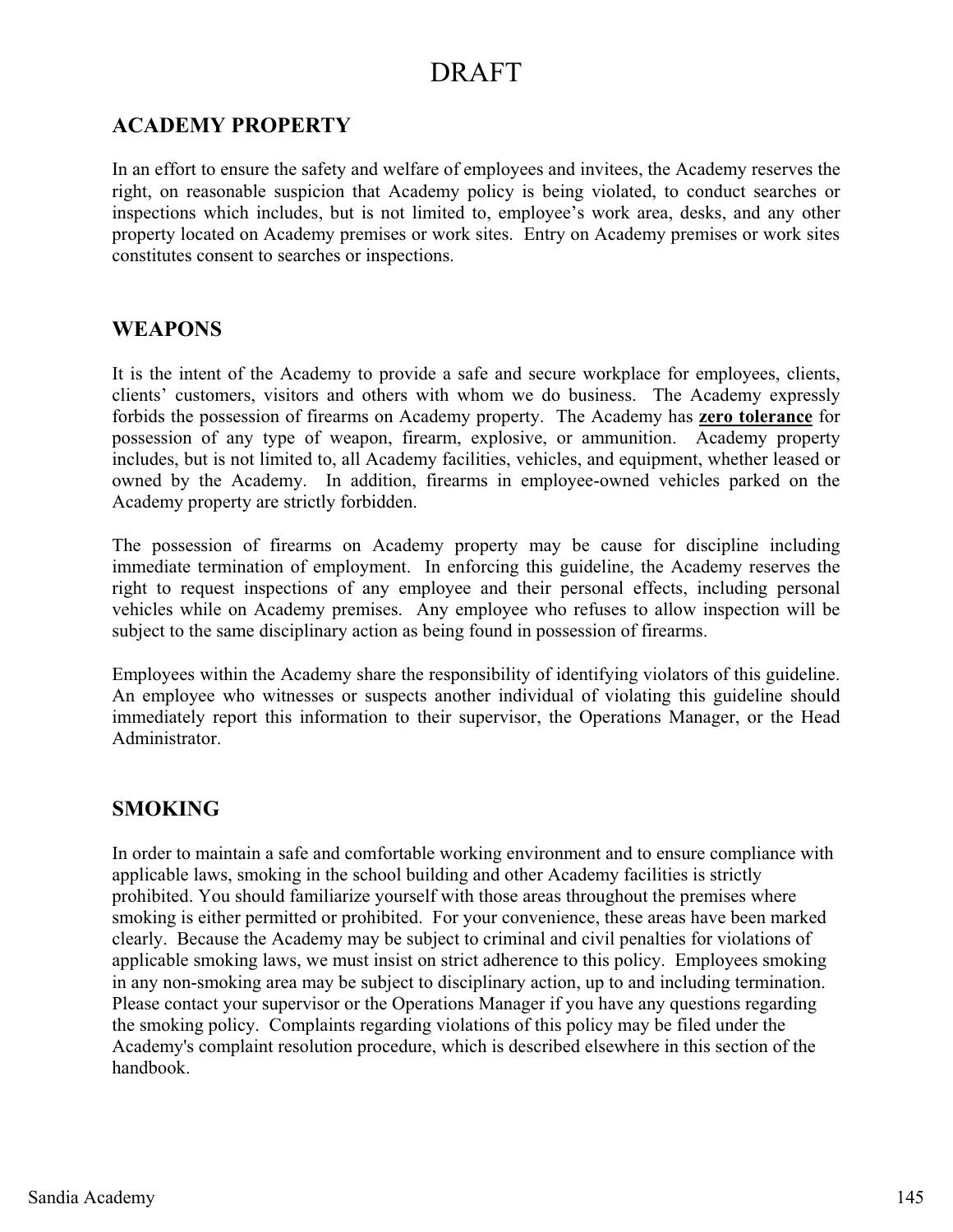#### **TRAVEL**

The Academy reimburses employees for the expenses of travel, including the cost of transportation, meals, lodging, and compensation when appropriate, provided such travel is approved and performed in the course of conducting school business. All reimbursements will be in compliance with the New Mexico Per Diem and Mileage Act.

Activities that normally justify the reimbursement of travel expenses include meeting with New Mexico Department of Public Education or other school-related entities, the attendance at business meetings, conventions, and seminars or other selected educational functions related to the employee's job.

Common carrier transportation will be utilized for trips, provided suitable scheduling is available. Employees are expected to exercise prudence in their selection of local transportation to their destination. When practical, employees are expected to use a personal car for short distance travel.

All employees normally are expected to travel coach or economy class and to stay and eat in moderately priced establishments while traveling on school business.

Non-exempt employees will be compensated for time spent traveling if that travel is part of the employee's daily work activity, including travel from one job site to another or travel from a designated meeting place to a job site. Travel by a non-exempt employee who will be away from home overnight is work time only during those periods the employee is engaged in school business, which typically will coincide with the employee's regular working hours. Such time counts as hours worked even if it occurs on a non-working day. If an employee uses his or her own car rather than available public transportation for travel away from home, the employee can count as hours worked either the time spent driving or the time that would have been spent on public transportation during regular working hours.

Employees must submit all expenses on a signed expense report. All expenses must be reported within 60 days of the expenses being incurred. Failure to submit expenses within 60 days of the expense being incurred may result in denial of all or part of the reimbursement. Expense reports must contain adequate accounting, detailed expense documentation and receipts, and comply with all Academy requirements. All expenses should be supported with an original receipt. All expenses must be approved by the employee's supervisor.

### **ACADEMY VEHICLES**

The following are specific policies related to vehicles leased or owned by the Academy, including vehicles rented by employees while travelling on or performing school business:

- Employees must have a valid driver's license and be insurable by the Academy's automobile insurance carrier. Any changes in the status of your driver's license (revocation, suspension, DUI, etc.) must be reported immediately to your supervisor.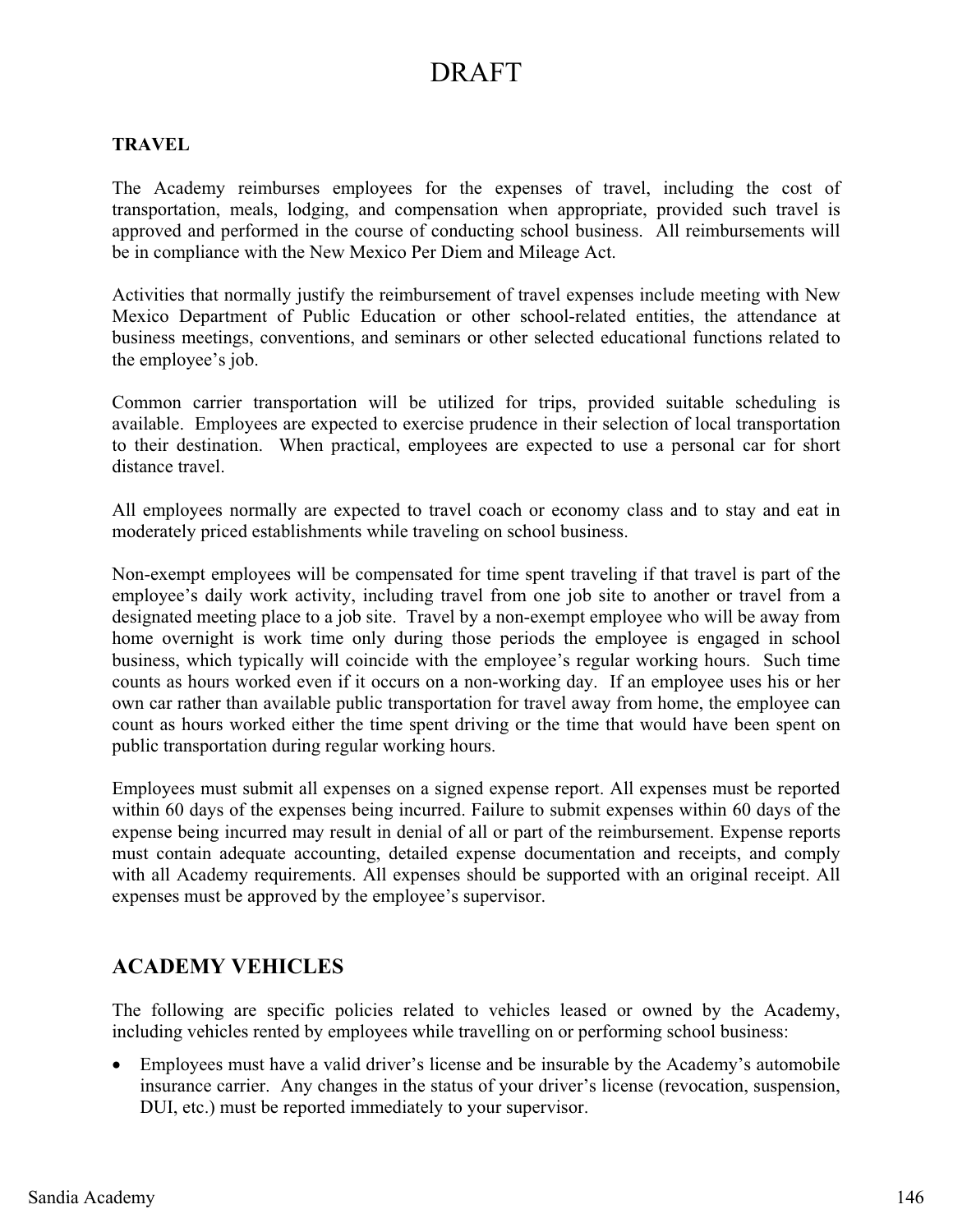- Obey all traffic laws and speed limits; wear seat belts at all times, maintain a safe speed for road, traffic, and weather conditions; practice defensive driving techniques.
- Daily records must be kept for all mileage driven.
- Academy vehicles will be driven only for transportation to approved destinations and will not be driven for private use unless arrangements have been made in advance.
- Only authorized employees are permitted to drive or ride in an Academy vehicle.
- Only the driver assigned to the vehicle is authorized to sign for gasoline, oil, etc. All charge receipts must include: Name and Address of the Vendor, Date of Purchase, Number of Gallons Purchased, Amount Paid, License Plate Number.
- $\bullet$ Alcohol or illegal drugs will **not** be allowed in an Academy vehicle at any time.
- No driver who has been drinking alcoholic beverages or is under the influence of drugs will be allowed to drive an Academy vehicle.
- Vehicles must be properly maintained and kept clean at all times.
- Report accidents to management immediately, regardless of perceived damage.
- Any damage to an Academy vehicle caused by employee carelessness or neglect is the responsibility of the employee. In the event of damage, the employee assigned to the vehicle will be responsible for expenses up to the current insurance deductible. Any employee who misuses an Academy vehicle or is no longer insurable by the Academy's insurance carrier may be subject to dismissal.

#### **PERSONAL VEHICLES**

Employees may use their personal vehicles on official Academy business provided prior approval has been obtained from their supervisor. A mileage rate based on acceptable and current Academy guidelines will be paid to an employee who uses his personal vehicle on official Academy business. Minimum insurance requirements as specified by the Academy's insurance carrier must be in effect at the time the employee's personal vehicle is used and the employee may be required to provide proof of insurance.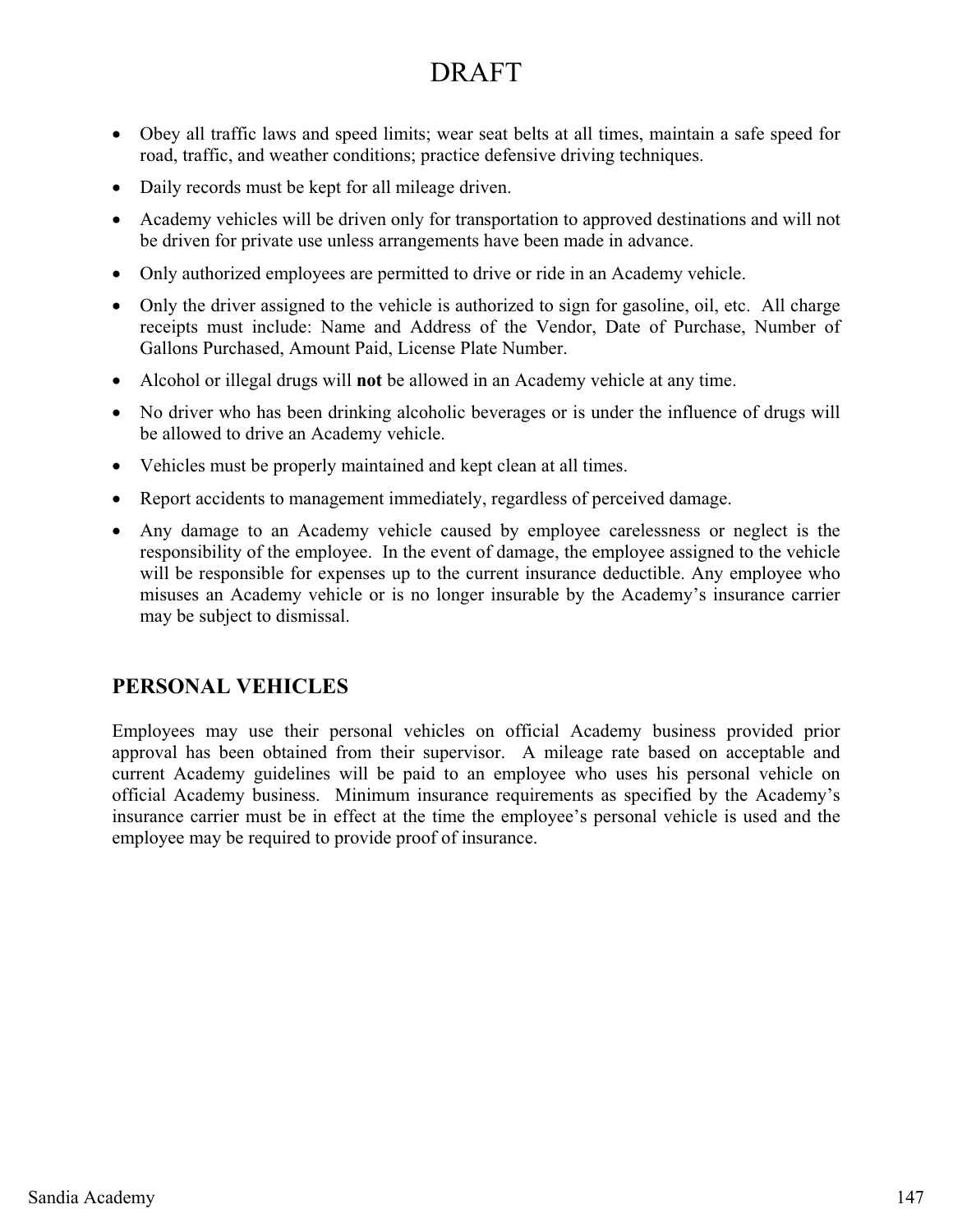## **LEAVE OF ABSENCE POLICIES**

### **FAMILY AND MEDICAL LEAVE**

Under the Family and Medical Leave Act of 1993, as amended ("the Act"), the Academy grants family and medical leaves of absence to "eligible employees" for the following:

- 1. the birth of an employee's child or to care for the newborn child;
- 2. the placement of a child with the employee for adoption or state-approved foster care;
- 3. the care of an employee's spouse, child, or parent ("family member") who has a serious health condition;
- 4. the employee's serious health condition which prevents the employee from performing any one essential function of the employee's position;
- 5. "active duty leave": the employee's responding or attending to a "qualifying exigency" arising out of a covered family member's active duty or notification of an impending call or order to active duty in the Armed Forces in support of a contingency operation. A "covered family member" for purposes of this leave includes a spouse, son, daughter or parent of the employee; or
- 6. "servicemember family leave": the employee's care of a spouse, son, daughter, parent, or next of kin (nearest blood relative) who has incurred a serious illness or injury in the line of duty while on active duty in the Armed Forces, and that illness or injury has rendered the servicemember medically unfit to perform the duties of the member's office, grade, rank or rating.

For purposes of family and medical leave, a "serious health condition" as set out in (3) and (4) above is defined as an illness, injury, impairment or physical or mental condition that involves either inpatient care or continuing treatment by a health care provider. Pursuant to express provisions in the National Defense Authorization Act, "active duty leave" as set out in (5) above will not become effective until the Secretary of Labor issues final regulations defining "any qualifying exigency."

#### *Eligible Employee*

An active full-time or part-time employee is eligible for FMLA leave under any of the above leave categories provided that on the date the employee requests leave:

- 1. He has been employed by the Academy for at least 12 months; and
- 2. He has worked 1,250 hours during the 12-month period immediately preceding the commencement of leave.

Instructional employees are subject to certain limitations on Family Medical Leave coverage. In determining FMLA eligibility, an employee re-employed following military service will be given credit for (i) the period of uniformed service towards the months-of–employment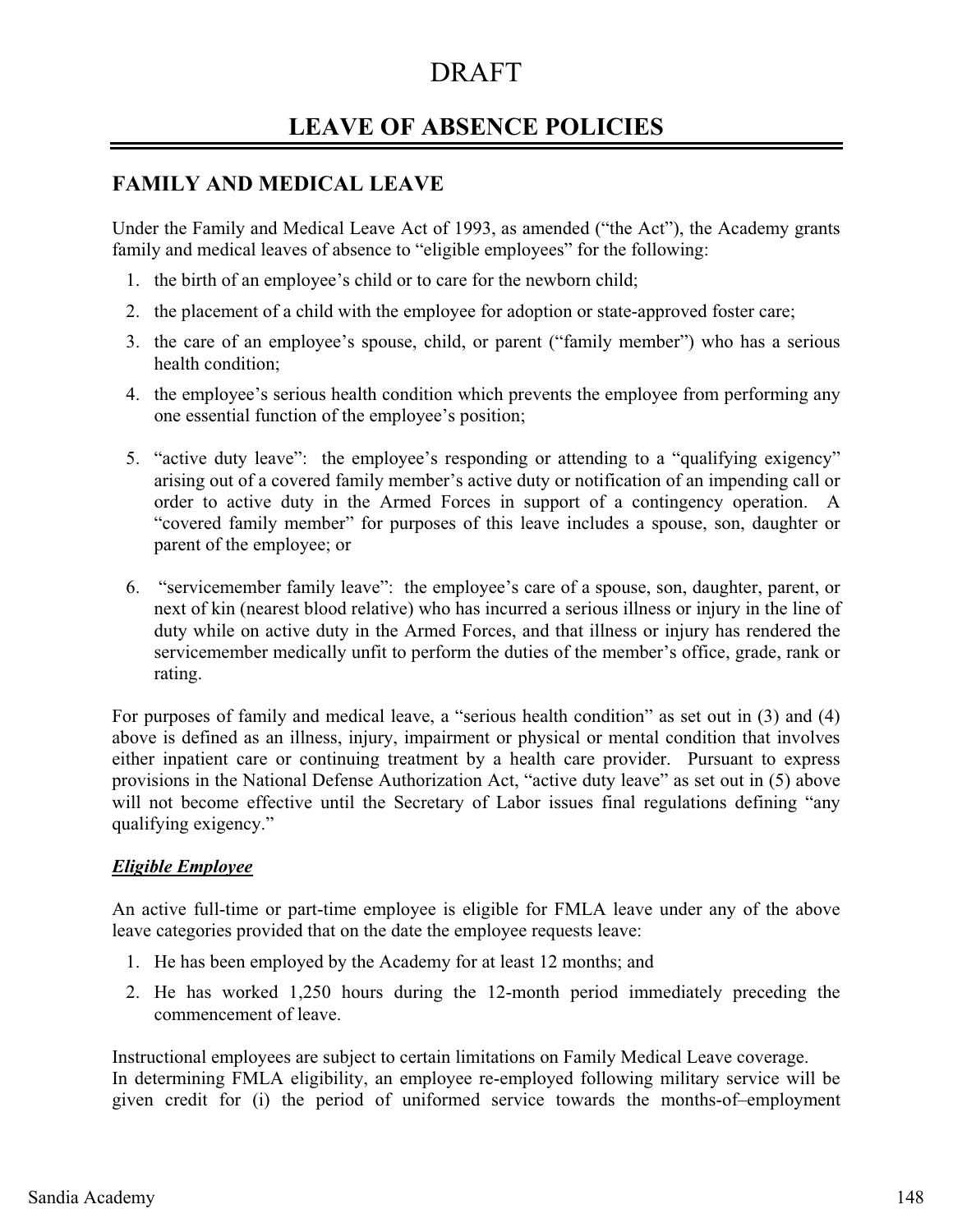eligibility requirement, and (ii) the hours of service that would have been performed but for the period of uniformed service.

#### Instructional Employees

 A. Instructional employees are subject to certain limitations on Family Medical Leave coverage. An "instructional employee" includes teachers, instructional assistants, coaches and other employees whose duties principally involve the direct provision of instructions services to students. The following limitations on FMLA for instructional employees arise when leave is requested near the end of the semester or when intermittent leave is involved.

B. Leave near the end of a semester:

 1. If an instructional employee begins FMLA leave more than five (5) weeks before the end of a at term, the school may require the employee to remain on leave until the end of the term if the leave requested is expected to last at least three weeks and the employee would otherwise return to work during the last three weeks of the terms.

 2. If the instructional employee begins FMLA leave during the last five weeks of a term, the school may require the employee to remain on leave until the end of the term if the leave is expected to last no more than two weeks and the employee would otherwise return to work during the last two weeks of the term.

 3. If the instructional employee begins FMLA leave during the last three weeks of the term, the school may require the employee to continue taking leave until the end of the term if the leave is expected to last more than five working days. C. Intermittent Leave. If an instructional employee needs intermittent or reduced leave and the employee would be on leave for more than 20 percent of the total number of working days over the leave period, ( e.g. five days in a four week period) the employer

may require the employee to choose between the following:

 a. taking a certain period of consecutive (full) days on leave, not greater than the duration of the employee's planned medical treatment, or

 b. transferring temporarily to an available alternative position for which the employee is qualified, which has equivalent pay and benefits, and which better accommodates recurring periods of leave than does the employee's regular position. D. Counting FMLA days: If the employee is required to remain on leave until the end of an academic term, the employer may only designate as FMLA leave the period of time the employee is actually unable to work, not the period of time after which he or she was already and able to return to work but was asked by the employer to remain on leave.

#### *Length of Family and Medical Leave and Active Duty Leave*

An eligible employee is entitled to a combined total of 12 workweeks of unpaid leave within a 12-month period. The amount of leave available to an employee will be calculated by looking backward at the amount of leave taken within the 12-month period immediately preceding the first date of leave. Leave taken for the care of a newborn child or placement for adoption or foster care must be taken within 12 months of the birth or placement of the child, and it must also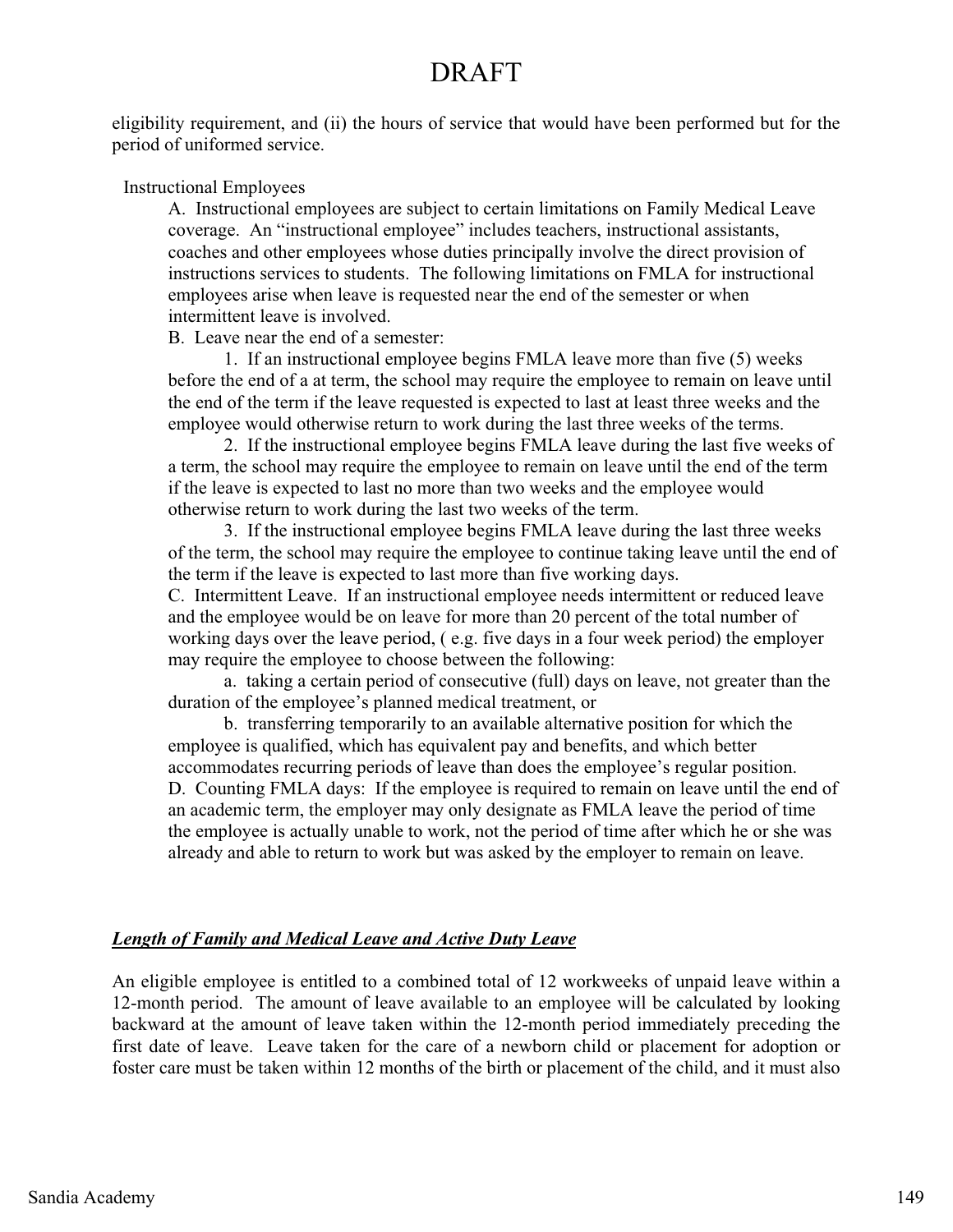be taken as an uninterrupted, continuous leave of absence unless the Academy allows intermittent leave or a reduced schedule for these reasons.

If both a husband and wife are employed by the Academy, and are eligible for leave, except for leave due to the employee's serious health condition, the two may take a combined total of 12 weeks. Intermittent leave or a reduced schedule may be approved for the employee's serious health condition or a family member's serious health condition where medically necessary and where the need for such leave is best accommodated through such scheduling. An employee requesting intermittent leave/reduced schedule may be transferred temporarily to an available alternative position with equivalent pay and benefits, or to a part-time position if such a position better accommodates the need for intermittent leave/reduced schedule.

#### *Length of Servicemember Family Leave*

An eligible employee is entitled to a combined total of 26 workweeks of unpaid leave within a single 12-month period for servicemember family leave. Leave to care for an injured or ill servicemember, whether or not combined with other FMLA-qualifying leave, may not exceed 26 weeks in a single 12-month period. The amount of leave available to an employee will be calculated by looking backward at the amount of leave taken within the 12-month period immediately preceding the first date of leave. If both a husband and wife are employed by the Academy, and are eligible for servicemember leave, the two may take a combined total of 26 weeks. Intermittent leave or a reduced schedule may be approved for servicemember family leave where medically necessary and where the need for such leave is best accommodated through such scheduling. An employee requesting intermittent leave/reduced schedule may be transferred temporarily to an available alternative position with equivalent pay and benefits, or to a part-time position if such a position better accommodates the need for intermittent leave/reduced schedule.

Servicemember family leave runs concurrent with other leave entitlements provided under federal, state, and local law.

#### *Substitution of Paid Leave*

An employee taking family and medical leave due to the employee's serious health condition must substitute all accrued sick leave, unused paid vacation, personal leave, paid time off and short-term salary continuation, if applicable, before continuing leave on an unpaid basis. An employee taking leave for reasons other than an employee's own serious health condition must exhaust all accrued unused paid vacation, personal leave and paid time off before continuing leave on an unpaid basis. Any family and medical leave, active duty leave, whether paid, unpaid, or a combination thereof, will be counted toward the 12-week leave entitlement. Any servicemember family leave, whether paid, unpaid, or a combination thereof, either taken by itself or together with any other family and medical leave and/or active duty leave, whether paid, unpaid or a combination thereof, will be counted toward the 26-week leave entitlement.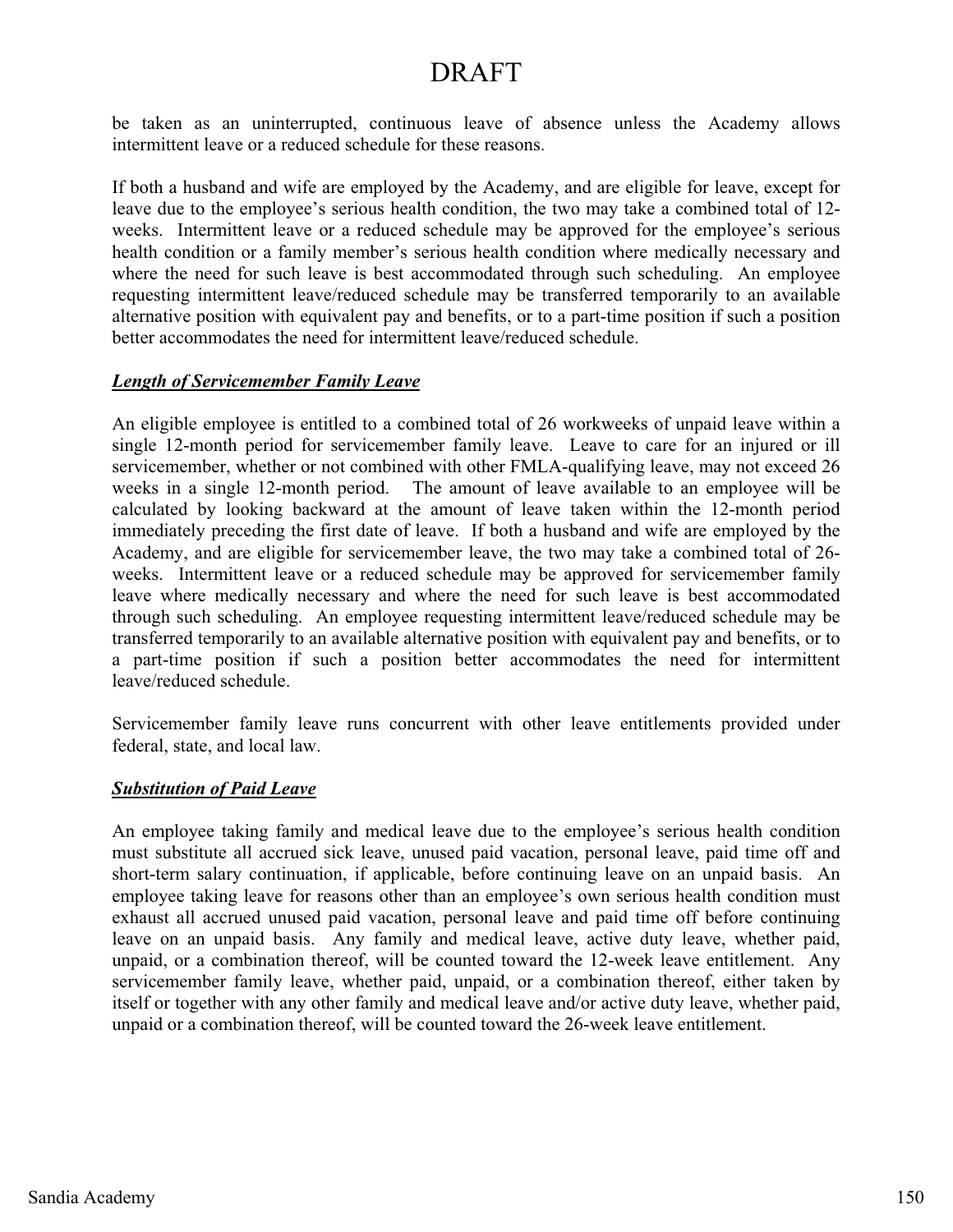#### *Employee Notification Requirements*

If an employee expects to take family and medical leave, active duty leave or servicemember family leave, the employee must notify the Academy of the intention to take leave at least 30 days in advance of the expected leave. Following proper notification, the employee must complete a Leave of Absence Request form and provide any required medical certification.

If the need for leave is not foreseeable, the employee must provide notification of leave to the Academy as soon as is practicable under the circumstances. An employee's failure to provide 30 days advance notification for foreseeable leave may result in a delay of leave.

#### *Medical Certification*

An employee who takes leave for the employee's serious health condition or to care for a family member with a serious health condition must submit to the Academy written medical certification of the need for such leave from the applicable health care provider. Failure to provide the certification in a timely manner may result in a delay of leave. The Academy may request a second or third medical opinion at the Academy's expense for verification of an employee's serious health condition. The opinion of the third health care provider, who is approved jointly by the Academy and the employee, shall be final and binding on the Academy and the employee. In addition, while the employee is on leave, the Academy may require the employee to provide periodic recertification of the employee's medical condition (not to exceed once every 30 days) and the Academy may inquire as to the employee's intentions to return to work.

An employee on uninterrupted, continuous leave due to the employee's own serious health condition will be required to provide a job-related medical certification of fitness before the employee is allowed to return to work. Where an employee is on servicemember family leave and is unable to return to work because of the continuation, recurrence or onset of the serious illness or injury suffered by the covered servicemember, the employee will be required to provide a certification issued by the health care provider of the servicemember being cared for by the employee. Failure to provide any such applicable certification may result in the delay or denial of job restoration.

#### *Active Duty Leave Certification*

An employee who takes active duty leave must submit to the Academy written notice of an impending call or order to active duty in support of a contingency operation as soon as is reasonable and practicable under the circumstances.

#### *Benefits Continuation*

The same health care benefits coverage provided to an employee on the day prior to taking family and medical leave will be maintained for up to the 12 weeks required for family and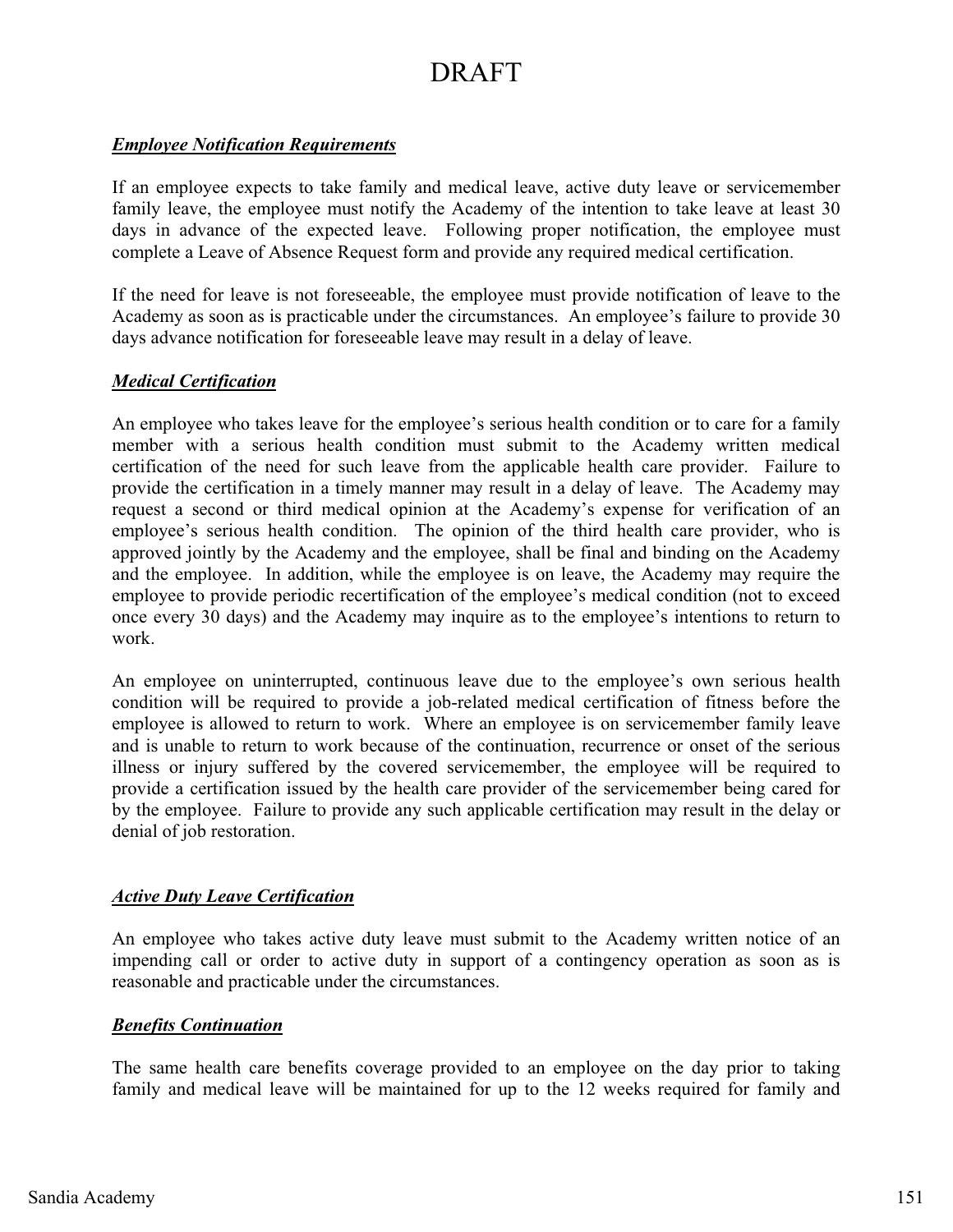medical leave and active duty leave, or up to the 26 weeks required for servicemember family leave, or as required by law, provided the employee continues to pay any required contribution for benefits. Employees who are on leave are responsible for making their periodic payment of the required contribution.

Upon completion of the leave granted under this policy, or if an employee fails to return to work at the end of the leave, a loss of coverage will occur, and continuation of health care coverage would be offered through COBRA. An employee who does not return from leave may be required, under certain circumstances provided by the Act, to reimburse the Academy for any employee contributions paid by the Academy while the employee was on unpaid leave.

While on leave, an employee must continue to pay the employee's contributions or loan payments for any applicable benefits which would otherwise be automatically deducted from the employee's wages (e.g., supplemental life insurance, credit union loans, 401(k) loans). Contact the Operations Manager for details regarding employee contributions and/or loan payments.

The period of time an employee is on family and medical leave will be treated as continued service for purposes of vesting and eligibility to participate under any available pension or retirement plan. Absences due to leave will not be counted as time worked for the purpose of seniority or computing vacation, sick leave or personal days.

#### *Job Restoration*

An employee will be returned to the same or an equivalent position when the employee returns from family and medical leave, active duty leave or servicemember family leave, with no loss of benefits accrued prior to leave. An employee who does not return to work at the end of an authorized leave is subject to termination of employment. In the event an employee's position with the Academy is affected by a decision or event not related to the employee's leave of absence, e.g., job elimination due to a reduction in force, the employee will be affected to the same extent as if he was not on leave.

Certain "key employees" as defined under the FMLA may not be eligible to be restored to the same or an equivalent position after leave if doing so would cause substantial and grievous economic injury to the operations of the school. The Academy will notify such employees of their "key employee" status and the conditions under which job restoration will be denied, if applicable.

#### *Workers' Compensation and Family and Medical Leave*

With some exceptions, an absence related to a workers' compensation injury is not counted against an employee's family and medical leave entitlement. If an employee who was injured on the job and as a result who suffered a "serious health condition" declines the offer of a medicallyapproved "light duty" position, the employee should notify the Academy that he chooses to exercise his family and medical leave rights, if he is so eligible. If the employee accepts the "light duty" position in lieu of any family and medical leave or returns to work within 12 weeks after the date of the injury, the employee will retain his right to be restored to the same or an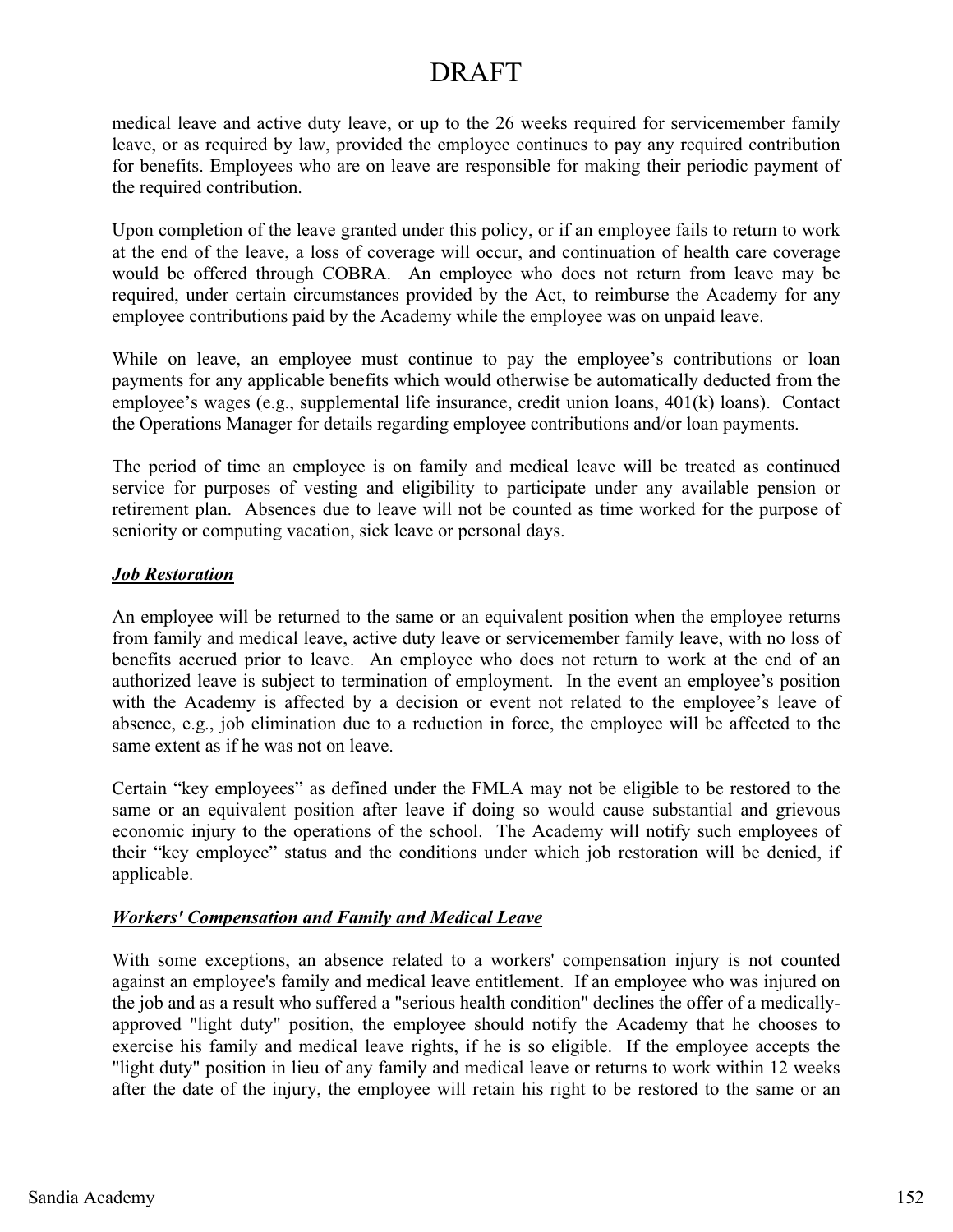equivalent position until 12 weeks have passed unless a decision or event not related to the employee's leave of absence occurs which results in the termination of the employee or the elimination of the job position.

#### *Questions About Family and Medical Leave*

If you have any questions about your rights or responsibilities under this policy, contact the Operations Manager.

The Academy will comply with all applicable federal, state and local laws in administering this policy.

### **CONTINUATION OF BENEFITS**

During FMLA leave an employee will be entitled to continuation of those group health benefits that are provided by the Academy through New Mexico Public Schools Insurance Authority (NMPSIA).

All active full-time employees covered by the Academy benefit plan (i.e., the public school insurance authority plan) will be eligible to continue medical coverage for up to 12 weeks, or up to 26 weeks for service member family leave (or a combination of servicemember family leave and up to 12 weeks of other family and medical or active duty leave), following the beginning of a leave for:

- an authorized, paid or unpaid leave of absence; or
- a temporary lay-off due to lack of work.

An employee who is away from work for one of the above stated reasons must pay his share of employee coverage, including dependent coverage, if any, to maintain health care coverage during the time away from work. Upon the expiration of 12 weeks, or 26 weeks, if applicable, or if an employee fails to pay his employee contribution for benefits within 30 days from the established due date communicated to the employee and no applicable state or federal law provides otherwise, the employee's health care coverage, including dependent coverage, will be terminated. An employee will be offered coverage through COBRA upon the expiration of either the 12 weeks or 26 weeks, if applicable, in accordance with applicable law.

### **PERSONAL NON-FMLA LEAVE OF ABSENCE**

Employees may be granted a leave of absence to attend to personal matters in situations in which the Academy determines that an extended period of time away from the job will be in the best interest of the employee and the Academy.

Requests for a leave of absence or any extension of a leave should be submitted in writing to the employee's supervisor 30 days prior to commencement of the leave period, or as soon as is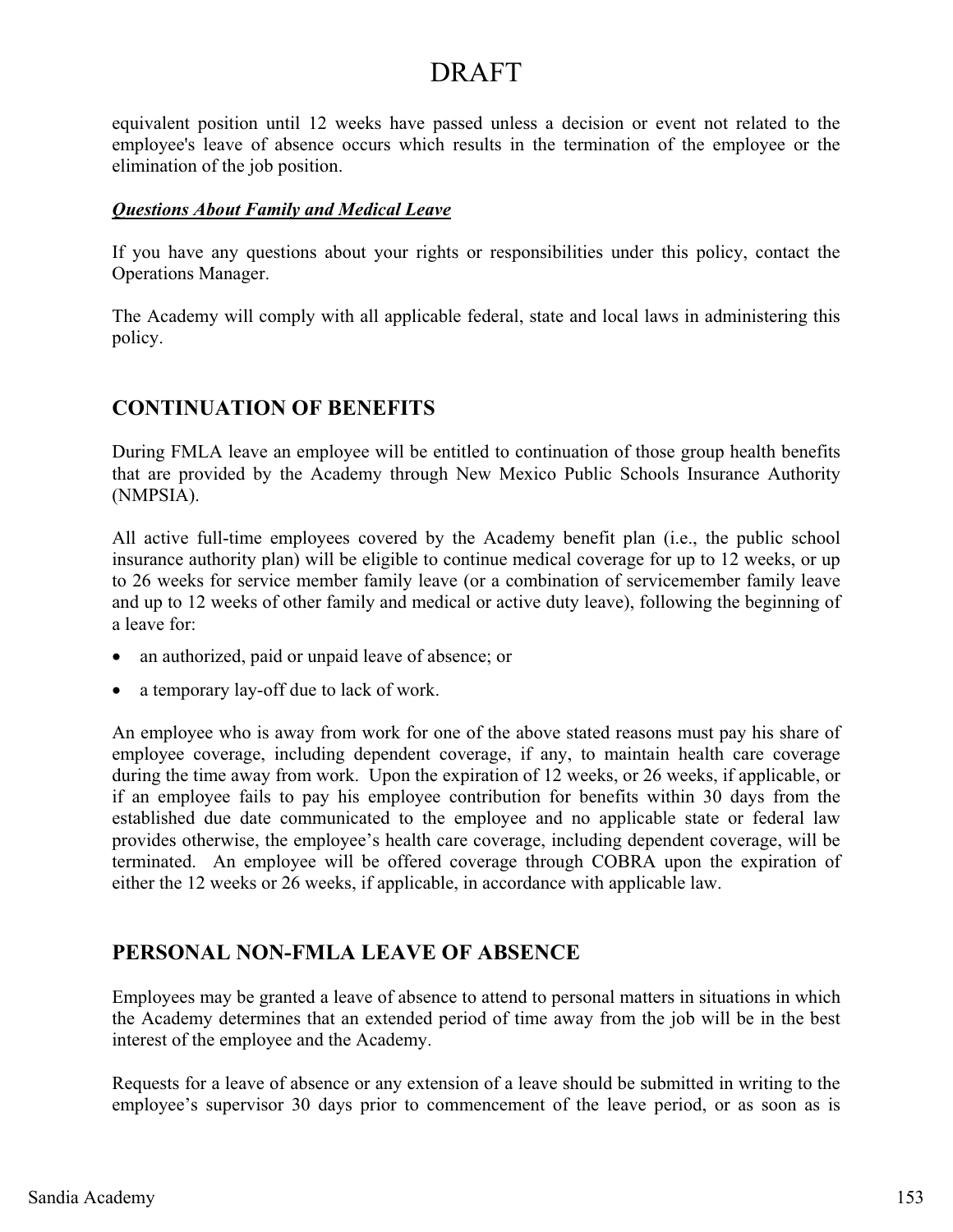practicable. The supervisor will forward the request to the Operations Manager recommending approval or denial. The Head Administrator will make the final decision concerning the request. All employees on approved leave are expected to report any change of status in their need for leave or their intention to return to work to their supervisor.

Employees on personal leave will be required to use all accrued personal and vacation days while on leave before going unpaid. The Academy will continue health insurance and other benefits to employees on leave for no longer than 12 weeks from the beginning date of leave so long as the employee continues to pay any employee portion of the contribution. Benefits that accrue according to length of service, such as Paid Time Off (PTO), do not accrue during periods of leave.

Employees returning from a personal leave due to an illness or injury must provide a job-related release indicating their ability to perform the functions of their job. Any restrictions must be noted on the release.

Employees on an authorized personal leave of absence may not perform work for any other employer that is considered by the Academy to be an actual or potential conflict of interest.

It is possible that an employee returning from a personal leave of absence may not be returned to the same job position that they held before taking leave. If an employee fails to return to work at the conclusion of an approved leave of absence, including any extension of the leave time, the employee will be considered to have voluntarily terminated employment with the Academy.

### **BEREAVEMENT LEAVE**

If a death occurs in the family of a full-time regular or part-time regular employee, the employee will be compensated for time lost from his regular work schedule in accordance with the following guidelines. The employee will be granted up to three days off from work with pay in the event of the death of a spouse, child, parent, sibling or comparable step relation. The Academy will consider, on a case-by-case basis, requests for bereavement leave for the death of someone who does not qualify as an immediate family member under this policy.

### **JURY DUTY AND WITNESS LEAVE**

If a full-time regular employee is summoned to jury duty, the Academy will continue his salary during the period of jury duty for up to a maximum of five working days per calendar year. If the jury service extends beyond five days, full-time regular employees are allowed time off without pay. Employees must notify their supervisor as soon as it is known jury duty will be extended. An employee is also permitted to retain the allowance he receives from the court for such service.

A non-full-time regular employee will be given time off without pay while serving jury duty. All employees are allowed unpaid time off if summoned to appear in court as a witness. To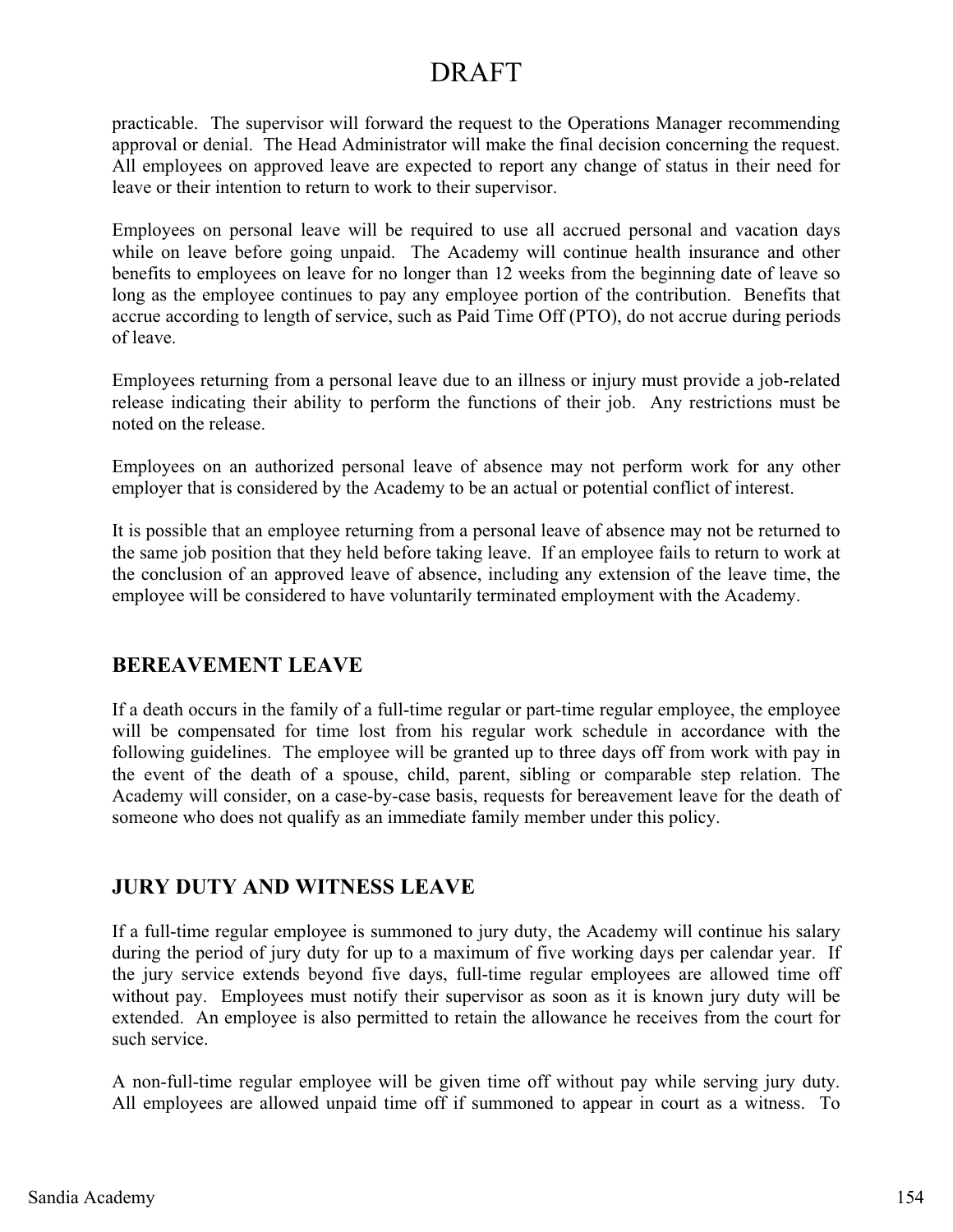qualify for jury or witness duty leave, an employee must submit to his supervisor a copy of the summons as soon as it is received. In addition, proof of service must be submitted to the employee's supervisor when the period of jury or witness duty is completed.

### **LEAVE FOR VICTIMS OF DOMESTIC OR SEXUAL VIOLENCE**

Any full-time or part-time employee who is a victim of domestic or sexual violence or who has a family or household member who is a victim of domestic or sexual violence (as those acts or threats of violence are defined in applicable New Mexico statutes) may take the leave provided for in the applicable New Mexico statutes. The Academy's personnel policies will comply with the applicable New Mexico Statutes governing victims of domestic or sexual violence and the coverage by the public school insurance authority including:

- notice of intended leave;
- verification of employees' eligibility for leave;
- confidentiality of any employee requesting leave under this policy;
- periodic reporting to the Academy on the status and intention of the employee to return to work; and
- benefits coverage and benefits continuation.

#### *Benefits Continuation*

Employees who are on leave are responsible for making their periodic payment of the required contribution to the Academy. Upon completion of the leave, or if an employee fails to return to work at the end of the leave, a loss of coverage will occur, and continuation of health care coverage would be offered through COBRA. An employee who does not return from leave may be required to reimburse the Academy for any employee contributions paid by the Academy while the employee was on unpaid leave.

While on leave, an employee must continue to pay the employee's contributions or loan payments for any applicable benefits which would otherwise be automatically deducted from the employee's wages (e.g., supplemental life insurance, credit union loans, 401(k) loans). Contact the Operations Manager for details regarding employee contributions and/or loan payments.

The period of time an employee is on leave under the appropriate New Mexico statutes will be treated as continued service for purposes of vesting and eligibility to participate under any available pension or retirement plan. Absences due to leave will not be counted as time worked for the purpose of seniority or computing vacation, sick leave or personal days.

#### *Job Restoration*

At the end of such leave, an employee shall be restored to the position held by the employee when the leave commenced or to a position of equivalent seniority status, employee benefits, pay and other terms and conditions of employment.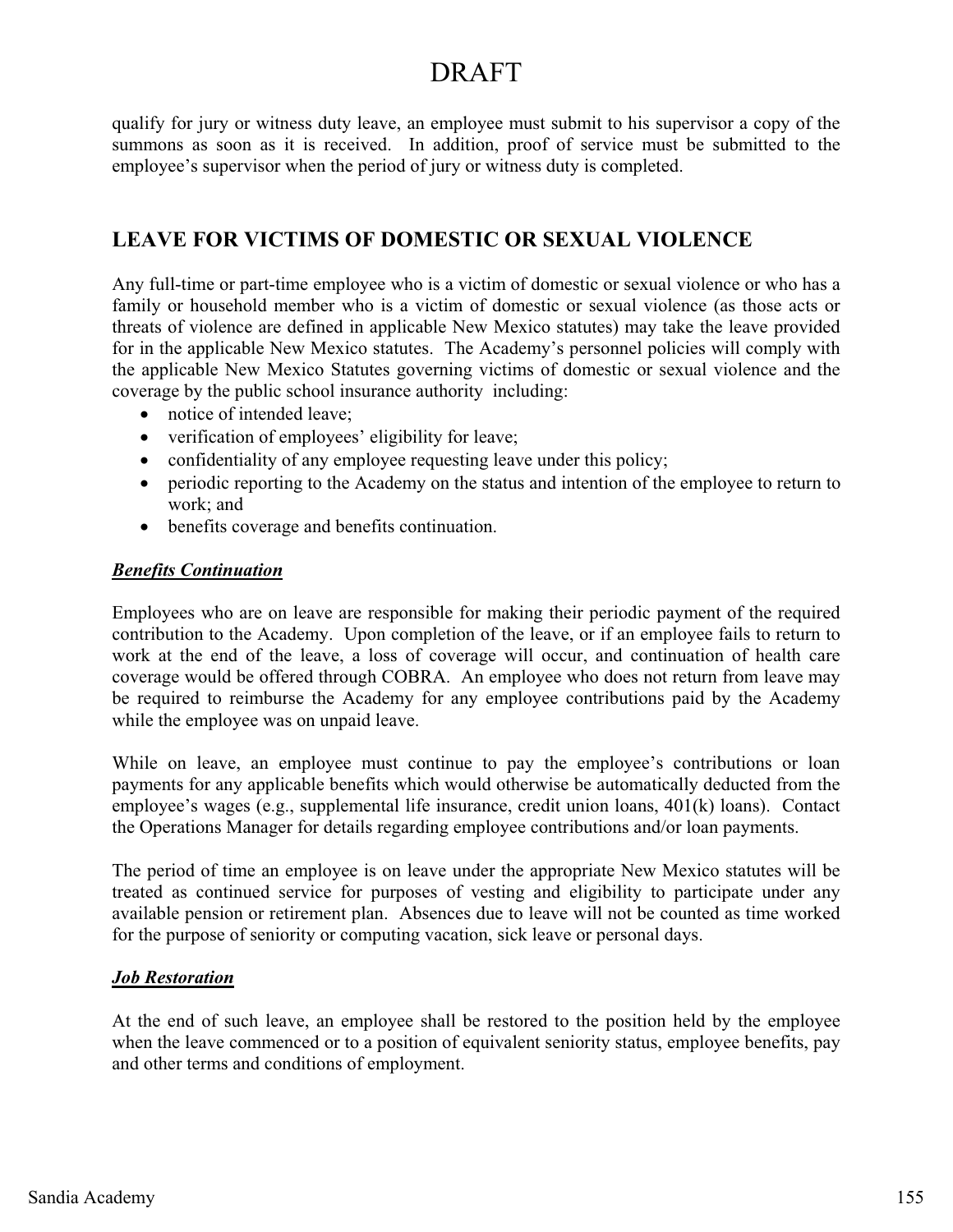If an employee who qualifies for leave due to domestic or sexual violence under applicable New Mexico statutes also qualifies for leave under the federal Family and Medical Leave Act of 1993 ("FMLA"), such leave shall run concurrently with the FMLA leave. The total amount of leave taken under this policy shall not exceed the unpaid leave time allowed under, or in addition to, the unpaid leave allowable under the FMLA.

#### *Questions About Leave for Victims of Domestic or Sexual Violence*

If you have any questions about your rights or responsibilities under this policy, contact the Operations Manager.

The Academy will comply with all applicable federal, state and local laws in administering this policy.

## **SCHOOL CONFERENCE AND ACTIVITY LEAVE**

An employee may take up to a total of eight hours during any school year (no more than four hours of which on any given day) to attend school conferences or class room activities related to the employee's child, if the conference or classroom activities cannot be scheduled during nonworking hours.

To be eligible for school conference and activity leave, the employee must have (1) been employed with the Academy at least six consecutive months immediately preceding a request for leave under this policy; (2) worked an average number of hours per week equal to at least onehalf the full-time equivalent of the employee's position during those six months; and (3) exhausted all accrued vacation leave, personal leave and any other leave granted to the employee, except sick leave and disability leave.

Before arranging attendance at the conference or activity, employees must provide the Academy with a written request for leave at least seven days in advance of the time the employee would like to take the leave. In emergency situations, no more than 24 hours notice is required. The employee must consult with the Academy to schedule the leave so as not to disrupt unduly the operations of the Academy. Failure of the employee to submit the verification statement from the school to the Academy within two working days of the school visitation may subject the employee to the Academy's standard disciplinary procedures imposed for unexcused absences from work.

Non-exempt employees who utilize this leave may choose the opportunity to make up the time on a different day or shift as directed by the Academy within the same work week. An employee is not required to make up the time taken. If a non-exempt employee does not make up the time taken, the employee will not be compensated for the leave. A non-exempt employee who makes up the time will be paid the same rate as paid for normal working time. The Academy will make a good faith effort to permit an employee to make up time, but if no reasonable opportunity exists, the employee will not be paid for the time.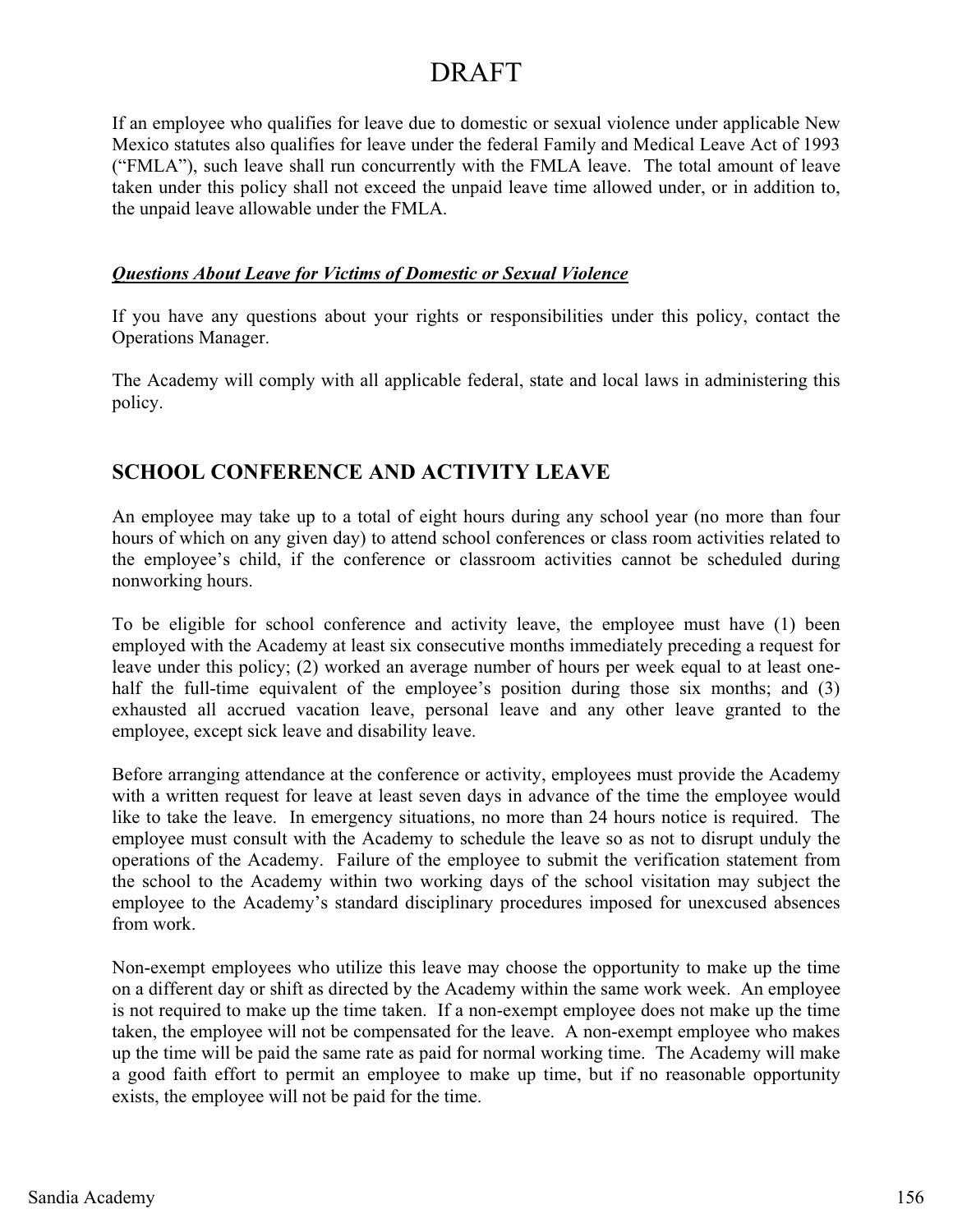### **WORKERS' COMPENSATION INSURANCE**

To provide for payment of employee medical expenses and for partial salary continuation in the event of work-related accident or illness, employees are covered by workers' compensation insurance based on state regulations.

The amount of benefits payable and the duration of payment depend upon the nature of the employee's injury or illness. All medical expenses incurred in connection with an on-the-job injury or illness and partial salary payments are paid in accordance with applicable state law.

If an employee is injured or becomes ill on the job, the employee must immediately report such injury or illness to your supervisor and the Operations Manager. This ensures that the Academy can help obtain appropriate medical treatment. An employee's failure to follow this procedure may result in the appropriate workers' compensation report not being filed timely in accordance with the law, which may delay benefits in connection with the injury or illness. Questions regarding workers' compensation insurance should be directed to the Operations Manager.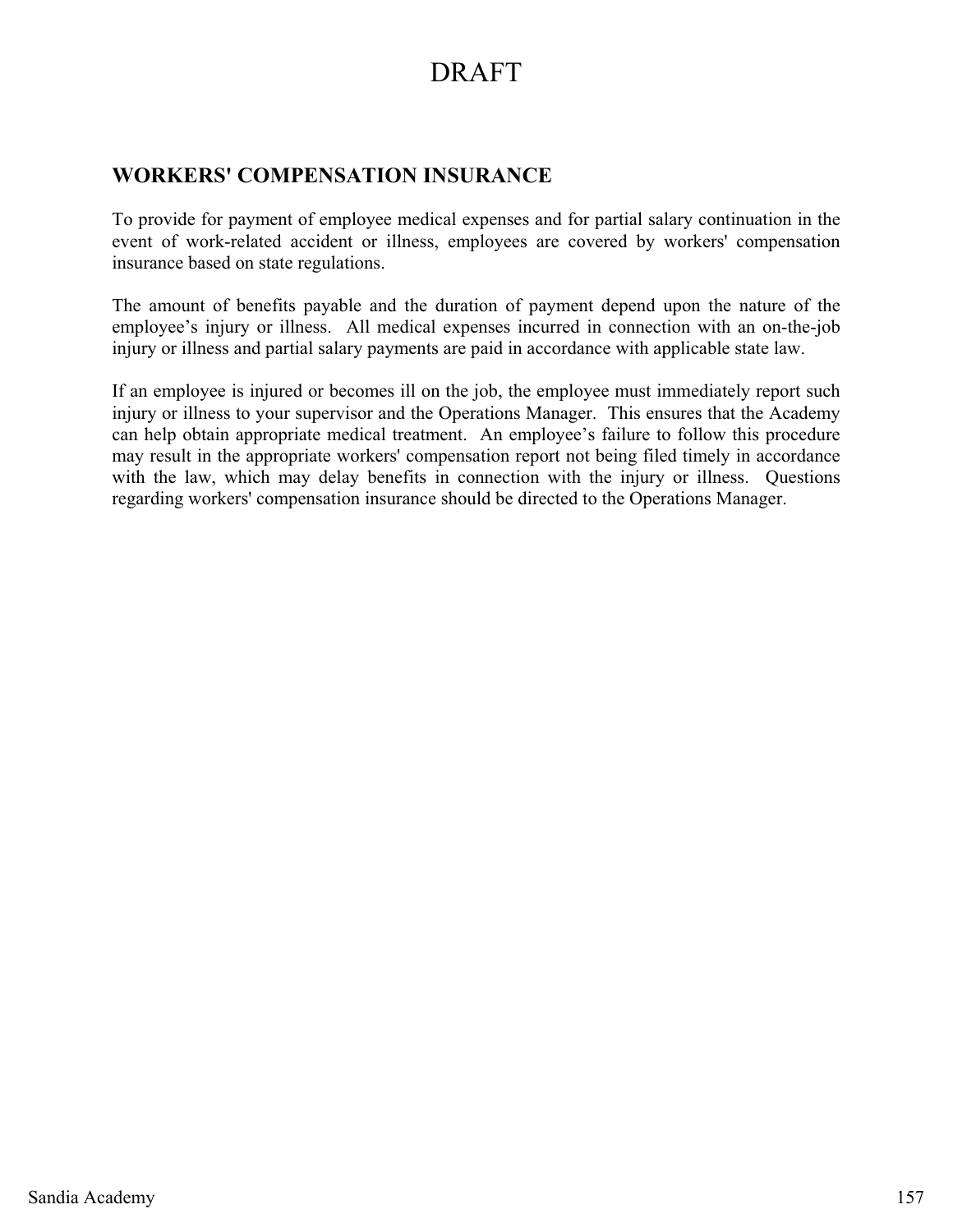## **EMPLOYEE BENEFITS AND SERVICES**

### **HOLIDAYS**

Regular full-time employees are eligible for paid holidays during each calendar year. To receive holiday pay, a non-exempt employee must work the regularly scheduled workday before and after the holiday, unless an exception is approved in writing by the on-site supervisor. A paid holiday does not count as a day worked in calculating overtime for the week.

The Academy observes the following holidays each year (at the discretion of the Academy):

- New Year's Day
- Martin Luther King Jr. Day
- President's Day
- Spring Break (at the discretion of the Academy)
- · Vernal Holiday
- Labor Day
- Fall Break
- Veterans' Day
- Thanksgiving Holiday
- Winter Break (at the discretion of the Academy)

## **VACATION DAYS & SICK DAYS**

(Academy employees will receive vacation and sick leave in an amount that will be determined by the Governing Board)

Employees must schedule time off in advance with their supervisors. For approval, both salaried and hourly employees must submit Requests for Time Off (RTO) for Vacation Days, Sick Days, or other leaves with or without pay. The employee will complete the RTO, submit the form to their supervisor for approval. The form may be scanned and the image sent to the supervisor via email. The request will be responded to as quickly as practical. We will make every attempt to grant every employee's request for the days off selected. However, we must have enough teachers and office staff to meet our day-to-day needs—which means we might not be able to grant every request, especially during busy School periods such as at the beginning of the school year, during testing, and at the end of the school year. Teaching staff are strongly requested not to request days off on days they are assigned to teach in the Learning Center.

If circumstances, such as a medical or family emergency, prevent advance scheduling, you must inform your supervisor as soon as possible that you are taking time off. An employee who needs time off but has no accrued Vacation or Sick Days may be eligible to take unpaid leave. The School will decide these requests on a case-by-case basis. Vacation Days do not carry over from year to year.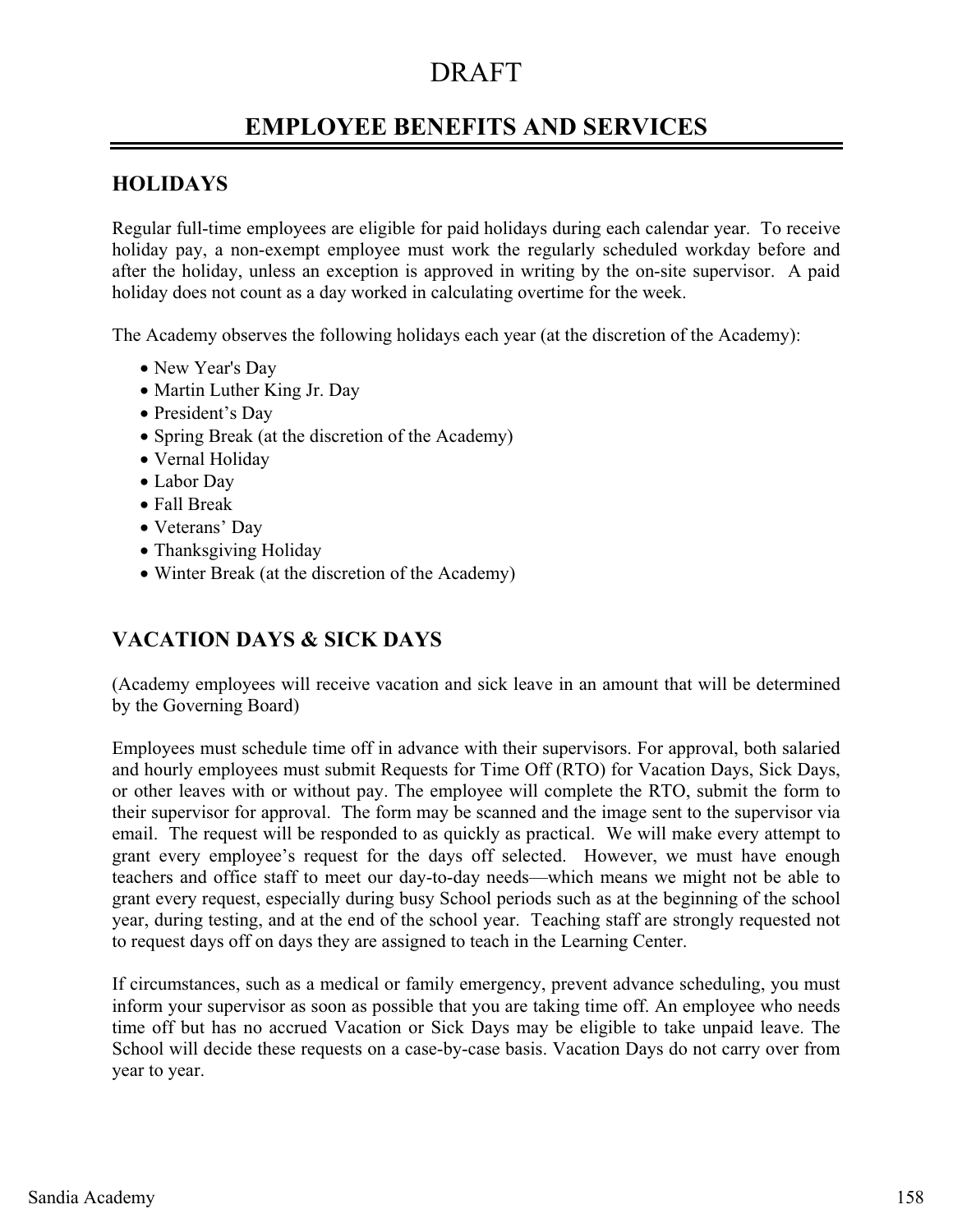If an employee leaves the Academy, he or she will be paid for accrued but unused Vacation Days computed at the rate of pay earned upon separation, as long as at least 2 weeks written notice has been given.

Pay for Vacation Days will be paid on the regular pay cycle. Vacation Days do not count as hours worked for purposes of calculating overtime hours.

## **VOTING**

It is the policy of the Academy to permit employees to be absent from work to vote in local, state or national elections. Employees who cannot reach their polling place outside of work hours will be permitted paid time off to vote. The time off to vote may not exceed two hours. Employees who will need to take time off work to vote must inform their supervisors at least 2 day(s) in advance. Employees are expected to work with their supervisors to ensure that their absence doesn't negatively impact school operations. Evidence of voter registration and voting may be required.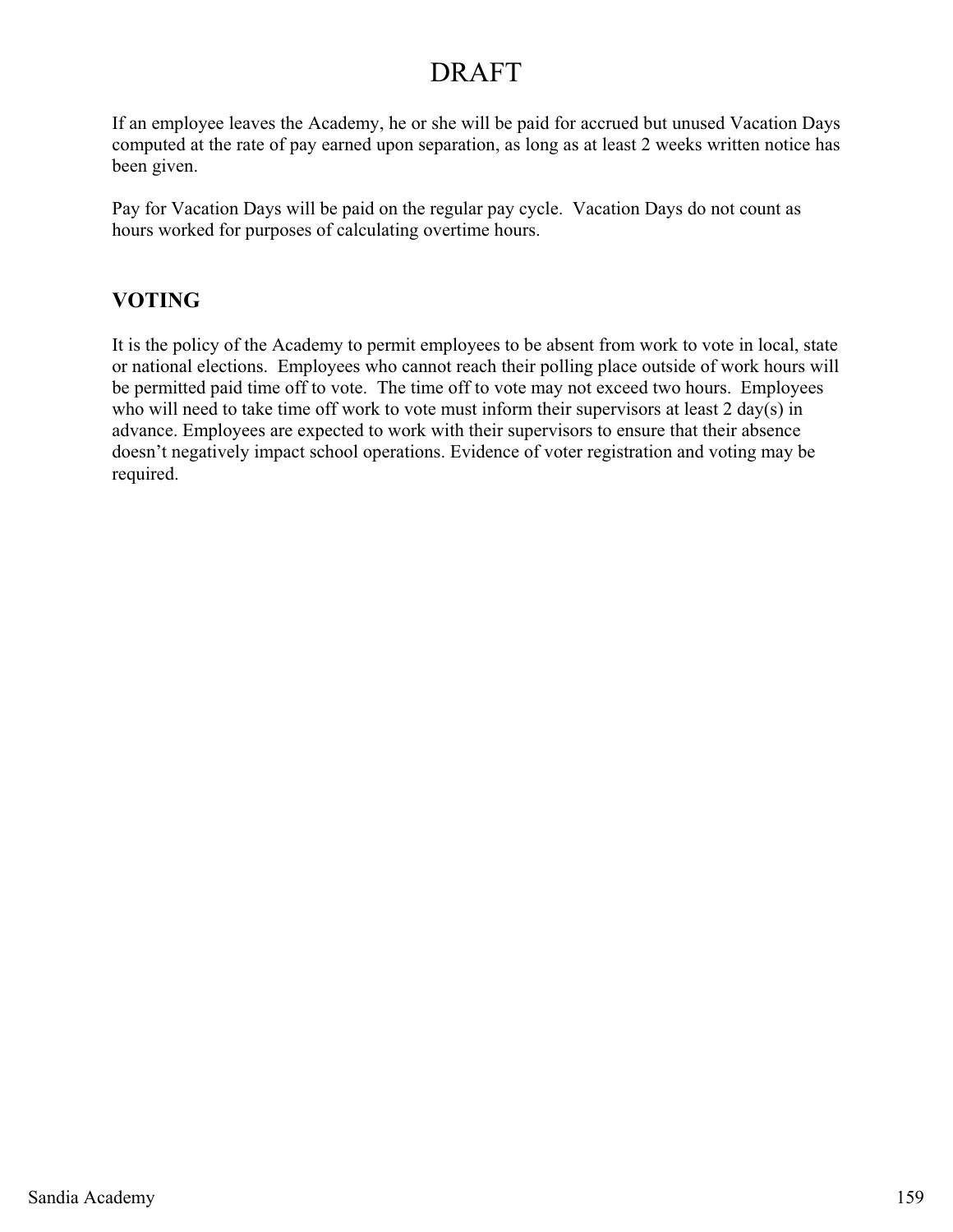### **HANDBOOK ACKNOWLEDGMENT**

I acknowledge that I have received the Academy's Employee Handbook ("the Handbook"), dated (to be determined) and understand that violations of the policies contained in the Handbook, including the anti-harassment policy, could result in disciplinary action, up to and including termination.

I further understand that the information contained in the Handbook represents guidelines for the Academy and that the Academy reserves the right to modify the Handbook or amend or terminate any policy, procedure, or employee benefit program at any time.

I further understand that the contents of the Handbook do not form a written employment contract. Either the Academy or I have the right to terminate my employment at any time.

I further understand that no supervisor, administrator, or representative of the Academy, other than the Head Administrator, has any authority to enter into any agreement guaranteeing employment for any specific period of time. I also understand that any such agreement, if made, will not be enforceable unless it is in writing and signed by both parties.

I further understand that if I have any questions about the interpretation or application of any policies contained in the Handbook, I should direct these questions to my supervisor and/or the Operations Manager.

Employee Signature Date

Name Printed Social Security Number (Last 4 Digits Only) or Employee ID Number

**Please sign and give this acknowledgement to your supervisor.**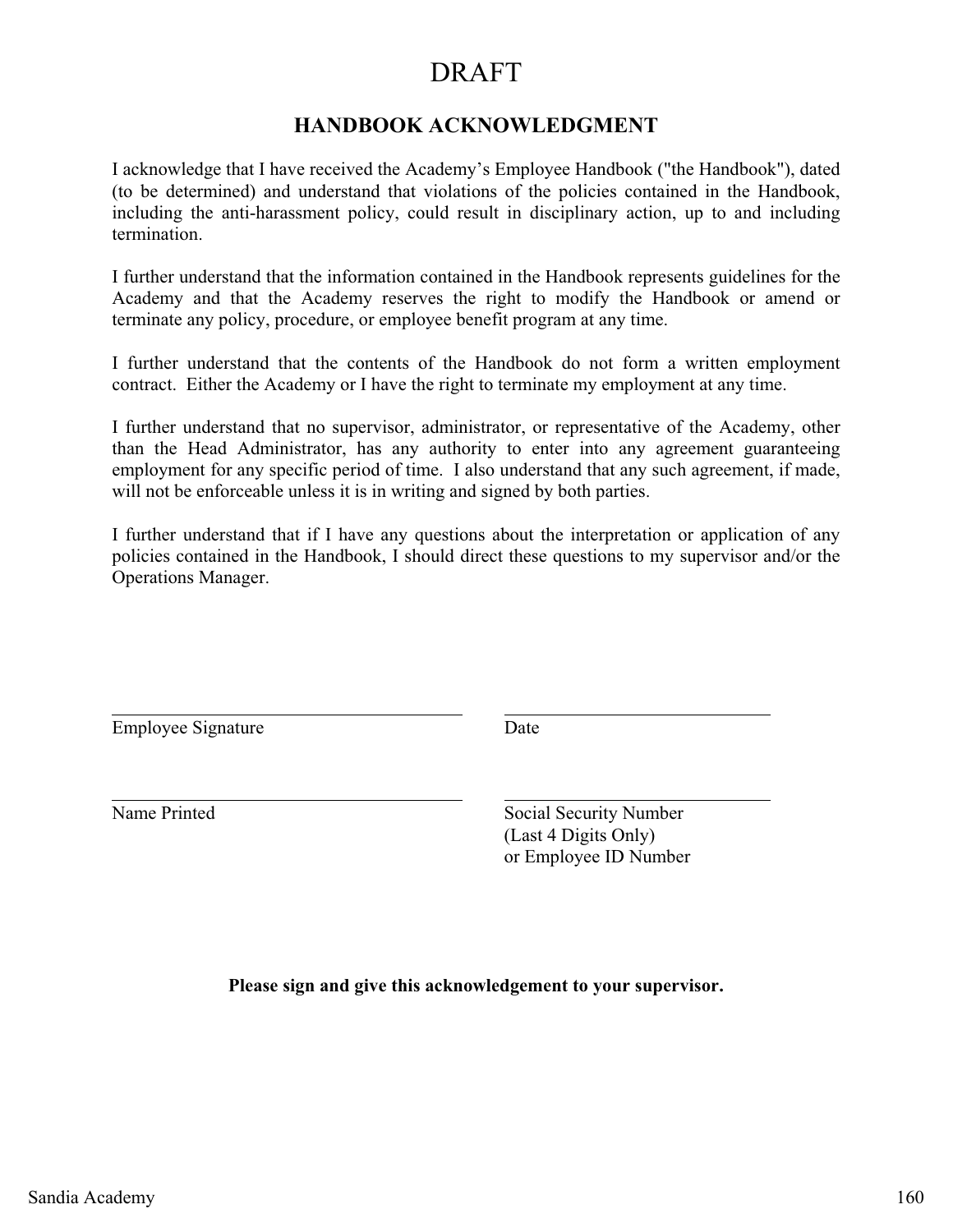## **APPENDIX 2**

#### **(THIS STUDENT CODE OF CONDUCT IS INTENDED AS A DRAFT DOCUMENT THAT WILL BE REVISED DURING THE SCHOOL'S PLANNING YEAR AND INCORPORATED INTO A STUDENT HANDBOOK.)**

#### **STUDENT CODE OF CONDUCT**:

Sandia Academy adopts the rules and regulations that exist under NMAC 6.11.2. Under NMAC 6.11.2.9, Sandia Academy issues the following guidelines and expectations for students enrolled at the school. Any activity that is not listed here, which violates local, state, or federal laws, is considered a violation of the Student Code of Conduct.

#### **RULES OF THE STUDENT CODE OF CONDUCT FOR THE SANDIA ACADEMY:**

The acts specified in Subsection A. below are prohibited in the Sandia Academy. Within legal limits as defined in Subsection L. of 6.11.2.7 NMAC, Sandia Academy has the discretion to develop rules of conduct governing all other areas of student and school activity.

 A. Prohibited activities: The commission of or participation in the activities designated below is prohibited in the Sandia Academy and is prohibited for students whenever they are subject to school control. Acts prohibited by this regulation:

- (1) criminal or delinquent acts;
- (2) gang related activity;
- (3) sexual harassment;
- (4) disruptive conduct;
- (5) refusal to identify self; and
- (6) refusal to cooperate with school personnel.

 B. Regulated activities: Beyond those activities designated above as prohibited, all other areas of student conduct may be regulated within legal limits by the Sandia Academy Governing Board as it deems appropriate to local conditions. Conduct by non students which affects school operations may be regulated within legal limits pursuant to any of the forms of authority described in Subsection B. of 6.11.2.8 NMAC. Activities subject to Sandia Academy Governing Board regulation within legal limits include, but are not limited to:

- (1) school attendance;
- (2) use of and access to the public schools, including: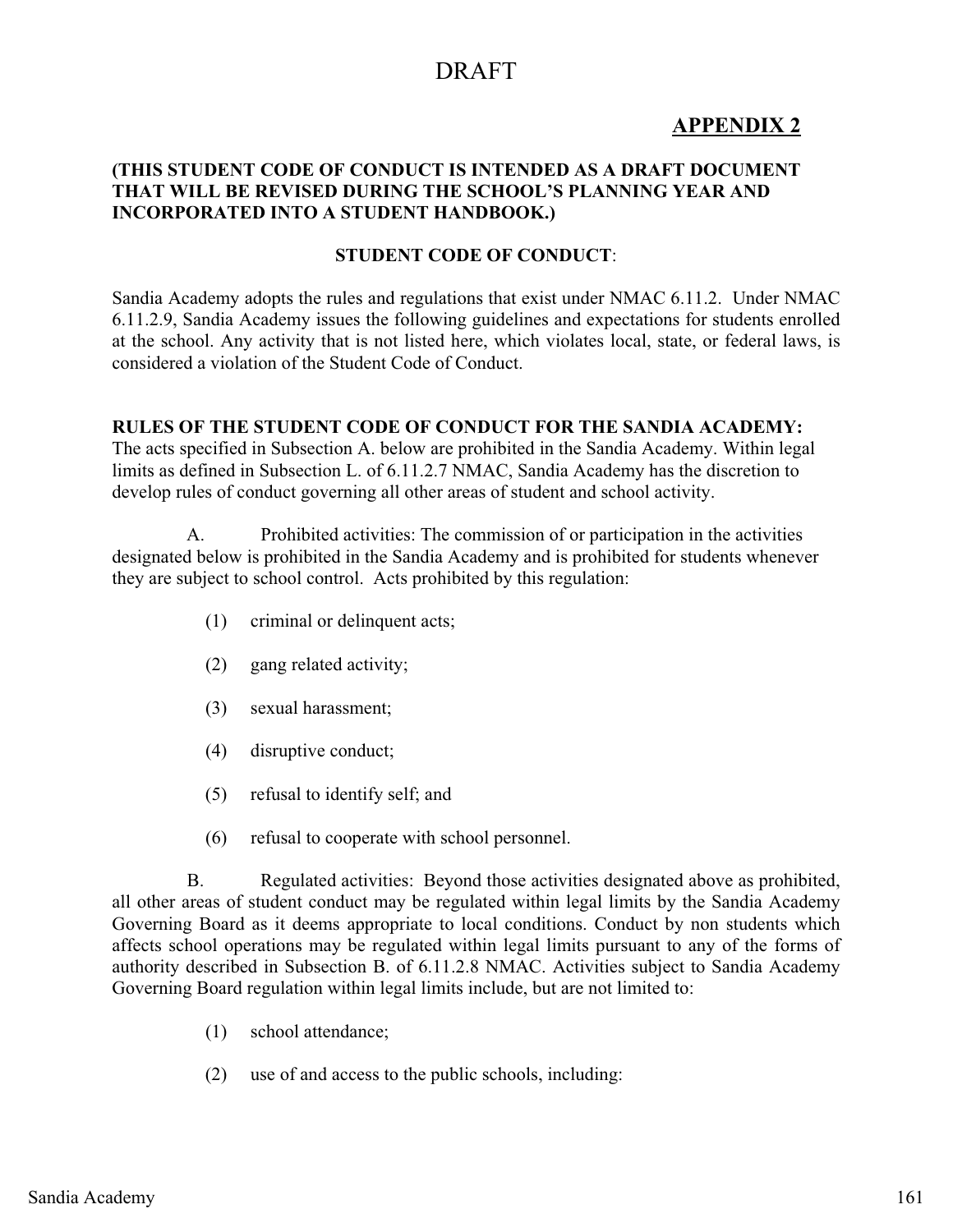(a) restrictions on vehicular traffic on school property,

 (b) prohibition of or conditions on the presence of non-school persons on school grounds or in school buildings while school is in session; and

 (c) reasonable standards of conduct for all persons attending schoolsponsored activities or other activities on school property;

- (3) students' dress and personal appearance;
- (4) use of controlled substances, alcohol and tobacco in the public schools;
- (5) speech and assembly within the public schools;
- (6) publications distributed in the public schools;

 (7) the existence, scope and conditions of availability of student privileges, including extracurricular activities and rules governing participation;

 (8) by statute, Section 22-5-4.7 NMSA 1978, Sandia Academy will expel from school, for a period of not less than one year, any student who is determined to have knowingly brought a weapon to a school under the jurisdiction of the Sandia Academy; the Governing Board or the Head Administrator of the school may modify the expulsion requirement on a caseby-case basis; the special rule provisions of Subsection D. of 6.11.2.11 NMAC apply to students with disabilities:

 (9) the discipline of students for out-of-school conduct having a direct and immediate effect on school discipline or the general safety and welfare of the school.

#### **ADDITIONAL RULES AND PROCEDURES**

A student who is accused of misbehavior or a breach of this Code of Student Conduct will be presented to the Head Administrator by the person having knowledge of the violation or potential violation of the Code of Conduct.

Some behavior is much more serious than other behavior and requires different approaches and clearly defined actions. The discipline procedures, which shall be utilized to improve discipline problems, include but are not limited to:

Changing seating assignments, confiscation of disruptive or banned items, contracts, denial of privileges, detention or meaningful extra study assignments, exclusion (health reason, and general danger or threat to well-being), expulsion, in-school suspension, other appropriate, reasonable and legal measures, parent conference, payment of damages or compensatory restitution, probation, referral to special personnel (both within and outside the normal school environment), removal from class, required apology, restitution, short term class suspension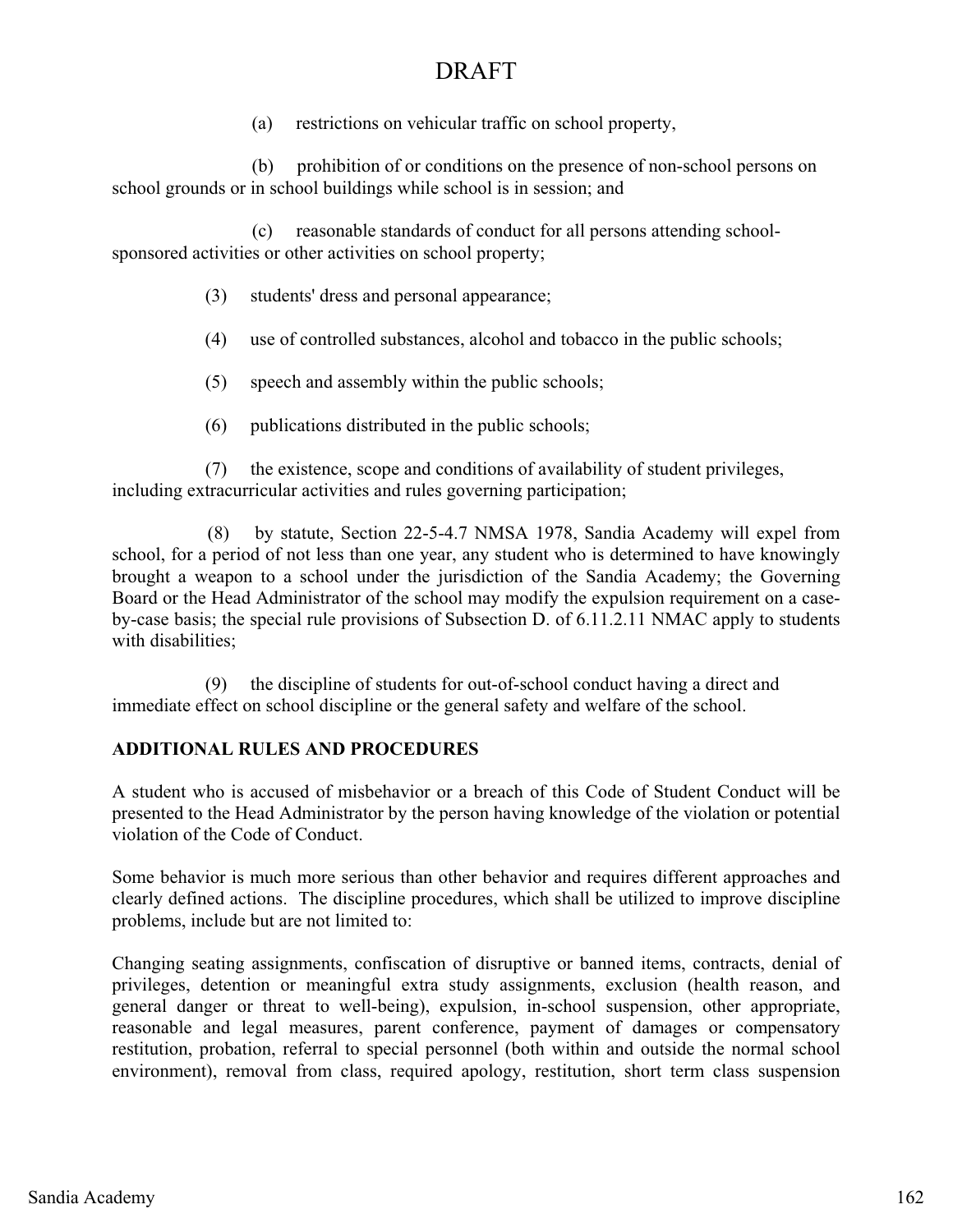(teacher initiated), student-teacher conference, verbal reprimand and work detail to repair damage.

Other external controls may be applied only after parental participation in the decision-making conference. In this event, administrators and staff members may take the following actions:

- Removal from class or activity teacher: A middle school teacher will have the right to remove a student from his/her class or activity for a period of up to one school day if the student is assigned regular or additional work to be completed in another school setting.
- Suspension from school Head Administrator: The Head Administrator (or designee) may deny a student the right to attend school or take part in any school function for a period of up to 10 school days.
- Expulsion: In accordance with the due process procedures defined in this policy, a student may be expelled from school.

Grounds for Suspension or Expulsion:

The grounds for suspension or expulsion listed below apply when a student is:

- On school grounds before, during and immediately after school hours and at any other time when the school is being used by a group.
- Off school grounds at a school activity, function or event.
- Traveling to a school activity, function or event.
- $\bullet$ Using property or equipment provided by the school.

Grounds for suspension or expulsion are student misconduct and/or substantial disobedience. Examples of student misconduct and/or substantial disobedience for which a student may be suspended or expelled include, but are not limited to:

Using violence, force, fighting, noise, coercion, threat, bullying, intimidation, fear, passive resistance, or other comparable conduct constituting an interference with school purposes, or urging other students to engage in such conduct.

- Occupying any school building, school grounds, or part thereof with intent to deprive other of its use.
- Blocking the entrance or exits of any school building or corridor or room therein with intent to deprive others of lawful access to or from, or use of the building, corridor or room.
- Setting fire to or damaging any school building or property or possession of any incendiary device (examples, but not limited to lighters, matches, fireworks).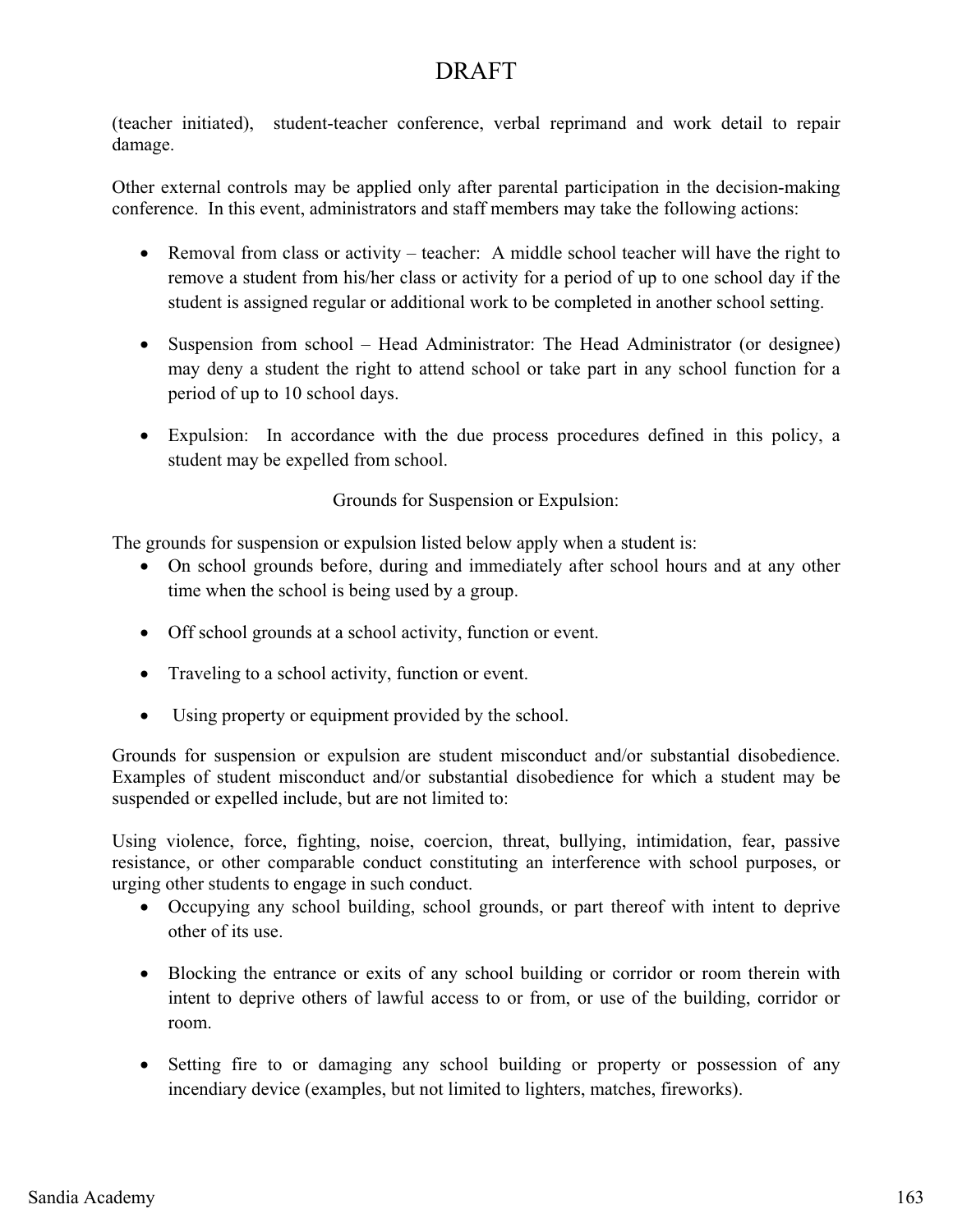- Prevention of or attempting to prevent by physical act the convening or continued function of any school or education function, or any meeting or assembly on school property.
- Continuously and intentionally making noise or acting in any manner so as to interfere seriously with the ability of any teacher or any of the other school personnel to conduct the education function under this supervision.
- Causing or attempting to cause damage to school or private property; stealing or attempting to steal school or private property.
- Intentionally causing or attempting to cause physical injury or intentionally behaving in such a way as could reasonably cause physical injury to any person. Self-defense or reasonable action undertaken on the reasonable belief that it was necessary to protect some other person does not, however, constitute a violation of this rule.
- Using violence, threats, aggressive behavior, harassment, hazing, or coercion against any student, staff member or other persons that could cause physical or psychological harm.
- Falsely accusing a person of violating a school rule, state or federal law, or sexual harassment.
- Possessing, handling or transmitting a knife or any object that can reasonably be considered a weapon, or is presented to be a weapon.
- Possessing, using, transmitting or being under the influence of any narcotic drug, hallucinogenic drug, amphetamine, barbiturate, marijuana, alcoholic beverage, glue for the purpose of sniffing or intoxicant of any kind. Use of drugs authorized by a medical prescription from a physician is not a violation of this rule.
- Engaging in the unlawful selling of a controlled substance or engaging in a criminal law violation that constitutes a danger to other students or constitutes an interference with school purposes or an educational function.
- Failing in a substantial number of instances to comply with directions of teachers or other school personnel during any period of time when the student is properly under their supervision, where the failure constitutes an interference with school purposes or an educational function.
- Engaging in any activity forbidden by the laws of New Mexico that constitutes an interference with school purposes or an educational function.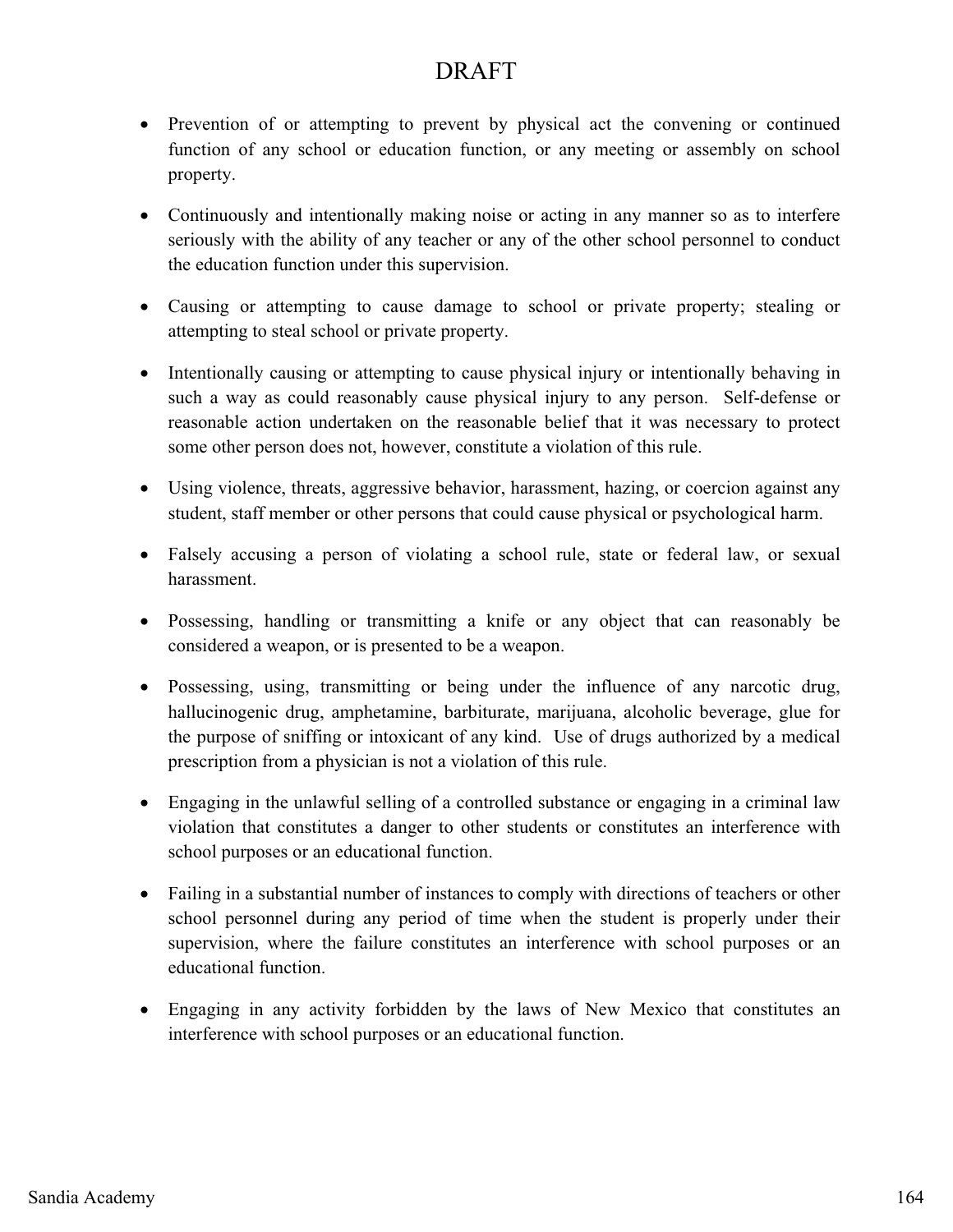- Violating or repeatedly violating any rules that are reasonably necessary in carrying out school purposes or an educational function and are established in accordance with New Mexico law.
- Engaging in sexual behavior on school property.
- Disobedience of administrative authority.
- Willful absence or tardiness of students.
- Engaging in speech or conduct, including clothing, jewelry or hair style, which is profane, indecent, lewd, vulgar, or offensive to school purposes.
- Knowingly using (use is defined as the device being turned on) on school grounds during school hours an electronic paging device, cell phone, or other similar device in a situation not related to a school purpose or educational function.
- Possessing a firearm
- No student shall posses, handle or transmit any firearm on school property.
- The following devices are considered to be a firearm under this rule:
	- o Any weapon that will or is designed to, or may readily be converted to, expel a projectile by the action of an explosive
	- o The frame or receiver of any weapon described above
	- o Any firearm muffler or firearm silencer
	- o Any destructive device which is an explosive, incendiary, or poison gas bomb, grenade, rocket having a propellant charge of more than four ounces, missile having an explosive or incendiary charge of more than one quarter ounce, mine or any similar device
	- o Any weapon that will, or that may be readily converted to expel a projectile by the action of any explosive or other propellant, and that has any barrel with a bore of more than one half inch in diameter.
	- o Any combination of parts either designed or intended for use in converting any device into any destructive device described in the two immediately preceding examples, and from which a destructive device may be readily assembled.
	- o An antique firearm.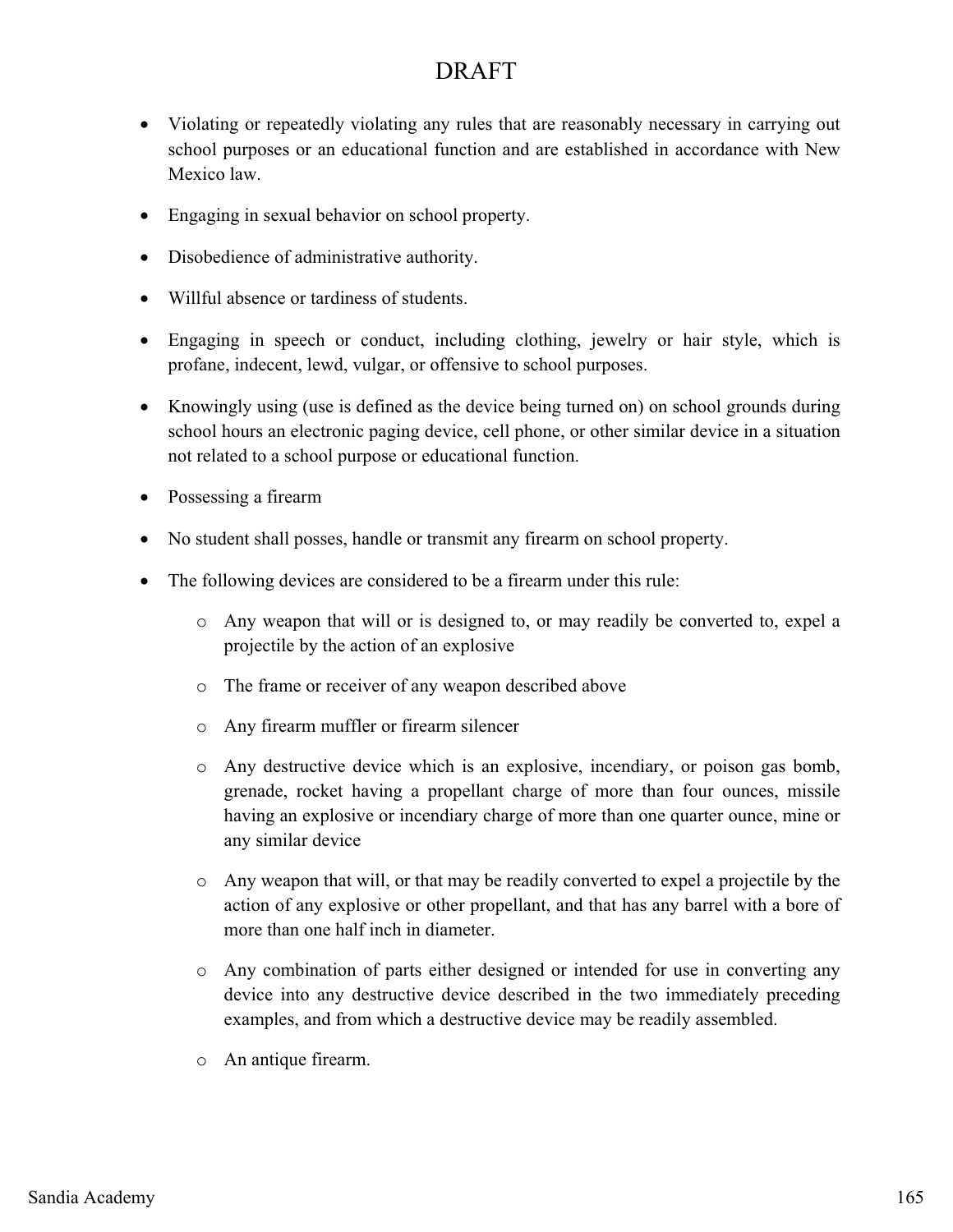$\circ$  A rifle or shot gun which the owner intends to use solely for sporting, recreational or cultural purposes.

The Head Administrator shall notify the appropriate law enforcement authority when a student is expelled under this rule.

#### Possessing a Deadly Weapon

- No student shall possess, handle or transmit any deadly weapon on school grounds.

The following devices are considered to be deadly weapons:

- A weapon, laser or electronic stun weapon, equipment, chemical substance, or other material that in the manner it is used, or could ordinarily be used, or is intended to be used, is readily capable of causing serious bodily harm.
- An animal readily capable of causing serious bodily injury and used in the commission or attempted commission of a crime.
- The penalty for possession of a deadly weapon: expulsion from school for a period not less than one calendar year.
- The Head Administrator shall notify the appropriate law enforcement authority when a student is expelled under this rule.

In addition to the grounds listed above, a student may be suspended or expelled for engaging in unlawful activity on or off school grounds if the unlawful activity may reasonably be considered to be an interference with school purposes or an education function, or the student's removal if necessary to restore or in order to protect persons on school property. This includes any unlawful activity meeting the above criteria, which takes place during weekends, holidays, other school breaks and the summer period when a student may not be attending classes or other school functions.

#### Smoking, Drugs and Alcohol:

Students are not permitted to possess, use or sell drugs, alcohol, or tobacco products on the school premises at any time, at any school sponsored activity. Students violating this policy are subject to suspension or expulsion from school. Such disciplinary measures will be administered in compliance with the school policy on student conduct and state law on due process.

Students Suspected to Be Under the Influence of Drugs, Including Alcohol: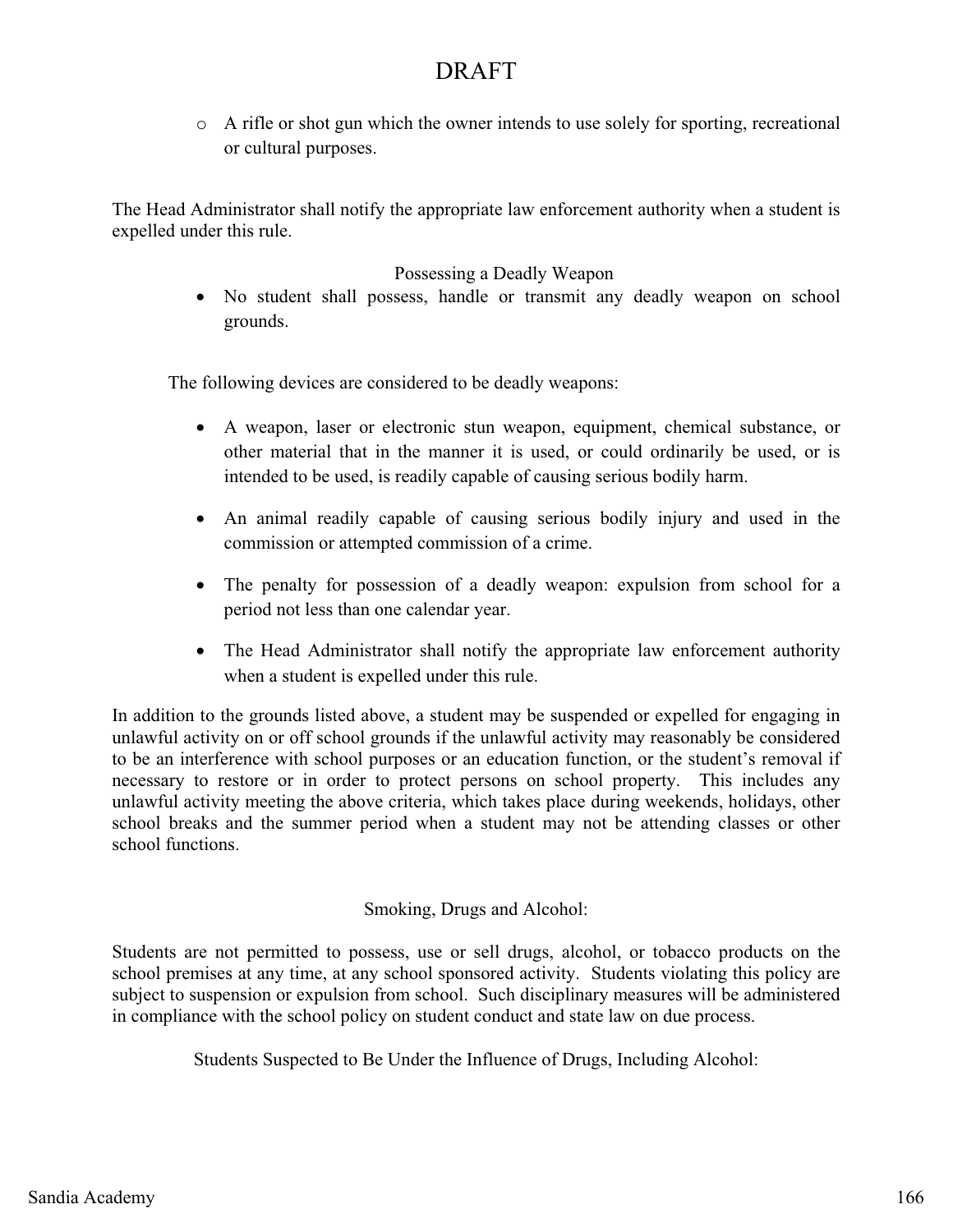Students believed to be under the influence of drugs or alcohol may be requested to submit to a drug and/or alcohol test at the expense of the student. Refusal to submit to a drug or alcohol test, or refusal to provide a valid specimen will be considered an admission of a violation of school rules pertaining to the use of drugs or alcohol. As used in this policy "reasonable suspicion" includes: specific observation concerning appearance, behavior, body odor, or speech of a student; information received by the Head Administrator or designee from teachers, parents, students, employees or detection devices; an accident involving a motor vehicle before, during, or after school hours at school. This rule also applies on or off school property at any school sponsored or school approved activity, event or function, where students are under the jurisdiction of the school, or any time students are under the supervision of school employees.

These infractions may result in lesser disciplinary actions, such as detention; however, if repeated incidents of the same conduct occurs, the student may be subject to stricter disciplinary measures such as suspension.+

Public Displays of Affection:

Students must refrain from public displays of affection while at school or while at school functions.

Restricted Items:

- Gum: Gum is not allowed at the Learning Center.
- Electronic Devices: Electronic devices not academically necessary (including cell phones) may not be used in the building between 8:30 a.m. and 4:30 p.m. They are to be turned off and stored during the school day. The school accepts no responsibility if these items are lost, stolen or damaged and is not responsible to investigate the loss or damage of these items. The student and parent accept full responsibility for these items. Noncompliance with this policy may result in confiscation of the device by school staff until the close of the school day.
- Book Bags and Coats: Book bags and coats are to be stored appropriately based upon policy presented and outlined by Sandia Academy staff at the designated Learning Center.
- Disruptive Devices: Any item used to disrupt classroom instruction is prohibited, e.g. water guns, laser pointers, etc.
- The trading or selling of items: The trading or selling of any items on the way to and from school or on school property is not allowed.
- Posting anonymous messages is not permitted unless authorized by Sandia Academy instructor(s). Impersonating another person is also strictly prohibited.
- Use only your own user name and password, and do not share these with anyone.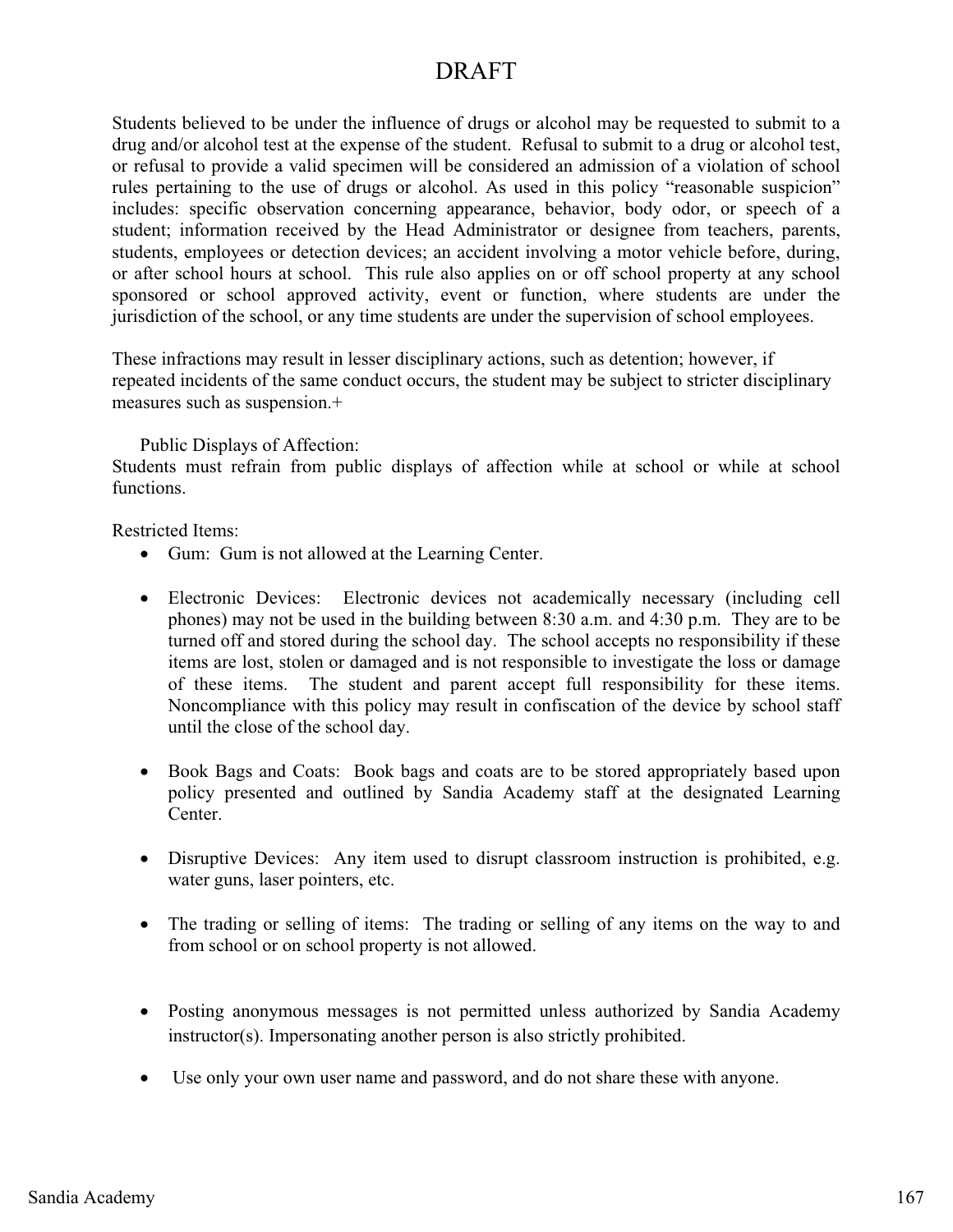- Do not interfere with other users' ability to access Sandia Academy or disclose anyone's password to others or allow them to use another user's account. You are responsible for all activity that is associated with your username and password.
- Do change your password(s) frequently, at least once per semester or course is encouraged.
- Do not publicly post your personal contact information (address and phone number) or anyone else's.
- Do not publicly post any messages that were sent to you privately.
- Do not download, transmit or post material that is intended for personal gain or profit, non-Sandia Academy commercial activities, non-Sandia Academy product advertising, or political lobbying on a Sandia Academy owned instructional computing resource.
- Do not use Sandia Academy instructional computing resources to sell or purchase any illegal items or substances.
- Do not upload or post any software on Sandia Academy instructional computing resources that are not specifically required and approved for your assignments.
- Do not post any MP3 files, compressed video, or other non-instructional files to any Sandia Academy server.

#### Inappropriate Online Behavior

- Insults or attacks of any kind against another peer.
	- Use of obscene, degrading, or profane language.
- Harassment (continually posting unwelcome messages to another person) or use of threads.

• Posting material that is obscene or defamatory or which is intended to annoy, harass or intimidate another person. This includes distributing spam mail, chain email, viruses, or other intentionally destructive content.

As we said above, each user of the community is solely responsible for the content posted through his/her log-in credentials. Sharing your username and password with others is strictly prohibited, as is logging in with someone else's username and password.

The following tones, language, materials and behaviors are strictly prohibited:

- Posting personally identifiable information (whether directly or indirectly through a link to a personal profile) such as phone number, IM, email address or street address in any format other than a private message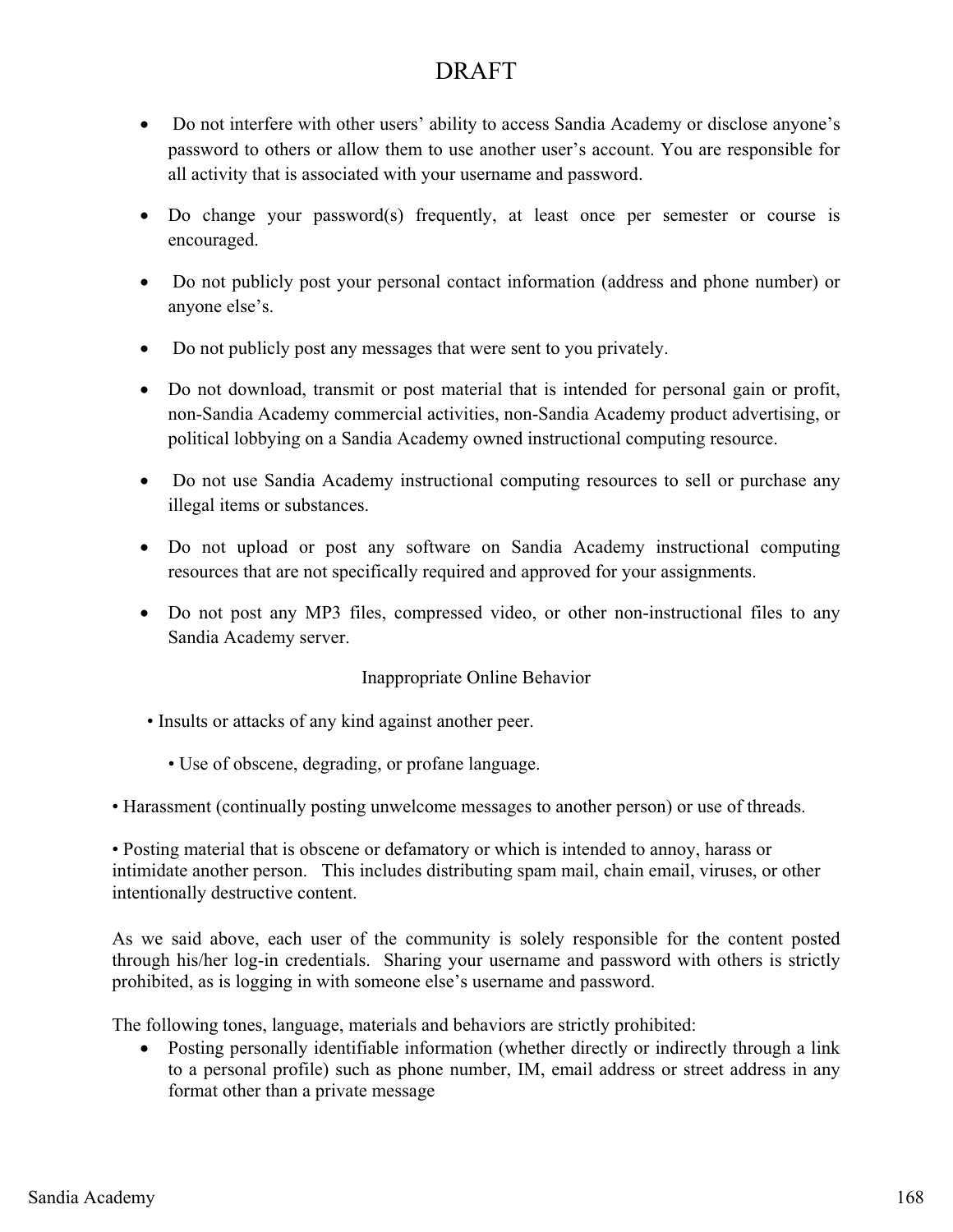- Antagonism or prejudice of any kind with respect to race, religion, gender, intelligence, age, orientation, disability, or socioeconomic status
- Posting material including photographs and videos inappropriate for minors (anyone under the age of 18)
- Any criminal or other illegal activity including encouraging the unlawful use, possession, manufacture or distribution of tobacco, drugs or alcohol
- Illegally posting, distributing, uploading or downloading copyrighted work (whether music, video, words, images, drawings, pictures, software or otherwise), or providing any information to circumvent copyright protection devices or software
- sharing quiz, test, assessment, essay or term paper questions or answers or undertaking any other action that would violate any code of conduct, expectations or rules of your school or teachers regarding academic honesty or that would defeat the intent of any quiz, test, assessment, essay, term paper or other academic assignment
- Threats to anyone's physical or mental well-being
- Threats to school or personal property
- Stalking behaviors
- Harassment of any kind
- Explicit language or sexuality
- Explicit or graphic violence
- Spam or any other unauthorized/unsolicited or commercial promotion
- Disruptions of the server or host software
- Impersonations of others' identities
- Use of codes, software, or passwords that may grant unauthorized access to school software or third-party software of any kind
- Soliciting passwords or personal identifying information from other users
- Content that poses any type of threat to homeland security

FAILURE TO COMPLY WITH THESE STANDARDS MAY RESULT IN TEMPORARY OR PERMANENT REMOVAL OF USER ACCESS TO THE SCHOOL NETWORK, AT THE SOLE DISCRETION OF THE SANDIA ACADEMY AND MAY ALSO LEAD TO DISCIPLINARY ACTION BY YOUR SCHOOL OR EXPULSION.

#### Student Internet Safety

• Do not reveal on the Internet personal information about yourself or other persons. For example, you should not reveal your name, home address, telephone number, or display photographs of yourself or others to persons outside of the Sandia Academy.

• Do not agree to meet in person anyone you have met only on the Internet and who is not affiliated with the Sandia Academy.

#### Network Etiquette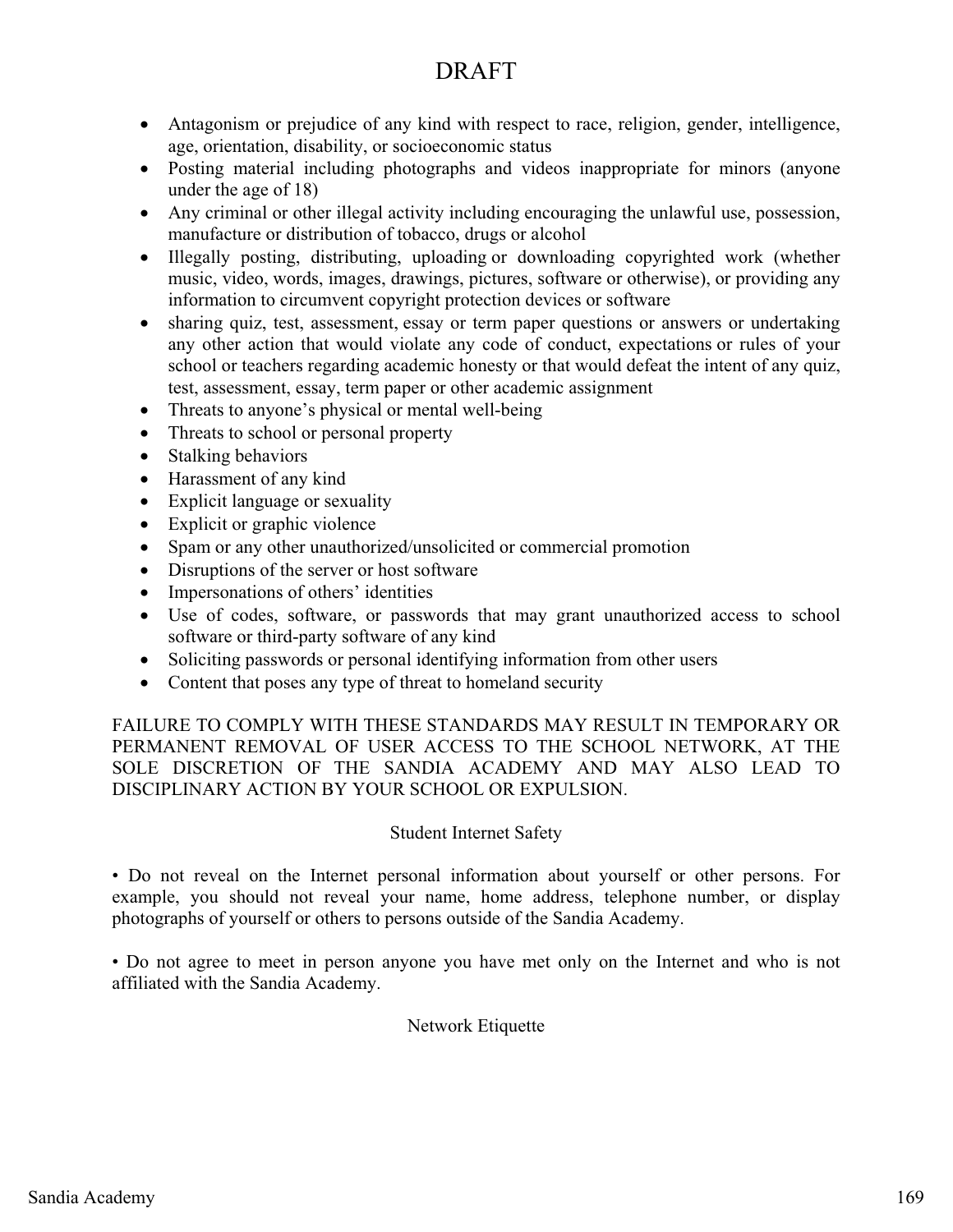As a Sandia Academy student, you are expected to follow the rules of network etiquette or netiquette. The word "netiquette" refers to common-sense guidelines for conversing with others online. Please abide by these standards:

• Avoid sarcasm, jargon, and slang. Swear words are unacceptable.

• Never use derogatory comments, including those regarding race, age, gender, sexual orientation, religion, ability, political persuasion, body type, physical or mental health, or access issues.

• Focus your responses on the questions or issues being discussed, not on the individuals involved.

• Be constructive with your criticism, not hurtful.

• Review your messages before sending them. Remove easily misinterpreted language and proofread for typos.

• Respect other people's privacy. Don't broadcast online discussions, and never reveal other people's email addresses.

#### Student Conduct Modification:

In all cases, documentation will be maintained on all conduct situations. The parent will be contacted in partnership with the school to sustain the proper educational environment. Every effort will be made to use progressive student conduct remediation. Some examples of (but not limited to) student conduct modification are:

- Verbal and/or written warning(s) staff, teacher and/or administration
- Conflict resolution guidance counselor
- Parent conference(s) teacher and/or administration
- Out of class in-school suspension(s) teacher (one day) administration (one or more days)
- In-school suspension(s) administration
- Out of school suspension(s) administration
- Expulsion from school administration and Sandia Academy Governance Board

#### DISCIPLINARY PROCEDURES AND STUDENT DUE PROCESS DUE PROCESS RIGHTS

Introduction: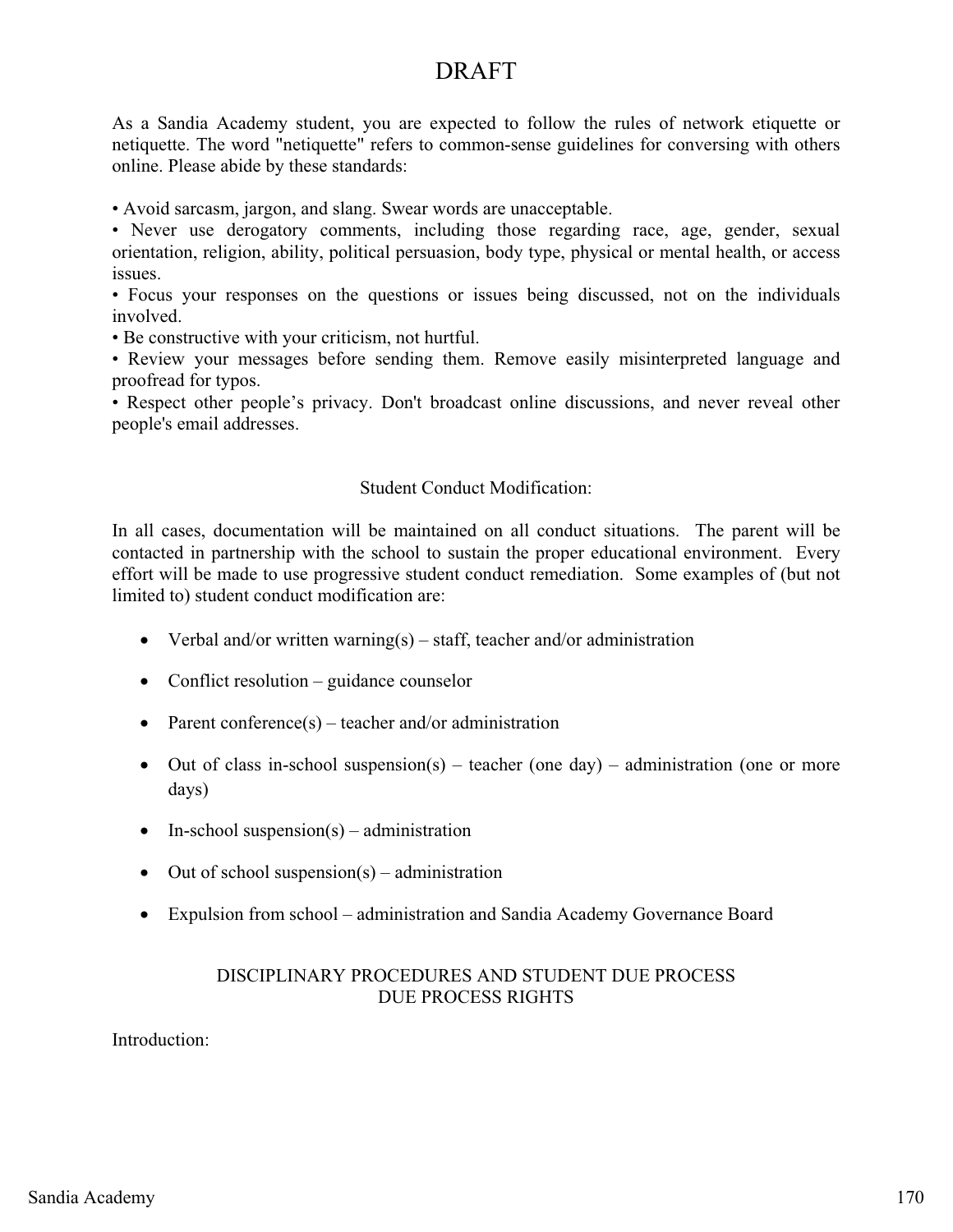Sandia Academy students will be provided with graduated, relevant learning experiences that will enable students to develop to their full potential. It is necessary to establish a total environment for this learning to occur. Self-discipline is a major aspect of a total environment.

Self-discipline is best defined as the control exhibited in an individual's behavior, both action, reaction and physical/verbal, so that the civil rights and dignity of others are protected. Situations in which the behavior of any student disrupts, in some way, the learning environment for others, requires discipline procedures initiated by classroom teachers and/or administrative personnel.

These discipline procedures will be employed by school personnel in order to maintain the educational environment. Because behaviors are complex chains of events, there will be no specific criteria for the use of discipline procedures other than the preceding description of selfdiscipline. However, the discipline procedures shall be administered fairly, with respect for the dignity of all persons involved, and without anger, malice or prejudice.

Prior to the exercise of discipline procedures, due consideration shall be given to individual and unique differences, exceptional circumstances and sanctions imposed by others; and said discipline shall be remedial in content and shall be progressive if repeated behavior problems have occurred. Prior to any decision involving removal from school, parental involvement in the decision making process shall be solicited.

A student will not be suspended or expelled and thereby be deprived of a free education provided in the public schools without due process. Due process requirements guarantee all students the right to fair notice, fair procedures, and a fair hearing. The student and his or her parents or guardians have the responsibility to follow the procedures set forth herein in a respectful and timely manner.

#### **DISCIPLINARY REMOVALS OF STUDENTS WITH DISABILITIES:**

 A. The following rules shall apply when a student with a disability under IDEA violates a rule of conduct as set forth in this rule which may result in:

(1) long-term suspension or expulsion; or

 (2) any other disciplinary change of the student's current educational placement as specified in the federal regulations implementing IDEA at 34 CFR Secs. 300.530 through 300.536 and these or other department rules and standards.

 B. When behavior is not a manifestation of disability. For disciplinary changes in placement that would exceed 10 consecutive school days, if the behavior that gave rise to the violation of the school code is determined not to be a manifestation of the child's disability pursuant to Subsection C of this section, school personnel may apply the relevant disciplinary procedures to children with disabilities in the same manner and for the same duration as the procedures would be applied to children without disabilities, except as provided in Subsection I of this section.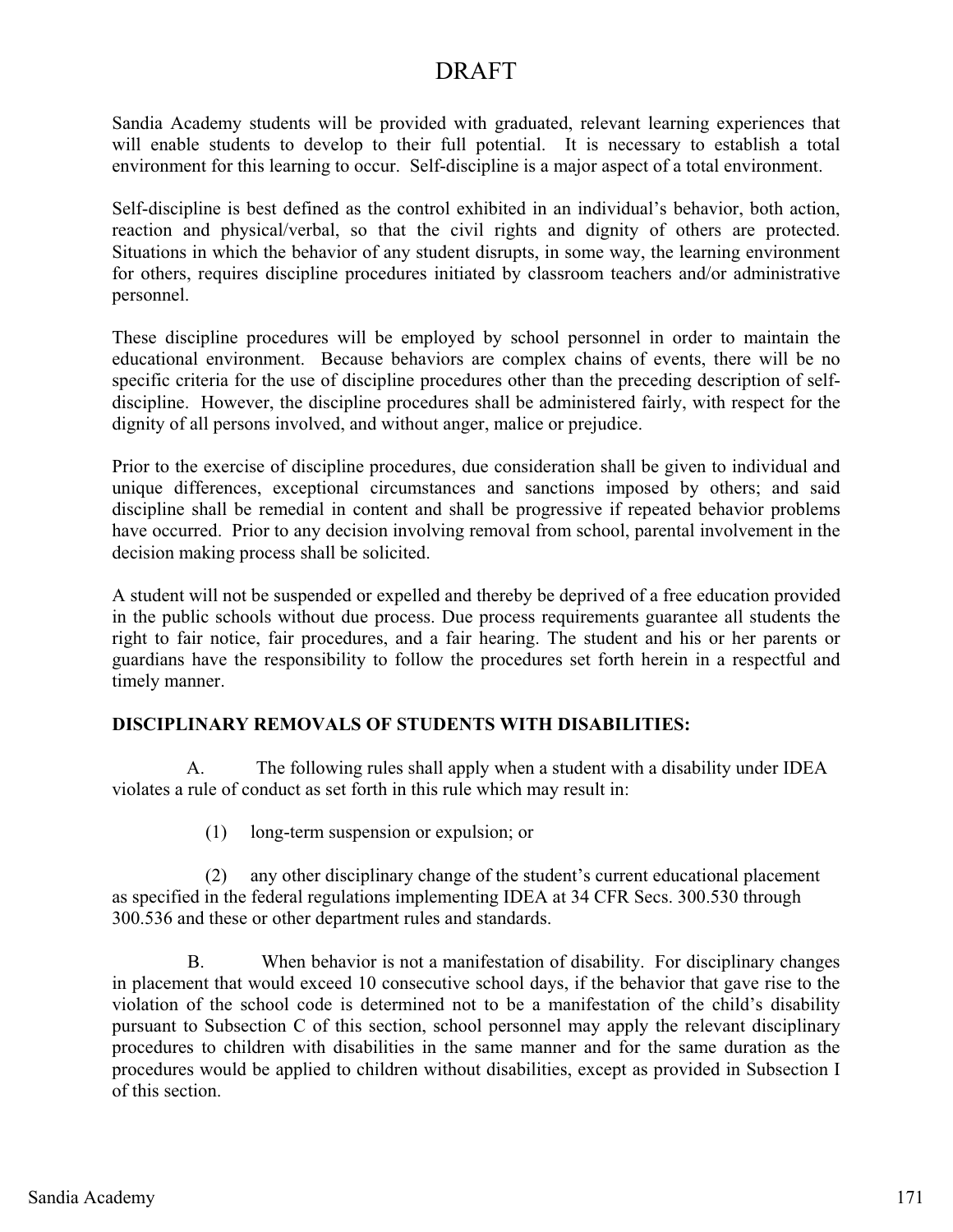C. Manifestation determination.

 (1) Within 10 school days of any decision to change the placement of a child with a disability because of a violation of a rule of student conduct, the administrative authority, the parent and relevant members of the child's IEP team (as determined by the parent and the administrative authority) must review all relevant information in the student's file, including the child's IEP, any teacher observations and any relevant information provided by the parents to determine:

 (a) if the conduct in question was caused by, or had a direct and substantial relationship to the child's disability; or

 (b) if the conduct in question was the direct result of the administrative authority's failure to implement the IEP.

 (2) The conduct must be determined to be a manifestation of the child's disability if the administrative authority, the parent and relevant members of the child's IEP team determine that a condition in either Subparagraph (a) or (b) of Paragraph (1) of Subsection C of 6.11.2.11 NMAC was met.

 (3) If the administrative authority, the parent and relevant members of the child's IEP team determine the condition described in Subparagraph (b) of Paragraph (1) of Subsection C of 6.11.2.11 NMAC was met, the administrative authority must take immediate steps to remedy those deficiencies.

 D. Determination that behavior is manifestation of disability. If the administrative authority, the parent and relevant members of the IEP team make the determination that the conduct was a manifestation of the child's disability, the IEP team must comply within 34 CFR Sec. 300.530(f).

 E. Special circumstances. School personnel may remove a student to an interim alternative educational setting for not more than 45 school days without regard to whether the behavior is determined to be a manifestation of the child's disability, if the child's behavior involves one of the special circumstances listed in 34 CFR Sec. 300.530(g). For purposes of this subsection, the definitions provided in 34 CFR Sec. 300.530(i) shall apply.

 F. Determination of setting. The student's IEP team determines the interim alternative educational setting for services under Subsections B and E of this section.

 G. Change of placement because of disciplinary removals. For purposes of removals of a student with a disability from the child's current educational placement under 6.11.2.11 and 6.11.2.12 NMAC, a change of placement occurs if the conditions provided in 34 CFR Sec. 300.536 are met.

 H. Parental notification. On the date on which the decision is made to make a removal that constitutes a change of placement of a student with a disability because of a violation of a code of student conduct, the administrative authority must notify the parents of that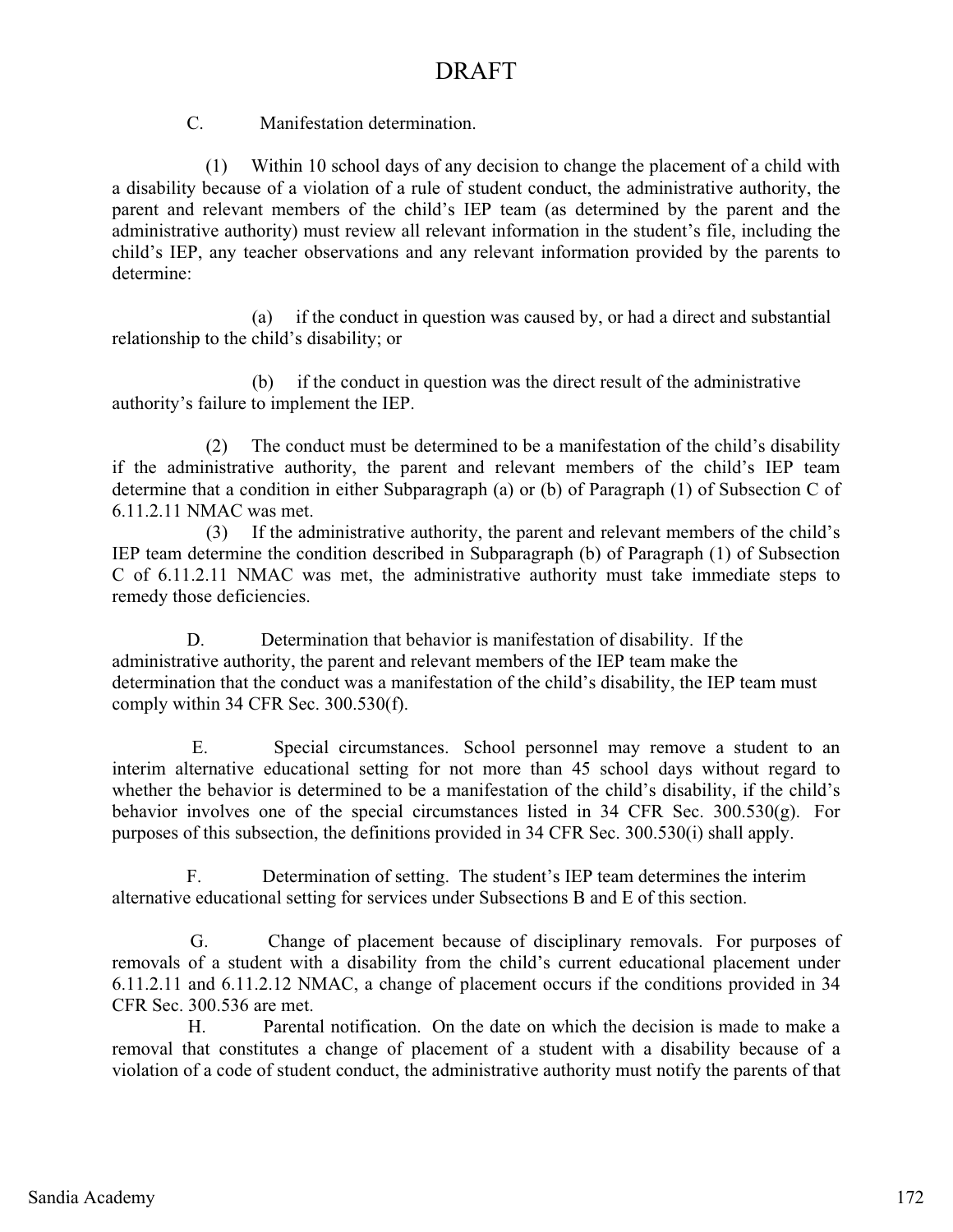decision, and provide the parents the procedural safeguards notice described in 34 CFR Sec. 300.504.

 I. Services. A student with a disability who is removed from the student's current placement pursuant to this section must continue to receive special education and related services as provided in 34 CFR Sec. 300.530(d).

J. Appeal.

 (1) The parent of a student with a disability who disagrees with any decision regarding the placement or the manifestation determination under this section, or an administrative authority that believes that maintaining the current placement of the student is substantially likely to result in injury to the student or others, may appeal the decision by requesting a hearing. The hearing is requested by filing a complaint pursuant to Subsection I of 6.31.2.13 NMAC.

 (2) A hearing officer who hears a matter under Paragraph (1) of Subsection J of 6.11.2.11 NMAC, has the authority provided in 34 CFR Sec. 300.532(b).

 (3) When an appeal under this subsection has been made by either the parent or the administrative authority, the student must remain in the interim alternative educational setting pending the decision of the hearing officer or until the expiration of the time period specified in Subsections B or E of this section, which ever occurs first, unless the parent and the administrative authority agree otherwise.

### **PROCEDURE FOR DETENTIONS, SUSPENSIONS AND EXPULSIONS:**

Sandia Academy will prescribe and enforce standards of conduct for its enrolled students consistent with constitutional safeguards of individual student rights. The right to a public education is not absolute; it may be taken away, temporarily or permanently, for violations of school rules. But it is a property right which may only be denied where school authorities have adhered to the minimum procedural safeguards required to afford the student due process of law. This section prescribes minimum requirements for detention, in-school suspension and temporary, long-term or permanent removal of students from the Sandia Academy. Sandia Academy may adopt procedures which afford students more protection than this rule requires. The procedures in this section apply only to disciplinary detentions, suspensions and expulsions. They do not apply to disenrollment of students who fail to meet immunization, age, residence or other requirements for valid enrollment, nor to the removal from school membership reports of students who have been absent from school for ten (10) consecutive school days in accordance with Subsection B of Section 22-8-2 NMSA 1978. Nothing in this section should be construed as prohibiting the Governing Board or its administrative authorities from involving other school staff, students and members of the community in the enforcement of rules of student conduct to the extent they believe is appropriate.

 A. Post-suspension placement of students. Any student suspended from school shall be delivered directly by a school official to the student's parent(s), legal guardian or an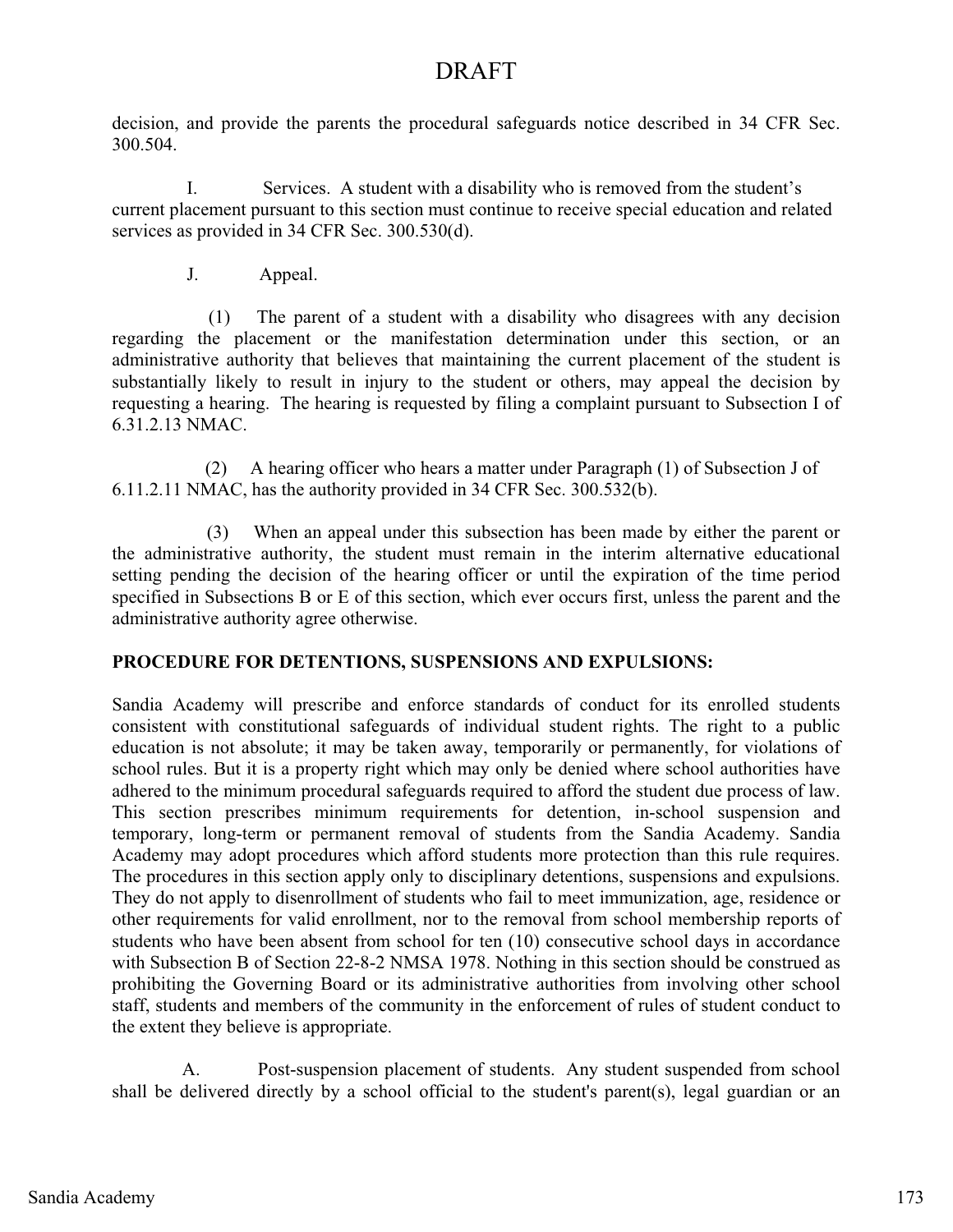adult designated by the parent(s) or the legal guardian, or kept on school grounds until the usual end of the school day.

 B. Students with disabilities. This Section does not apply to long-term suspension or expulsion of students who are disabled pursuant to the IDEA or Section 504. The procedures for long-term suspension or expulsion of disabled students are set forth in Section 6.11.2.11 NMAC and are listed in the DISCIPLINARY REMOVALS OF STUDENTS WITH DISABILITIES section above. School personnel under this section may remove a student with a disability who violates a rule of student conduct from his or her current placement to an appropriate interim alternative educational setting, another setting, or suspension, for not more than 10 consecutive school days (to the extent those alternatives are applied to students without disabilities), and for additional removals of not more than 10 consecutive school days in that same school year for separate incidents of misconduct (as long as those removals do not constitute a change of placement under Subsection G of the DISCIPLINARY REMOVALS OF STUDENTS WITH DISABILITIES above).

 C. Immediate removal: Students whose presence poses a continuing danger to persons or property or an ongoing threat of interfering with the educational process may be immediately removed from school, subject to the following rules.

 (1) A rudimentary hearing, as required for temporary suspensions, shall follow as soon as possible.

 (2) Students shall be reinstated after no more than one school day unless within that time a temporary suspension is also imposed after the required rudimentary hearing. In such circumstances, a single hearing will support both the immediate removal and a temporary suspension imposed in connection with the same incident(s).

 (3) The school shall exert reasonable efforts to inform the student's parent of the charges against the student and the action taken as soon as practicable. If the school has not communicated with the parent by telephone or in person by the end of the school day following the immediate removal, the school shall on that day mail a written notice with the required information to the parent's address of record.

D. Temporary suspension.

 (1) The Sandia Academy Governing Board may limit temporary suspensions to periods shorter than ten (10) school days.

 (2) A student facing temporary suspension shall first be informed of the charges against him or her and, if (s)he denies them, shall be told what evidence supports the charge(s) and be given an opportunity to present his or her version of the facts. The following rules apply.

 (a) The hearing may be an informal discussion and may follow immediately after the notice of the charges is given.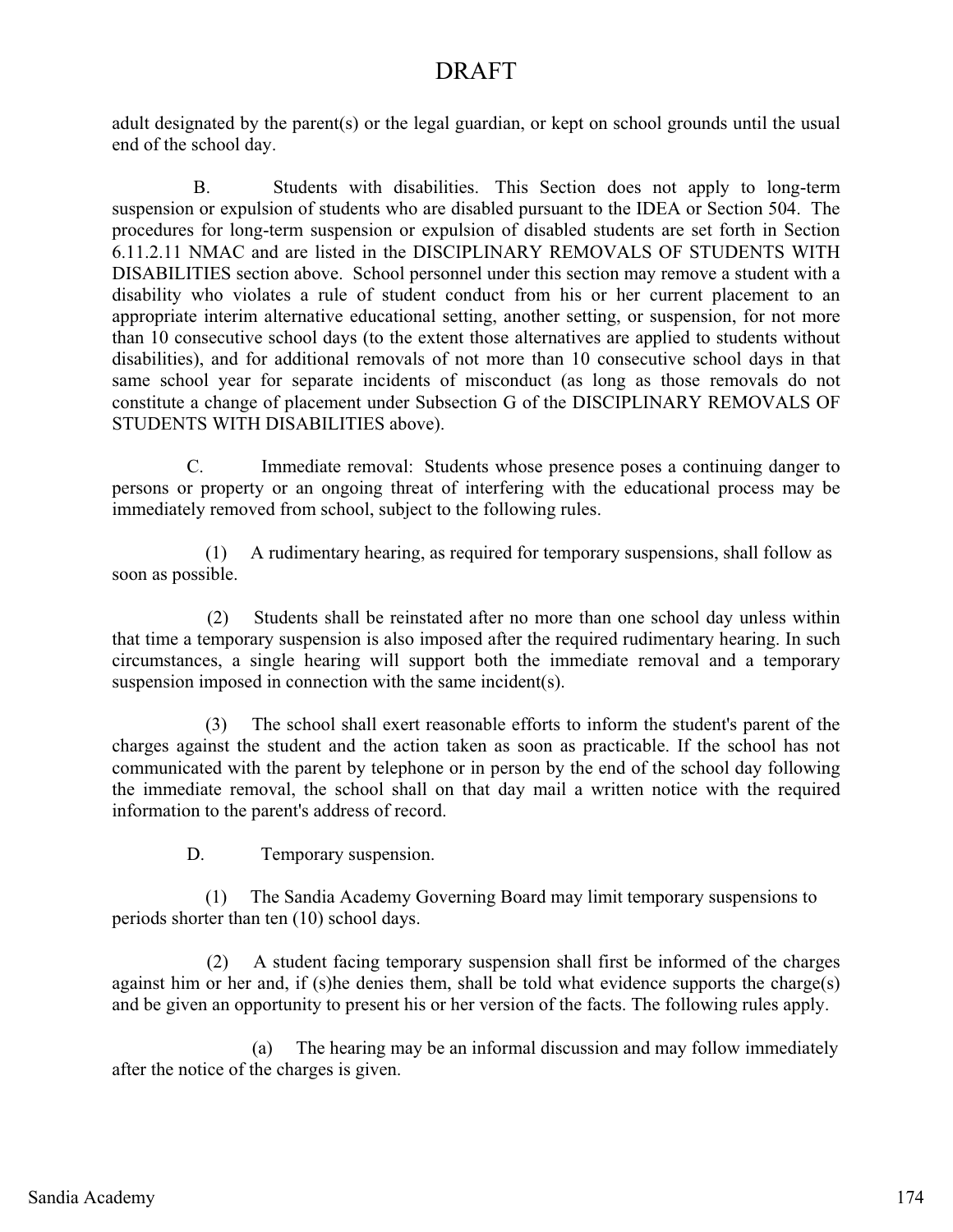(b) Unless the administrative authority decides a delay is essential to permit a fuller exploration of the facts, this discussion may take place and a temporary suspension may be imposed within minutes after the alleged misconduct has occurred.

 (c) A student who denies a charge of misconduct shall be told what act(s) (s)he is accused of committing, shall be given an explanation of the evidence supporting the accusation(s) and shall then be given the opportunity to explain his or her version of the facts. The administrative authority is not required to divulge the identity of informants, although (s)he should not withhold such information without good cause. (S)he is required to disclose the substance of all evidence on which (s)he proposes to base a decision in the matter.

 (d) The administrative authority is not required to allow the student to secure counsel, to confront or cross-examine witnesses supporting the charge(s), or to call witnesses to verify the student's version of the incident, but none of these is prohibited.

 (e) The school shall exert reasonable efforts to inform the student's parent of the charges against the student and their possible or actual consequence as soon as practicable. If the school has not communicated with the parent by telephone or in person by the end of the first full day of suspension, the school shall on that day mail a written notice with the required information to the parent's address of record.

E. In-school suspension.

 (1) In-school suspension may be imposed with or without further restriction of student privileges. Any student who is placed in an in-school suspension which exceeds ten (10) school days must be provided with an instructional program that meets both state and local educational requirements. Student privileges, however, may be restricted for longer than ten (10) school days.

 (2) In-school suspensions of any length shall be accomplished according to the procedures for a temporary suspension as set forth above. The Sandia Academy Governing Board may limit the length of in-school suspensions which may be accomplished under temporary suspension procedures. No in-school suspension student shall be denied an opportunity to eat lunch or reasonable opportunities to go to the restroom.

F. Detention.

 (1) Detention may be imposed in connection with in-school suspension, but is distinct from in-school suspension in that it does not entail removing the student from any of his or her regular classes.

 (2) Sandia Academy has the authority to supervise and control the conduct of students and includes the authority to impose reasonable periods of detention during the day or outside normal school hours as a disciplinary measure. No detained student shall be denied an opportunity to eat lunch or reasonable opportunities to go to the restroom. Reasonable periods of detention may be imposed in accordance with the procedures for temporary suspension.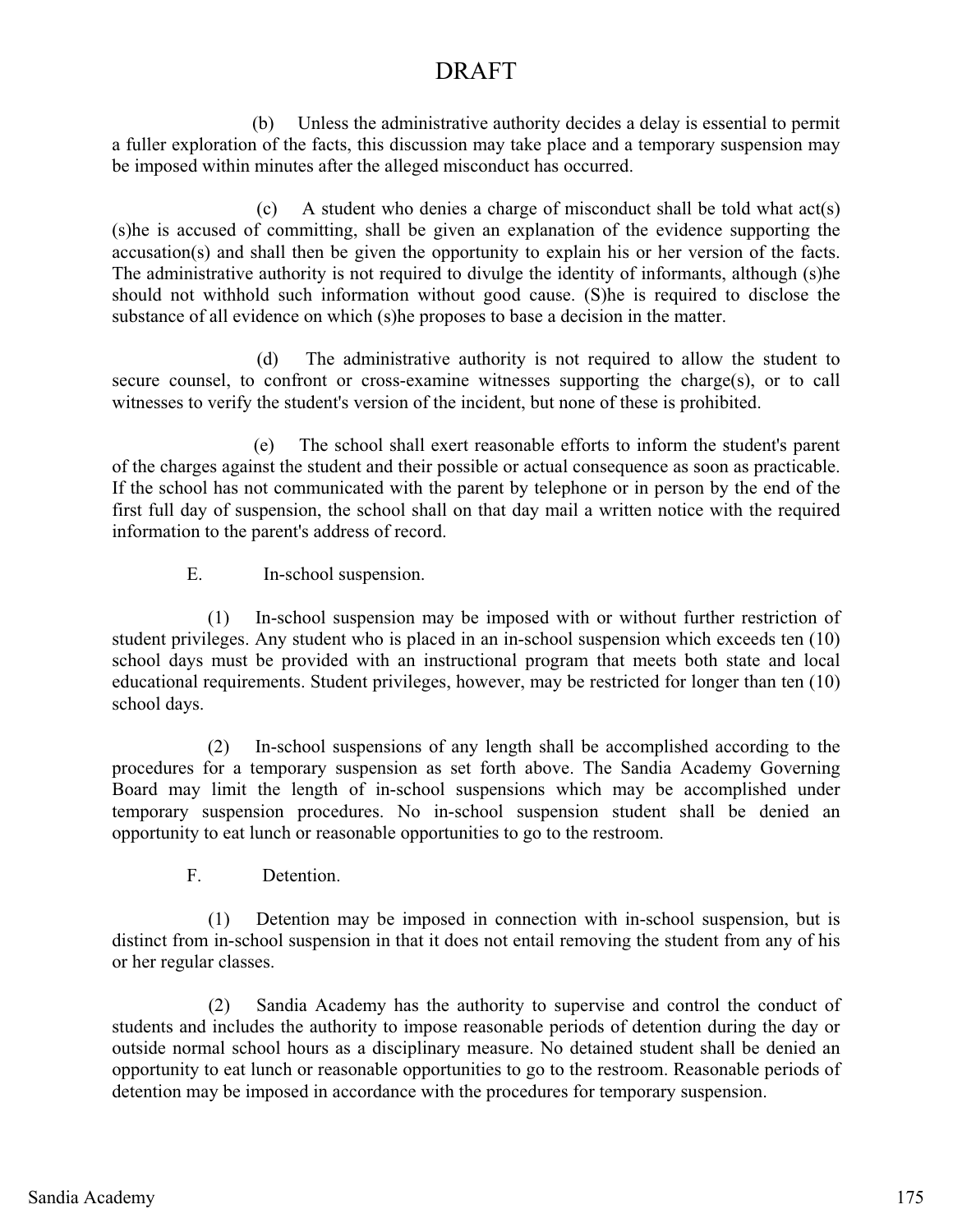G. Long-term suspension and expulsion.

 (1) The Sandia Academy Governing Board shall authorize appropriate administrative authorities to initiate procedures leading to long-term suspension or expulsion. Where prompt action to suspend a student long-term is deemed appropriate, a temporary suspension may be imposed while the procedures for long-term suspension or expulsion are activated. However, where a decision following the required formal hearing is delayed beyond the end of the temporary suspension, the student must be returned to school pending the final outcome unless the provisions of Subsection G, Paragraph (4), Subparagraphs (j) and (k) below apply.

 (2) A student who has been validly expelled or suspended is not entitled to receive any educational services from the Sandia Academy during the period of the exclusion from school. The Sandia Academy Governing Board may provide alternative arrangements, including correspondence courses at the student's or parent's expense pursuant to state board of education requirements, if the Governing Board deems such arrangements appropriate.

 (3) The Sandia Academy shall establish, or shall authorize appropriate administrative authorities to establish, appropriate processes for handling long-term suspensions and expulsions. Unless the terms expressly indicate otherwise, nothing in the procedures below shall be construed as directing that any required decision be made by any particular person or body or at any particular level of administrative organization.

 (4) The following rules shall govern the imposition of long-term suspensions or expulsions:

 (a) Hearing authority; disciplinarian. The same person or group may, but need not, perform the functions of both hearing authority and disciplinarian. Where the functions are divided, the hearing authority's determination of the facts is conclusive on the disciplinarian, but the disciplinarian may reject any punishment recommended by the hearing authority.

 (b) Review authority. Unless the Sandia Academy Governing Board provides otherwise, a review authority shall have discretion to modify or overrule the disciplinarian's decision, but may not impose a harsher punishment. A review authority shall be bound by a hearing authority's factual determinations except as provided in Subsection G, Paragraph (4), Subparagraph (o) below.

 (c) Disqualification. No person shall act as hearing authority, disciplinarian or review authority in a case where (s)he was directly involved in or witnessed the incident(s) in question, or if (s)he has prejudged disputed facts or is biased for or against any person who will actively participate in the proceedings.

 (d) The Sandia Academy Governing Board may act as hearing authority, disciplinarian or review authority for any cases involving proposed long-term suspensions or expulsions. Whenever a quorum of the Governing Board acts in any such capacity, however, the Open Meetings Act, Section 10-15-1 et seq., NMSA 1978 requires a public meeting.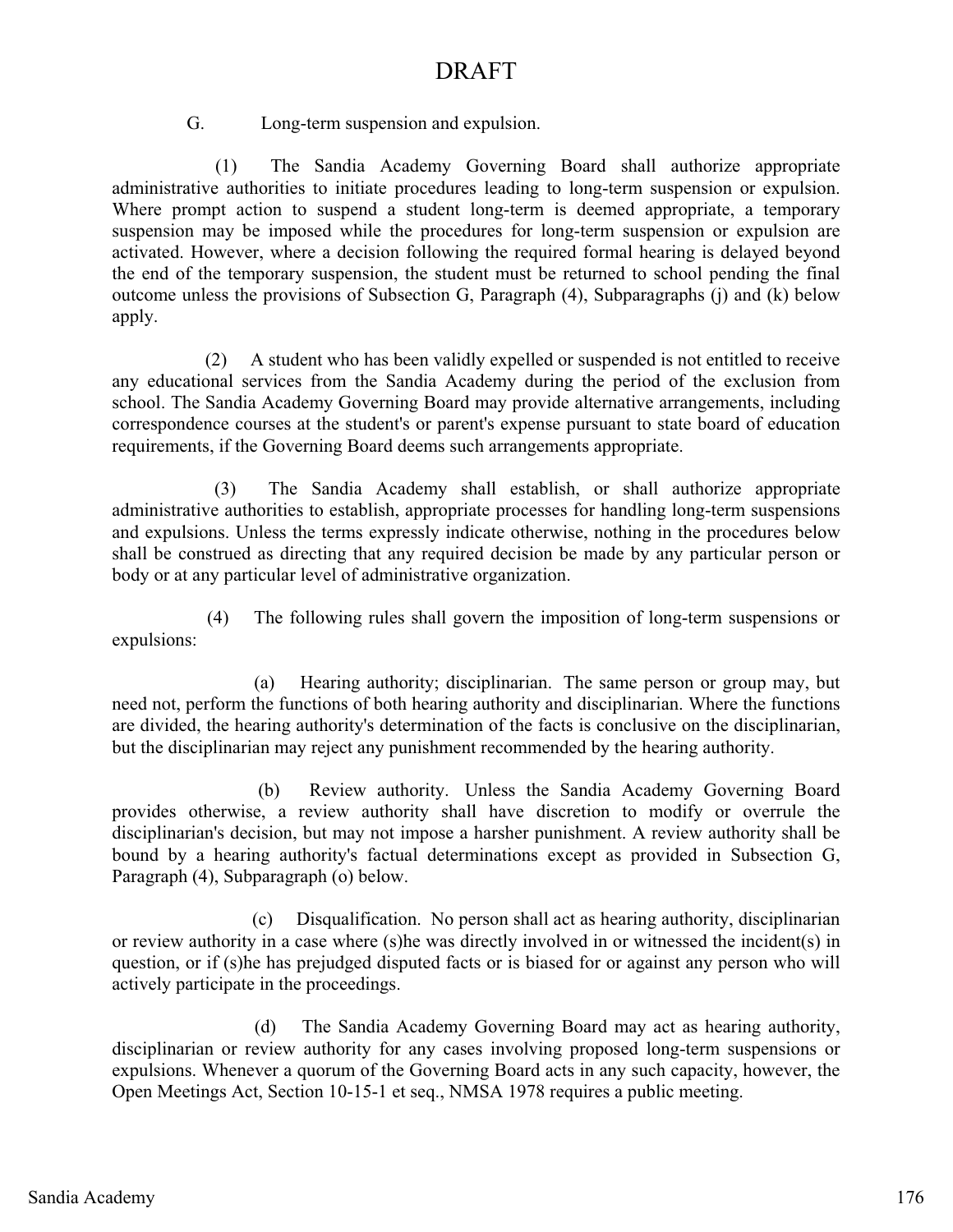(e) Initiation of procedures. An authorized administrative authority shall initiate procedures for long-term suspension or expulsion of a student by designating a hearing authority and disciplinarian in accordance with Sandia Academy Governing Board policies, scheduling a formal hearing in consultation with the hearing authority and preparing and serving a written notice meeting the requirements of Subsection G, Paragraph (4), Subparagraph (h) below.

 (f) Service of notice. The written notice shall be addressed to the student, through his or her parent(s), and shall be served upon the parent(s) personally or by mail.

 (g) Timing of hearing. The hearing shall be scheduled no sooner than five (5) nor later than ten (10) school days from the date of receipt of the notice by the parent(s). The hearing authority may grant or deny a request to delay the hearing in accordance with the provisions of Subsection G, Paragraph (4), Subparagraph (i) below.

 (h) Contents of notice. The written notice will contain all of the following information, parts of which may be covered by appropriate reference to copies of any policies or regulations furnished with the notice:

 (i) the school rule(s) alleged to have been violated, a concise statement of the alleged act(s) of the student on which the charge(s) are based and a statement of the possible penalty;

 (ii) the date, time and place of the hearing, and a statement that both the student and parent are entitled and urged to be present;

 (iii) a clear statement that the hearing will take place as scheduled unless the hearing authority grants a delay or the student and parent agree to waive the hearing and comply voluntarily with the proposed disciplinary action or with a negotiated penalty, and a clear and conspicuous warning that a failure to appear will not delay the hearing and may lead to the imposition of the proposed penalty by default;

 (iv) a statement that the student has the right to be represented at the hearing by legal counsel, a parent or some other representative designated in a written notice filed at least seventy-two (72) hours before the hearing with the contact person named pursuant to Subsection G, Paragraph (4), Subparagraph (h), Sub-subparagraph (vi) below;

(v) a description of the procedures governing the hearing;

 (vi) the name, business address and telephone number of a contact person through whom the student, parent or designated representative may request a delay or seek further information, including access to any documentary evidence or exhibits which the school proposes to introduce at the hearing; and

 (vii) any other information, materials or instructions deemed appropriate by the administrative authority who prepares the notice.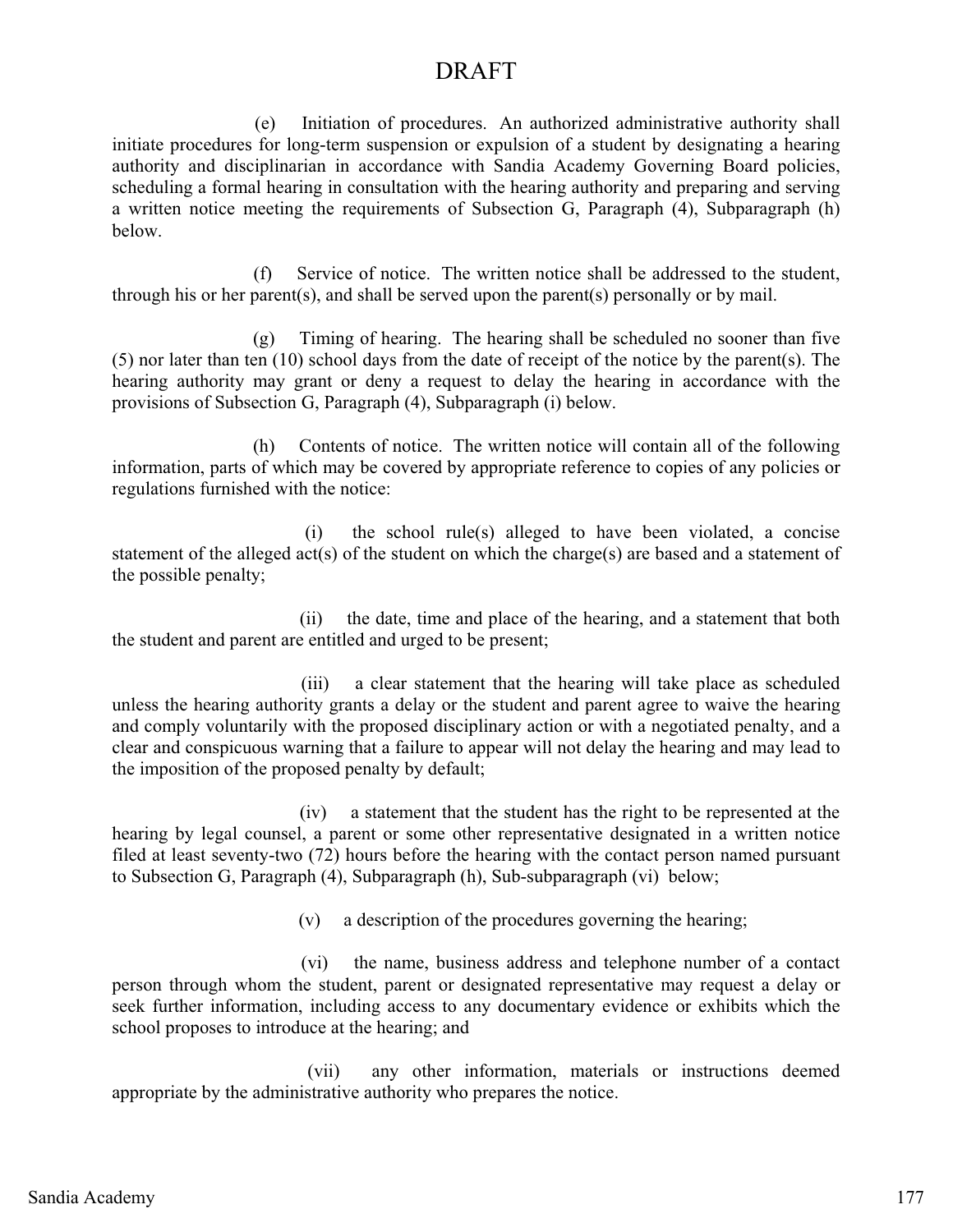(i) Delay of hearing. The hearing authority shall have discretion to grant or deny a request by the student or the appropriate administrative authority to postpone the hearing. Such discretion may be limited or guided by Sandia Academy policies not otherwise inconsistent with 6.11.2 NMAC.

 (j) Students status pending hearing. Where a student has been suspended temporarily and a formal hearing on long-term suspension or expulsion will not occur until after the temporary suspension has expired, the student shall be returned to school at the end of the temporary suspension unless:

(i) the provisions of Subsection G, Paragraph (4), Subparagraph (k)

of below apply, or

 (ii) the student and parent(s) have knowingly and voluntarily waived the students right to return to school pending the outcome of the formal proceedings, or

(iii) the appropriate administrative authority has conducted an interim hearing pursuant to a written Sandia Academy Governing Board policy made available to the student which affords further due process protection sufficient to support the student's continued exclusion pending the outcome of the formal procedures.

 (k) Waiver of hearing; voluntary compliance or negotiated penalty. A student and his or her parent(s) may elect to waive the formal hearing and review procedures and comply voluntarily with the proposed penalty, or may waive the hearing and review and negotiate a mutually acceptable penalty with the designated disciplinarian. Such a waiver and compliance agreement shall be made voluntarily, with knowledge of the rights being relinquished, and shall be evidenced by a written document signed by the student, the parent(s), and the appropriate school official.

 (l) Procedure for hearing and decision. The formal hearing is not a trial. It is an administrative hearing designed to ensure a calm, orderly determination by an impartial hearing authority of the facts of a case of alleged serious misconduct. Technical rules of evidence and procedure do not apply. The following-rules govern the conduct of the hearing and the ultimate decision.

(i) The school shall have the burden of proof of misconduct.

 (ii) The student and his or her parent shall have the following rights: The right to be represented by legal counsel or other designated representative, however, the school is not required to provide representation; the right to present evidence, subject to reasonable requirements of substantiation at the discretion of the hearing authority and subject to exclusion of evidence deemed irrelevant or redundant; the right to confront and cross-examine adverse witnesses, subject to reasonable limitation by the hearing authority; the right to have a decision based solely on the evidence presented at the hearing and the applicable legal rules, including the governing rules of student conduct.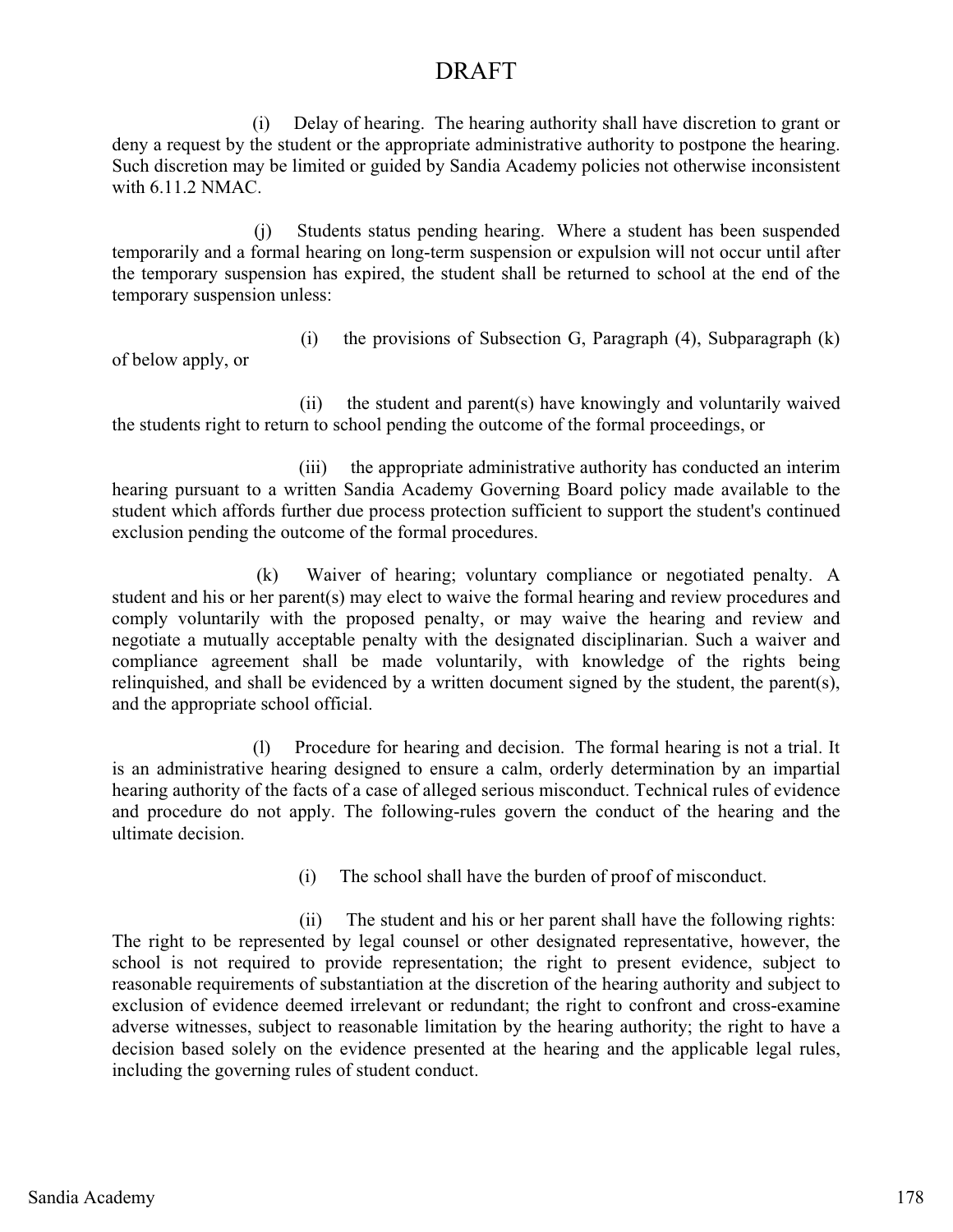(iii) The hearing authority shall determine whether the alleged act(s) of misconduct have been proved by a preponderance of the evidence presented at a hearing at which the student and/or a designated representative have appeared.

 (iv) If no one has appeared on the student's behalf within a reasonable time after the announced time for the hearing, the hearing authority shall determine whether the student, through the parent, received notice of the hearing. If so, the hearing authority shall review the school's evidence to determine whether it is sufficient to support the charges(s) of misconduct.

(v) A hearing authority who is also a disciplinarian shall impose an appropriate sanction if (s)he finds that the allegations of misconduct have been proved under the standards of either Subsection G, Paragraph (4), Subparagraph (l), Sub-subparagraph (iii) or Subsubparagraph (iv) above. A hearing authority who is not a disciplinarian shall report its findings, together with any recommended sanction, to the disciplinarian promptly after the hearing.

 (vi) Arrangements to make a tape recording or keep minutes of the proceedings shall be made by the administrative authority that scheduled the hearing and prepared the written notice. A verbatim written transcript is not required, but any minutes or other written record shall fairly reflect the substance of the evidence presented.

 (vii) The hearing authority may announce a decision on the question of whether the allegation(s) of misconduct have been proved at the close of the hearing. A hearing authority that is also a disciplinarian may also impose a penalty at the close of the hearing.

(viii) In any event, the hearing authority shall prepare and mail or deliver to the student, through the parent, a written decision within five (5) working days after the hearing. The decision shall include a concise summary of the evidence upon which the hearing authority based its factual determinations. A hearing authority that is also a disciplinarian shall include in the report a statement of the penalty, if any, to be imposed, and shall state reasons for the chosen penalty. A hearing authority that is not a disciplinarian shall forward a copy of his or her written decision to the disciplinarian forthwith. The disciplinarian shall prepare a written decision, including reasons for choosing any penalty imposed, and mail or deliver it to the student, through the parent, within five (5) working days of receipt of the hearing authority's report.

 (ix) A disciplinarian that is not a hearing authority may observe but not participate in the proceedings at a formal hearing. If the disciplinarian has done so and if the hearing authority announces a decision at the close of the hearing, the disciplinarian may also announce his or her decision at that time.

(x) The disciplinarian's decision shall take effect immediately upon initial notification to the parent, either at the close of the hearing or upon receipt of the written decision. If initial notification is by mail, the parent shall be presumed to have received the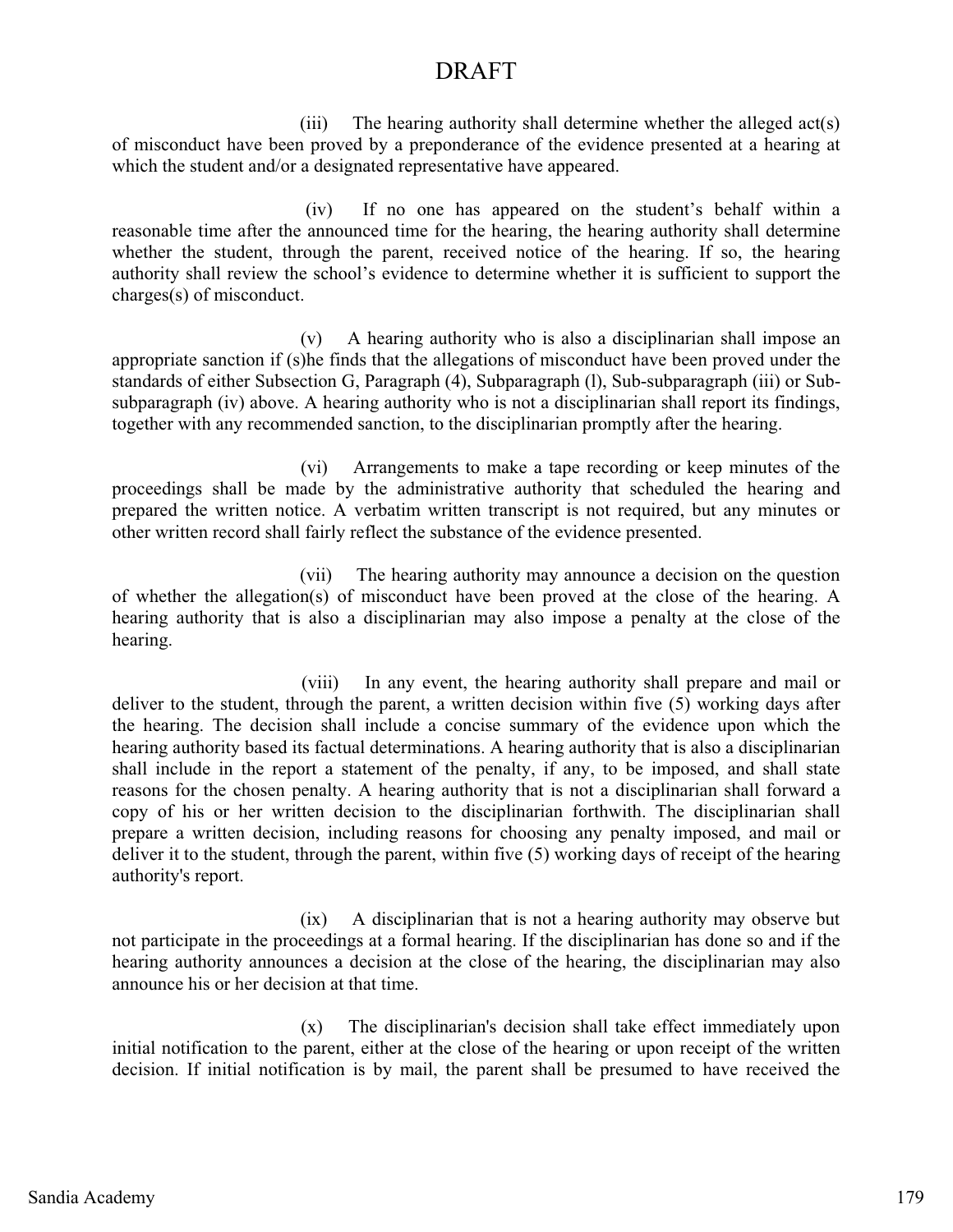notice on the fifth calendar day after the date of mailing unless a receipt for certified mail, if used, indicates a different date of receipt.

 (m) Effect of decision. If the hearing authority decides that no allegation(s) of misconduct have been proved, or if the disciplinarian declines to impose a penalty despite a finding that an act or acts of misconduct have been proved, the matter shall be closed. If the disciplinarian imposes any sanction on the student, the decision shall take effect immediately upon notification to the parent and shall continue in force during any subsequent review.

 (n) Right of review. Unless the local school board was the disciplinarian, a student aggrieved by a disciplinarian's decision after a formal hearing shall have the right to have the decision reviewed if the penalty imposed was at least as severe as a long-term suspension or expulsion, an in-school suspension exceeding one school semester or a denial or restriction of student privileges for one semester or longer. A local school board may grant a right of review for less severe penalties. Local school boards shall establish appropriate mechanisms for review except where the local board was the disciplinarian, in which case its decision is final and not reviewable administratively. A student request for review must be submitted to the review authority within ten (10) school days after the student is informed of the disciplinarian's decision.

 (o) Conduct of review. Unless the Sandia Academy Governing Board provides otherwise, a review authority shall have discretion to modify the disciplinarian's decision, including imposing any lesser sanction deemed appropriate. A review authority shall be bound by the hearing authority's factual determinations unless the student persuades the review authority that a finding of fact was arbitrary, capricious or unsupported by substantial evidence or that new evidence which has come to light since the hearing and which could not with reasonable diligence have been discovered in time for the hearing would manifestly change the factual determination. Upon any such finding, the review authority shall have discretion to receive new evidence, reconsider evidence introduced at the hearing or conduct a de novo hearing. In the absence of any such finding, the review shall be limited to an inquiry into the appropriateness of the penalty imposed.

 (p) Form of review. Unless the Sandia Academy Governing Board provides otherwise, a review authority shall have discretion to conduct a review on the written record of the hearing and decision in the case, to limit new submissions by the aggrieved student and school authorities to written materials and/or to grant a conference or hearing at which the student and his or her representative, and school authorities may present their respective views in person. Where a conference or hearing is granted, the record-keeping requirements of Subsection G., Paragraph (4), Sub-paragraph (l), Sub-sub-paragraph (vi) above apply.

 (q) Timing of review. Except in extraordinary circumstances, a review shall be concluded no later than fifteen (15) working days after a student's written request for review is received by the appropriate administrative authority.

 (r) Decision. A review authority may announce a decision at the close of any conference or hearing held on review. In any event, the review authority shall prepare a written decision, including concise reasons, and mail or deliver it to the disciplinarian, the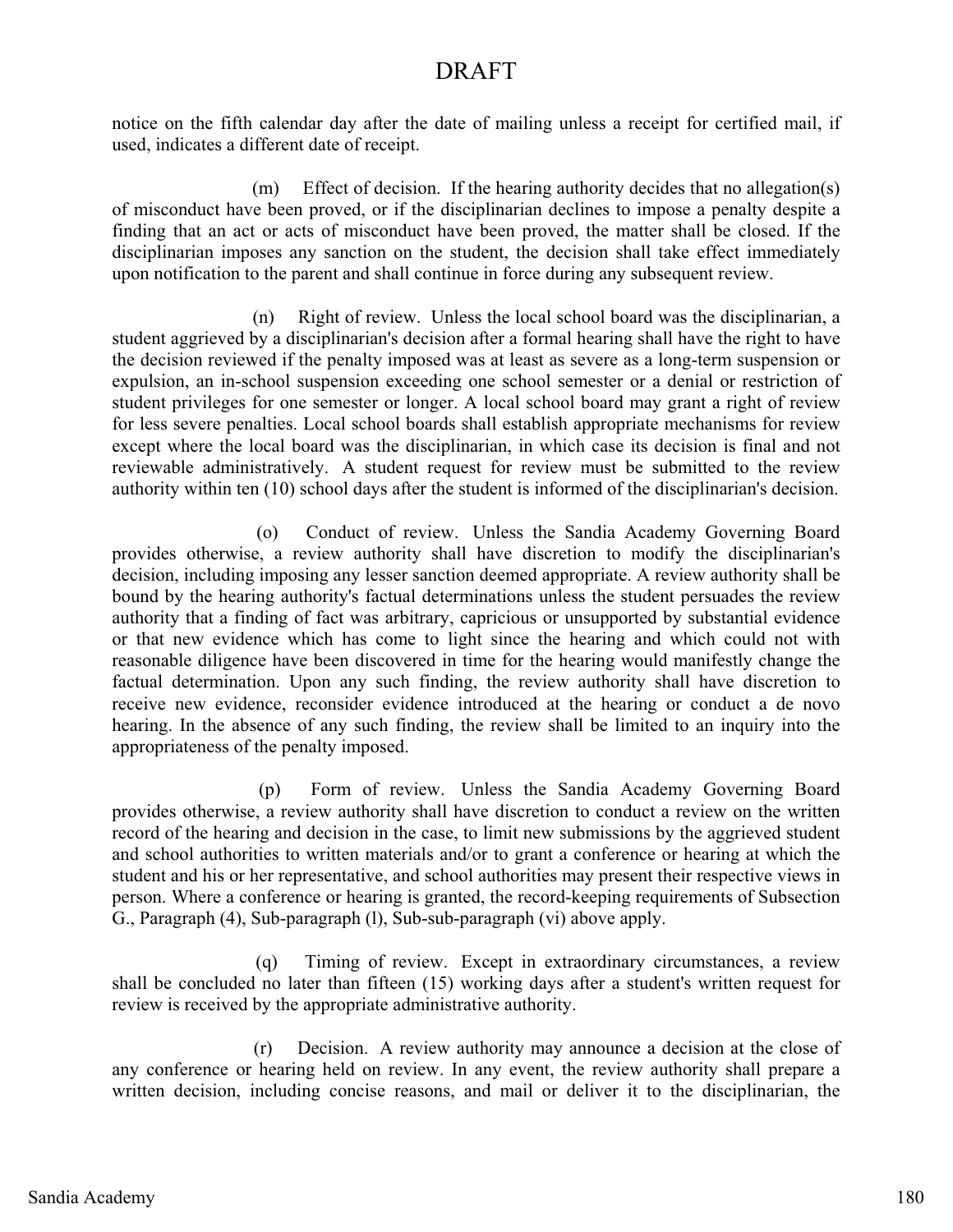hearing authority and the student, through the parent, within ten (10) working days after the review is concluded.

 (s) Effect of decision. Unless the Sandia Academy Governing Board provides otherwise, a review authority's decision shall be the final administrative action to which a student is entitled.

.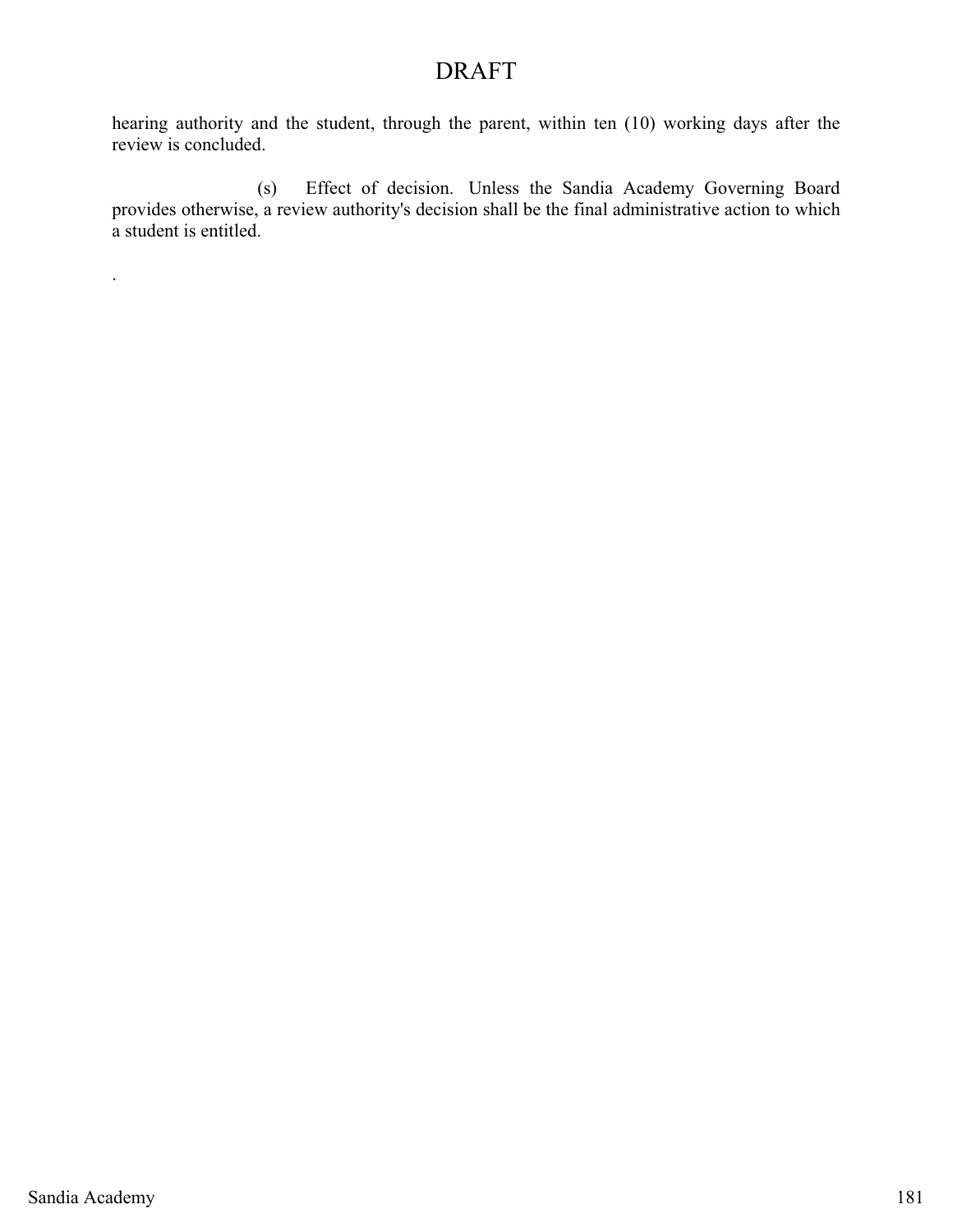#### **STATE EQUALIZATION GUARANTEE REVENUE ESTIMATE WORKSHEET BASED ON MEMBERSHIP PROJECTIONS**

| <b>Charter School Name</b>                                    | <b>SANDIA ACADEMY</b> |                      |                                | <b>Charter School Number</b>         |                |
|---------------------------------------------------------------|-----------------------|----------------------|--------------------------------|--------------------------------------|----------------|
|                                                               |                       | C &                  | D &                            |                                      | <b>GRADE</b>   |
| 3Y DD                                                         | 4Y DD                 | <b>C-GIFTED</b>      | <b>D-GIFTED</b>                | *BASIC                               | <b>TOTAL</b>   |
| Kindergarten Program                                          |                       |                      |                                |                                      |                |
| ECE/KN<br>NEW FDK -                                           |                       |                      |                                |                                      | 0.00<br>0.00   |
| <b>FDK</b>                                                    |                       |                      |                                | 37.00                                | 37.00          |
| <b>Basic Program</b>                                          |                       |                      |                                |                                      |                |
| Grade 1                                                       |                       |                      |                                | 37.00                                | 37.00          |
| Grade 2                                                       |                       |                      |                                | 37.00                                | 37.00          |
| Grade 3                                                       |                       |                      |                                | 39.00                                | 39.00<br>40.00 |
| Grade 4<br>Grade 5                                            |                       |                      |                                | 40.00<br>40.00                       | 40.00          |
| Grade 6                                                       |                       |                      |                                | 40.00                                | 40.00          |
| Grade 7                                                       |                       |                      |                                | 40.00                                | 40.00          |
| Grade 8                                                       |                       |                      |                                | 40.00                                | 40.00          |
| Grade 9                                                       |                       |                      |                                | 40.00                                | 40.00          |
| Grade 10<br>Grade 11                                          |                       |                      |                                | 40.00<br>35.00                       | 40.00<br>35.00 |
| Grade 12                                                      |                       |                      |                                | 35.00                                | 35.00          |
| <b>Totals</b><br>0.00                                         | 0.00                  | 0.00                 | 0.00                           | 500.00                               |                |
| *INCLUDE STUDENTS RECEIVING A/B SERVICES                      |                       |                      |                                | <b>ECE FTE</b>                       | 37.00          |
|                                                               |                       |                      |                                | <b>TOTAL GRADES 1-12</b>             | 463.00         |
|                                                               |                       |                      |                                | <b>SUBTOTAL MEM</b>                  | 500.00         |
| Is this a Charter School?                                     | y                     |                      |                                | <b>TOTAL MEM</b>                     | 500.00         |
| Is this for the 40th Day?                                     | $\mathsf{N}$          |                      |                                |                                      |                |
|                                                               |                       |                      |                                |                                      |                |
|                                                               |                       |                      |                                |                                      |                |
|                                                               | ECE<br><b>FTE</b>     | COST<br><b>INDEX</b> | <b>PROGRAM</b><br><b>UNITS</b> |                                      |                |
| Kindergarten                                                  |                       |                      |                                |                                      |                |
| ECE, FDK-New, and FDK                                         | 37.00                 | 1.44                 | 53.280                         | Kindergarten Units                   | 53.280         |
|                                                               |                       |                      |                                |                                      |                |
| <b>Basic Program (Grade Total)</b>                            |                       |                      |                                |                                      |                |
| Grade 01<br>Grade 02                                          | 37.00                 | 1.20                 | 44.400                         |                                      |                |
| Grade 03                                                      | 37.00<br>39.00        | 1.18<br>1.18         | 43.660<br>46.020               |                                      |                |
| Grade 04                                                      | 40.00                 | 1.045                | 41.800                         |                                      |                |
| Grade 05                                                      | 40.00                 | 1.045                | 41.800                         |                                      |                |
| Grade 06                                                      | 40.00                 | 1.045                | 41.800                         |                                      |                |
| Grade 07                                                      | 40.00                 | 1.25                 | 50.000                         |                                      |                |
| Grade 08                                                      | 40.00                 | 1.25                 | 50.000                         |                                      |                |
| Grade 09<br>Grade 10                                          | 40.00<br>40.00        | 1.25<br>1.25         | 50.000<br>50.000               |                                      |                |
| Grade 11                                                      | 35.00                 | 1.25                 | 43.750                         |                                      |                |
| Grade 12                                                      | 35.00                 | 1.25                 | 43.750                         |                                      |                |
| * Includes Vocational Weighting                               |                       |                      |                                |                                      |                |
|                                                               |                       |                      |                                | <b>Basic Program Units</b>           | 546.980        |
| <b>Special Education</b>                                      | <b>MEM</b>            | Factor               |                                |                                      |                |
| C & C-Gifted<br>D & D-Gifted                                  | 0.00<br>0.00          | 1.00<br>2.00         | 0.000<br>0.000                 |                                      |                |
| 3 Yr. DD                                                      | 0.00                  | 2.00                 | 0.000                          |                                      |                |
| 4 Yr. DD                                                      | 0.00                  | 2.00                 | 0.000                          |                                      |                |
| A/B MEM (Reg/Gifted)                                          |                       | 0.70                 |                                | 0.000<br>0.000 Special Ed. Unit      |                |
|                                                               |                       |                      |                                | <b>Ancillary FTE Units</b><br>0.000  |                |
| <b>Adjusted Ancillary FTE</b>                                 |                       | 25.00                |                                | <b>Total Special Education Units</b> | 0.000          |
| <b>Elementary Fine Arts Program</b>                           |                       |                      |                                |                                      |                |
| MEM                                                           |                       | Factor               |                                |                                      |                |
|                                                               |                       | 0.0500               |                                | Fine Arts Program Units              | 0.000          |
| <b>Bilingual Program</b>                                      |                       |                      |                                |                                      |                |
| <b>HOURS</b><br><b>MEM</b>                                    | <b>FTE</b>            | Factor               |                                |                                      |                |
| $\mathbf{1}$                                                  | 0.00                  |                      |                                |                                      |                |
| $\overline{\mathbf{c}}$                                       | 0.00                  |                      |                                |                                      |                |
| 3                                                             | 0.00                  |                      |                                |                                      |                |
| 0.00<br><b>Total Bilingual</b>                                | 0.00                  | 0.500                |                                | <b>Bilingual Units</b>               | 0.000          |
| (May not total more than the no. of students in grades K-12.) |                       |                      |                                |                                      |                |
| <b>Elementary P.E. Program</b>                                |                       |                      |                                |                                      |                |
| <b>MEM</b>                                                    |                       | Factor               |                                |                                      |                |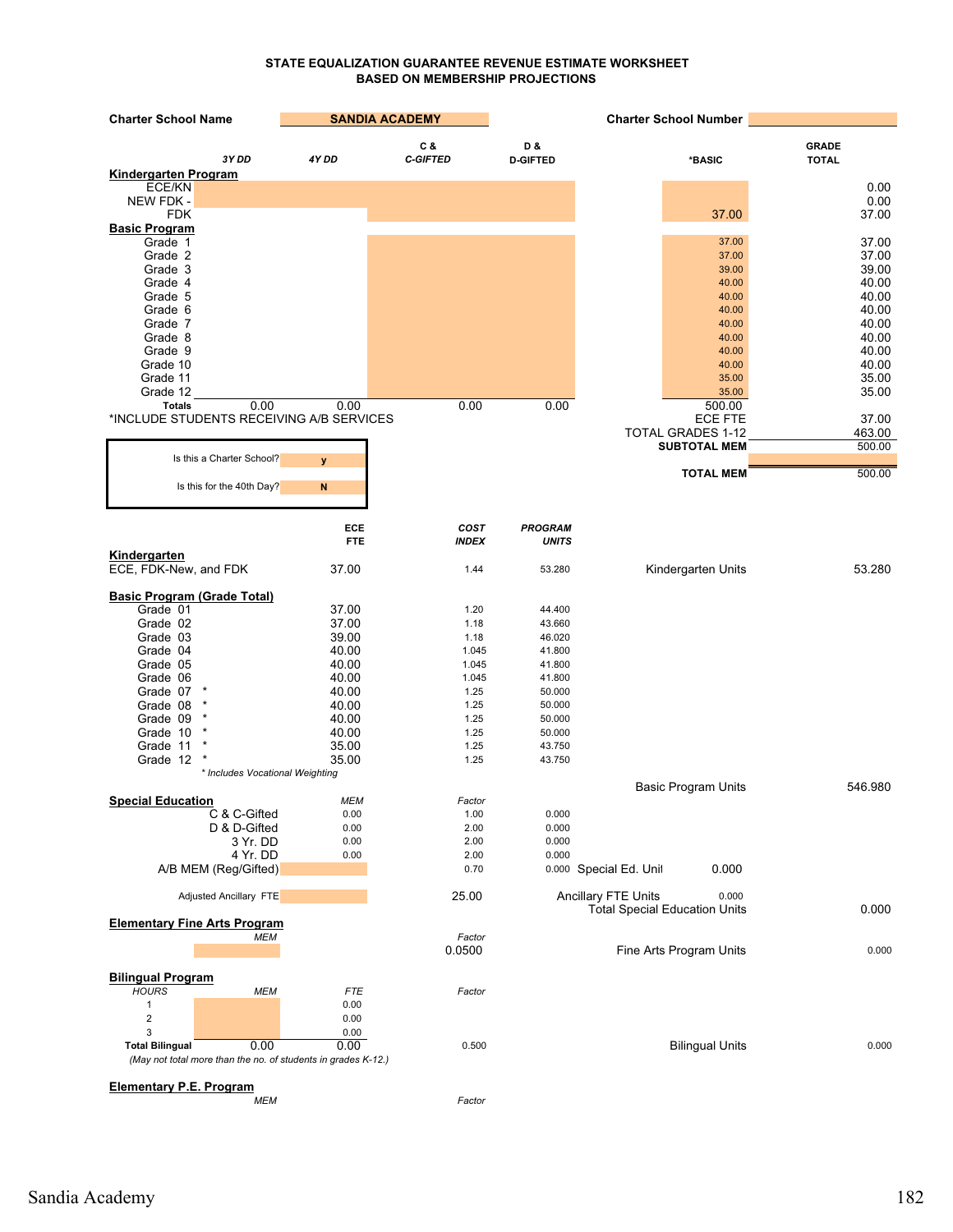#### **STATE EQUALIZATION GUARANTEE REVENUE ESTIMATE WORKSHEET BASED ON MEMBERSHIP PROJECTIONS**

|                                                                                                                                                      | 0.060           | Elementary P.E. Units                                                                                | 0.000               |
|------------------------------------------------------------------------------------------------------------------------------------------------------|-----------------|------------------------------------------------------------------------------------------------------|---------------------|
|                                                                                                                                                      |                 | TOTAL MEMBERSHIP PROGRAM UNITS                                                                       | 600.260             |
|                                                                                                                                                      |                 | T & E Index (Oct 2006)                                                                               | 1.000               |
| <b>National Board Certified Teachers</b><br>FTE:                                                                                                     | Factor          | <b>ADJUSTED PROGRAM UNITS</b>                                                                        | 600.260             |
|                                                                                                                                                      | 1.500           | <b>National Board Certified Teachers Units:</b>                                                      | 0.000               |
| <b>Size Adjustment Units</b>                                                                                                                         |                 | District Size Adjustment Units<br><b>Charter Schools not eligible for District Size</b>              | 65.625<br>(65.625)  |
| <b>UNITS</b><br>0.000<br>Elementary/Mid/Jr. High                                                                                                     |                 | School Size Adjustment Units                                                                         | 0.000               |
| Senior High<br>0.000<br><b>District Size</b><br>65.625                                                                                               |                 | <b>Rural Isolation Units</b>                                                                         | 0.000               |
| At-Risk Units<br><b>MEM</b><br>At-risk index                                                                                                         |                 | New District Adjustment Units                                                                        | 0.000               |
| 2007-2008:<br>500.00                                                                                                                                 |                 | At Risk Units                                                                                        | 0.000               |
| <b>Charter Schools Student Activities</b><br>(Districts Only)<br>MEM                                                                                 | Factor          | <b>Growth Units</b>                                                                                  | 0.000               |
|                                                                                                                                                      | 0.100           | <b>Charter Schools Student Activities Units</b><br>(Charters not eligible for CS Student Activities) | 0.000<br>0.000      |
| <b>Home School Student Activities</b><br>(Districts Only)<br><b>MEM</b>                                                                              | Factor<br>0.100 | Home School Student Activities Units<br>(Charters not eligible for Home School Student Activities)   | 0.000<br>0.000      |
|                                                                                                                                                      |                 | <b>TOTAL PROGRAM UNITS</b>                                                                           | 600.260             |
|                                                                                                                                                      |                 | Save Harmless Units                                                                                  | 0.000               |
| <b>GROWTH &amp; SAVE HARMLESS CALCULATION DATA</b>                                                                                                   |                 |                                                                                                      |                     |
| 2006-07 Actual 40th Day MEM:<br>(Enter the District Mem EXCLUDING Charter Mem)                                                                       | 1.00            | <b>GRAND TOTAL UNITS</b><br>× Unit Value \$                                                          | 600.260<br>3,674.26 |
| 2007-08 Projected MEM:<br>(Enter the District Mem EXCLUDING Charter Mem)                                                                             | 1.00            |                                                                                                      |                     |
| 2007-2008 Actual 40th MEM<br>(Enter the District Mem EXCLUDING Charter Mem)                                                                          | 1.00            | <b>PROGRAM COST \$</b><br><b>Non-categorical Revenue Credits:</b>                                    | 2,205,511.31        |
| 2007-08 Projected MEM (Growth):                                                                                                                      | 1.00            | Tax Levy (41110, 41113, 41114)<br>Federal Impact Aid (44103)<br>Federal Forest Reserve (44204)       |                     |
| Save-Harmless Data<br>2007-2008 40th Day TOTAL PROGRAM UNITS                                                                                         |                 | \$0.00<br><b>Total Non-Cat Rev Credits</b>                                                           |                     |
| (Not Grand Total Program Units)<br>Growth Data<br>2007-08 Operating Budget Calculation                                                               | 0.000           | Less: 75% of Non-Categorical Revenue Credits \$<br><b>Other Credits/Adjustments:</b>                 |                     |
| Op-Bud takes 06-07 40 Day compared to 07-08 Mem Proj. FTE<br>40th Day Calculation<br>Takes Prior Year 40th-Day and compares to Current Year 40th-Day | 0.000           | \$<br>Cash Balance Credit<br><b>Energy Efficiency</b><br>Other Misc Credits                          |                     |
|                                                                                                                                                      |                 | <b>Total Other Credits</b><br>\$                                                                     |                     |
|                                                                                                                                                      |                 | Less: Other Credits/Adjustments \$                                                                   |                     |

(\$44,110.23)

**SIZE ADJUSTMENT UNITS:** PED 910B-6

**1. ELEMENTARY/MIDDLE SCHOOL/JUNIOR HIGH**

List each school with a projected MEM (Basic 1-9 and Operational Fund Early Childhood FTE EXCLUDING SPECIAL ED.) of less than 200. ((200 – MEM)/200) × (1.0 × MEM) = UNITS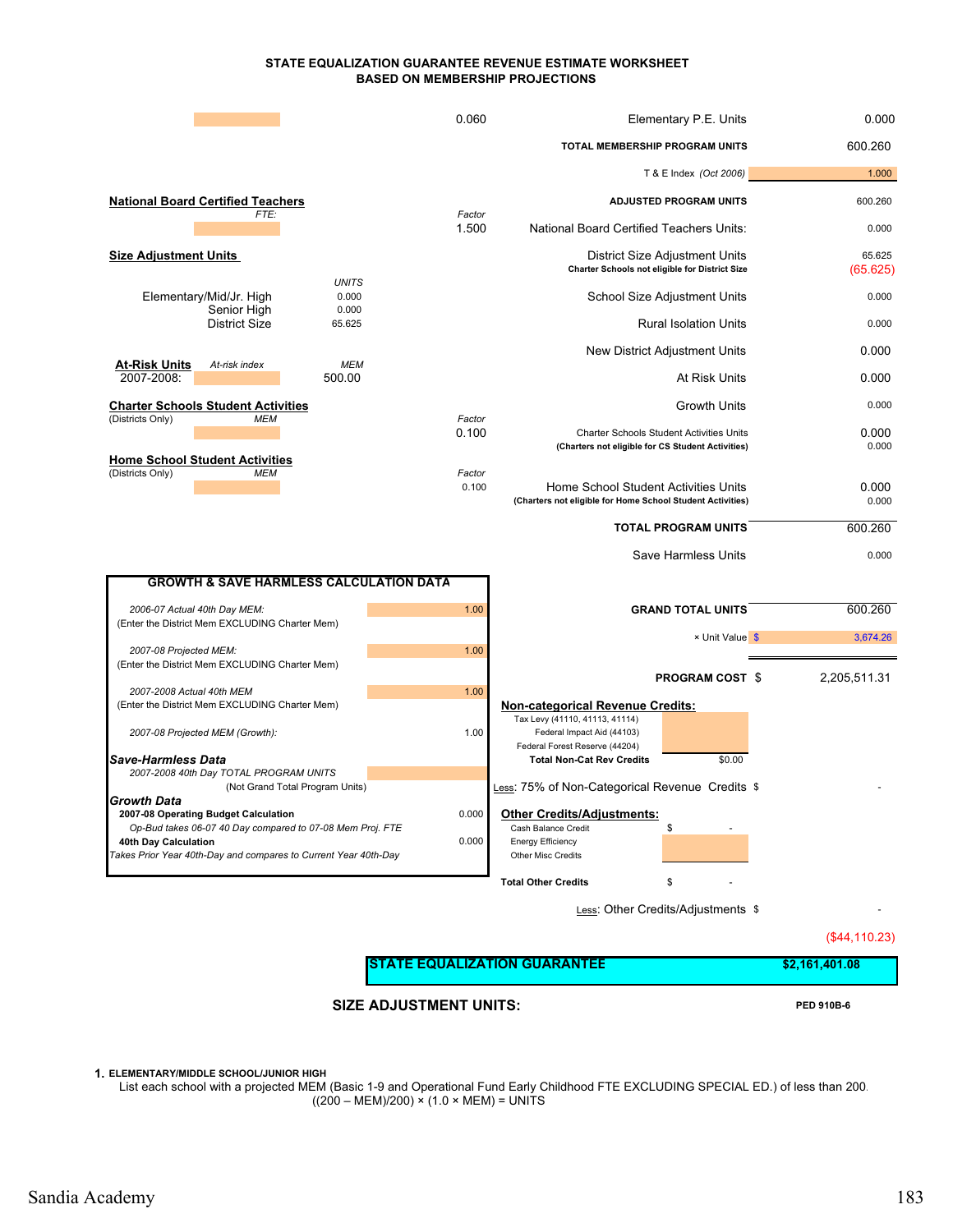#### **STATE EQUALIZATION GUARANTEE REVENUE ESTIMATE WORKSHEET BASED ON MEMBERSHIP PROJECTIONS**



#### **2. SENIOR HIGH SCHOOL**

List each school with a projected MEM *(Basic 7-12 EXCLUDING SP. ED.)* of less than 400 *(program units will be computed using the formula which yields the most units):*

((200 – MEM)/200) × (2.0 × MEM) = UNITS *or* ((400 – MEM)/400) × (1.6 × MEM) = UNITS



#### **3. RURAL ISOLATION**

Based on district MEM (Basic 1-12, Special Education C and D, Non-Profit and Operational Fund Childhood FTE), a district is eligible for units if it has a MEM greater than 10,000 with a ratio of MEM to senior high schools less than 4,000:1 *(4,000 – (MEM / Eligible Senior High Schools)) × 0.5 = UNITS*

| $1.000$ $0.000$ $0.0100$ $0.0000$ $0.0000$                                                |      |              |
|-------------------------------------------------------------------------------------------|------|--------------|
| Enter the number of approved senior high schools (exclude alternative schools):           | N.A. |              |
| Enter the number of approved senior high schools not eligible for senior high size units: |      | 0.000        |
|                                                                                           |      |              |
| 4 NEW DISTRICT ADJUSTMENT                                                                 |      |              |
| If district is eligible, enter YES in the appropriate box.                                |      |              |
|                                                                                           | YES? | <b>UNITS</b> |
| a. NEWLY CREATED SCHOOL DISTRICT                                                          |      | 0.000        |
| (MEM for current year) $\times$ .147 = UNITS                                              |      |              |
|                                                                                           |      |              |
| b. DISTRICT WHOSE MEMBERSHIP DECREASES AS A RESULT OF A NEWLY CREATED DISTRICT            |      |              |
| (MEM for prior year – MEM for current year) $\times$ .17 = UNITS                          |      | 0.000        |
|                                                                                           |      |              |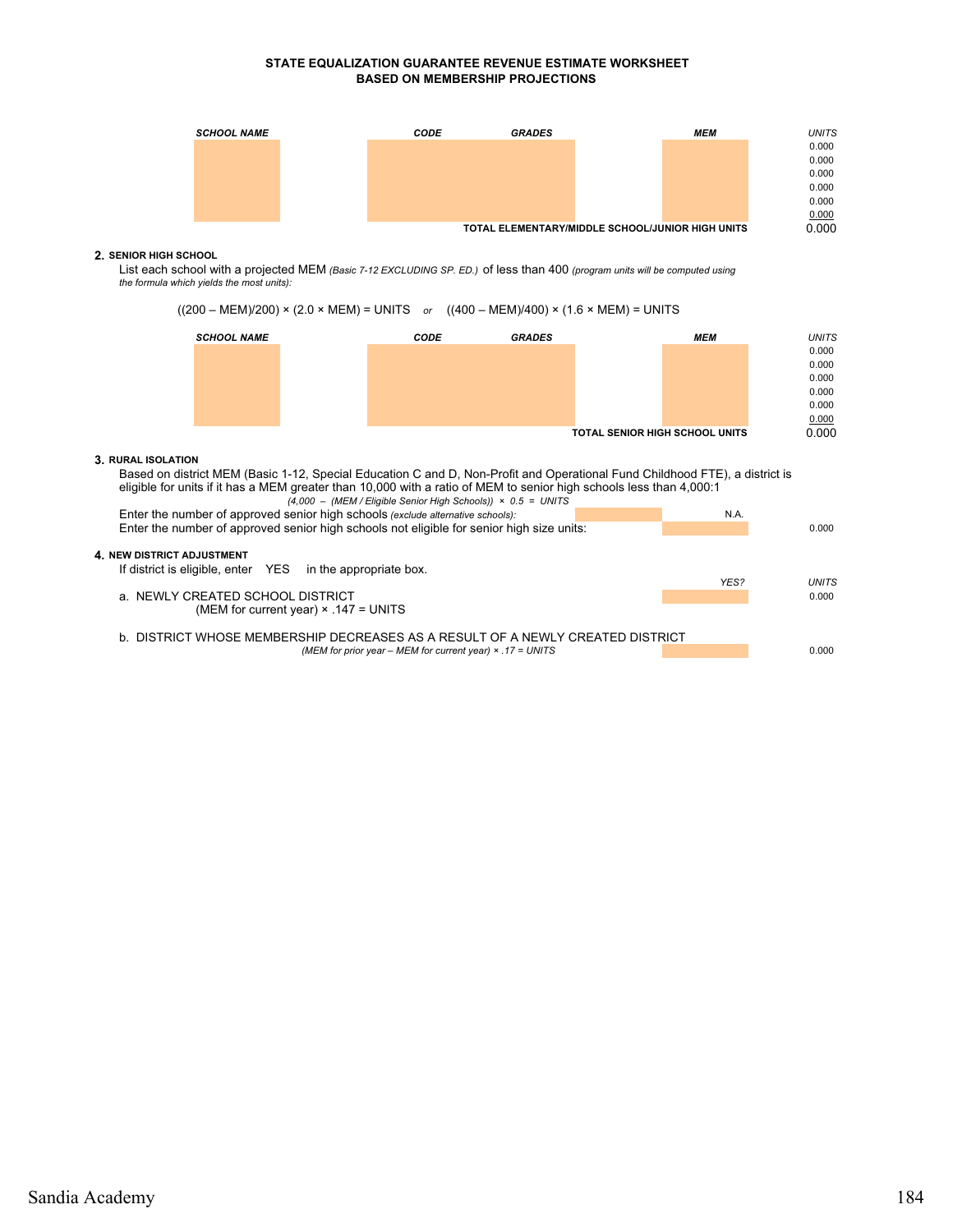SANDIA ACADEMY **School Name:** SANDIA ACADEMY **School Name:** 

6/22/2009 6/22/2009 **Date:**

|             |                                          |       |                                                   | <b>PROJ. AMT</b> | <b>PROJ. AMT</b> | <b>PROJ. AMT</b> | <b>PROJ. AMT</b> | PROJ. AMT      |
|-------------|------------------------------------------|-------|---------------------------------------------------|------------------|------------------|------------------|------------------|----------------|
| <b>BUND</b> | FUNCTION OBJECT                          |       | <b>OBJECT DESCRIPTION</b>                         | (YEAR 1)         | (VEAR 2)         | (VEAR 3)         | (VEAR 4)         | $($ YEAR 5 $)$ |
|             | FUND 11000-Operational Revenue           |       |                                                   |                  |                  |                  |                  |                |
|             |                                          |       | Revenue From Local Sources                        |                  |                  |                  |                  |                |
| 1000        | 0000                                     | 41701 | <b>Fees Activities</b>                            |                  |                  |                  |                  |                |
| 1000        | 0000                                     | 41702 | Fees Educational                                  |                  |                  |                  |                  |                |
| 1000        | 0000                                     | 41705 | Fees Users                                        |                  |                  |                  |                  |                |
| 11000       | 0000                                     | 41706 | Fees Summer School                                |                  |                  |                  |                  |                |
| 11000       | 0000                                     | 41920 | Contributions and Donations From Private Sources  |                  |                  |                  |                  |                |
|             |                                          |       | Revenue From State Sources                        |                  |                  |                  |                  |                |
| 1000        | 0000                                     | 43101 | State Equalization Guarantee                      | \$2,161,401.08   | 2161401.08       | 2161401.08       | 2161401.08       | 2161401.08     |
| 11000       |                                          |       | TOTAL: OPERATIONAI                                | \$2,161,401.08   | \$2,161,401.08   | \$2,161,401.08   | \$2,161,401.08   | \$2,161,401.08 |
|             | <b>FUND 13000-Transportation Revenue</b> |       |                                                   |                  |                  |                  |                  |                |
|             |                                          |       | Revenue From State Sources                        |                  |                  |                  |                  |                |
| 13000       | 0000                                     | 43206 | Transportation Distribution                       |                  |                  |                  |                  |                |
|             |                                          |       | <b>FUND 14000-Instructional Materials Revenue</b> |                  |                  |                  |                  |                |
|             |                                          |       | Revenue From State Sources                        |                  |                  |                  |                  |                |
| 14000       | 0000                                     | 43207 | Instructional Materials Credit (50%)              | TBD              | LBD              | LBD              | ТBD              | TBD            |
|             | FUND 21000-Food Services Revenue         |       |                                                   |                  |                  |                  |                  |                |
|             |                                          |       | Revenue From State Sources                        |                  |                  |                  |                  |                |
| 21000       | 0000                                     | 41603 | Fees Adults/Food Services                         |                  |                  |                  |                  |                |
| 21000       | 0000                                     | 41604 | Fees Students/Food Services                       |                  |                  |                  |                  |                |
| 21000       | 0000                                     | 41605 | Fees Other/Food Services                          |                  |                  |                  |                  |                |
|             |                                          |       | Revenue From Federal Sources                      |                  |                  |                  |                  |                |
| 21000       | 0000                                     | 44500 | Restricted Grants Federal Flowthrough             |                  |                  |                  |                  |                |
| 21000       |                                          |       | <b>TOTAL: Food Services</b>                       | \$0.00           | \$0.00           | \$0.00           | \$0.00           | \$0.00         |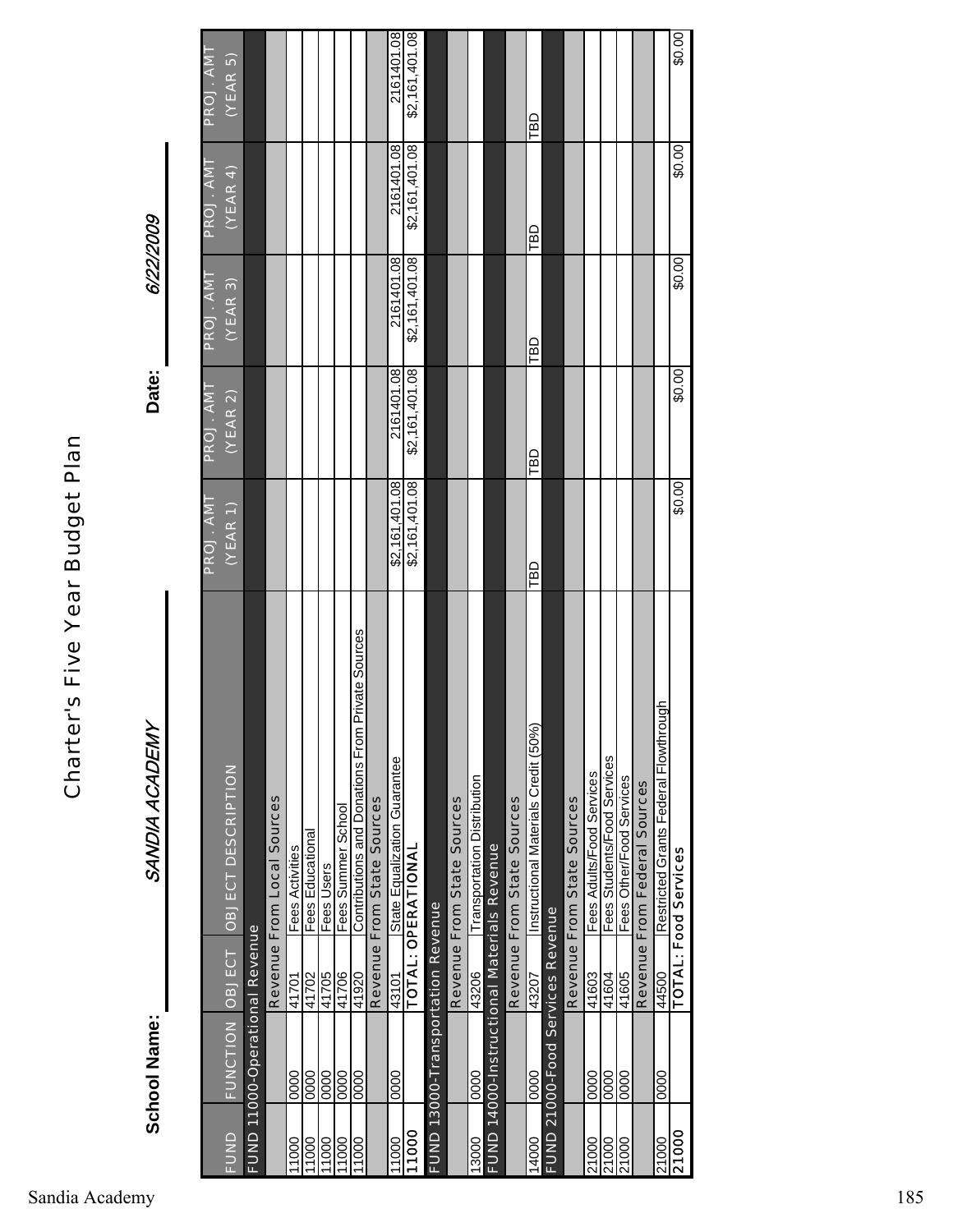SANDIA ACADEMY **School Name:** SANDIA ACADEMY School Name:

6/22/2009 6/22/2009

**Date:**

|              |                           |       |                                                                                                   | PROJ. AMT                                            | <b>PROJ. AMT</b> | <b>PROJ.AMT</b> | PROJ. AMT    | PROJ. AMT    |
|--------------|---------------------------|-------|---------------------------------------------------------------------------------------------------|------------------------------------------------------|------------------|-----------------|--------------|--------------|
| FUND         | FUNCTION OBJECT           |       | <b>OBJECT DESCRIPTION</b>                                                                         | $\overline{\left(\mathsf{YEAR}\left.\right.\right)}$ | (YEAR 2)         | (VEAR 3)        | (NEAR 4)     | (VEAR5)      |
|              |                           |       | <b>FUND 23000-Non-Instructional Support Revenue</b>                                               |                                                      |                  |                 |              |              |
|              |                           |       | Revenue From Local Sources                                                                        |                                                      |                  |                 |              |              |
| 23000        | 0000                      | 41701 | Fees Activities                                                                                   |                                                      |                  |                 |              |              |
| 23000        | $\overline{0000}$         | 41705 | Fees Users                                                                                        |                                                      |                  |                 |              |              |
| 23000        | 0000                      | 41920 | Contributions and Donations From Private Sources                                                  |                                                      |                  |                 |              |              |
| 23000        |                           |       | TOTAL: Non-Instructional Support                                                                  | \$0.00                                               | \$0.00           | \$0.00          | \$0.00       | 00.03        |
|              | FUND 31xxx-Capital Outlay |       |                                                                                                   |                                                      |                  |                 |              |              |
| 31200        | 0000                      | 43209 | <b>PSCOC Awards</b>                                                                               | \$350,000.00                                         | 350000           | 350000          | 350000       | 350000       |
| 31400        | 0000                      | 43210 | Special Capital Outlay State                                                                      |                                                      |                  |                 |              |              |
| 31xxx        |                           |       | <b>TOTAL: Capital Outlay</b>                                                                      | \$350,000.00                                         | \$350,000.00     | \$350,000.00    | \$350,000.00 | \$350,000.00 |
|              |                           |       | eral, State, Local and Private Grants<br>FUND 24xxx, 25xxx, 26xxx, 27xxx, 28xxx, 29xxx-Other Fede |                                                      |                  |                 |              |              |
|              |                           |       | SHEET FOR ANY REVENUE LISTED BELOW)<br>(PLEASE COMPLETE THE "OTHER GRANT REVENUE" WORK            |                                                      |                  |                 |              |              |
|              |                           |       | Revenue From Federal Sources                                                                      |                                                      |                  |                 |              |              |
| 24xxx        | 0000                      | 44500 | Restricted Grants Federal Flowthrough                                                             | \$750,000.00                                         |                  |                 |              |              |
| 25xx         | 0000                      | 44301 | Direct<br>Other Restricted Grants-Federal                                                         | \$153,072.00                                         |                  |                 |              |              |
|              |                           |       | Revenue From Local Sources                                                                        |                                                      |                  |                 |              |              |
| 26xxx        | 0000                      | 41921 | Instruction-Categorical                                                                           |                                                      |                  |                 |              |              |
| <b>26xxx</b> | 0000                      | 41922 | Instructional Support-Categorical                                                                 |                                                      |                  |                 |              |              |
| 26xxx        | 0000                      | 41923 | Administration-Categorical                                                                        |                                                      |                  |                 |              |              |
|              |                           |       | Revenue From State Sources                                                                        |                                                      |                  |                 |              |              |
| 27xx         | 0000                      | 43202 | State Flowthrough Grants                                                                          | \$75,000.00                                          |                  |                 |              |              |
| <b>28xxx</b> | 0000                      | 43203 | State Direct Grants                                                                               |                                                      |                  |                 |              |              |
|              |                           |       | Revenue From Local Sources                                                                        |                                                      |                  |                 |              |              |
| 29xxx        | 0000                      | 41921 | Instruction-Categorical                                                                           |                                                      |                  |                 |              |              |
| 29xxx        | 0000                      | 41922 | Instructional Support-Categorical                                                                 |                                                      |                  |                 |              |              |
| 29xxx        | 0000                      | 41923 | Administration-Categorical                                                                        |                                                      |                  |                 |              |              |
| <b>2xxxx</b> |                           |       | <b>TOTAL: Other Grant Revenue</b>                                                                 | \$978,072.00                                         | \$0.00           | \$0.00          | \$0.00       | \$0.00       |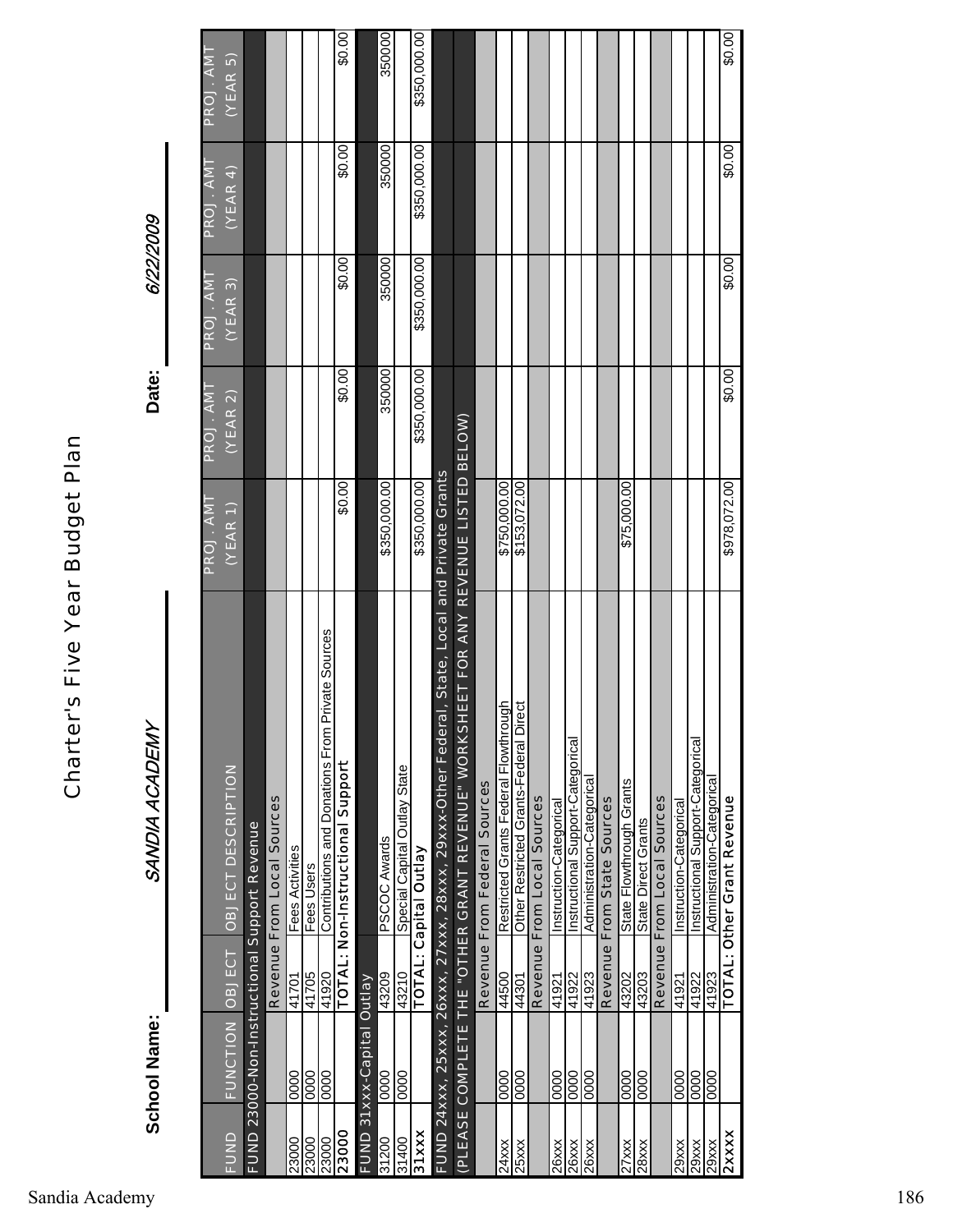# Other Grant Revenue Other Grant Revenue

# School Name: SANDIA ACADEMY SANDIA ACADEMY **School Name:**

# Date: 6/22/2009 **Date:** 6/22/2009

grants, on the Revenues worksheet. Within each category below, list the fund number, grant name<br>and brief description of the purpose of the grant. Please refer to the PED Uniform Chart of Accounts and brief description of the purpose of the grant. Please refer to the PED Uniform Chart of Accounts grants, on the Revenues worksheet. Within each category below, list the fund number, grant name Use this sheet only if you have entered revenue estimates for other federal, state, local or private Use this sheet only if you have entered revenue estimates for other federal, state, local or private (UCOA) for grant names and fund numbers. (UCOA) for grant names and fund numbers.

To Download the UCOA click below: To Download the UCOA click below: Uniform Chart of Accounts (UCOA) Uniform Chart of Accounts (UCOA)

| 24xxx - Federal Flowthrough Grants Example: 24101 - Title I - Resources for high poverty schools | 24146 Federal Charter School Grant | Example: 25153 Title XIX Medicaid 3/21<br>25xxx - Federal Direct Grants |                            | 26xxx - Local Grants Example: 26123 - PNM Foundation | 27xxx - State Flowthrough Grants Example: 27112 - Charter Schools - Planning | 27112 - State Charter School Grant | 28xxx - State Direct Grants Example: 28178 - GEAR UP CHE |
|--------------------------------------------------------------------------------------------------|------------------------------------|-------------------------------------------------------------------------|----------------------------|------------------------------------------------------|------------------------------------------------------------------------------|------------------------------------|----------------------------------------------------------|
|                                                                                                  | 24106 Federal IDEA-B               |                                                                         | 25520 Federal SEG Stimulus |                                                      |                                                                              |                                    |                                                          |
|                                                                                                  |                                    |                                                                         |                            |                                                      |                                                                              |                                    |                                                          |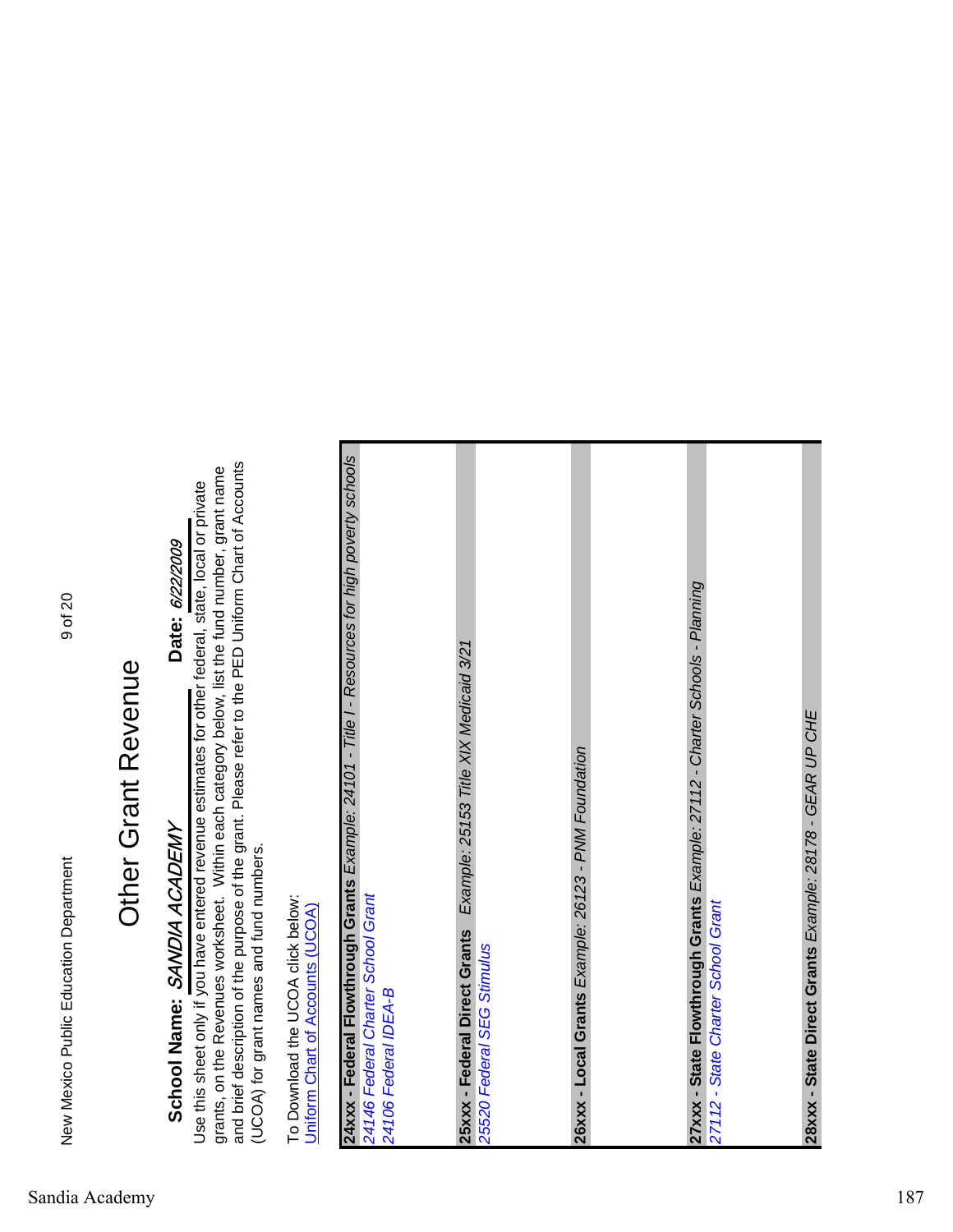**29xxx - Combined Local/State Direct Grants** *Example: 29130 School Based Health Center*

29xxx - Combined Local/State Direct Grants Example: 29130 School Based Health Center

Sandia Academy 188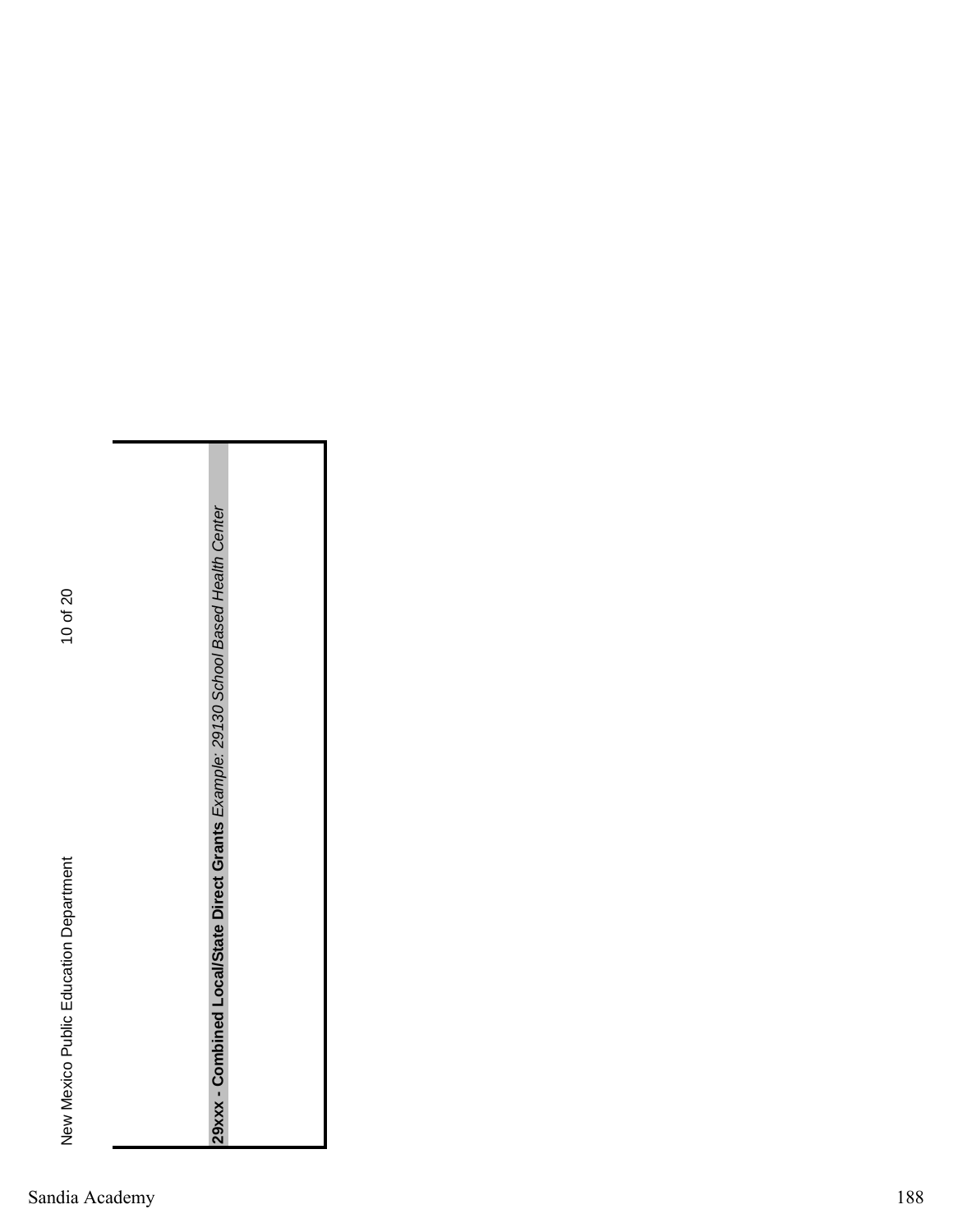|                                                                                | School Name:                 |                          |                          | SANDIA ACADEMY                                                                                                                                                                                   | Date: 6/22/2009                                                                               |      |                                                                                                     |                   |                                                                                                     |      |                                                                                                               |                     |                                                                                                                |                   |
|--------------------------------------------------------------------------------|------------------------------|--------------------------|--------------------------|--------------------------------------------------------------------------------------------------------------------------------------------------------------------------------------------------|-----------------------------------------------------------------------------------------------|------|-----------------------------------------------------------------------------------------------------|-------------------|-----------------------------------------------------------------------------------------------------|------|---------------------------------------------------------------------------------------------------------------|---------------------|----------------------------------------------------------------------------------------------------------------|-------------------|
| <b>FUND</b>                                                                    | <b>FUNCTION</b>              | OBJECT                   | CLASS<br>9OL             | OBJECT DESCRIPTIO                                                                                                                                                                                | PROJ. AMT<br>$($ YEAR $\,$ 1)                                                                 | Ë    | PROJ. AMT<br>(VEAR 2)                                                                               | Ë                 | PROJ. AMT<br>(YEAR 3)                                                                               | Ë    | PROJ. AMT<br>(YEAR 4)                                                                                         | Ë                   | PROJ. AMT<br>(YEAR 5)                                                                                          | Ë                 |
|                                                                                | 11000 EXPENDITURES           |                          |                          |                                                                                                                                                                                                  |                                                                                               |      |                                                                                                     |                   |                                                                                                     |      |                                                                                                               |                     |                                                                                                                |                   |
|                                                                                | Function-                    |                          | Instruction              | Personnel Services - Compensation                                                                                                                                                                |                                                                                               |      |                                                                                                     |                   |                                                                                                     |      |                                                                                                               |                     |                                                                                                                |                   |
| 11000                                                                          | 1000                         | 51100                    | 1411                     |                                                                                                                                                                                                  |                                                                                               | 6.50 |                                                                                                     |                   |                                                                                                     | 6.50 |                                                                                                               |                     |                                                                                                                |                   |
| $\frac{8}{1}$                                                                  |                              | 100                      |                          | <u>Salaries Expense: Teachers Grades 1-12</u><br>Salaries Expense: Teachers Special Education<br>Salaries Expense: Teachers Preschool (Excluded<br>Salaries Expense: Teachers Preschool (Exclude | \$389,979.00                                                                                  |      | \$389,979.00                                                                                        | $rac{6.50}{1.00}$ | \$389,979.00                                                                                        |      | 00.009'259<br>00.626'688\$                                                                                    | $\frac{6.50}{1.00}$ | \$389,979.00                                                                                                   | $rac{6.50}{1.00}$ |
| $\frac{000}{1000}$                                                             | $\frac{000}{1000}$           | 00 PL<br>91 100          | $\frac{147}{1474}$       |                                                                                                                                                                                                  |                                                                                               |      |                                                                                                     |                   |                                                                                                     |      |                                                                                                               |                     |                                                                                                                |                   |
|                                                                                |                              |                          |                          |                                                                                                                                                                                                  |                                                                                               |      |                                                                                                     |                   |                                                                                                     |      |                                                                                                               |                     |                                                                                                                |                   |
| 11000                                                                          | 1000                         | 51100                    | 1415                     |                                                                                                                                                                                                  |                                                                                               |      |                                                                                                     |                   |                                                                                                     |      |                                                                                                               |                     |                                                                                                                |                   |
| 11000<br>11000                                                                 | 8<br>000<br>0001             | 51100<br><b>00 µ µ 9</b> | 1416<br>1611             | La Lucius - Lucius Preschol (Excludes Special Ed.)<br>Salaries Expense: Teachers Vocational and Technical<br>Salaries Expense: Cubertus Otter Instruction                                        |                                                                                               |      |                                                                                                     |                   |                                                                                                     |      |                                                                                                               |                     |                                                                                                                |                   |
| 11000                                                                          |                              |                          |                          |                                                                                                                                                                                                  |                                                                                               |      |                                                                                                     |                   |                                                                                                     |      |                                                                                                               |                     |                                                                                                                |                   |
| )00LI                                                                          | $\frac{000}{1000}$           | 00 L LS                  | 1612                     | <u>Salaries Expense: Substitutes Other Leave<br/>Salaries Expense: Separation Pay<br/>Salaries Expense: Summer School/After School</u>                                                           |                                                                                               |      |                                                                                                     |                   |                                                                                                     |      |                                                                                                               |                     |                                                                                                                |                   |
| 000LI<br>000LI                                                                 | $rac{1000}{1000}$            | 00 LPS<br>00 LPS         | 1618<br>1621             |                                                                                                                                                                                                  |                                                                                               |      |                                                                                                     |                   |                                                                                                     |      |                                                                                                               |                     |                                                                                                                |                   |
|                                                                                |                              |                          |                          |                                                                                                                                                                                                  |                                                                                               |      |                                                                                                     |                   |                                                                                                     |      |                                                                                                               |                     |                                                                                                                |                   |
| 11000<br>11000                                                                 | 1000<br>$\frac{1000}{200}$   | 51100<br>51100           | 1624<br>1711             | Salaries Expense: Activities Salaries                                                                                                                                                            |                                                                                               |      |                                                                                                     |                   |                                                                                                     |      |                                                                                                               |                     |                                                                                                                |                   |
|                                                                                |                              |                          |                          | Salaries Expense: Instructional Assistants Grades 1-12<br>Salaries Expense: Instructional Assistants Special Ed.<br>Salaries Expense: Instructional Assistants ECE                               |                                                                                               |      |                                                                                                     |                   |                                                                                                     |      |                                                                                                               |                     |                                                                                                                |                   |
| 00011<br>00011<br>00011                                                        | $\frac{1000}{1000}$          | 81100<br>51100<br>51100  | $\frac{511}{1712}$       |                                                                                                                                                                                                  |                                                                                               |      |                                                                                                     |                   |                                                                                                     |      |                                                                                                               |                     |                                                                                                                |                   |
|                                                                                | DOC                          |                          |                          | ss Spec. Ed.<br>$\mathsf{s}$<br>Inst Asst. Preschool (Exclude<br>Total: Personnel Services Compensati<br>Salaries Expense                                                                        | \$432,479.00                                                                                  | 7.50 | \$432,479.00                                                                                        | 09'Z              | \$432,479.00                                                                                        | 7.50 | \$432,479.00                                                                                                  | 7.50                | \$432,479.00                                                                                                   | 7.50              |
|                                                                                |                              |                          |                          |                                                                                                                                                                                                  |                                                                                               |      |                                                                                                     |                   |                                                                                                     |      |                                                                                                               |                     |                                                                                                                |                   |
|                                                                                |                              |                          |                          | Personnel Services - Employee Benefits                                                                                                                                                           |                                                                                               |      |                                                                                                     |                   |                                                                                                     |      |                                                                                                               |                     |                                                                                                                |                   |
| 11000                                                                          | 000                          |                          | 880                      | Educational Retirement                                                                                                                                                                           |                                                                                               |      |                                                                                                     |                   |                                                                                                     |      |                                                                                                               |                     |                                                                                                                |                   |
| 000LL<br>000LL<br>000LL                                                        | 000                          | 52112                    | 0000<br>0000             | ERA - Retiree Health                                                                                                                                                                             | $\frac{\$50,383.80}{\$26,822.23}\frac{\$6,622.23}{\$6,270.95}\frac{\$24,500.00}{\$31,500.00}$ |      | $\frac{\$53,627.40}{\$5,622.23}$ $\frac{\$26,813.70}{\$6,270.95}$ $\frac{\$31,500.00}{\$31,500.00}$ |                   | $\begin{array}{r} 456,870.99 \\ 45,622.23 \\ 426,813.70 \\ 426,813.70 \\ 431,500.00 \\ \end{array}$ |      | $\begin{array}{r} 860,114.58 \\ 85,622.23 \\ 826,813.70 \\ 86,270.95 \\ 831,500.00 \\ 831,500.00 \end{array}$ |                     | $\begin{array}{r} 860,114.58 \\ 85,622.23 \\ 826,813.70 \\ 926,813.70 \\ 831,500.00 \\ 831,500.00 \end{array}$ |                   |
|                                                                                |                              | 52220                    | 0000                     | FICA Payments<br>Medicare Payments                                                                                                                                                               |                                                                                               |      |                                                                                                     |                   |                                                                                                     |      |                                                                                                               |                     |                                                                                                                |                   |
|                                                                                | 388                          | 52311                    | 0000                     | <b>Health and Medical Premiums</b>                                                                                                                                                               |                                                                                               |      |                                                                                                     |                   |                                                                                                     |      |                                                                                                               |                     |                                                                                                                |                   |
| 11000                                                                          | $\frac{1000}{200}$           | 2312                     | ooo                      | ≞                                                                                                                                                                                                | \$270.00                                                                                      |      | \$270.00                                                                                            |                   |                                                                                                     |      |                                                                                                               |                     |                                                                                                                |                   |
| 11000<br>11000                                                                 | $\frac{8}{1}$                | 52313                    | $\frac{0000}{0000}$      | Dental                                                                                                                                                                                           | \$1,827.00<br>\$567.00                                                                        |      | \$1,827.00<br>\$567.00                                                                              |                   | \$1,827.00                                                                                          |      | \$1,827.00<br>\$567.00                                                                                        |                     | \$1,827.00                                                                                                     |                   |
|                                                                                | 0001                         | 52314                    |                          | Vision                                                                                                                                                                                           |                                                                                               |      |                                                                                                     |                   |                                                                                                     |      |                                                                                                               |                     |                                                                                                                |                   |
| 000LL<br>000LL                                                                 | 0001<br>0001<br>0001<br>0001 | 52315<br>316             | 0000<br>0000             | Other Insurance<br>Disability                                                                                                                                                                    |                                                                                               |      |                                                                                                     |                   |                                                                                                     |      |                                                                                                               |                     |                                                                                                                |                   |
|                                                                                |                              | 52500                    | 0000                     | Unemployment Compensation                                                                                                                                                                        | \$8,700.00                                                                                    |      | \$8,700.00                                                                                          |                   | \$8,700.00                                                                                          |      | \$8,700.00                                                                                                    |                     | \$8,700.00                                                                                                     |                   |
| $\begin{array}{r}\n 11000 \\  \hline\n 11000 \\  \hline\n 11000\n \end{array}$ |                              | 52710                    | 0000                     | Workers Compensation Premium                                                                                                                                                                     |                                                                                               |      |                                                                                                     |                   |                                                                                                     |      |                                                                                                               |                     |                                                                                                                |                   |
|                                                                                |                              | $\overline{20}$          | 0000                     | Workers Compensation Employer's Fee<br>Workers Compensation (Self Insured)                                                                                                                       | 00.02\$                                                                                       |      | 00'02\$                                                                                             |                   | 00.02\$                                                                                             |      | \$70.00                                                                                                       |                     | 00'02\$                                                                                                        |                   |
| 11000<br>11000                                                                 | 1000                         | 52730<br>52911           | 0000<br>0000             | Cafeteria Plan Fees                                                                                                                                                                              |                                                                                               |      |                                                                                                     |                   |                                                                                                     |      |                                                                                                               |                     |                                                                                                                |                   |
|                                                                                | 1000                         |                          |                          |                                                                                                                                                                                                  |                                                                                               |      |                                                                                                     |                   |                                                                                                     |      |                                                                                                               |                     |                                                                                                                |                   |
| 00011<br>00011<br>00011                                                        | 000 L<br>000 L               | EL629<br>20913           | 0000                     | <u>Employee Assistance Programs<br/>Workers Compensation Employee Fees</u><br><u>Deferred Sick Leave Reserve</u>                                                                                 |                                                                                               |      |                                                                                                     |                   |                                                                                                     |      |                                                                                                               |                     |                                                                                                                |                   |
|                                                                                | $\frac{000}{1000}$           | 52914                    | 0000                     |                                                                                                                                                                                                  |                                                                                               |      |                                                                                                     |                   |                                                                                                     |      |                                                                                                               |                     |                                                                                                                |                   |
|                                                                                |                              |                          |                          | Total: Personnel Services Employee Benefits                                                                                                                                                      | \$132,024.67                                                                                  |      | \$135,268.27                                                                                        |                   | \$138,511.86                                                                                        |      | \$141,755.45                                                                                                  |                     | \$141,755.45                                                                                                   |                   |
|                                                                                |                              |                          |                          | Purchased Professional and Technical Services                                                                                                                                                    |                                                                                               |      |                                                                                                     |                   |                                                                                                     |      |                                                                                                               |                     |                                                                                                                |                   |
| 11000                                                                          | $\frac{8}{2}$                | 53414<br>53711           | 0000                     | Other Professional Services                                                                                                                                                                      |                                                                                               |      |                                                                                                     |                   |                                                                                                     |      |                                                                                                               |                     |                                                                                                                |                   |
| 1000                                                                           | $\overline{1000}$            |                          | 0000                     | h Services<br><u>Other Charges</u><br>Total:  Purchased Professional and Tec                                                                                                                     | \$40,000.00<br>\$701,320.00<br>\$741,320.00                                                   |      | \$40,000.00<br>\$697,289.00<br>\$737,289.00                                                         |                   | \$40,000.00<br>\$693,258.00<br>\$733,258.00                                                         |      | \$40,000.00<br>\$689,227.00<br>\$729,227.00                                                                   |                     | \$40,000.00<br>\$689,227.00<br>\$729,227.00                                                                    |                   |
|                                                                                |                              |                          |                          |                                                                                                                                                                                                  |                                                                                               |      |                                                                                                     |                   |                                                                                                     |      |                                                                                                               |                     |                                                                                                                |                   |
|                                                                                |                              |                          | Other Purchased Services |                                                                                                                                                                                                  |                                                                                               |      |                                                                                                     |                   |                                                                                                     |      |                                                                                                               |                     |                                                                                                                |                   |
| 11000<br>1000                                                                  | $\overline{1000}$            | 55813                    | $\frac{0000}{0000}$      | Employee Travel - Non-Teachers<br>Employee Training - Non-Teacher                                                                                                                                |                                                                                               |      |                                                                                                     |                   |                                                                                                     |      |                                                                                                               |                     |                                                                                                                |                   |
| 1000                                                                           | $\frac{1000}{1000}$          | 55817                    | 0000                     | Student Travel                                                                                                                                                                                   | \$2,000.00                                                                                    |      | \$2,000.00                                                                                          |                   | \$2,000.00                                                                                          |      | \$2,000.00                                                                                                    |                     | \$2,000.00                                                                                                     |                   |
| 11000                                                                          |                              | 55818                    | $\frac{80}{20}$          | Other Travel - Non-Employees                                                                                                                                                                     |                                                                                               |      |                                                                                                     |                   |                                                                                                     |      |                                                                                                               |                     |                                                                                                                |                   |
| 11000                                                                          |                              | 55819                    |                          | Employee Travel - Teachers                                                                                                                                                                       | \$4,450.00                                                                                    |      | \$4,450.00                                                                                          |                   | \$4,450.00                                                                                          |      | \$4,450.00                                                                                                    |                     | \$4,450.00                                                                                                     |                   |
| 00011<br>00011                                                                 | 000                          | 0889                     | $rac{1}{2000}$           | Professional Development                                                                                                                                                                         | \$23,450.00                                                                                   |      | \$23,450.00                                                                                         |                   | \$23,450.00                                                                                         |      | \$23,450.00                                                                                                   |                     | \$23,450.00                                                                                                    |                   |
|                                                                                | 000 L<br>000 L               | 55914                    | $\frac{0000}{0000}$      | Contracts - Interagency                                                                                                                                                                          |                                                                                               |      |                                                                                                     |                   |                                                                                                     |      |                                                                                                               |                     |                                                                                                                |                   |
|                                                                                |                              | 55915                    |                          | <b>Other Contract Services</b><br><b>Total: Other Purchased Services</b>                                                                                                                         | \$12,500.00<br>\$42,400.00                                                                    |      | \$12,500.00                                                                                         |                   | \$12,500.00<br>\$42,400.00                                                                          |      | \$12,500.00                                                                                                   |                     | \$12,500.00                                                                                                    |                   |
|                                                                                |                              |                          |                          |                                                                                                                                                                                                  |                                                                                               |      |                                                                                                     |                   |                                                                                                     |      |                                                                                                               |                     |                                                                                                                |                   |
|                                                                                |                              | Supplies                 |                          |                                                                                                                                                                                                  |                                                                                               |      |                                                                                                     |                   |                                                                                                     |      |                                                                                                               |                     |                                                                                                                |                   |
| 00011<br>00011                                                                 | 000L<br>000L                 | 56112<br>56113<br>56118  | 888                      | Other Textbooks                                                                                                                                                                                  |                                                                                               |      |                                                                                                     |                   |                                                                                                     |      |                                                                                                               |                     |                                                                                                                |                   |
|                                                                                |                              |                          |                          | <u>Software</u><br>General Supplies and Materials<br>Total: Supplies                                                                                                                             |                                                                                               |      |                                                                                                     |                   |                                                                                                     |      |                                                                                                               |                     |                                                                                                                |                   |
|                                                                                |                              |                          |                          |                                                                                                                                                                                                  | \$20,000.00                                                                                   |      | \$20,000.00                                                                                         |                   | \$20,000.00                                                                                         |      | \$20,000.00                                                                                                   |                     | \$20,000.00                                                                                                    |                   |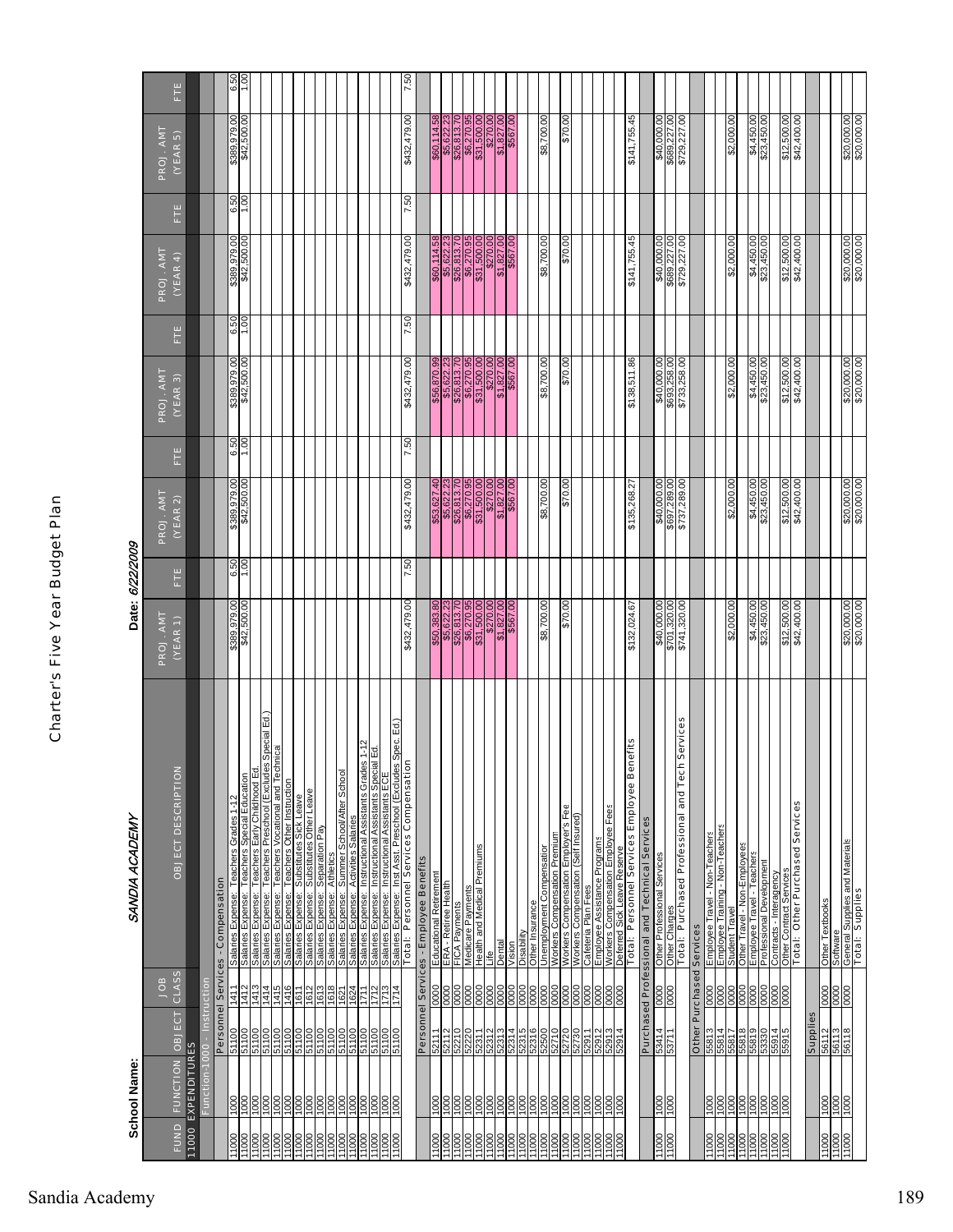|                                  | <b>School Name:</b>           |                                                         | SANDIA ACADEMY                                                                                                                                                                                                                                                                                                                                                    | Date: 6/22/2009                                                                                                                          |                                                                                                                                                                                                                                         |        |                                                                  |        |                                                                                                                                       |        |                                                                  |      |
|----------------------------------|-------------------------------|---------------------------------------------------------|-------------------------------------------------------------------------------------------------------------------------------------------------------------------------------------------------------------------------------------------------------------------------------------------------------------------------------------------------------------------|------------------------------------------------------------------------------------------------------------------------------------------|-----------------------------------------------------------------------------------------------------------------------------------------------------------------------------------------------------------------------------------------|--------|------------------------------------------------------------------|--------|---------------------------------------------------------------------------------------------------------------------------------------|--------|------------------------------------------------------------------|------|
| FUND                             | FUNCTION OBJECT               | CLASS<br>BOL                                            | OBJECT DESCRIPTIO                                                                                                                                                                                                                                                                                                                                                 | ш<br>E<br>ROJ. AMT<br>(YEAR 1)                                                                                                           | PROJ. AMT<br>(VEAR 2)                                                                                                                                                                                                                   | ш<br>E | PROJ. AMT<br>(YEAR 3)                                            | ш<br>E | <b>PROJ. AMT</b><br>(YEAR 4)                                                                                                          | ш<br>E | PROJ. AMT<br>(VEAR 5)                                            | Ë    |
|                                  | 11000 EXPENDITURES            | Property                                                |                                                                                                                                                                                                                                                                                                                                                                   |                                                                                                                                          |                                                                                                                                                                                                                                         |        |                                                                  |        |                                                                                                                                       |        |                                                                  |      |
| 000LL<br>000LL                   | 000L                          | 000<br>57331<br>57332                                   |                                                                                                                                                                                                                                                                                                                                                                   |                                                                                                                                          |                                                                                                                                                                                                                                         |        |                                                                  |        |                                                                                                                                       |        |                                                                  |      |
|                                  |                               | 0000                                                    | Fixed Assets (more than \$5,000)<br>Supply Assets (\$5,000 or less)<br><b>Total: Property</b>                                                                                                                                                                                                                                                                     | \$0.00                                                                                                                                   | \$0.00                                                                                                                                                                                                                                  |        | \$0.00                                                           |        | \$0.00                                                                                                                                |        | \$0.00                                                           |      |
| 11000                            | 1000                          |                                                         | <b>TOTAL: INSTRUCTION</b>                                                                                                                                                                                                                                                                                                                                         | 7.50<br>\$1,368,223.67                                                                                                                   | \$1,367,436.27                                                                                                                                                                                                                          | 7.50   | \$1,366,648.86                                                   | 7.50   | \$1,365,861.45                                                                                                                        | 7.50   | \$1,365,861.45                                                   | 7.50 |
|                                  | Function-2100                 | Support Services -                                      | <b>Students</b>                                                                                                                                                                                                                                                                                                                                                   |                                                                                                                                          |                                                                                                                                                                                                                                         |        |                                                                  |        |                                                                                                                                       |        |                                                                  |      |
|                                  |                               |                                                         | Personnel Services - Compensation                                                                                                                                                                                                                                                                                                                                 |                                                                                                                                          |                                                                                                                                                                                                                                         |        |                                                                  |        |                                                                                                                                       |        |                                                                  |      |
|                                  |                               |                                                         |                                                                                                                                                                                                                                                                                                                                                                   |                                                                                                                                          |                                                                                                                                                                                                                                         |        |                                                                  |        |                                                                                                                                       |        |                                                                  |      |
| 1000                             | 00 <sub>b</sub>               | 1211<br><u>ទៅទី២</u><br>នៅមាន<br><u>ទី២</u>             | Specialist<br>Workers<br>Salaries Expense: Coordinator/Subject Matter                                                                                                                                                                                                                                                                                             | 0.50<br>\$25,000.00                                                                                                                      | \$25,000.00                                                                                                                                                                                                                             | 0.50   | \$25,000.00                                                      | 0.50   | \$25,000.00                                                                                                                           | 0.50   | \$25,000.00                                                      | 0.50 |
| 11000                            | 2100                          | $\frac{1215}{121212}$                                   | <u>Salaries Expense:  Guidance Counselors/Social</u><br>Salaries Expense:  Registered Nurs<br>Salaries Expense:  Secretary, Clerical, Technica<br>Salaries Expense:  Secretary, Clerical, Technica<br>Saiaries Experise: Registered Nurse<br>Salaries Experise: Health Assistants<br>Salaries Experise: School/Stuction, Tech<br>Salaries Experise: Diagnostician |                                                                                                                                          |                                                                                                                                                                                                                                         |        |                                                                  |        |                                                                                                                                       |        |                                                                  |      |
| $\frac{0001}{1000}$              | 2100                          |                                                         | Assistants<br>Technica                                                                                                                                                                                                                                                                                                                                            |                                                                                                                                          |                                                                                                                                                                                                                                         |        |                                                                  |        |                                                                                                                                       |        |                                                                  |      |
| 11000                            | $\frac{2100}{21}$             | 1218<br>51100                                           |                                                                                                                                                                                                                                                                                                                                                                   |                                                                                                                                          |                                                                                                                                                                                                                                         |        |                                                                  |        |                                                                                                                                       |        |                                                                  |      |
| 11000<br>11000                   | 2100<br>2100                  | 1312<br>1311<br>51100<br>51100                          | Salaries Expense: Speech Therapist                                                                                                                                                                                                                                                                                                                                |                                                                                                                                          |                                                                                                                                                                                                                                         |        |                                                                  |        |                                                                                                                                       |        |                                                                  |      |
| 11000                            | 2100                          | 1313<br>51100                                           | Salaries Expense: Occupational Therapist                                                                                                                                                                                                                                                                                                                          |                                                                                                                                          |                                                                                                                                                                                                                                         |        |                                                                  |        |                                                                                                                                       |        |                                                                  |      |
| 11000                            |                               |                                                         | Salaries Expense: Physical Therapist/Recreational Therapist                                                                                                                                                                                                                                                                                                       |                                                                                                                                          |                                                                                                                                                                                                                                         |        |                                                                  |        |                                                                                                                                       |        |                                                                  |      |
|                                  |                               |                                                         |                                                                                                                                                                                                                                                                                                                                                                   |                                                                                                                                          |                                                                                                                                                                                                                                         |        |                                                                  |        |                                                                                                                                       |        |                                                                  |      |
| 000LL<br>000LL<br>000LL          | <u>loid<br/>21962</u><br>2196 | $\frac{1315}{1315}$<br>00119<br>00119<br>01100<br>01100 | <u>Salaries Expense: Psychologist Counselors</u><br>Salaries Expense: Audiologists<br>Salaries Expense: Interpreters                                                                                                                                                                                                                                              |                                                                                                                                          |                                                                                                                                                                                                                                         |        |                                                                  |        |                                                                                                                                       |        |                                                                  |      |
| 11000                            | 2100                          | $\frac{6151}{1319}$<br>51100                            | Salaries Expense: Specialists                                                                                                                                                                                                                                                                                                                                     |                                                                                                                                          |                                                                                                                                                                                                                                         |        |                                                                  |        |                                                                                                                                       |        |                                                                  |      |
| 11000<br>11000                   | 2100<br>2100                  | 1511<br>51100<br>51100                                  | Salaries Expense: Special Ed. Assistants                                                                                                                                                                                                                                                                                                                          |                                                                                                                                          |                                                                                                                                                                                                                                         |        |                                                                  |        |                                                                                                                                       |        |                                                                  |      |
|                                  |                               |                                                         | tion<br>Salaries Expense: Data Processing<br>Total: Personnel Services - Compensat                                                                                                                                                                                                                                                                                | 0.50<br>\$25,000.00                                                                                                                      | \$25,000.00                                                                                                                                                                                                                             | 0.50   | \$25,000.00                                                      | 0.50   | \$25,000.00                                                                                                                           | 0.50   | \$25,000.00                                                      | 0.50 |
|                                  |                               |                                                         | Personnel Services - Employee Benefits                                                                                                                                                                                                                                                                                                                            |                                                                                                                                          |                                                                                                                                                                                                                                         |        |                                                                  |        |                                                                                                                                       |        |                                                                  |      |
| 11000                            | 2100                          | 0000<br>52111                                           | Educational Retirement                                                                                                                                                                                                                                                                                                                                            | $\begin{array}{r} 62.912.50 \\ 4325.00 \\ \hline 91,550.00 \\ 62.100.00 \\ \hline 6362.50 \\ \hline 91,500.00 \\ 9121.80 \\ \end{array}$ |                                                                                                                                                                                                                                         |        |                                                                  |        | $\begin{array}{r} 63,475,00 \\ 8325,00 \\ \hline 91,550,00 \\ 9362,50 \\ \hline 82,100,00 \\ 918,00 \\ \hline 9121,80 \\ \end{array}$ |        | 00'527'6\$                                                       |      |
| 11000                            | 2100                          | 0000                                                    | ERA - Retiree Health                                                                                                                                                                                                                                                                                                                                              |                                                                                                                                          |                                                                                                                                                                                                                                         |        |                                                                  |        |                                                                                                                                       |        |                                                                  |      |
| 11000<br>00011                   | 2100                          | 0000<br>0000<br>52210<br>52220                          | Medicaré Payments<br>FICA Payments                                                                                                                                                                                                                                                                                                                                |                                                                                                                                          | $\begin{array}{r} 100.00 \\ \text{\$325,00} \\ \text{\$1,550.00} \\ \text{\$1,550.00} \\ \text{\$22,100.00} \\ \text{\$18,00} \\ \text{\$121.80} \\ \text{\$121.80} \\ \text{\$1362.50} \\ \text{\$141.80} \\ \text{\$150} \end{array}$ |        | \$3,287.50<br>\$325.00<br>\$1,550.00<br>\$362.50                 |        |                                                                                                                                       |        | \$325.00<br>\$1,550.00<br>\$362.50                               |      |
| 11000                            |                               | 0000<br>52311                                           | Health and Medical Premiums                                                                                                                                                                                                                                                                                                                                       |                                                                                                                                          |                                                                                                                                                                                                                                         |        |                                                                  |        |                                                                                                                                       |        |                                                                  |      |
| 100                              |                               |                                                         |                                                                                                                                                                                                                                                                                                                                                                   |                                                                                                                                          |                                                                                                                                                                                                                                         |        |                                                                  |        |                                                                                                                                       |        |                                                                  |      |
|                                  |                               | $\frac{0000}{0000}$<br><b>2313</b><br>52314             | Jental<br>Dental<br>Vision                                                                                                                                                                                                                                                                                                                                        |                                                                                                                                          |                                                                                                                                                                                                                                         |        | $\begin{array}{r} 62,100.00 \\ 818.00 \\ 8121.80 \\ \end{array}$ |        |                                                                                                                                       |        | $\begin{array}{r} 62,100.00 \\ 818.00 \\ 9121.80 \\ \end{array}$ |      |
| 000LL<br>000LL<br>000LL          | 2100<br>2100<br>2100<br>2100  | 52315                                                   | Disability                                                                                                                                                                                                                                                                                                                                                        |                                                                                                                                          |                                                                                                                                                                                                                                         |        |                                                                  |        |                                                                                                                                       |        |                                                                  |      |
| 11000                            | 2100                          | 0000<br>52316                                           | Other Insurance                                                                                                                                                                                                                                                                                                                                                   |                                                                                                                                          |                                                                                                                                                                                                                                         |        |                                                                  |        |                                                                                                                                       |        |                                                                  |      |
|                                  |                               | 0000<br>01/23                                           | Workers Compensation Premium<br>Unemployment Compensation                                                                                                                                                                                                                                                                                                         | 00.009\$                                                                                                                                 | 00.009\$                                                                                                                                                                                                                                |        | 00.009\$                                                         |        | 00.009\$                                                                                                                              |        | 00.009\$                                                         |      |
|                                  |                               | 0000<br>52730                                           |                                                                                                                                                                                                                                                                                                                                                                   | 00'01\$                                                                                                                                  | 00'01\$                                                                                                                                                                                                                                 |        | 00'01\$                                                          |        | 00'01\$                                                                                                                               |        | 00'01\$                                                          |      |
|                                  |                               | <b>SOOO</b>                                             | Workers Compensation Employer's Fee<br>Workers Compensation (Self Insured)                                                                                                                                                                                                                                                                                        |                                                                                                                                          |                                                                                                                                                                                                                                         |        |                                                                  |        |                                                                                                                                       |        |                                                                  |      |
|                                  |                               | 0000<br>$rac{1}{2}$<br>52911                            | Cafeteria Plan Fees                                                                                                                                                                                                                                                                                                                                               |                                                                                                                                          |                                                                                                                                                                                                                                         |        |                                                                  |        |                                                                                                                                       |        |                                                                  |      |
|                                  |                               | 0000<br>21629                                           | Employee Assistance Programs<br>Workers Compensation Employee Fees                                                                                                                                                                                                                                                                                                |                                                                                                                                          |                                                                                                                                                                                                                                         |        |                                                                  |        |                                                                                                                                       |        |                                                                  |      |
| 0001                             | 2100                          | 0000<br>52914                                           | Deferred Sick Leave Reserve                                                                                                                                                                                                                                                                                                                                       |                                                                                                                                          |                                                                                                                                                                                                                                         |        |                                                                  |        |                                                                                                                                       |        |                                                                  |      |
|                                  |                               |                                                         | Total: Personnel Services - Employee Benefits                                                                                                                                                                                                                                                                                                                     | \$7,937.60                                                                                                                               | \$8,125.10                                                                                                                                                                                                                              |        | \$8,312.60                                                       |        | \$8,500.10                                                                                                                            |        | \$8,500.10                                                       |      |
|                                  |                               |                                                         | Purchased Professional and Technical Services                                                                                                                                                                                                                                                                                                                     |                                                                                                                                          |                                                                                                                                                                                                                                         |        |                                                                  |        |                                                                                                                                       |        |                                                                  |      |
| 11000                            | 2100<br>2100                  | 0000<br>53211<br>53212                                  | Diagnosticians - Contracted<br>Speech Therapists - Contracted                                                                                                                                                                                                                                                                                                     |                                                                                                                                          |                                                                                                                                                                                                                                         |        |                                                                  |        |                                                                                                                                       |        |                                                                  |      |
| 11000                            | 2100                          | 0000<br>0000<br>53213                                   | Occupational Therapists - Contracted                                                                                                                                                                                                                                                                                                                              |                                                                                                                                          |                                                                                                                                                                                                                                         |        |                                                                  |        |                                                                                                                                       |        |                                                                  |      |
| 00011                            | 2100                          | 0000<br>53214                                           | Physical/Recreational Therapists - Contracted                                                                                                                                                                                                                                                                                                                     |                                                                                                                                          |                                                                                                                                                                                                                                         |        |                                                                  |        |                                                                                                                                       |        |                                                                  |      |
| 11000                            |                               | 0000<br>53215                                           | Psychologists/Counselors - Contracted                                                                                                                                                                                                                                                                                                                             |                                                                                                                                          |                                                                                                                                                                                                                                         |        |                                                                  |        |                                                                                                                                       |        |                                                                  |      |
| 11000<br>11000<br>11000<br>11000 | 3100<br>212100<br>21212       | 888<br>53215<br>53216                                   | Psychologists/Counselors - Contracted                                                                                                                                                                                                                                                                                                                             |                                                                                                                                          |                                                                                                                                                                                                                                         |        |                                                                  |        |                                                                                                                                       |        |                                                                  |      |
|                                  |                               | 53217                                                   | Contracted<br>Interpreters - Contracted<br>Audiologists                                                                                                                                                                                                                                                                                                           |                                                                                                                                          |                                                                                                                                                                                                                                         |        |                                                                  |        |                                                                                                                                       |        |                                                                  |      |
|                                  |                               | 0000<br>53218                                           | Specialists - Contracted                                                                                                                                                                                                                                                                                                                                          |                                                                                                                                          |                                                                                                                                                                                                                                         |        |                                                                  |        |                                                                                                                                       |        |                                                                  |      |
| 000LL<br>000LL                   | 00LZ<br>00LZ                  | 000<br>53219<br>53414                                   | acted                                                                                                                                                                                                                                                                                                                                                             |                                                                                                                                          |                                                                                                                                                                                                                                         |        |                                                                  |        |                                                                                                                                       |        |                                                                  |      |
|                                  |                               | 0000                                                    | h Services<br>Special Ed Assistants (Non-Instructional) - Contr<br>Other Professional Services<br><b>Total∶ Purchased Professional and Tec</b>                                                                                                                                                                                                                    | <b>\$80,000.00</b><br>\$80,000.00                                                                                                        | 00.000.08\$<br>\$80,000.00                                                                                                                                                                                                              |        | <b>\$80,000.00</b><br>\$80,000.00                                |        | <b>\$80,000.00</b><br>\$80,000.00                                                                                                     |        | \$80,000.00                                                      |      |
|                                  |                               |                                                         |                                                                                                                                                                                                                                                                                                                                                                   |                                                                                                                                          |                                                                                                                                                                                                                                         |        |                                                                  |        |                                                                                                                                       |        |                                                                  |      |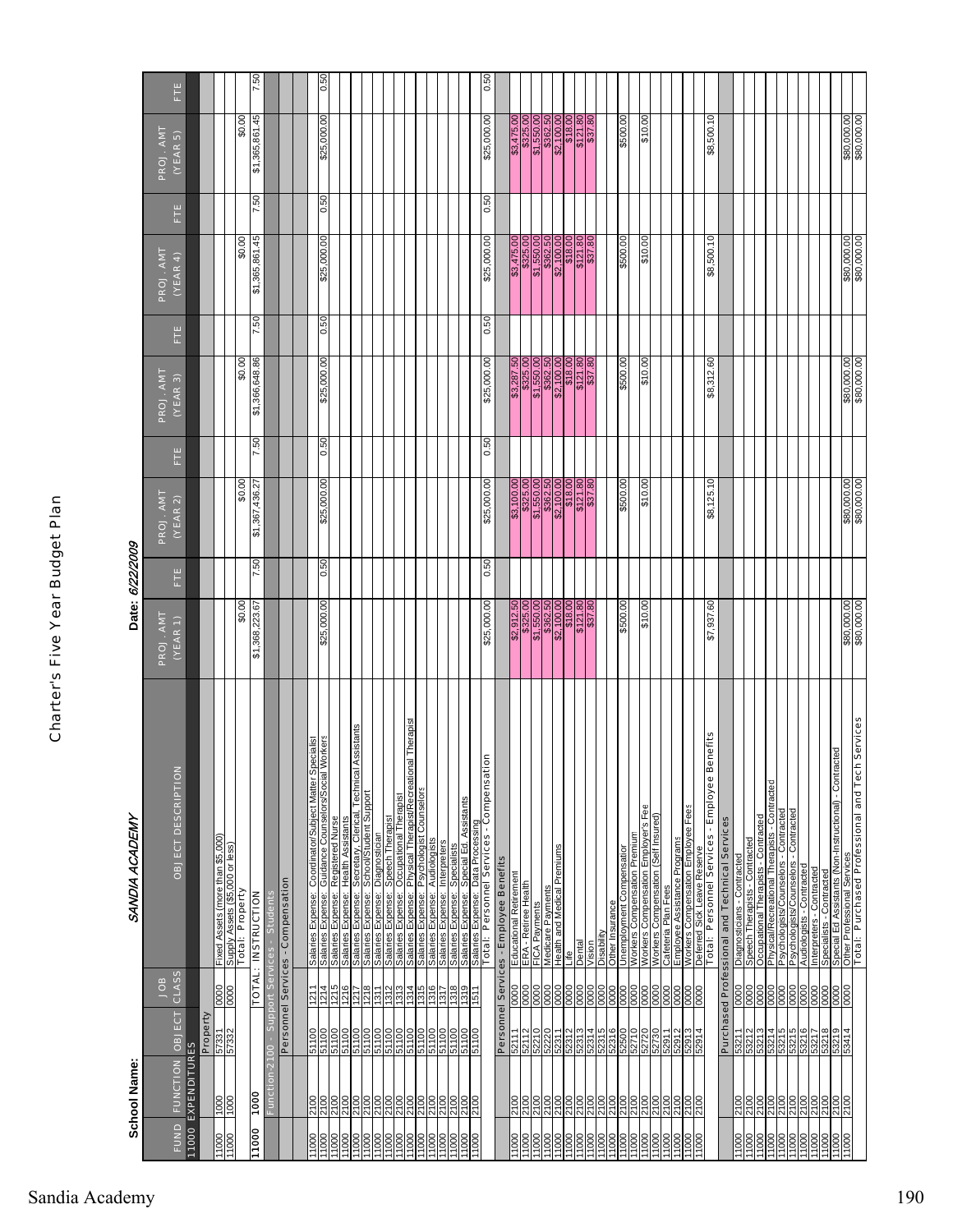|                     | <b>School Name:</b>          |                                      |                                 | SANDIA ACADEMY                                                                                                           |                                | Date: 6/22/2009 |                            |      |              |      |                                              |      |                                                                  |      |
|---------------------|------------------------------|--------------------------------------|---------------------------------|--------------------------------------------------------------------------------------------------------------------------|--------------------------------|-----------------|----------------------------|------|--------------|------|----------------------------------------------|------|------------------------------------------------------------------|------|
|                     |                              |                                      | <b>SOL</b>                      |                                                                                                                          | PROJ. AMT                      |                 | PROJ. AMT                  |      | PROJ. AMT    |      | PROJ. AMT                                    |      | PROJ. AMT                                                        |      |
| <b>FUND</b>         | <b>FUNCTION OBJECT</b>       |                                      | <b>CLASS</b>                    | <b>OBJECT DESCRIPTION</b>                                                                                                | (VER 1)                        | Ë               | (VEAR 2)                   | Ë    | (VEAR 3)     | Ë    | (VEAR 4)                                     | Ë    | (VEAR5)                                                          | Ë    |
|                     | 11000 EXPENDITURES           |                                      |                                 | Purchased Professional and Technical Services                                                                            |                                |                 |                            |      |              |      |                                              |      |                                                                  |      |
| 11000               | 00LZ<br>00LZ                 | 53414                                | 0000                            | Other Professional Services                                                                                              |                                |                 |                            |      |              |      |                                              |      |                                                                  |      |
|                     |                              | 53711                                | 0000                            | Other Charges<br>Total: Support Services - Students<br>Other                                                             | \$0.00                         |                 | \$0.00                     |      | \$0.00       |      | 00'0\$                                       |      | \$0.00                                                           |      |
|                     |                              |                                      | <b>Other Purchased Services</b> |                                                                                                                          |                                |                 |                            |      |              |      |                                              |      |                                                                  |      |
| 11000               | 2100                         | 55200                                | 0000                            | Property/Liability Insurance                                                                                             |                                |                 |                            |      |              |      |                                              |      |                                                                  |      |
| 11000<br>11000      |                              |                                      |                                 | <u>Employee Travel - Non-Teachers</u><br>Employee Training - Non-Teachers                                                |                                |                 |                            |      |              |      |                                              |      |                                                                  |      |
| 11000               | 0012<br>0012<br>0012<br>0012 | $\frac{1489}{14899}$<br>1899<br>1999 | <u>sisisisis</u><br>Sisisisis   | Other Travel - Non-Employees                                                                                             |                                |                 |                            |      |              |      |                                              |      |                                                                  |      |
| 11000               |                              |                                      |                                 |                                                                                                                          |                                |                 |                            |      |              |      |                                              |      |                                                                  |      |
| 1000                |                              | 55915                                |                                 | <b>Contracts - Interagency<br/>Other Contract Services<br/>The Contract Services<br/>Total: Other Purchased Services</b> | \$0.00                         |                 | \$0.00                     |      | 00'0\$       |      | \$0.00                                       |      | \$0.00                                                           |      |
|                     |                              |                                      |                                 |                                                                                                                          |                                |                 |                            |      |              |      |                                              |      |                                                                  |      |
|                     |                              | Supplies                             |                                 | Software                                                                                                                 |                                |                 |                            |      |              |      |                                              |      |                                                                  |      |
| 000LL               | 2100                         | $\frac{56113}{56118}$                | 0000                            |                                                                                                                          |                                |                 |                            |      |              |      |                                              |      |                                                                  |      |
|                     |                              |                                      |                                 | <b>General Supplies and Materials</b><br>Total: Supplies                                                                 | 00'0\$                         |                 | 00'0\$                     |      | 00'0\$       |      | 00'0\$                                       |      | 00'0\$                                                           |      |
|                     |                              | Property                             |                                 |                                                                                                                          |                                |                 |                            |      |              |      |                                              |      |                                                                  |      |
| 000                 | 2100                         | 57331                                | $\frac{0000}{0000}$             | Fixed Assets (more than \$5,000)                                                                                         |                                |                 |                            |      |              |      |                                              |      |                                                                  |      |
| 11000               | 2100                         | 57332                                |                                 | Supply Assets (\$5,000 or less)<br><b>Total: Property</b>                                                                |                                |                 |                            |      |              |      |                                              |      |                                                                  |      |
| 11000               | <b>2100</b>                  |                                      |                                 | TOTAL: SUPPORT SERVICES - STUDENTS                                                                                       | \$0.00<br>\$112,937.60         |                 | \$0.00                     |      | \$0.00       |      | \$0.00                                       |      | \$0.00                                                           |      |
|                     |                              |                                      |                                 |                                                                                                                          |                                | 0.50            | \$113,125.10               | 0.50 | \$113,312.60 | 0.50 | \$113,500.10                                 | 0.50 | \$113,500.10                                                     | 0.50 |
|                     | Functi                       | ā                                    |                                 | Services - Instruction                                                                                                   |                                |                 |                            |      |              |      |                                              |      |                                                                  |      |
|                     |                              |                                      |                                 | Personnel Services - Compensation                                                                                        |                                |                 |                            |      |              |      |                                              |      |                                                                  |      |
| 11000               | 2200                         | 51100<br>51100                       | $\frac{1211}{1212}$             | pecialist<br>Salaries Expense:  Coordinator/Subject Matter Sp<br>Salaries Expense:  Library/Media Specialist             |                                |                 |                            |      |              |      |                                              |      |                                                                  |      |
|                     |                              | 00119                                |                                 | Salaries Expense: Library/Media Assistants                                                                               |                                |                 |                            |      |              |      |                                              |      |                                                                  |      |
| 11000               | 2200<br>2200                 |                                      | $\frac{1213}{1511}$             | Assistants<br>Secretary, Clerical, Technical                                                                             |                                |                 |                            |      |              |      |                                              |      |                                                                  |      |
| 000LL               |                              | 00 LPS<br>00 LPS                     |                                 | Salaries Expense: Data Processing<br>Total: Support Services - Instruction<br>Salaries Expense:<br>Salaries Expense:     |                                |                 |                            |      |              |      |                                              |      |                                                                  |      |
|                     |                              |                                      |                                 |                                                                                                                          | \$0.00                         | 0.00            | \$0.00                     | 0.00 | \$0.00       | 0.00 | \$0.00                                       | 0.00 | \$0.00                                                           | 0.00 |
|                     |                              |                                      |                                 | Personnel Services - Employee Benefits                                                                                   |                                |                 |                            |      |              |      |                                              |      |                                                                  |      |
|                     | 2200                         | 52111                                | 0000                            | Educational Retirement                                                                                                   |                                |                 |                            |      |              |      |                                              |      |                                                                  |      |
| 1000                | 2200                         | 52112<br>52210                       | 0000                            | ERA - Retiree Health<br>FICA Payments                                                                                    | 000000000<br>ଜୟୁକ୍ର ଜୟୁକ୍ର ଜୟୁ |                 | 000000000<br>ଜୟୁକ୍ର ଜୟୁକ୍ର |      |              |      | <u>) ၁၉၂၁ ၁၉၂၁ ၁</u><br>မိန်မိန်မိန်မိန်မြီး |      | <u>୦୦୦୦୦୦୦୦୦</u><br>ଜୁନ୍ନ ଜୁନ୍ନ ଜୁନ୍ନ ଜୁନ୍ନ<br>ଜୁନ୍ନ ଜୁନ୍ନ ଜୁନ୍ନ |      |
| 1000                | 2200                         |                                      |                                 |                                                                                                                          |                                |                 |                            |      |              |      |                                              |      |                                                                  |      |
| 11000<br>11000      | 2200                         | 52220<br>52311                       | 0000                            | Health and Medical Premiums<br>Medicare Payments                                                                         |                                |                 |                            |      |              |      |                                              |      |                                                                  |      |
| 1000                | 2200                         | 52312                                | 0000                            | ≞                                                                                                                        |                                |                 |                            |      |              |      |                                              |      |                                                                  |      |
|                     |                              | 52313                                | 0000                            | Dental                                                                                                                   |                                |                 |                            |      |              |      |                                              |      |                                                                  |      |
| $\frac{800}{11000}$ |                              |                                      |                                 | Vision                                                                                                                   |                                |                 |                            |      |              |      |                                              |      |                                                                  |      |
| 1000                | ន្ត្រីន្ត្រីន្ត្រី           | 52315<br>52316                       | 0000<br>0000                    | (lijqesid                                                                                                                |                                |                 |                            |      |              |      |                                              |      |                                                                  |      |
| 00011<br>11000      | 2200                         | 52500                                | 0000                            | Unemployment Compensation<br>Other Insurance                                                                             |                                |                 |                            |      |              |      |                                              |      |                                                                  |      |
|                     |                              |                                      |                                 |                                                                                                                          |                                |                 |                            |      |              |      |                                              |      |                                                                  |      |
| 11000<br>11000      | 2200<br>2200                 | 0Z725                                | 0000                            | Workers Compensation Premium<br>Workers Compensation Employer's Fee                                                      |                                |                 |                            |      |              |      |                                              |      |                                                                  |      |
| 11000               | 2200                         | 52730                                | 0000                            | Workers Compensation (Self Insured)                                                                                      |                                |                 |                            |      |              |      |                                              |      |                                                                  |      |
| 11000               |                              | 52911                                | 0000                            | Cafeteria Plan Fees<br>Employee Assistance Programs                                                                      |                                |                 |                            |      |              |      |                                              |      |                                                                  |      |
| 11000               | 2200<br>2200                 | 52912<br>£16ZS                       | 0000                            | Workers Compensation Employee Fees                                                                                       |                                |                 |                            |      |              |      |                                              |      |                                                                  |      |
| 11000               | 2200                         | 1629                                 | 0000                            | Deferred Sick Leave Reserve                                                                                              |                                |                 |                            |      |              |      |                                              |      |                                                                  |      |
|                     |                              |                                      |                                 | Total: Personnel Services - Employee Benefits                                                                            | 00.0\$                         |                 | 00.0\$                     |      | 00.0\$       |      | 00.0\$                                       |      | 00.0\$                                                           |      |
|                     |                              |                                      |                                 | <b>Purchased Professional and Technical Services</b>                                                                     |                                |                 |                            |      |              |      |                                              |      |                                                                  |      |
| 00011               | 2200<br>2200                 | 53414                                |                                 | Other Professional Services                                                                                              |                                |                 |                            |      |              |      |                                              |      |                                                                  |      |
| 11000               |                              |                                      | $\frac{0000}{0000}$             | <u>Other Charges</u><br>Other Charges <b>Professional and Tech Services</b>                                              |                                |                 |                            |      |              |      |                                              |      |                                                                  |      |
|                     |                              |                                      |                                 |                                                                                                                          | 00.0\$                         |                 | 00.0\$                     |      | 00.0\$       |      | 00.0\$                                       |      | 00.0\$                                                           |      |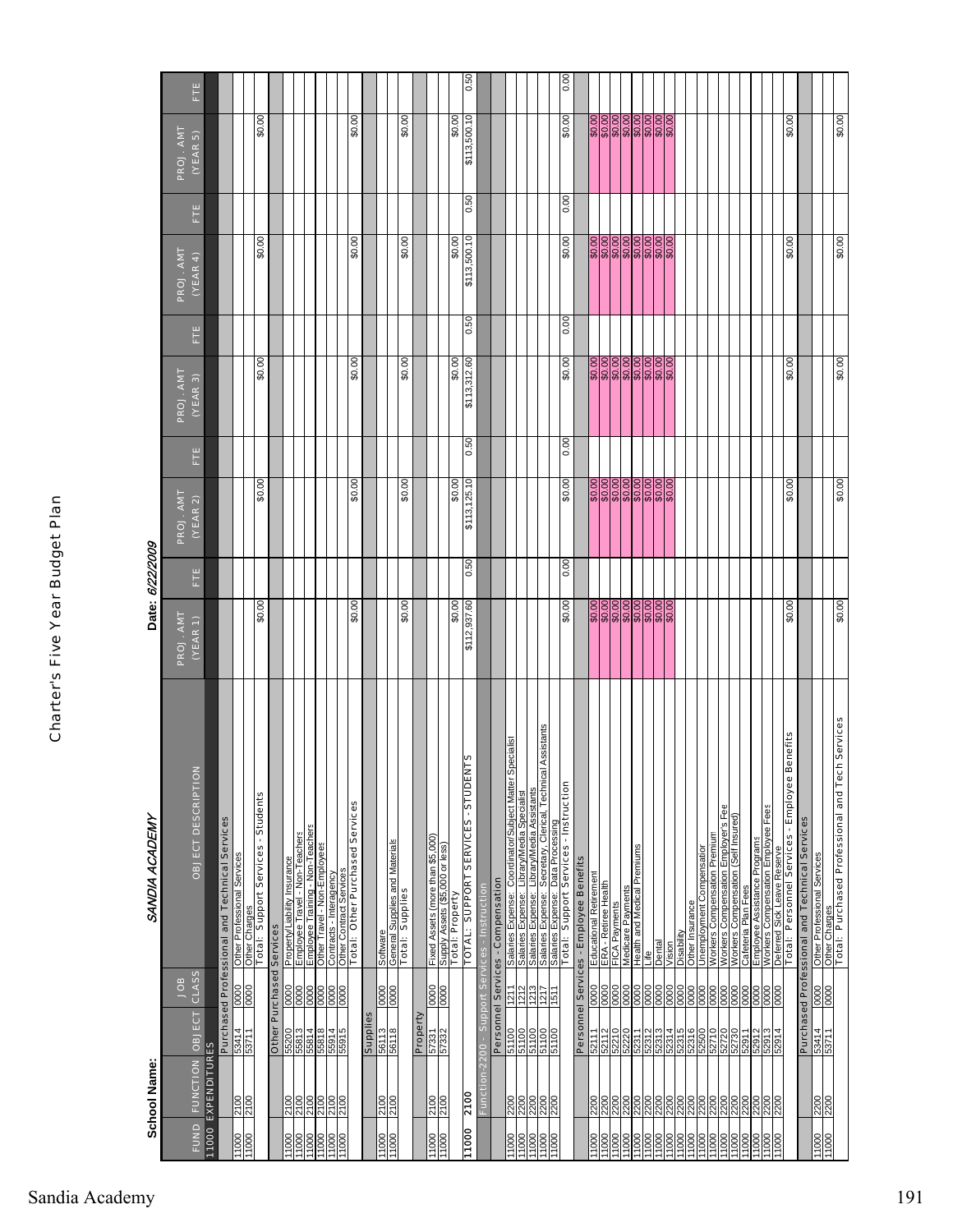|                         | School Name:                         |                              |                                                           | SANDIA ACADEMY                                                                                                                                 | Date: 6/22/2009                                                                     |      |                                                                       |      |                                                                       |      |                                                                                  |      |                                                                                  |                |
|-------------------------|--------------------------------------|------------------------------|-----------------------------------------------------------|------------------------------------------------------------------------------------------------------------------------------------------------|-------------------------------------------------------------------------------------|------|-----------------------------------------------------------------------|------|-----------------------------------------------------------------------|------|----------------------------------------------------------------------------------|------|----------------------------------------------------------------------------------|----------------|
|                         |                                      |                              | gor                                                       |                                                                                                                                                | PROJ. AMT                                                                           |      | PROJ. AMT                                                             |      | PROJ. AMT                                                             |      | PROJ. AMT                                                                        |      | PROJ. AMT                                                                        |                |
| <b>FUND</b>             |                                      | FUNCTION OBJECT              | CLASS                                                     | OBJECT DESCRIPTION                                                                                                                             | $(VEAR_1)$                                                                          | Ë    | (YEAR 2)                                                              | Ë    | (YEAR 3)                                                              | Ë    | (YEAR 4)                                                                         | Ë    | (YEAR 5)                                                                         | Ë              |
|                         | <b>11000 EXPENDITURES</b>            |                              |                                                           | Other Purchased Services                                                                                                                       |                                                                                     |      |                                                                       |      |                                                                       |      |                                                                                  |      |                                                                                  |                |
|                         |                                      |                              |                                                           | Employee Travel - Non-Teachers                                                                                                                 |                                                                                     |      |                                                                       |      |                                                                       |      |                                                                                  |      |                                                                                  |                |
|                         | <u>alalalala</u><br><u>Ranalala</u>  |                              |                                                           | Employee Training - Non-Teachers<br>Other Travel - Non-Employees                                                                               |                                                                                     |      |                                                                       |      |                                                                       |      |                                                                                  |      |                                                                                  |                |
|                         |                                      |                              |                                                           |                                                                                                                                                |                                                                                     |      |                                                                       |      |                                                                       |      |                                                                                  |      |                                                                                  |                |
|                         |                                      |                              |                                                           | <b>Contracts - Interagency<br/>Other Contract Services<br/>Total: Other Purchased Services</b>                                                 |                                                                                     |      |                                                                       |      |                                                                       |      |                                                                                  |      |                                                                                  |                |
|                         |                                      |                              |                                                           |                                                                                                                                                | \$0.00                                                                              |      | \$0.00                                                                |      | \$0.00                                                                |      | \$0.00                                                                           |      | \$0.00                                                                           |                |
|                         |                                      | Supplies                     |                                                           |                                                                                                                                                |                                                                                     |      |                                                                       |      |                                                                       |      |                                                                                  |      |                                                                                  |                |
| 11000                   |                                      | 56113                        | 0000                                                      |                                                                                                                                                |                                                                                     |      |                                                                       |      |                                                                       |      |                                                                                  |      |                                                                                  |                |
| 000LL<br>11000          | 2200<br>2200<br>2200                 | 56114<br>56118               | $\frac{10000}{0000}$                                      |                                                                                                                                                |                                                                                     |      |                                                                       |      |                                                                       |      |                                                                                  |      |                                                                                  |                |
|                         |                                      |                              |                                                           | _Software<br>__Library And Audio-Visual<br>_General Supplies<br>__Total: _Supplies                                                             | \$0.00                                                                              |      | \$0.00                                                                |      | \$0.00                                                                |      | \$0.00                                                                           |      | \$0.00                                                                           |                |
|                         |                                      | Property                     |                                                           |                                                                                                                                                |                                                                                     |      |                                                                       |      |                                                                       |      |                                                                                  |      |                                                                                  |                |
| 11000                   | 2200                                 |                              |                                                           | Fixed Assets (more than \$5,000)                                                                                                               |                                                                                     |      |                                                                       |      |                                                                       |      |                                                                                  |      |                                                                                  |                |
| 00011                   | 0022                                 | 57332<br>57332               | $\begin{array}{c}\n 0000 \\  \hline\n 0000\n \end{array}$ |                                                                                                                                                |                                                                                     |      |                                                                       |      |                                                                       |      |                                                                                  |      |                                                                                  |                |
|                         |                                      |                              |                                                           | Supply Assets (\$5,000 or less)<br>T <b>otal:   Property</b>                                                                                   | 00.0\$                                                                              |      | 00'0\$                                                                |      | 00'0\$                                                                |      | \$0.00                                                                           |      | 00.0\$                                                                           |                |
| 0001                    | 2200                                 |                              |                                                           | TOTAL: SUPPORT SERVICES - INSTRUCTION                                                                                                          | 00'0\$                                                                              | 0.00 | 00'0\$                                                                | 0.00 | \$0.00                                                                | 0.00 | 00.0\$                                                                           | 0.00 | 00.0\$                                                                           | $\frac{8}{10}$ |
|                         | Function-2300                        |                              |                                                           | <b>General Administration</b>                                                                                                                  |                                                                                     |      |                                                                       |      |                                                                       |      |                                                                                  |      |                                                                                  |                |
|                         |                                      |                              |                                                           | Personnel Services - Compensation                                                                                                              |                                                                                     |      |                                                                       |      |                                                                       |      |                                                                                  |      |                                                                                  |                |
| 00011                   |                                      | 51100                        | 1113                                                      | Salaries Expense: Administrative Associates                                                                                                    |                                                                                     |      |                                                                       |      |                                                                       |      |                                                                                  |      |                                                                                  |                |
|                         |                                      |                              |                                                           |                                                                                                                                                |                                                                                     |      |                                                                       |      |                                                                       |      |                                                                                  |      |                                                                                  |                |
|                         |                                      |                              |                                                           | Assistants                                                                                                                                     |                                                                                     |      |                                                                       |      |                                                                       |      |                                                                                  |      |                                                                                  |                |
| 00011<br>00011<br>11000 | $\frac{88888}{23888}$                | 00110<br>01100<br>01100      | $\frac{114}{1217}$                                        | <u>Salaries Expense:  Administrative Assistants</u><br>Salaries Expense:  Secretary, Clerical, Technical<br>Salaries Expense:  Data Processing |                                                                                     |      |                                                                       |      |                                                                       |      |                                                                                  |      |                                                                                  |                |
|                         |                                      |                              |                                                           | έ<br>Total: Personnel Services - Compensati                                                                                                    | \$0.00                                                                              | 0.00 | \$0.00                                                                | 0.00 | \$0.00                                                                | 0.00 | \$0.00                                                                           | 0.00 | \$0.00                                                                           | 0.00           |
|                         |                                      |                              |                                                           | Personnel Services - Employee Benefits                                                                                                         |                                                                                     |      |                                                                       |      |                                                                       |      |                                                                                  |      |                                                                                  |                |
|                         |                                      | היו זי                       |                                                           | Educational Retirement                                                                                                                         |                                                                                     |      |                                                                       |      |                                                                       |      |                                                                                  |      |                                                                                  |                |
| 000LL<br>000LL          |                                      | 52112                        | $\frac{8}{8}$                                             | ERA - Retiree Health                                                                                                                           | \$0.00                                                                              |      | 00.0\$                                                                |      | 00.0\$                                                                |      | 00.0\$                                                                           |      | \$0.00                                                                           |                |
|                         |                                      |                              |                                                           | FICA Payr                                                                                                                                      |                                                                                     |      |                                                                       |      |                                                                       |      |                                                                                  |      |                                                                                  |                |
| 000LL<br>000LL          |                                      | 52220<br>52311               | 0000                                                      | Medicare Payments<br>Health and Medical Premiums                                                                                               |                                                                                     |      |                                                                       |      |                                                                       |      |                                                                                  |      |                                                                                  |                |
| 11000                   |                                      |                              | 0000                                                      |                                                                                                                                                |                                                                                     |      |                                                                       |      |                                                                       |      |                                                                                  |      |                                                                                  |                |
|                         |                                      | 52312                        | 0000                                                      | _ife                                                                                                                                           |                                                                                     |      |                                                                       |      |                                                                       |      |                                                                                  |      |                                                                                  |                |
| 00011<br>00011          |                                      | 52313                        | 0000                                                      | Dental                                                                                                                                         |                                                                                     |      |                                                                       |      |                                                                       |      |                                                                                  |      |                                                                                  |                |
| 11000                   |                                      | 52314                        | 0000                                                      | Disability<br>Vision                                                                                                                           |                                                                                     |      |                                                                       |      |                                                                       |      |                                                                                  |      |                                                                                  |                |
|                         |                                      | 91829                        |                                                           |                                                                                                                                                |                                                                                     |      |                                                                       |      |                                                                       |      |                                                                                  |      |                                                                                  |                |
| 11000<br>11000          |                                      | 52316<br>52500               | 0000                                                      | Other Insurance<br>Unemployment Compensation                                                                                                   |                                                                                     |      |                                                                       |      |                                                                       |      |                                                                                  |      |                                                                                  |                |
| 11000                   |                                      | 52710                        | 0000                                                      | Workers Compensation Premium                                                                                                                   |                                                                                     |      |                                                                       |      |                                                                       |      |                                                                                  |      |                                                                                  |                |
|                         |                                      |                              |                                                           |                                                                                                                                                |                                                                                     |      |                                                                       |      |                                                                       |      |                                                                                  |      |                                                                                  |                |
| 00011<br>00011<br>00011 |                                      | 52730<br>52730               | 880                                                       | Workers Compensation Employer's Fee<br>Workers Compensation (Self Insured)                                                                     |                                                                                     |      |                                                                       |      |                                                                       |      |                                                                                  |      |                                                                                  |                |
|                         |                                      | 52911                        | $rac{000}{0000}$                                          | Cafeteria Plan Fees                                                                                                                            |                                                                                     |      |                                                                       |      |                                                                       |      |                                                                                  |      |                                                                                  |                |
| 11000                   |                                      | 52912                        |                                                           |                                                                                                                                                |                                                                                     |      |                                                                       |      |                                                                       |      |                                                                                  |      |                                                                                  |                |
| $\frac{00011}{11000}$   |                                      | 162913                       | 0000                                                      | <u>Employee Assistance Programs</u><br>Workers Compensation Employee Fees<br>Deferred Sick Leave Reserve                                       |                                                                                     |      |                                                                       |      |                                                                       |      |                                                                                  |      |                                                                                  |                |
|                         |                                      |                              |                                                           |                                                                                                                                                |                                                                                     |      |                                                                       |      |                                                                       |      |                                                                                  |      |                                                                                  |                |
|                         |                                      |                              |                                                           | Total: Personnel Services - Employee Benefits                                                                                                  | \$0.00                                                                              |      | \$0.00                                                                |      | \$0.00                                                                |      | \$0.00                                                                           |      | \$0.00                                                                           |                |
|                         |                                      |                              |                                                           | Purchased Professional and Technical Services                                                                                                  |                                                                                     |      |                                                                       |      |                                                                       |      |                                                                                  |      |                                                                                  |                |
| 000LL<br>000LL          |                                      | 53411                        |                                                           | Auditing                                                                                                                                       | \$15,000.00                                                                         |      | \$15,000.00                                                           |      | \$15,000.00                                                           |      | \$15,000.00                                                                      |      | \$15,000.00                                                                      |                |
|                         |                                      | 53412                        |                                                           | <b>Bond/Board Elections</b>                                                                                                                    |                                                                                     |      |                                                                       |      |                                                                       |      |                                                                                  |      |                                                                                  |                |
|                         |                                      | 53413                        |                                                           | Legal                                                                                                                                          |                                                                                     |      |                                                                       |      |                                                                       |      |                                                                                  |      |                                                                                  |                |
| 000LL<br>000LL          | <u>sisisisis</u><br><u>Sisisisis</u> | 53414<br>53711               | <u>sisisisis</u><br><u>sisisis</u> is                     | Other Professional Services<br>Other Charges                                                                                                   |                                                                                     |      | $\begin{array}{r} 15,000.00 \\ 335,000.00 \\ 3350,000.00 \end{array}$ |      | $\begin{array}{r} 15,000.00 \\ 335,000.00 \\ 3350,000.00 \end{array}$ |      |                                                                                  |      |                                                                                  |                |
|                         |                                      |                              |                                                           |                                                                                                                                                |                                                                                     |      |                                                                       |      |                                                                       |      |                                                                                  |      |                                                                                  |                |
|                         |                                      |                              |                                                           | 1 Services<br>Total: Purchased Professional and Tech                                                                                           | $\begin{array}{r} 15,000.00 \\ 435,000.00 \\ 3360,000.00 \\ 415,000.00 \end{array}$ |      | \$415,000.00                                                          |      | \$415,000.00                                                          |      | $\begin{array}{r} 15,000.00\\ 335,000.00\\ 3350,000.00\\ 415,000.00 \end{array}$ |      | $\begin{array}{r} 15,000.00\\ 335,000.00\\ 3350,000.00\\ 415,000.00 \end{array}$ |                |
|                         |                                      |                              |                                                           | <b>Other Purchased Services</b>                                                                                                                |                                                                                     |      |                                                                       |      |                                                                       |      |                                                                                  |      |                                                                                  |                |
| 000LL<br>000LL          | 2300                                 | <b>LP859</b><br>2019<br>2019 | $\frac{0000}{0000}$                                       | Advertising<br>Board Travel                                                                                                                    |                                                                                     |      |                                                                       |      |                                                                       |      |                                                                                  |      |                                                                                  |                |
|                         |                                      |                              |                                                           |                                                                                                                                                |                                                                                     |      |                                                                       |      |                                                                       |      |                                                                                  |      |                                                                                  |                |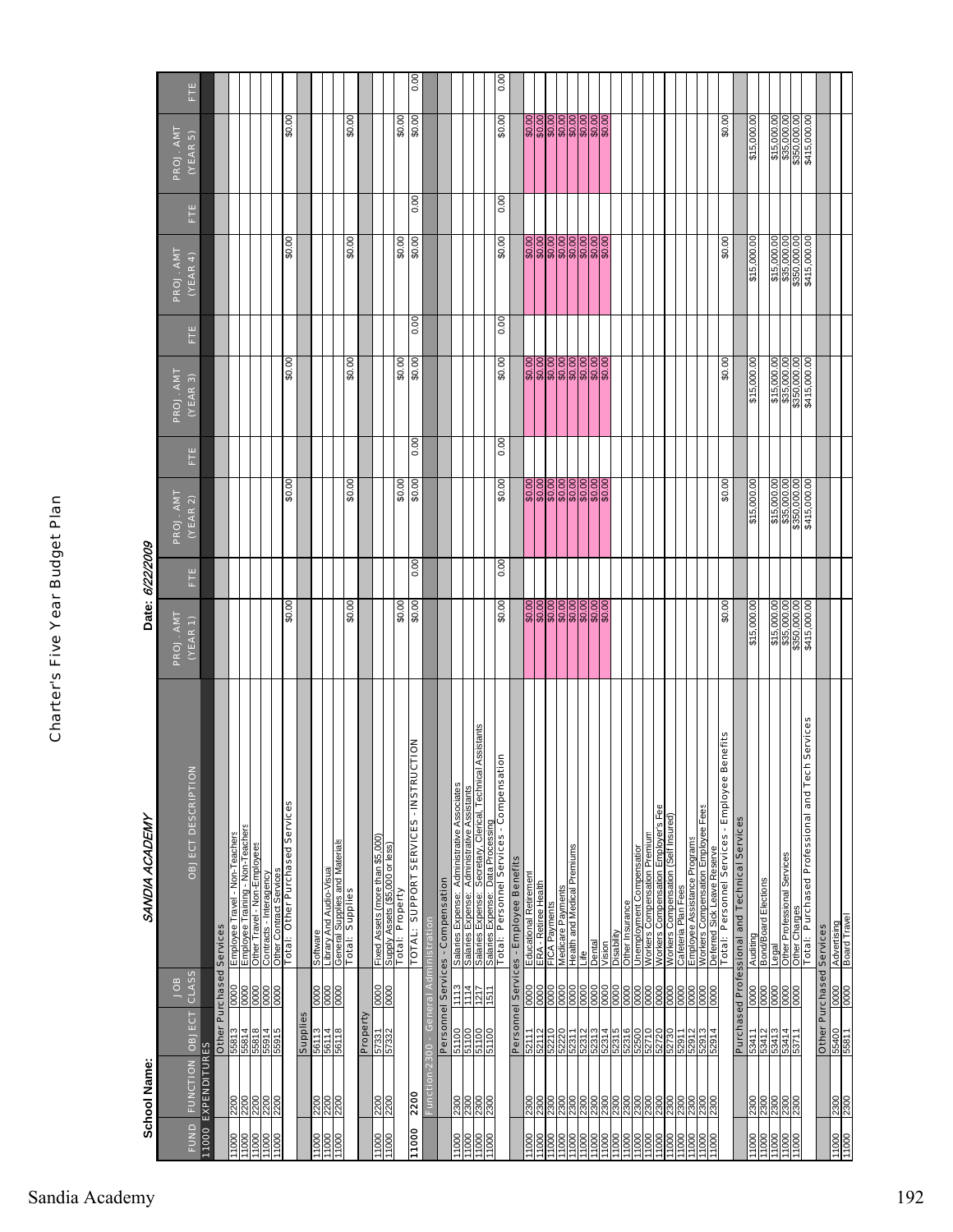|                         | <b>School Name:</b>               |                          |                      | SANDIA ACADEMY                                                                                                                                                                    |                                                                                                                                                                                                 | Date: 6/22/2009 |                                                                                                                                                                                                 |      |                                                                                                                                                                                |               |                                                                                                                                                                                                                                                  |               |                                                                                                                                                                                                                                                                                             |        |
|-------------------------|-----------------------------------|--------------------------|----------------------|-----------------------------------------------------------------------------------------------------------------------------------------------------------------------------------|-------------------------------------------------------------------------------------------------------------------------------------------------------------------------------------------------|-----------------|-------------------------------------------------------------------------------------------------------------------------------------------------------------------------------------------------|------|--------------------------------------------------------------------------------------------------------------------------------------------------------------------------------|---------------|--------------------------------------------------------------------------------------------------------------------------------------------------------------------------------------------------------------------------------------------------|---------------|---------------------------------------------------------------------------------------------------------------------------------------------------------------------------------------------------------------------------------------------------------------------------------------------|--------|
| <b>FUND</b>             | <b>FUNCTION OBJECT</b>            |                          | <b>CLASS</b><br>BOL  | <b>OBJECT DESCRIPTION</b>                                                                                                                                                         | PROJ. AMT<br>(VERT)                                                                                                                                                                             | Ë               | PROJ. AMT<br>(VEAR 2)                                                                                                                                                                           | Ë    | PROJ. AMT<br>(VEAR 3)                                                                                                                                                          | Ë             | PROJ. AMT<br>(VERA)                                                                                                                                                                                                                              | Ë             | PROJ. AMT<br>(VEAR5)                                                                                                                                                                                                                                                                        | Ë      |
| 11000                   | <b>EXPENDITURES</b>               |                          |                      |                                                                                                                                                                                   |                                                                                                                                                                                                 |                 |                                                                                                                                                                                                 |      |                                                                                                                                                                                |               |                                                                                                                                                                                                                                                  |               |                                                                                                                                                                                                                                                                                             |        |
| $\frac{1000}{200}$      |                                   |                          | 0000                 | Employee Travel - Non-Teachers<br>Board Training                                                                                                                                  | 8<br>\$2,500                                                                                                                                                                                    |                 | \$2,500.00                                                                                                                                                                                      |      | S<br>\$2,500                                                                                                                                                                   |               | 8<br>.500.<br>\$2,                                                                                                                                                                                                                               |               | 8<br>.500.<br>\$2,                                                                                                                                                                                                                                                                          |        |
| 000LL<br>000LL<br>000LL | <u>lalalala</u><br><u>Rialala</u> | $\frac{1684}{16844}$     | 8888                 | Employee Training - Non-Teachers<br>Other Travel - Non-Employees                                                                                                                  |                                                                                                                                                                                                 |                 |                                                                                                                                                                                                 |      |                                                                                                                                                                                |               |                                                                                                                                                                                                                                                  |               |                                                                                                                                                                                                                                                                                             |        |
|                         | 2300                              |                          |                      | Contracts - Interagency                                                                                                                                                           |                                                                                                                                                                                                 |                 |                                                                                                                                                                                                 |      |                                                                                                                                                                                |               |                                                                                                                                                                                                                                                  |               |                                                                                                                                                                                                                                                                                             |        |
| 11000                   |                                   | 91699                    | 0000                 | <b>Total: Other Purchased Services</b><br>Other Contract Services                                                                                                                 | \$2,500.00                                                                                                                                                                                      |                 | \$2,500.00                                                                                                                                                                                      |      | ,500.00<br>\$2,                                                                                                                                                                |               | \$2,500.00                                                                                                                                                                                                                                       |               | ,500.00<br>\$2                                                                                                                                                                                                                                                                              |        |
|                         |                                   | Supplies                 |                      |                                                                                                                                                                                   |                                                                                                                                                                                                 |                 |                                                                                                                                                                                                 |      |                                                                                                                                                                                |               |                                                                                                                                                                                                                                                  |               |                                                                                                                                                                                                                                                                                             |        |
|                         |                                   | 56113<br>56115           | 888                  |                                                                                                                                                                                   |                                                                                                                                                                                                 |                 |                                                                                                                                                                                                 |      |                                                                                                                                                                                |               |                                                                                                                                                                                                                                                  |               |                                                                                                                                                                                                                                                                                             |        |
| 000LL<br>000LL<br>000LL | 3800<br>2300<br>2300              | 56118                    |                      |                                                                                                                                                                                   |                                                                                                                                                                                                 |                 |                                                                                                                                                                                                 |      |                                                                                                                                                                                |               |                                                                                                                                                                                                                                                  |               |                                                                                                                                                                                                                                                                                             |        |
|                         |                                   |                          |                      | Software<br>Board Expenses<br>General Supplies<br>Total: Supplies                                                                                                                 | \$0.00                                                                                                                                                                                          |                 | \$0.00                                                                                                                                                                                          |      | \$0.00                                                                                                                                                                         |               | \$0.00                                                                                                                                                                                                                                           |               | \$0.00                                                                                                                                                                                                                                                                                      |        |
|                         |                                   | Property                 |                      |                                                                                                                                                                                   |                                                                                                                                                                                                 |                 |                                                                                                                                                                                                 |      |                                                                                                                                                                                |               |                                                                                                                                                                                                                                                  |               |                                                                                                                                                                                                                                                                                             |        |
| 00011                   | 2300<br>0082                      | EE2331                   | 0000                 | Fixed Assets (more than \$5,000)                                                                                                                                                  |                                                                                                                                                                                                 |                 |                                                                                                                                                                                                 |      |                                                                                                                                                                                |               |                                                                                                                                                                                                                                                  |               |                                                                                                                                                                                                                                                                                             |        |
|                         |                                   |                          | 0000                 | Supply Assets (\$5,000 or less)<br>Total: Property                                                                                                                                | \$0.00                                                                                                                                                                                          |                 | \$0.00                                                                                                                                                                                          |      | \$0.00                                                                                                                                                                         |               | \$0.00                                                                                                                                                                                                                                           |               | \$0.00                                                                                                                                                                                                                                                                                      |        |
| 000LL                   | 2300                              |                          |                      | TOTAL: GENERAL ADMINISTRATION                                                                                                                                                     | \$417,500.00                                                                                                                                                                                    | 0.00            | \$417,500.00                                                                                                                                                                                    | 0.00 | \$417,500.00                                                                                                                                                                   | 0.00          | \$417,500.00                                                                                                                                                                                                                                     | 0.00          | \$417,500.00                                                                                                                                                                                                                                                                                | 0.00   |
|                         | Function-2400                     |                          |                      | <b>School Administration</b>                                                                                                                                                      |                                                                                                                                                                                                 |                 |                                                                                                                                                                                                 |      |                                                                                                                                                                                |               |                                                                                                                                                                                                                                                  |               |                                                                                                                                                                                                                                                                                             |        |
|                         |                                   |                          |                      | Personnel Services - Compensation                                                                                                                                                 |                                                                                                                                                                                                 |                 |                                                                                                                                                                                                 |      |                                                                                                                                                                                |               |                                                                                                                                                                                                                                                  |               |                                                                                                                                                                                                                                                                                             |        |
| 11000                   | 2400                              | 51100                    | 112                  |                                                                                                                                                                                   | \$80,000.00                                                                                                                                                                                     | 1.00            | \$80,000.00                                                                                                                                                                                     | 1.00 | \$80,000.00                                                                                                                                                                    | 1.00          | \$80,000.00                                                                                                                                                                                                                                      | 1.00          | \$80,000.00                                                                                                                                                                                                                                                                                 | 1.00   |
| 11000<br>11000<br>11000 |                                   | 51100<br>51100<br>51100  |                      | pecialist<br><u>Salaries Expense: Principal</u><br>Salaries Expense: Coordinato/Subject Matter S<br>Salaries Expense: Data Processing<br><u>Salaries Expense: Data Processing</u> |                                                                                                                                                                                                 |                 |                                                                                                                                                                                                 |      |                                                                                                                                                                                |               |                                                                                                                                                                                                                                                  |               |                                                                                                                                                                                                                                                                                             |        |
|                         | 00<br>2400<br>2400                |                          | $\frac{1217}{1517}$  | Assistants                                                                                                                                                                        |                                                                                                                                                                                                 |                 |                                                                                                                                                                                                 |      |                                                                                                                                                                                |               |                                                                                                                                                                                                                                                  |               |                                                                                                                                                                                                                                                                                             |        |
|                         |                                   |                          |                      | ē<br>Total: Personnel Services - Compensat                                                                                                                                        | \$80,000.00                                                                                                                                                                                     | $\frac{8}{1}$   | \$80,000.00                                                                                                                                                                                     | 00.1 | \$80,000.00                                                                                                                                                                    | $\frac{8}{1}$ | \$80,000.00                                                                                                                                                                                                                                      | $\frac{8}{1}$ | \$80,000.00                                                                                                                                                                                                                                                                                 | 0.1,00 |
|                         |                                   |                          |                      | Personnel Services - Employee Benefits                                                                                                                                            |                                                                                                                                                                                                 |                 |                                                                                                                                                                                                 |      |                                                                                                                                                                                |               |                                                                                                                                                                                                                                                  |               |                                                                                                                                                                                                                                                                                             |        |
|                         | 2400                              | וו וז                    | 0000                 | Educational Retirement                                                                                                                                                            | \$9,320.00                                                                                                                                                                                      |                 | \$9,920.00                                                                                                                                                                                      |      | \$10,520.00                                                                                                                                                                    |               | \$11,120.00                                                                                                                                                                                                                                      |               | \$11,120.00                                                                                                                                                                                                                                                                                 |        |
|                         | 2400                              | 52112                    | 0000                 | ERA - Retiree Health                                                                                                                                                              |                                                                                                                                                                                                 |                 |                                                                                                                                                                                                 |      |                                                                                                                                                                                |               |                                                                                                                                                                                                                                                  |               |                                                                                                                                                                                                                                                                                             |        |
|                         |                                   | 52210                    |                      | FICA Pa                                                                                                                                                                           |                                                                                                                                                                                                 |                 |                                                                                                                                                                                                 |      |                                                                                                                                                                                |               |                                                                                                                                                                                                                                                  |               |                                                                                                                                                                                                                                                                                             |        |
|                         | 2400<br>2400                      | 52220<br>52311           | $\frac{000}{0000}$   | Medicare Payments<br>Health and Medical Premiums                                                                                                                                  | $\begin{array}{r} \hline {\bf 51.040.00} \\ \hline {\bf 94.960.00} \\ \hline {\bf 94.160.00} \\ \hline {\bf 94.200.00} \\ \hline {\bf 94.360.00} \\ \hline {\bf 9243.60} \\ \hline \end{array}$ |                 | $\begin{array}{r} \hline {\bf 51.040.00} \\ \hline {\bf 94.960.00} \\ \hline {\bf 94.160.00} \\ \hline {\bf 94.200.00} \\ \hline {\bf 94.360.00} \\ \hline {\bf 9243.60} \\ \hline \end{array}$ |      | $\begin{array}{r l} \hline {\bf 51,040.00} \\\hline {\bf 64,160.00} \\\hline {\bf 64,160.00} \\\hline {\bf 84,200.00} \\\hline {\bf 854,00} \\\hline {\bf 875,60} \end{array}$ |               | $\begin{array}{r l} \hline {\color{red} 81.040.00} \\ \hline {\color{red} 94.160.00} \\ \hline {\color{red} 94.160.00} \\ \hline {\color{red} 94.200.00} \\ \hline {\color{red} 94.200.00} \\ \hline {\color{red} 94.860} \\ \hline \end{array}$ |               | $\begin{array}{r} \hline {\mathfrak{so}}(30,0) \\ \hline {\mathfrak{so}}(30,0) \\ \hline {\mathfrak{so}}(4,1) \\ \hline {\mathfrak{so}}(30,0) \\ \hline {\mathfrak{so}}(4,2) \\ \hline {\mathfrak{so}}(30) \\ \hline {\mathfrak{so}}(4) \\ \hline {\mathfrak{so}}(6) \\ \hline \end{array}$ |        |
| 11000                   | 2400                              | 21829                    | 0000                 | Life                                                                                                                                                                              |                                                                                                                                                                                                 |                 |                                                                                                                                                                                                 |      |                                                                                                                                                                                |               |                                                                                                                                                                                                                                                  |               |                                                                                                                                                                                                                                                                                             |        |
| 11000                   | 2400                              | 52313                    | 0000                 | Dental                                                                                                                                                                            |                                                                                                                                                                                                 |                 |                                                                                                                                                                                                 |      |                                                                                                                                                                                |               |                                                                                                                                                                                                                                                  |               |                                                                                                                                                                                                                                                                                             |        |
| $\frac{000}{11000}$     | 00122                             | 52314                    | 0000                 | Vision                                                                                                                                                                            |                                                                                                                                                                                                 |                 |                                                                                                                                                                                                 |      |                                                                                                                                                                                |               |                                                                                                                                                                                                                                                  |               |                                                                                                                                                                                                                                                                                             |        |
|                         |                                   |                          |                      | Other Insurance<br>Disability                                                                                                                                                     |                                                                                                                                                                                                 |                 |                                                                                                                                                                                                 |      |                                                                                                                                                                                |               |                                                                                                                                                                                                                                                  |               |                                                                                                                                                                                                                                                                                             |        |
|                         |                                   | 52316<br>52500           |                      | <b>Unemployment Compensation</b>                                                                                                                                                  | \$1,600.00                                                                                                                                                                                      |                 | \$1,600.00                                                                                                                                                                                      |      | \$1,600.00                                                                                                                                                                     |               | \$1,600.00                                                                                                                                                                                                                                       |               | \$1,600.00                                                                                                                                                                                                                                                                                  |        |
| 00011<br>00011<br>00011 |                                   | 52710                    |                      | Compensation Premiu<br>Workers                                                                                                                                                    |                                                                                                                                                                                                 |                 |                                                                                                                                                                                                 |      |                                                                                                                                                                                |               |                                                                                                                                                                                                                                                  |               |                                                                                                                                                                                                                                                                                             |        |
|                         | 2400<br>2400<br>2400<br>2400      | 52720<br>52730           |                      | Workers Compensation Employer's Fee                                                                                                                                               | 00'01\$                                                                                                                                                                                         |                 | 00'01\$                                                                                                                                                                                         |      | 00'01\$                                                                                                                                                                        |               | 00'01\$                                                                                                                                                                                                                                          |               | 00'01\$                                                                                                                                                                                                                                                                                     |        |
| 11000                   |                                   | 52911                    | 0000<br>88           | Workers Compensation (Self Insured)<br>Cafeteria Plan Fees                                                                                                                        |                                                                                                                                                                                                 |                 |                                                                                                                                                                                                 |      |                                                                                                                                                                                |               |                                                                                                                                                                                                                                                  |               |                                                                                                                                                                                                                                                                                             |        |
| 000LL                   | 0072                              | 52912                    |                      | Employee Assistance Programs                                                                                                                                                      |                                                                                                                                                                                                 |                 |                                                                                                                                                                                                 |      |                                                                                                                                                                                |               |                                                                                                                                                                                                                                                  |               |                                                                                                                                                                                                                                                                                             |        |
|                         |                                   |                          | 0000                 | <b>Workers Compensation Employee Fees</b>                                                                                                                                         |                                                                                                                                                                                                 |                 |                                                                                                                                                                                                 |      |                                                                                                                                                                                |               |                                                                                                                                                                                                                                                  |               |                                                                                                                                                                                                                                                                                             |        |
| 000LL<br>11000          | 2400<br>2400                      | 52913                    | 0000                 | Deferred Sick Leave Reserve                                                                                                                                                       |                                                                                                                                                                                                 |                 |                                                                                                                                                                                                 |      |                                                                                                                                                                                |               |                                                                                                                                                                                                                                                  |               |                                                                                                                                                                                                                                                                                             |        |
|                         |                                   |                          |                      | enefits<br>Total: Personnel Services - Employee B                                                                                                                                 | \$22,645.20                                                                                                                                                                                     |                 | \$23,245.20                                                                                                                                                                                     |      | \$23,845.20                                                                                                                                                                    |               | \$24,445.20                                                                                                                                                                                                                                      |               | \$24,445.20                                                                                                                                                                                                                                                                                 |        |
|                         |                                   |                          |                      | Purchased Professional and Technical Services                                                                                                                                     |                                                                                                                                                                                                 |                 |                                                                                                                                                                                                 |      |                                                                                                                                                                                |               |                                                                                                                                                                                                                                                  |               |                                                                                                                                                                                                                                                                                             |        |
|                         |                                   |                          |                      | Other Professional Services                                                                                                                                                       |                                                                                                                                                                                                 |                 |                                                                                                                                                                                                 |      |                                                                                                                                                                                |               |                                                                                                                                                                                                                                                  |               |                                                                                                                                                                                                                                                                                             |        |
| 00011                   | 2400                              | $\frac{53414}{53711}$    | $\frac{8}{100}$      | <b>Other Charges</b>                                                                                                                                                              |                                                                                                                                                                                                 |                 |                                                                                                                                                                                                 |      |                                                                                                                                                                                |               |                                                                                                                                                                                                                                                  |               |                                                                                                                                                                                                                                                                                             |        |
|                         |                                   |                          |                      |                                                                                                                                                                                   |                                                                                                                                                                                                 |                 |                                                                                                                                                                                                 |      |                                                                                                                                                                                |               |                                                                                                                                                                                                                                                  |               |                                                                                                                                                                                                                                                                                             |        |
|                         |                                   |                          |                      | Total: Purchased Professional and Technical Services                                                                                                                              | \$0.00                                                                                                                                                                                          |                 | \$0.00                                                                                                                                                                                          |      | \$0.00                                                                                                                                                                         |               | \$0.00                                                                                                                                                                                                                                           |               | \$0.00                                                                                                                                                                                                                                                                                      |        |
|                         |                                   | Other Purchased Services |                      |                                                                                                                                                                                   |                                                                                                                                                                                                 |                 |                                                                                                                                                                                                 |      |                                                                                                                                                                                |               |                                                                                                                                                                                                                                                  |               |                                                                                                                                                                                                                                                                                             |        |
| 11000                   | 2400<br>2400<br>2400              | $\frac{14699}{14899}$    | 0000<br>0000<br>0000 | Employee Training - Non-Teachers<br>Employee Travel - Non-Teachers                                                                                                                | \$14,500.00                                                                                                                                                                                     |                 | \$14,500.00                                                                                                                                                                                     |      | \$14,500.00                                                                                                                                                                    |               | \$14,500.00                                                                                                                                                                                                                                      |               | \$14,500.00                                                                                                                                                                                                                                                                                 |        |
| $\frac{00011}{11000}$   |                                   |                          |                      |                                                                                                                                                                                   |                                                                                                                                                                                                 |                 |                                                                                                                                                                                                 |      |                                                                                                                                                                                |               |                                                                                                                                                                                                                                                  |               |                                                                                                                                                                                                                                                                                             |        |
| 0001                    | 2400                              | 91699                    | 0000                 | Total: Other Purchased Services<br>Other Contrad Services<br>Ontracts - Interagency                                                                                               |                                                                                                                                                                                                 |                 |                                                                                                                                                                                                 |      |                                                                                                                                                                                |               |                                                                                                                                                                                                                                                  |               |                                                                                                                                                                                                                                                                                             |        |
|                         |                                   |                          |                      |                                                                                                                                                                                   | \$14,500.00                                                                                                                                                                                     |                 | \$14,500.00                                                                                                                                                                                     |      | \$14,500.00                                                                                                                                                                    |               | \$14,500.00                                                                                                                                                                                                                                      |               | \$14,500.00                                                                                                                                                                                                                                                                                 |        |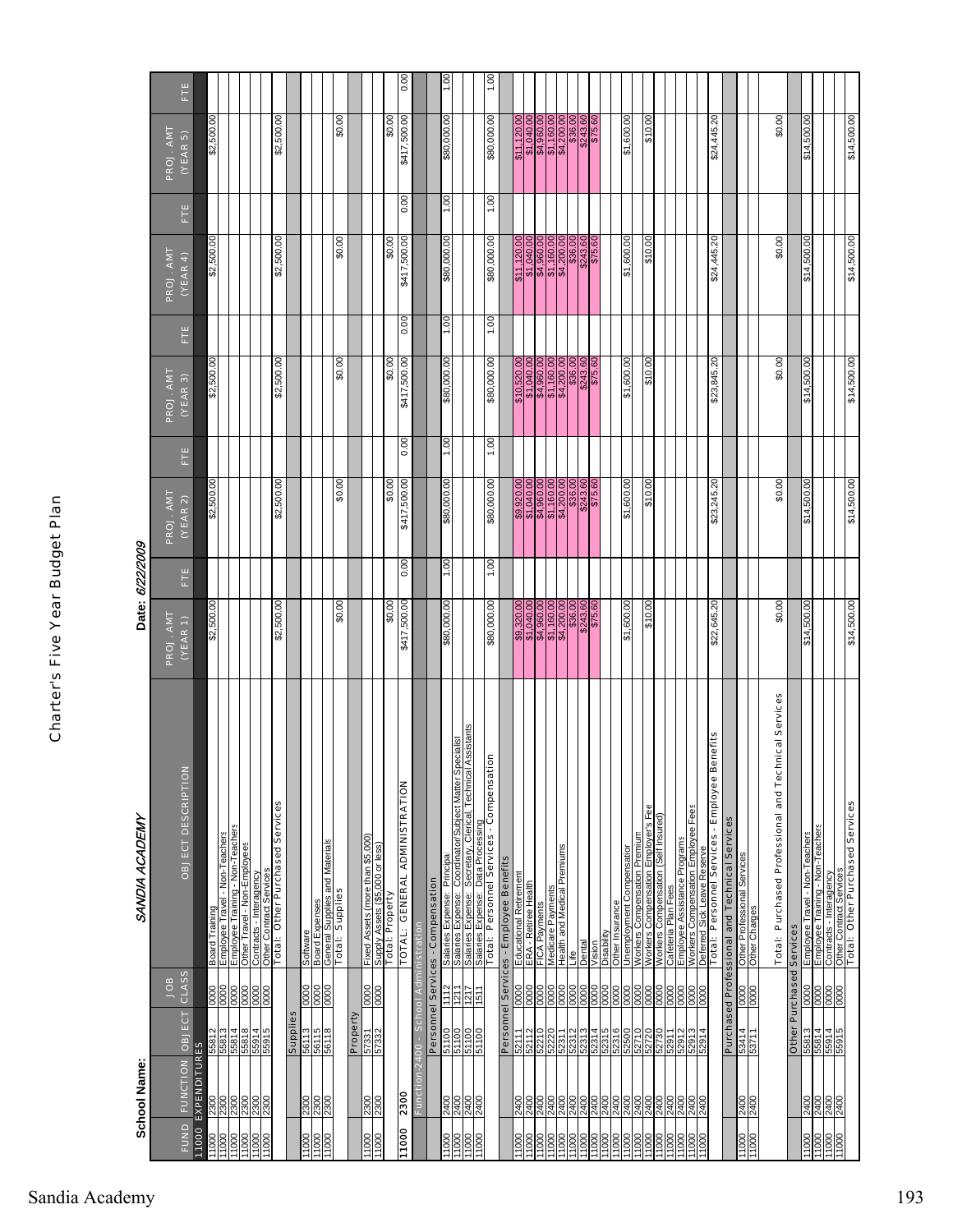|                                               | School Name:                          |                          |                         | SANDIA ACADEMY                                                                                                                                                                                                                                              |                                                               | Date: 6/22/2009 |                                                  |      |                                      |      |                        |      |                        |      |
|-----------------------------------------------|---------------------------------------|--------------------------|-------------------------|-------------------------------------------------------------------------------------------------------------------------------------------------------------------------------------------------------------------------------------------------------------|---------------------------------------------------------------|-----------------|--------------------------------------------------|------|--------------------------------------|------|------------------------|------|------------------------|------|
|                                               |                                       |                          | <b>SOF</b>              |                                                                                                                                                                                                                                                             | PROJ. AMT                                                     |                 | PROJ. AMT                                        |      | PROJ. AMT                            |      | PROJ. AMT              |      | PROJ. AMT              |      |
| <b>FUND</b>                                   | FUNCTION OBJECT<br>11000 EXPENDITURES |                          | <b>CLASS</b>            | OBJECT DESCRIPTION                                                                                                                                                                                                                                          | (YEAR 1)                                                      | Ë               | (VEAR 2)                                         | Ë    | (VEAR 3)                             | Ë    | (YEAR 4)               | Ë    | (VEAR5)                | Ë    |
|                                               |                                       | <b>Supplies</b>          |                         |                                                                                                                                                                                                                                                             |                                                               |                 |                                                  |      |                                      |      |                        |      |                        |      |
| 000LL                                         | 2400                                  | 56113                    | 0000                    | Software                                                                                                                                                                                                                                                    |                                                               |                 |                                                  |      |                                      |      |                        |      |                        |      |
|                                               | 2400                                  | 56118                    | 0000                    | General Supplies and Materials<br>Total: Supplies                                                                                                                                                                                                           | 00.0\$                                                        |                 | \$0.00                                           |      | 00.0\$                               |      | 00.0\$                 |      | 00.0\$                 |      |
|                                               |                                       | Property                 |                         |                                                                                                                                                                                                                                                             |                                                               |                 |                                                  |      |                                      |      |                        |      |                        |      |
| 000LL                                         | 0072                                  | <b>22331</b><br>22325    | 0000                    |                                                                                                                                                                                                                                                             |                                                               |                 |                                                  |      |                                      |      |                        |      |                        |      |
|                                               |                                       |                          |                         | Fixed Assets (more than \$5,000)<br>Supply Assets (\$5,000 or less)<br><b>Total: Property</b>                                                                                                                                                               |                                                               |                 |                                                  |      |                                      |      |                        |      |                        |      |
| 11000                                         | 2400                                  |                          |                         | TOTAL: SCHOOL ADMINISTRATION                                                                                                                                                                                                                                | \$0.00<br>\$117,145.20                                        | 1.00            | \$0.00<br>\$117,745.20                           | 1.00 | \$0.00<br>\$118,345.20               | 1.00 | \$0.00<br>\$118,945.20 | 1.00 | \$0.00<br>\$118,945.20 | 1,00 |
|                                               | Function-2500 -                       |                          | <b>Central Services</b> |                                                                                                                                                                                                                                                             |                                                               |                 |                                                  |      |                                      |      |                        |      |                        |      |
|                                               |                                       |                          |                         |                                                                                                                                                                                                                                                             |                                                               |                 |                                                  |      |                                      |      |                        |      |                        |      |
|                                               |                                       |                          |                         | Personnel Services - Compensation                                                                                                                                                                                                                           |                                                               |                 |                                                  |      |                                      |      |                        |      |                        |      |
|                                               | 2500<br>2500                          | 51100<br>51100           | 1114<br>113             |                                                                                                                                                                                                                                                             |                                                               |                 |                                                  |      |                                      |      |                        |      |                        |      |
|                                               |                                       |                          |                         |                                                                                                                                                                                                                                                             |                                                               |                 |                                                  |      |                                      |      |                        |      |                        |      |
|                                               | 2500<br>2500                          | 00 LVS                   | FRRE                    | <i>l</i> lanager<br>I Assistants                                                                                                                                                                                                                            |                                                               |                 |                                                  |      |                                      |      |                        |      |                        |      |
| $\frac{00011}{11000}$                         | 2500<br>2500                          | 51100<br>51100           |                         |                                                                                                                                                                                                                                                             |                                                               |                 |                                                  |      |                                      |      |                        |      |                        |      |
|                                               |                                       |                          |                         | $\frac{5}{2}$<br>Salaries Expense: Administrative Associates<br>Salaries Expense: Asmo.istrat. Fin/Blasiness<br>Salaries Expense: Secretary. Clerical. Technical As<br>Salaries Expense: Business Office Support<br>Salaries Expense: Business Office Suppo | 00'0\$                                                        | 0.00            | 00'0\$                                           | 0.00 | 00'0\$                               | 0.00 | 00'0\$                 | 0.00 | 00'0\$                 | 0.00 |
|                                               |                                       |                          |                         |                                                                                                                                                                                                                                                             |                                                               |                 |                                                  |      |                                      |      |                        |      |                        |      |
|                                               |                                       |                          |                         | Personnel Services - Employee Benefits                                                                                                                                                                                                                      |                                                               |                 |                                                  |      |                                      |      |                        |      |                        |      |
| 000 1000 1000<br>11000 1000 1100<br>1100 1100 | 2500<br>2500                          | 52111<br>52112           | $rac{1}{\sqrt{2000}}$   | Educational Retirement<br>  ERA - Retiree Health<br>  FICA Payments                                                                                                                                                                                         |                                                               |                 |                                                  |      |                                      |      |                        |      |                        |      |
|                                               | 2500                                  | 52210                    | 0000                    |                                                                                                                                                                                                                                                             |                                                               |                 |                                                  |      |                                      |      |                        |      |                        |      |
|                                               | 2500                                  | 52220<br>52311           |                         |                                                                                                                                                                                                                                                             |                                                               |                 |                                                  |      |                                      |      |                        |      |                        |      |
|                                               |                                       |                          | 8000                    | Medicaré Payments<br>Health and Medical Premiums<br>Life                                                                                                                                                                                                    | <u><br/>  8  8  8  8  8  8  8  8</u><br>  8  8  8  8  8  8  8 |                 | 0000000000<br>ଜଣ୍ଡା ଜାନ୍ତା<br>ଜୁନ୍ନ ଜ୍ୟୁକ୍ର ଜ୍ୟୁ |      | <u>)<br/>၁၁၁၁၁၁၁၁၁၁</u><br>၁၁၁၁၁၁၁၁၁ |      |                        |      |                        |      |
|                                               | 2500                                  | 52312                    |                         |                                                                                                                                                                                                                                                             |                                                               |                 |                                                  |      |                                      |      |                        |      |                        |      |
| 11000<br>11000                                | 3500<br>$\frac{500}{2}$               | 52313<br>52314           | 0000<br>0000            | Dental<br>Vision                                                                                                                                                                                                                                            |                                                               |                 |                                                  |      |                                      |      |                        |      |                        |      |
|                                               |                                       |                          |                         |                                                                                                                                                                                                                                                             |                                                               |                 |                                                  |      |                                      |      |                        |      |                        |      |
| 11000<br>11000                                | 2500                                  |                          | 0000                    | Disability<br>Other Insurance                                                                                                                                                                                                                               |                                                               |                 |                                                  |      |                                      |      |                        |      |                        |      |
|                                               | 500                                   |                          | 0000                    | Unemployment Compensation                                                                                                                                                                                                                                   |                                                               |                 |                                                  |      |                                      |      |                        |      |                        |      |
| 11000<br>11000                                | 2500                                  |                          | 0000                    | Workers Compensation Premium                                                                                                                                                                                                                                |                                                               |                 |                                                  |      |                                      |      |                        |      |                        |      |
| 11000<br>11000                                | 2500<br>2500                          | 52720<br>52730           | 0000                    | Workers Compensation Employer's Fee<br>Workers Compensation (Self Insured)<br>Workers                                                                                                                                                                       |                                                               |                 |                                                  |      |                                      |      |                        |      |                        |      |
| 11000                                         | 2500                                  | 52911                    |                         | Cafeteria Plan Fees                                                                                                                                                                                                                                         |                                                               |                 |                                                  |      |                                      |      |                        |      |                        |      |
| 11000                                         |                                       |                          | 0000                    |                                                                                                                                                                                                                                                             |                                                               |                 |                                                  |      |                                      |      |                        |      |                        |      |
|                                               |                                       | 11629<br>2002<br>2003    |                         |                                                                                                                                                                                                                                                             |                                                               |                 |                                                  |      |                                      |      |                        |      |                        |      |
| 000LL                                         | 2500<br>2500<br>2500                  |                          | $\frac{0000}{0000}$     | <u>Employee Assistance Programs<br/>Workers Compensation Employee Fees</u><br><u>Deferred Sick Leave Reserve</u>                                                                                                                                            |                                                               |                 |                                                  |      |                                      |      |                        |      |                        |      |
|                                               |                                       |                          |                         | Total: Personnel Services - Employee Benefits                                                                                                                                                                                                               | \$0.00                                                        |                 | \$0.00                                           |      | \$0.00                               |      | \$0.00                 |      | \$0.00                 |      |
|                                               |                                       |                          |                         | Purchased Professional and Technical Services                                                                                                                                                                                                               |                                                               |                 |                                                  |      |                                      |      |                        |      |                        |      |
| 000LL                                         | 2500<br>2500                          | 53414<br>53711           | $rac{80}{3000}$         | Other Professional Services<br>Other Charges                                                                                                                                                                                                                |                                                               |                 |                                                  |      |                                      |      |                        |      |                        |      |
|                                               |                                       |                          |                         |                                                                                                                                                                                                                                                             |                                                               |                 |                                                  |      |                                      |      |                        |      |                        |      |
|                                               |                                       |                          |                         | Total: Purchased Professional and Technical Services                                                                                                                                                                                                        | \$0.00                                                        |                 | \$0.00                                           |      | \$0.00                               |      | \$0.00                 |      | \$0.00                 |      |
|                                               |                                       | Other Purchased Services |                         |                                                                                                                                                                                                                                                             |                                                               |                 |                                                  |      |                                      |      |                        |      |                        |      |
|                                               |                                       |                          |                         |                                                                                                                                                                                                                                                             |                                                               |                 |                                                  |      |                                      |      |                        |      |                        |      |
| 11000<br>11000<br>11000                       | $\frac{2500}{2500}$                   | EP899                    | 88888<br>88888          | Advertising<br>Employee Travel - Non-Teachers                                                                                                                                                                                                               |                                                               |                 |                                                  |      |                                      |      |                        |      |                        |      |
|                                               | 2500                                  | 71899                    |                         | Employee Training - Non-Teachers                                                                                                                                                                                                                            |                                                               |                 |                                                  |      |                                      |      |                        |      |                        |      |
|                                               |                                       |                          |                         | Contracts - Interagency                                                                                                                                                                                                                                     |                                                               |                 |                                                  |      |                                      |      |                        |      |                        |      |
| 00011                                         | 2500<br>2500                          | 55914                    |                         | ract Servi<br>Other Cont                                                                                                                                                                                                                                    |                                                               |                 |                                                  |      |                                      |      |                        |      |                        |      |
|                                               |                                       |                          |                         | <b>Total: Other Purchased Services</b>                                                                                                                                                                                                                      | \$0.00                                                        |                 | \$0.00                                           |      | \$0.00                               |      | \$0.00                 |      | \$0.00                 |      |
|                                               |                                       | Supplies                 |                         |                                                                                                                                                                                                                                                             |                                                               |                 |                                                  |      |                                      |      |                        |      |                        |      |
|                                               |                                       |                          |                         |                                                                                                                                                                                                                                                             |                                                               |                 |                                                  |      |                                      |      |                        |      |                        |      |
| 00011                                         | 2500                                  | 56113<br>56118           | $\frac{0000}{0000}$     |                                                                                                                                                                                                                                                             |                                                               |                 |                                                  |      |                                      |      |                        |      |                        |      |
|                                               |                                       |                          |                         | <u>Software</u><br>General Supplies and Materials<br>Total: Supplies                                                                                                                                                                                        | \$0.00                                                        |                 | 00.0\$                                           |      | \$0.00                               |      | 00.0\$                 |      | 00.0\$                 |      |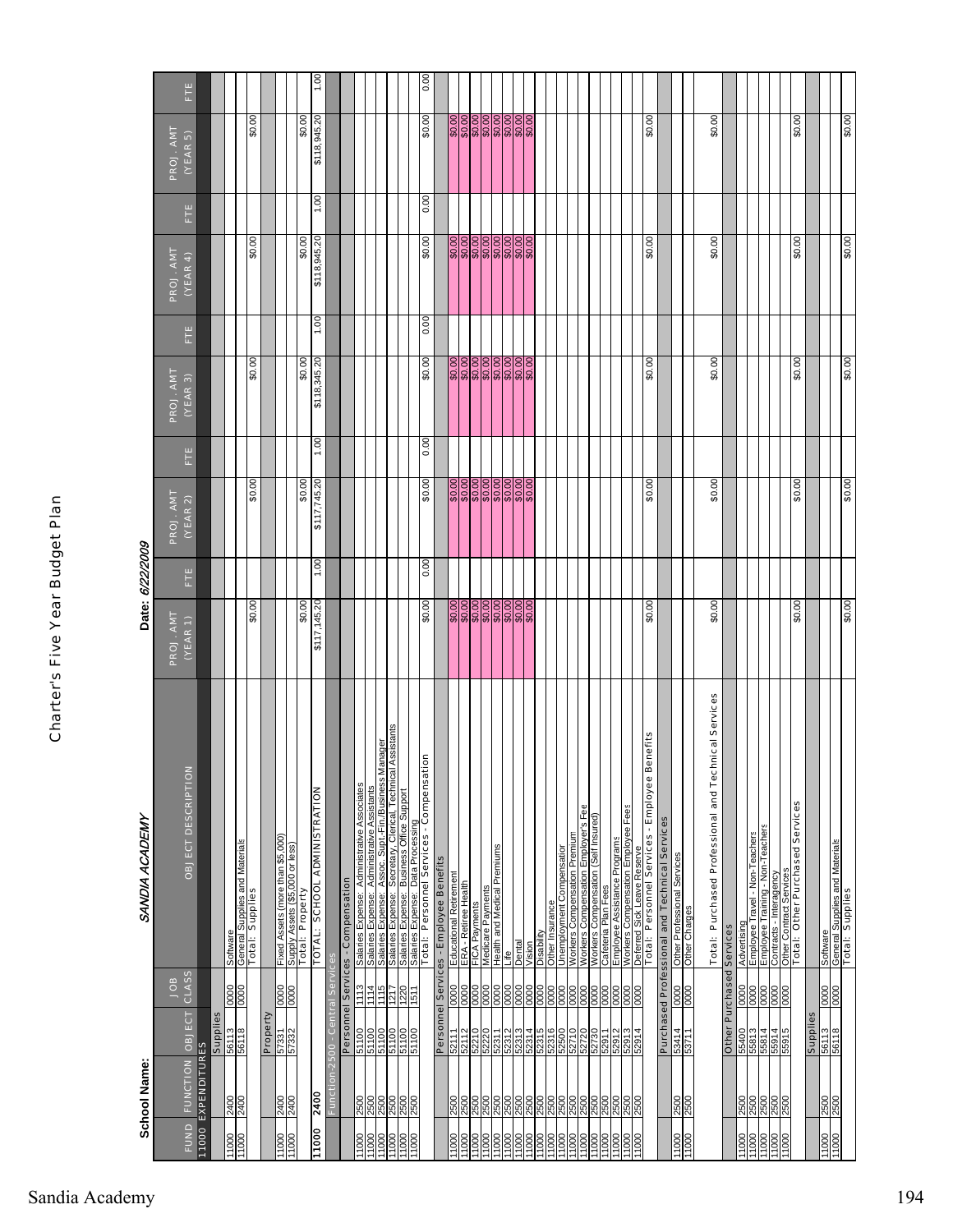|                         | School Name:         |                                                     |                      | SANDIA ACADEMY                                                                                                |                                          | Date: 6/22/2009 |                                          |      |                                          |      |                                          |      |                                          |      |
|-------------------------|----------------------|-----------------------------------------------------|----------------------|---------------------------------------------------------------------------------------------------------------|------------------------------------------|-----------------|------------------------------------------|------|------------------------------------------|------|------------------------------------------|------|------------------------------------------|------|
|                         |                      |                                                     | <b>SOL</b>           |                                                                                                               | PROJ. AMT                                |                 | PROJ. AMT                                |      | PROJ. AMT                                |      | PROJ. AMT                                |      | PROJ. AMT                                |      |
| <b>FUND</b>             | 11000 EXPENDITURES   | <b>FUNCTION OBJECT</b>                              | <b>CLASS</b>         | OBJECT DESCRIPTION                                                                                            | (YEAR 1)                                 | E               | (YEAR 2)                                 | Ë    | (YEAR 3)                                 | Ë    | (YEAR 4)                                 | Ë    | (YEAR 5)                                 | Ë    |
|                         |                      | Property                                            |                      |                                                                                                               |                                          |                 |                                          |      |                                          |      |                                          |      |                                          |      |
| 11000<br>11000          | 2500<br>2500         | 57332                                               | 0000<br>0000         | Fixed Assets (more than \$5,000)<br>Supply Assets (\$5,000 or less)                                           |                                          |                 |                                          |      |                                          |      |                                          |      |                                          |      |
|                         |                      |                                                     |                      | Total: Property                                                                                               | \$0.00                                   |                 | \$0.00                                   |      | \$0.00                                   |      | \$0.00                                   |      | \$0.00                                   |      |
| 11000                   | 2500                 |                                                     |                      | <b>TOTAL: CENTRAL SERVICES</b>                                                                                | \$0.00                                   | 0.00            | \$0.00                                   | 0.00 | \$0.00                                   | 0.00 | \$0.00                                   | 0.00 | \$0.00                                   | 0.00 |
|                         | Functi               | <b>Ped</b><br>$-2600 -$                             |                      | on and Maintenance of Plant                                                                                   |                                          |                 |                                          |      |                                          |      |                                          |      |                                          |      |
|                         |                      |                                                     |                      | Personnel Services - Compensation                                                                             |                                          |                 |                                          |      |                                          |      |                                          |      |                                          |      |
| 11000                   | 2600                 | 51100                                               | 1113                 | Salaries Expense: Administrative Associates                                                                   |                                          |                 |                                          |      |                                          |      |                                          |      |                                          |      |
|                         |                      | 00119<br>20119                                      | 1114                 | Assistants<br>Salaries Expense: Secretary, Clerical, Technical<br>Salaries Expense: Administrative Assistants |                                          |                 |                                          |      |                                          |      |                                          |      |                                          |      |
| 11000<br>11000          | 2600<br>2600         | 51100                                               | 1219<br>1217         | Salaries Expense: Duty Personnel                                                                              |                                          |                 |                                          |      |                                          |      |                                          |      |                                          |      |
| 11000                   | 2600                 |                                                     | 1614                 | Salaries Expense: Maintenance                                                                                 |                                          |                 |                                          |      |                                          |      |                                          |      |                                          |      |
| 000LL                   | 2600<br>2600         | <mark>នុងទី</mark><br><u>ខ្មែរ និង</u><br>ខ្មែរ និង | 1615<br>1623         | Salaries Expense: Custodial<br>Salaries Expense: Crosswalk Guards                                             |                                          |                 |                                          |      |                                          |      |                                          |      |                                          |      |
|                         |                      |                                                     |                      | $\overline{5}$<br>Total: Personnel Services - Compensati                                                      | \$0.00                                   | 0.00            | \$0.00                                   | 0.00 | \$0.00                                   | 0.00 | \$0.00                                   | 0.00 | 00'0\$                                   | 0.00 |
|                         |                      |                                                     |                      | Personnel Services - Employee Benefits                                                                        |                                          |                 |                                          |      |                                          |      |                                          |      |                                          |      |
| 000LL                   | 2600                 | 52111                                               |                      | Educational Retirement                                                                                        | \$0.00                                   |                 | \$0.00                                   |      | \$0.00                                   |      | \$0.00                                   |      | \$0.00                                   |      |
|                         |                      |                                                     | 0000<br>0000<br>0000 | ERA - Retiree Health                                                                                          |                                          |                 |                                          |      |                                          |      |                                          |      |                                          |      |
| 1000                    | 2600                 | 52210                                               |                      | FICA Payments                                                                                                 |                                          |                 |                                          |      |                                          |      |                                          |      |                                          |      |
| $\frac{0001}{1}$        | 2600                 | 52220                                               |                      | <b>Health and Medical Premiums</b><br>Medicare Payments                                                       | <u>. 8888888</u><br>888888               |                 |                                          |      |                                          |      |                                          |      |                                          |      |
|                         |                      |                                                     |                      | ⊩أأ                                                                                                           |                                          |                 |                                          |      |                                          |      |                                          |      |                                          |      |
| 11000<br>11000<br>11000 | 2600<br>2600         | 52311<br>52312<br>52313                             | 0000<br>0000         | Dental                                                                                                        |                                          |                 |                                          |      |                                          |      |                                          |      |                                          |      |
| 11000                   | 2600                 | 52314                                               | 0000                 | Vision                                                                                                        |                                          |                 |                                          |      |                                          |      |                                          |      |                                          |      |
| 1000                    | 2600                 | 52315                                               | $\frac{0000}{0000}$  | Disability                                                                                                    |                                          |                 |                                          |      |                                          |      |                                          |      |                                          |      |
| $\frac{100}{2}$         | 2600                 | 52316                                               |                      | Other Insurance                                                                                               |                                          |                 |                                          |      |                                          |      |                                          |      |                                          |      |
| 11000                   |                      | 52500                                               |                      | Unemployment Compensation                                                                                     |                                          |                 |                                          |      |                                          |      |                                          |      |                                          |      |
| $\frac{800}{1000}$      | 2600<br>2600         | 52710                                               | 0000                 | Workers Compensation Employer's Fee<br>Workers Compensation Premium                                           |                                          |                 |                                          |      |                                          |      |                                          |      |                                          |      |
| 11000                   | 2600                 | LL625<br>0825<br>0225                               | 0000<br>0000<br>0000 | <b>Norkers Compensation (Self Insured)</b>                                                                    |                                          |                 |                                          |      |                                          |      |                                          |      |                                          |      |
| 11000                   | 2600                 |                                                     |                      | Cafeteria Plan Fees                                                                                           |                                          |                 |                                          |      |                                          |      |                                          |      |                                          |      |
| 11000                   | 2600                 | 52912                                               | 0000                 | Employee Assistance Programs                                                                                  |                                          |                 |                                          |      |                                          |      |                                          |      |                                          |      |
| 11000                   | 0092                 | 52913<br>52914                                      | 0000                 | Workers Compensation Employee Fees<br>Deferred Sick Leave Reserve                                             |                                          |                 |                                          |      |                                          |      |                                          |      |                                          |      |
|                         |                      |                                                     |                      | enefits<br>Total: Personnel Services - Employee B                                                             | \$0.00                                   |                 | \$0.00                                   |      | \$0.00                                   |      | \$0.00                                   |      | \$0.00                                   |      |
|                         |                      |                                                     |                      | Purchased Professional and Technical Services                                                                 |                                          |                 |                                          |      |                                          |      |                                          |      |                                          |      |
| 11000                   | 0092                 | 53711                                               | 0000                 | Other Charges                                                                                                 |                                          |                 |                                          |      |                                          |      |                                          |      |                                          |      |
|                         |                      |                                                     |                      | Total: Purchased Professional and Tech Services                                                               | \$0.00                                   |                 | \$0.00                                   |      | \$0.00                                   |      | \$0.00                                   |      | \$0.00                                   |      |
|                         |                      |                                                     |                      | <b>Purchased Property Services</b>                                                                            |                                          |                 |                                          |      |                                          |      |                                          |      |                                          |      |
| 11000                   | 2600                 | 54311                                               | 0000                 | Maintenance & Repair - Furniture/Fixtures/Equipment                                                           | \$55,000.00                              |                 | \$55,000.00                              |      | \$55,000.00                              |      | \$55,000.00                              |      | \$55,000.00                              |      |
| 1000                    | 2600<br>2600         | 54312<br>54313<br>54411                             |                      | Maintenance & Repair - Buildings and Grounds<br>Maintenance & Repair - Vehicles                               |                                          |                 |                                          |      |                                          |      |                                          |      |                                          |      |
|                         |                      |                                                     |                      | Electricity                                                                                                   | \$2,500.00                               |                 | \$2,500.00                               |      | \$2,500.00                               |      | \$2,500.00                               |      | \$2,500.00                               |      |
| 88811                   | 2600<br>2600<br>2600 | 54413<br>54413<br>54414                             |                      | Natural Gas (Buildings)                                                                                       |                                          |                 |                                          |      |                                          |      |                                          |      |                                          |      |
| 1000                    |                      |                                                     |                      | Propane/Butane (Buildings)<br>Other Energy (Buildings)                                                        |                                          |                 |                                          |      |                                          |      |                                          |      |                                          |      |
| 1000                    | 2600                 | 54415                                               |                      | Water/Sewage                                                                                                  |                                          |                 |                                          |      |                                          |      |                                          |      |                                          |      |
|                         |                      | 54416                                               |                      | <b>Communication Services</b>                                                                                 |                                          |                 |                                          |      |                                          |      |                                          |      |                                          |      |
|                         | 2600<br>2600         |                                                     |                      |                                                                                                               | \$2,500.00<br>\$12,500.00<br>\$49,594.00 |                 | \$2,500.00<br>\$12,500.00<br>\$49,594.00 |      | \$2,500.00<br>\$12,500.00<br>\$49,594.00 |      | \$2,500.00<br>\$12,500.00<br>\$49,594.00 |      | \$2,500.00<br>\$12,500.00<br>\$49,594.00 |      |
| 11000<br>11000          |                      | 07975<br>01975                                      |                      | Rental - Land and Buildings<br>Rental - Equipment and Vehicles                                                |                                          |                 |                                          |      |                                          |      |                                          |      |                                          |      |
| 11000                   | 2600                 | 54630                                               | 0000                 | Rental - Computers and Related Equipment<br>Total: Purchased Property Services                                |                                          |                 |                                          |      |                                          |      |                                          |      |                                          |      |
|                         |                      |                                                     |                      |                                                                                                               | \$122,094.00                             |                 | \$122,094.00                             |      | \$122,094.00                             |      | \$122,094.00                             |      | \$122,094.00                             |      |
|                         |                      |                                                     |                      | <b>Other Purchased Services</b>                                                                               |                                          |                 |                                          |      |                                          |      |                                          |      |                                          |      |
| 000LL<br>11000          | 2600                 | 55200<br>55813                                      |                      | Property/Liability Insurance<br>Employee Travel - Non-Teachers                                                | \$7,500.00                               |                 | \$7,500.00                               |      | \$7,500.00                               |      | \$7,500.00                               |      | \$7,500.00                               |      |
|                         |                      |                                                     |                      |                                                                                                               |                                          |                 |                                          |      |                                          |      |                                          |      |                                          |      |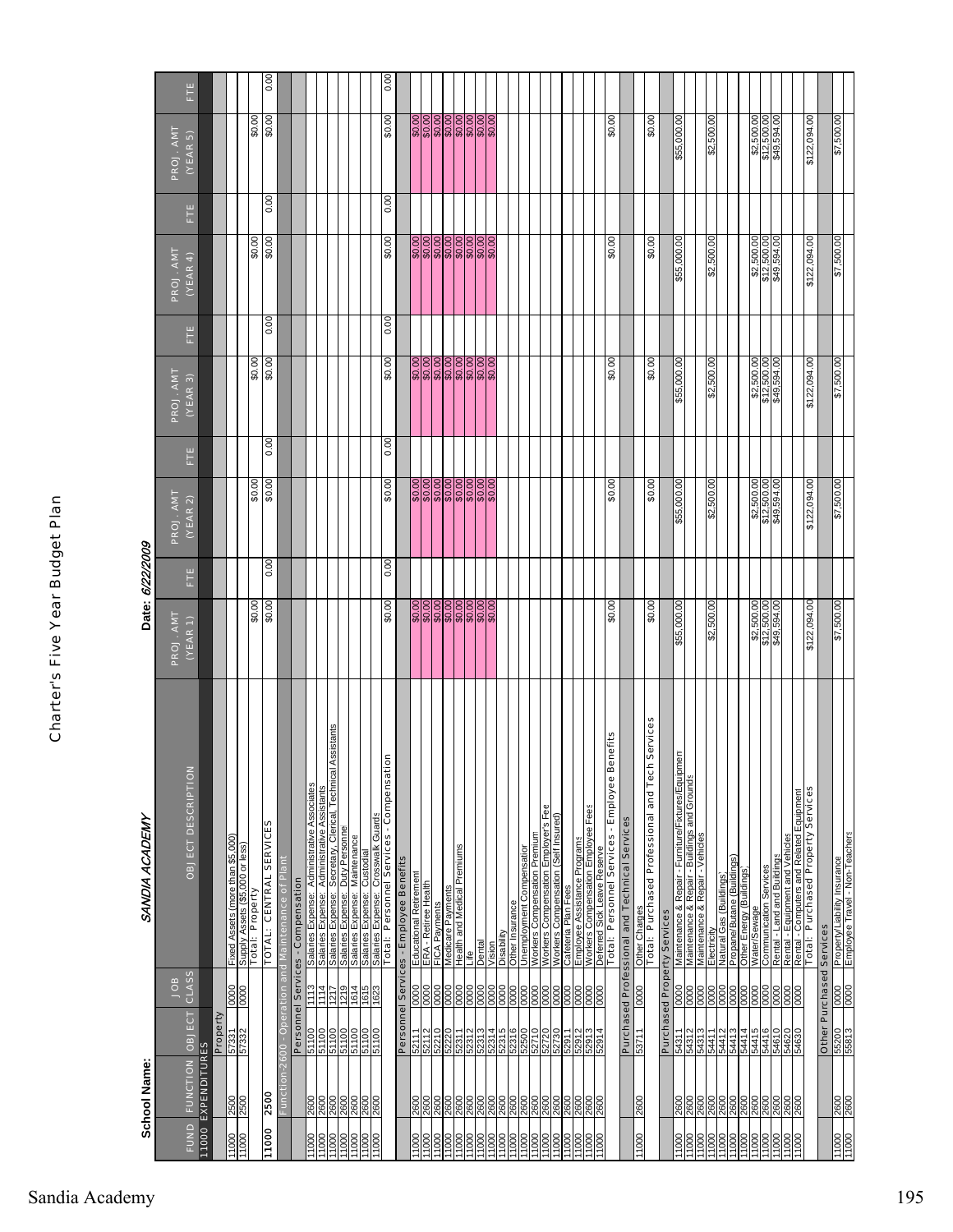|                             | School Name:                                  |                                                                             |       | SANDIA ACADEMY                                                                                                                                                    |              | Date: 6/22/2009 |                               |      |                  |      |                               |      |                  |      |
|-----------------------------|-----------------------------------------------|-----------------------------------------------------------------------------|-------|-------------------------------------------------------------------------------------------------------------------------------------------------------------------|--------------|-----------------|-------------------------------|------|------------------|------|-------------------------------|------|------------------|------|
|                             |                                               |                                                                             | BOL   |                                                                                                                                                                   | PROJ. AMT    |                 | PROJ. AMT                     |      | PROJ. AMT        |      | PROJ. AMT                     |      | PROJ. AMT        |      |
| FUND<br>11000               | <b>FUNCTION OBJECT</b><br><b>EXPENDITURES</b> |                                                                             | CLASS | z<br>OBJECT DESCRIPTIO                                                                                                                                            | (YEAR 1)     | Ë               | (YEAR 2)                      | Ë    | (YEAR 3)         | Ë    | (YEAR 4)                      | Ë    | (YEAR 5)         | Ë    |
| 11000                       | 2600                                          | 0000<br>55814                                                               |       | Employee Training - Non-Teachers                                                                                                                                  |              |                 |                               |      |                  |      |                               |      |                  |      |
| 00011                       | 2600                                          | 0000<br>0000<br>55914<br>55915                                              |       | Contracts - Interagency                                                                                                                                           |              |                 |                               |      |                  |      |                               |      |                  |      |
|                             |                                               |                                                                             |       | Other Contract Services<br>Total: Other Purchased Services                                                                                                        | \$7,500.00   |                 | \$7,500.00                    |      | \$7,500.00       |      | \$7,500.00                    |      | \$7,500.00       |      |
|                             |                                               | Supplies                                                                    |       |                                                                                                                                                                   |              |                 |                               |      |                  |      |                               |      |                  |      |
| 00011                       | 2600                                          | 0000<br>56113                                                               |       | Supplies and Materials<br>Software<br>General Supplies and M<br>Natural Gas (Vehides)                                                                             |              |                 |                               |      |                  |      |                               |      |                  |      |
| $\frac{00011}{11000}$       | 2600<br>2600<br>2600                          | $\begin{array}{c}\n 0000 \\  \hline\n 0000\n \end{array}$<br>LL299<br>0L799 |       |                                                                                                                                                                   |              |                 |                               |      |                  |      |                               |      |                  |      |
| 11000                       | 2600                                          | 0000<br>56212                                                               |       | Diesel Fuel<br>Gasoline                                                                                                                                           |              |                 |                               |      |                  |      |                               |      |                  |      |
| 11000<br>11000              | 2600                                          | 0000<br>56213<br>56214                                                      |       | Propane (Vehicles)<br>Lubricants/Anti-Freeze                                                                                                                      |              |                 |                               |      |                  |      |                               |      |                  |      |
| 11000                       |                                               | 0000<br>56215                                                               |       | <b>Tires/Tubes</b>                                                                                                                                                |              |                 |                               |      |                  |      |                               |      |                  |      |
|                             | 2600                                          | 000                                                                         |       | Maintenance Supplies/Parts                                                                                                                                        | \$14         |                 | 8<br>\$14                     |      | 8<br>coc<br>\$14 |      | 8<br>Š<br>\$14                |      | 8<br>coo<br>\$14 |      |
|                             |                                               |                                                                             |       | Total: Supplies                                                                                                                                                   | \$14,000.00  |                 | \$14,000.00                   |      | \$14,000.00      |      | \$14,000.00                   |      | \$14,000.00      |      |
|                             |                                               | Property                                                                    |       |                                                                                                                                                                   |              |                 |                               |      |                  |      |                               |      |                  |      |
| $\frac{1000}{1000}$<br>1000 | 2600<br>2600                                  | 0000<br>0000<br>252.45<br>155.25                                            |       | Fixed Assets (more than \$5,000)<br>Supply Assets (\$5,000 or less)                                                                                               |              |                 |                               |      |                  |      |                               |      |                  |      |
|                             |                                               |                                                                             |       | Supply Assers way                                                                                                                                                 | \$2,000.00   |                 | $\frac{$2,000.00}{$2,000.00}$ |      | \$2,000.00       |      | $\frac{$2,000.00}{$2,000.00}$ |      | \$2,000.00       |      |
| 11000                       | 2600                                          |                                                                             |       | CE OF PLANT<br>TOTAL: OPERATION AND MAINTENAN                                                                                                                     | \$145,594.00 | 0.00            | \$145,594.00                  | 0.00 | \$145,594.00     | 0.00 | \$145,594.00                  | 0.00 | \$145,594.00     | 0.00 |
|                             | Functi                                        | on-2700 - Student                                                           |       | ransportation                                                                                                                                                     |              |                 |                               |      |                  |      |                               |      |                  |      |
|                             |                                               |                                                                             |       | Personnel Services - Compensation                                                                                                                                 |              |                 |                               |      |                  |      |                               |      |                  |      |
| 11000                       | 2700                                          | Ë<br>51100                                                                  |       | Salaries Expense: Administrative Associates                                                                                                                       |              |                 |                               |      |                  |      |                               |      |                  |      |
| 11000                       |                                               | 1114<br>00119                                                               |       | Salaries Expense: Administrative Assistants                                                                                                                       |              |                 |                               |      |                  |      |                               |      |                  |      |
| 00011                       | 0022                                          | 61.81<br>ZIZI<br>00 L L L S                                                 |       | <u>Salaries Expense: Secretary, Clerical, Technical Assistants</u><br>Salaries Expense: Special Ed. Assistants<br><b>Total: Personnel Services - Compensation</b> |              |                 |                               |      |                  |      |                               |      |                  |      |
|                             |                                               |                                                                             |       |                                                                                                                                                                   | 00'0\$       | 0.00            | \$0.00                        | 0.00 | \$0.00           | 0.00 | \$0.00                        | 00.0 | \$0.00           | 0.00 |
|                             |                                               |                                                                             |       | Personnel Services - Employee Benefits                                                                                                                            |              |                 |                               |      |                  |      |                               |      |                  |      |
|                             | 2700                                          | 0000<br>52111                                                               |       |                                                                                                                                                                   |              |                 |                               |      |                  |      |                               |      |                  |      |
| 11000<br>11000              |                                               | $\frac{1}{2}$                                                               |       | <u>Educational Retirement</u><br>ERA - Retiree Health                                                                                                             |              |                 | 0000000000<br>88888888        |      |                  |      | 0000000000<br>88888888        |      |                  |      |
|                             | 00Z                                           | 0000<br>52210                                                               |       | FICA Payments                                                                                                                                                     |              |                 |                               |      |                  |      |                               |      |                  |      |
| 000LL<br>000LL              | 2700                                          | $\frac{80}{20}$<br>0000<br>52220                                            |       | Medicare Payments<br>Health and Medical Premiums                                                                                                                  |              |                 |                               |      |                  |      |                               |      |                  |      |
|                             |                                               |                                                                             |       | .lfe                                                                                                                                                              |              |                 |                               |      |                  |      |                               |      |                  |      |
| 000LL<br>000LL<br>000LL     |                                               | 52312<br>52314<br>52314                                                     |       | Dental                                                                                                                                                            |              |                 |                               |      |                  |      |                               |      |                  |      |
|                             |                                               |                                                                             |       | ision                                                                                                                                                             |              |                 |                               |      |                  |      |                               |      |                  |      |
| $\frac{1000}{1000}$         | 270002700                                     | 0000<br>00000<br>0000<br>52315<br>52316                                     |       | Other Insurance<br>Disabili                                                                                                                                       |              |                 |                               |      |                  |      |                               |      |                  |      |
| 11000                       | 2700                                          | 0000<br>52500                                                               |       | Unemployment Compensation                                                                                                                                         |              |                 |                               |      |                  |      |                               |      |                  |      |
| 11000                       | $\frac{500}{500}$                             | 88<br>52710                                                                 |       | Workers Compensation Premium                                                                                                                                      |              |                 |                               |      |                  |      |                               |      |                  |      |
| 1000                        |                                               | 000<br>06/25<br>2730                                                        |       | Workers Compensation Employer's Fee<br>Workers Compensation (Self Insured)                                                                                        |              |                 |                               |      |                  |      |                               |      |                  |      |
| 00011<br>00011<br>00011     |                                               | 0000<br>000<br>52911                                                        |       | Cafeteria Plan Fees                                                                                                                                               |              |                 |                               |      |                  |      |                               |      |                  |      |
|                             |                                               |                                                                             |       |                                                                                                                                                                   |              |                 |                               |      |                  |      |                               |      |                  |      |
|                             |                                               | 0000<br>52913                                                               |       | Employee Assistance Programs<br>Workers Compensation Employee Fees                                                                                                |              |                 |                               |      |                  |      |                               |      |                  |      |
| 11000                       | 2700                                          | 0000<br>52914                                                               |       | Deferred Sick Leave Reserve                                                                                                                                       |              |                 |                               |      |                  |      |                               |      |                  |      |
|                             |                                               |                                                                             |       | Benefits<br>Total: Personnel Services - Employee                                                                                                                  | \$0.00       |                 | \$0.00                        |      | 00'0\$           |      | \$0.00                        |      | 00'0\$           |      |
|                             |                                               |                                                                             |       | Purchased Professional and Technical Services                                                                                                                     |              |                 |                               |      |                  |      |                               |      |                  |      |
| 11000                       | 0022                                          | 0000<br>11/25                                                               |       | Other Charges                                                                                                                                                     |              |                 |                               |      |                  |      |                               |      |                  |      |
|                             |                                               |                                                                             |       | Total: Purchased Professional and Technical Services                                                                                                              | \$0.00       |                 | \$0.00                        |      | \$0.00           |      | \$0.00                        |      | \$0.00           |      |
|                             |                                               | <b>Purchased Property Services</b>                                          |       |                                                                                                                                                                   |              |                 |                               |      |                  |      |                               |      |                  |      |
|                             |                                               | 0000                                                                        |       | Transportation Per-Capita Feeders                                                                                                                                 |              |                 |                               |      |                  |      |                               |      |                  |      |
| 000LI<br>000LI              | 2700                                          | 0000<br>ZLL99<br>11199                                                      |       |                                                                                                                                                                   |              |                 |                               |      |                  |      |                               |      |                  |      |
|                             |                                               |                                                                             |       | <b>Transportation Contractors</b><br>Total: Purchased Property Services                                                                                           | \$0.00       |                 | \$0.00                        |      | \$0.00           |      | \$0.00                        |      | \$0.00           |      |
| 11000                       | 2700                                          |                                                                             |       | TOTAL: STUDENT TRANSPORTATION                                                                                                                                     | 00.0\$       | 0.00            | 00.0\$                        | 00:0 | 00.0\$           | 00:0 | 00.0\$                        | 00:0 | 00.0\$           | 0.00 |
| 11000                       | 2000                                          |                                                                             |       | <b>LOLAT: SUPPORT SERVICES</b>                                                                                                                                    | \$793,176.80 | 09'L            | \$793,964.30                  | 09'L | \$794,751.80     | 09'L | \$795,539.30                  | 1.50 | \$795,589.30     | 1.50 |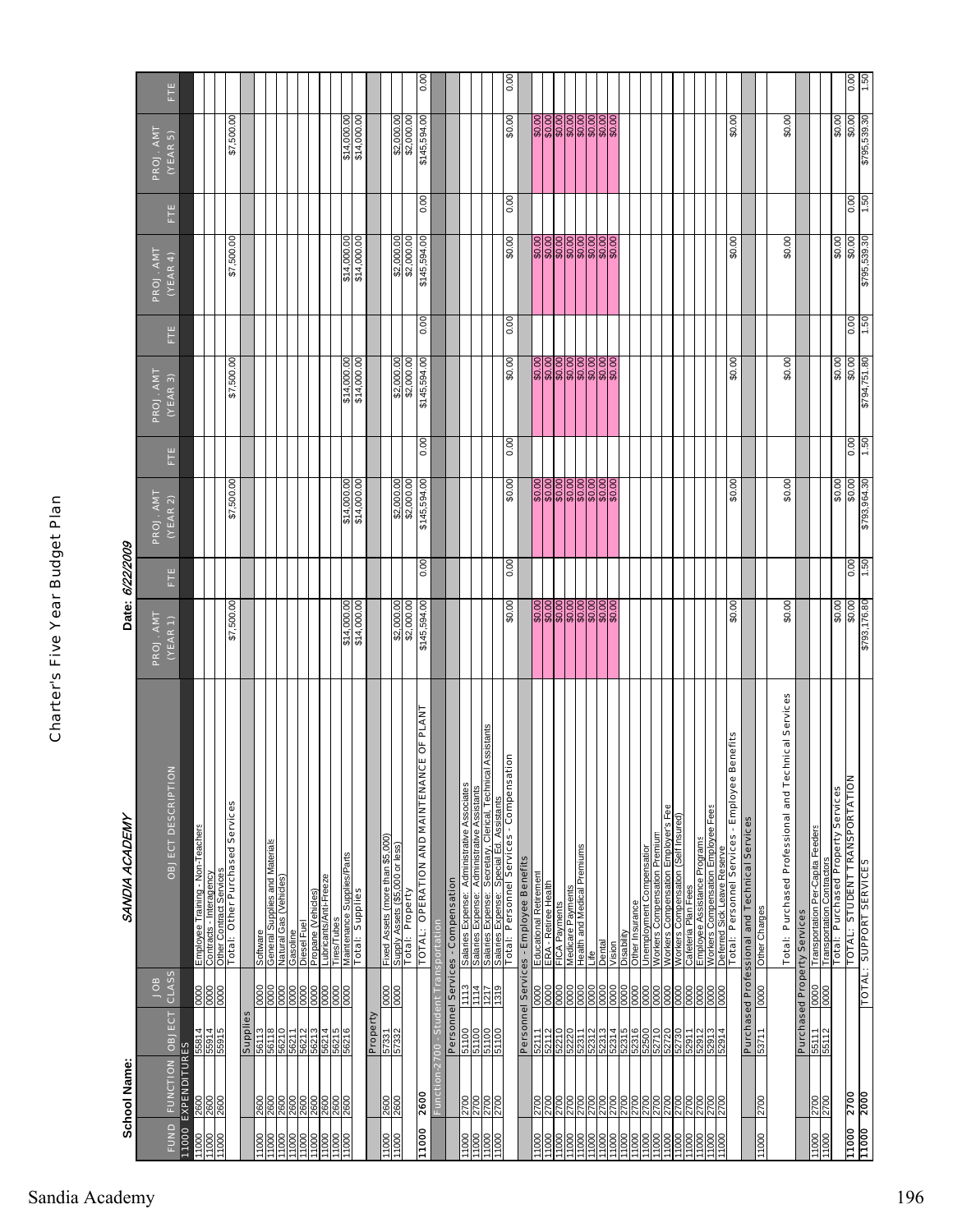| ŕ |
|---|
|   |
|   |
|   |
|   |
| ١ |
|   |
|   |
| ŕ |
|   |
|   |
|   |
|   |
| í |
|   |
| ı |
|   |
|   |
| I |
|   |
|   |
| ı |
|   |
| i |
|   |
|   |
|   |
|   |
|   |
|   |
|   |
| c |
|   |
|   |

|                                     | School Name:                 |                        |                     | SANDIA ACADEMY                                                                                                               |                         | Date: 6/22/2009 |                       |                   |                                                   |      |                       |                   |                      |      |
|-------------------------------------|------------------------------|------------------------|---------------------|------------------------------------------------------------------------------------------------------------------------------|-------------------------|-----------------|-----------------------|-------------------|---------------------------------------------------|------|-----------------------|-------------------|----------------------|------|
| FUND                                | <b>FUNCTION OBJECT</b>       |                        | CLASS<br><b>SOL</b> | OBJECT DESCRIPTION                                                                                                           | PROJ. AMT<br>$(VEAR_1)$ | Ë               | PROJ. AMT<br>(YEAR 2) | E                 | PROJ. AMT<br>(VEAR 3)                             | Ė    | PROJ. AMT<br>(YEAR 4) | Ë                 | PROJ. AMT<br>(VEAR5) | Ė    |
|                                     | <b>11000 EXPENDITURES</b>    |                        |                     |                                                                                                                              |                         |                 |                       |                   |                                                   |      |                       |                   |                      |      |
|                                     | Function-3100 -              |                        |                     | Food Service Operations                                                                                                      |                         |                 |                       |                   |                                                   |      |                       |                   |                      |      |
|                                     |                              |                        |                     | Personnel Services - Compensation                                                                                            |                         |                 |                       |                   |                                                   |      |                       |                   |                      |      |
| 11000                               | 3100                         | 51100                  | 113                 | Salaries Expense: Administrative Associates                                                                                  |                         |                 |                       |                   |                                                   |      |                       |                   |                      |      |
| 11000<br>1000                       | 0015<br>0015                 | 51100                  | 1114                | Assistants<br>Salaries Expense: Administrative Assistants                                                                    |                         |                 |                       |                   |                                                   |      |                       |                   |                      |      |
| 11000                               | 3100                         | 51100<br>51100         | <u>1217</u><br>2121 | Total: Personnel Services - Compensati<br>Salaries Expense: Secretary, Clerical, Technical<br>Salaries Expense: Food Service |                         |                 |                       |                   |                                                   |      |                       |                   |                      |      |
|                                     |                              |                        |                     | Įξ                                                                                                                           | \$0.00                  | 0.00            | \$0.00                | $\overline{0.00}$ | \$0.00                                            | 0.00 | \$0.00                | $\overline{0.00}$ | \$0.00               | 0.00 |
|                                     |                              |                        |                     | Personnel Services - Employee Benefits                                                                                       |                         |                 |                       |                   |                                                   |      |                       |                   |                      |      |
| 11000                               | 3100                         | 52111                  | $\frac{8}{8}$       | Educational Retirement                                                                                                       |                         |                 |                       |                   | \$0.00<br>\$0.00 00 00 00<br>\$0.00 \$0.00 \$0.00 |      |                       |                   |                      |      |
| $\frac{80}{20}$<br>$\frac{1000}{2}$ | 3100<br>3100                 | 52210<br>52112         | 0000                | ERA - Retiree Health<br>FICA Payments                                                                                        |                         |                 |                       |                   |                                                   |      |                       |                   |                      |      |
| 11000                               | 3100                         |                        |                     |                                                                                                                              |                         |                 |                       |                   |                                                   |      |                       |                   |                      |      |
| 1000                                | 3100                         | 211239<br>2023<br>2023 | 0000<br>0000        | Medicare Payments<br>Health and Medical Premiums                                                                             |                         |                 |                       |                   |                                                   |      |                       |                   |                      |      |
| $\frac{0001}{1}$                    | 3100                         |                        |                     | Life                                                                                                                         |                         |                 |                       |                   |                                                   |      |                       |                   |                      |      |
| 11000                               | 3100                         | 52313                  | 0000                | Dental                                                                                                                       |                         |                 |                       |                   |                                                   |      |                       |                   |                      |      |
| 11000                               | 3100<br>의                    | 52314<br>52315         | 0000<br>0000        |                                                                                                                              |                         |                 |                       |                   |                                                   |      |                       |                   |                      |      |
| 11000                               | 3100                         | 52316                  | 0000                | Other Insurance<br>Disability                                                                                                |                         |                 |                       |                   |                                                   |      |                       |                   |                      |      |
|                                     |                              |                        |                     | <b>Jnemployment Compensation</b>                                                                                             |                         |                 |                       |                   |                                                   |      |                       |                   |                      |      |
| 000LI                               | 0015<br>0015                 | 0/225                  | 0000<br>0000        | Workers Compensation Premium                                                                                                 |                         |                 |                       |                   |                                                   |      |                       |                   |                      |      |
| $\frac{000}{100}$                   | 3100                         | 52720<br>52730         | 0000                | Workers Compensation Employer's Fee                                                                                          |                         |                 |                       |                   |                                                   |      |                       |                   |                      |      |
| 11000<br>$\frac{000}{000}$          | 3100<br>\$100                |                        | 0000                | Workers Compensation (Self Insured)<br>Cafeteria Plan Fees                                                                   |                         |                 |                       |                   |                                                   |      |                       |                   |                      |      |
| 11000                               | 3100                         | 52911<br>52912         | 0000<br>0000        | Employee Assistance Programs                                                                                                 |                         |                 |                       |                   |                                                   |      |                       |                   |                      |      |
| 11000                               | 3100                         | 52913                  |                     | Workers Compensation Employee Fees                                                                                           |                         |                 |                       |                   |                                                   |      |                       |                   |                      |      |
| 000                                 | 3100                         | 52914                  | 0000                | Deferred Sick Leave Reserve<br>Total: Personnel Services - Employee B                                                        |                         |                 |                       |                   |                                                   |      |                       |                   |                      |      |
|                                     |                              |                        |                     | enefits                                                                                                                      | \$0.00                  |                 | \$0.00                |                   | \$0.00                                            |      | \$0.00                |                   | \$0.00               |      |
|                                     | Function-3100 - Food Service |                        |                     | <b>Operations</b>                                                                                                            |                         |                 |                       |                   |                                                   |      |                       |                   |                      |      |
|                                     |                              |                        |                     | Purchased Professional and Technical Services                                                                                |                         |                 |                       |                   |                                                   |      |                       |                   |                      |      |
| 1000                                | 3100                         | 53411                  | 0000                | Auditing                                                                                                                     |                         |                 |                       |                   |                                                   |      |                       |                   |                      |      |
| 000                                 | 00LE<br>012                  | 53413<br>53414         | 0000                | Other Professional Services<br>Legal                                                                                         |                         |                 |                       |                   |                                                   |      |                       |                   |                      |      |
| 11000                               |                              |                        |                     |                                                                                                                              |                         |                 |                       |                   |                                                   |      |                       |                   |                      |      |
| 11000                               | 3100                         | 53711                  | 0000                | h Services<br>Other Charges<br>Total: Purchased Professional and Tec                                                         | \$0.00                  |                 | \$0.00                |                   | \$0.00                                            |      | \$0.00                |                   | \$0.00               |      |
|                                     |                              |                        |                     |                                                                                                                              |                         |                 |                       |                   |                                                   |      |                       |                   |                      |      |
|                                     |                              |                        |                     | <b>Purchased Property Services</b>                                                                                           |                         |                 |                       |                   |                                                   |      |                       |                   |                      |      |
| 11000<br>1000                       | 3100<br>3100                 | 54312<br>54311         | $\frac{0000}{0000}$ | Maintenance & Repair - Furniture/Fixtures/Equipment<br>Maintenance & Repair - Buildings and Grounds                          |                         |                 |                       |                   |                                                   |      |                       |                   |                      |      |
| $\frac{8}{100}$                     | 3100                         | 54313                  |                     | Maintenance & Repair - Vehicles                                                                                              |                         |                 |                       |                   |                                                   |      |                       |                   |                      |      |
| 1000                                | 3100                         | 11779                  |                     | Electricity                                                                                                                  |                         |                 |                       |                   |                                                   |      |                       |                   |                      |      |
| 1000                                |                              | 54412                  |                     | Natural Gas (Buildings)                                                                                                      |                         |                 |                       |                   |                                                   |      |                       |                   |                      |      |
| 11000                               | 3100                         | 54413                  | 0000                | Propane/Butane (Buildings)<br>Other Energy (Buildings)                                                                       |                         |                 |                       |                   |                                                   |      |                       |                   |                      |      |
| 000 L<br>000 L                      |                              | 54414                  |                     | Water/Sewage                                                                                                                 |                         |                 |                       |                   |                                                   |      |                       |                   |                      |      |
| 11000                               | 3160<br>2016<br>2016         | 91112<br>91119         | 888                 | <b>Communication Services</b>                                                                                                |                         |                 |                       |                   |                                                   |      |                       |                   |                      |      |
| $\frac{1000}{1000}$                 |                              | 01975                  |                     | Rental - Land and Buildings                                                                                                  |                         |                 |                       |                   |                                                   |      |                       |                   |                      |      |
| $\frac{000}{1000}$                  | 00LE<br>00LE                 | 0C9FS<br>0Z9FS         | 0000<br>0000        | <u> Rental - Equipment and Vehicles</u><br>Rental - Computers and Related Equipment<br>Total :   Purchased Property Services |                         |                 |                       |                   |                                                   |      |                       |                   |                      |      |
|                                     |                              |                        |                     |                                                                                                                              |                         |                 |                       |                   |                                                   |      |                       |                   |                      |      |
|                                     |                              |                        |                     |                                                                                                                              | \$0.00                  |                 | \$0.00                |                   | \$0.00                                            |      | \$0.00                |                   | \$0.00               |      |
|                                     |                              |                        |                     | Other Purchased Services                                                                                                     |                         |                 |                       |                   |                                                   |      |                       |                   |                      |      |
| 000LL<br>000LL<br>000LL             | $\frac{3100}{3100}$          |                        | $\frac{800}{1000}$  | Employee Travel - Non-Teachers<br>Employee Training - Non-Teachers                                                           |                         |                 |                       |                   |                                                   |      |                       |                   |                      |      |
|                                     |                              |                        |                     |                                                                                                                              |                         |                 |                       |                   |                                                   |      |                       |                   |                      |      |
| 11000                               | 3100                         | $\frac{5534}{5534}$    | 0000                | Contracts - Interagency                                                                                                      |                         |                 |                       |                   |                                                   |      |                       |                   |                      |      |
|                                     |                              |                        |                     | Other Contract Services<br>Total: Other Purchased Services                                                                   | 00.0\$                  |                 | \$0.00                |                   | 00.0\$                                            |      | 00.0\$                |                   | 00.0\$               |      |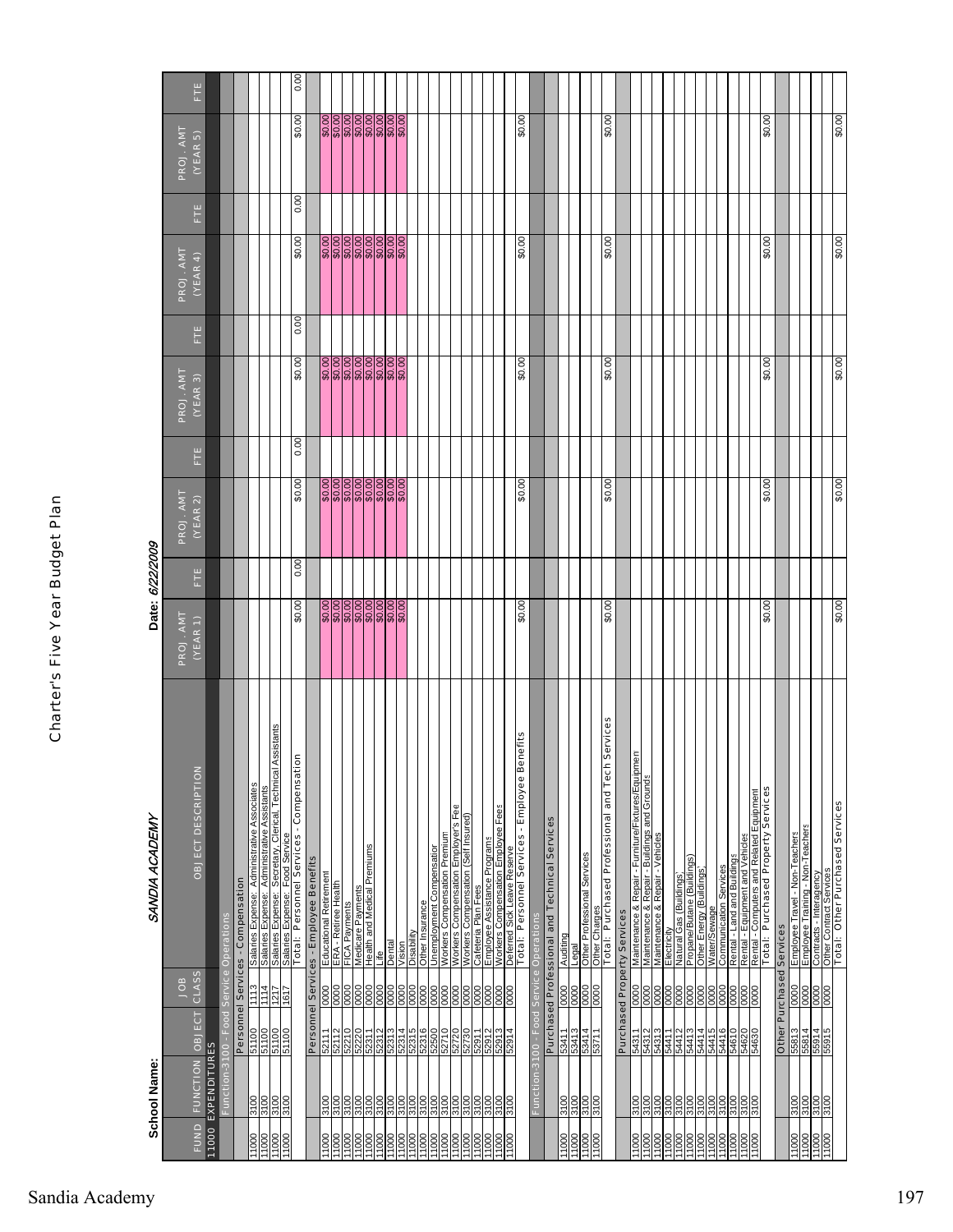|                                  | School Name:                          |                                 |                       | SANDIA ACADEMY                                                                                                       |                                                                                                     | Date: 6/22/2009 |                                                                         |                    |                      |                     |                               |                 |                                                                       |                  |
|----------------------------------|---------------------------------------|---------------------------------|-----------------------|----------------------------------------------------------------------------------------------------------------------|-----------------------------------------------------------------------------------------------------|-----------------|-------------------------------------------------------------------------|--------------------|----------------------|---------------------|-------------------------------|-----------------|-----------------------------------------------------------------------|------------------|
|                                  |                                       |                                 | CLASS<br><b>apor</b>  |                                                                                                                      | PROJ. ANT<br>$(VEAR_1)$                                                                             |                 | PROJ. AMT                                                               |                    | PROJ. AMT<br>(VER 3) |                     | PROJ. AMT                     |                 | PROJ. AMT<br>(YEAR 5)                                                 |                  |
| <b>FUND</b>                      | FUNCTION OBJECT<br>11000 EXPENDITURES |                                 |                       | <b>OBJECT DESCRIPTION</b>                                                                                            |                                                                                                     | E.              | (YEAR 2)                                                                | Ë                  |                      | Ë                   | (YEAR 4)                      | Ē.              |                                                                       | Ē.               |
|                                  |                                       | Supplies                        |                       |                                                                                                                      |                                                                                                     |                 |                                                                         |                    |                      |                     |                               |                 |                                                                       |                  |
|                                  | <b>SOLE</b>                           |                                 |                       | Software                                                                                                             |                                                                                                     |                 |                                                                         |                    |                      |                     |                               |                 |                                                                       |                  |
| 1000<br>100011<br>11000<br>11000 | 3100                                  | $\frac{11}{100}$                | <b><u>SSSSS</u></b>   | Non-Food<br>Food                                                                                                     |                                                                                                     |                 |                                                                         |                    |                      |                     |                               |                 |                                                                       |                  |
|                                  | 3100                                  | 56118                           |                       |                                                                                                                      |                                                                                                     |                 |                                                                         |                    |                      |                     |                               |                 |                                                                       |                  |
|                                  |                                       |                                 |                       | General Supplies and Materials<br>Total: Supplies                                                                    | \$0.00                                                                                              |                 | \$0.00                                                                  |                    | \$0.00               |                     | \$0.00                        |                 | \$0.00                                                                |                  |
|                                  |                                       | Property                        |                       |                                                                                                                      |                                                                                                     |                 |                                                                         |                    |                      |                     |                               |                 |                                                                       |                  |
| 000LL                            | 3100                                  | 57332                           | $\frac{0000}{0000}$   | Fixed Assets (more than \$5,000)                                                                                     |                                                                                                     |                 |                                                                         |                    |                      |                     |                               |                 |                                                                       |                  |
|                                  | 3100                                  |                                 |                       | Supply Assets (\$5,000 or less)<br>Total: Property                                                                   |                                                                                                     |                 |                                                                         |                    |                      |                     |                               |                 |                                                                       |                  |
| 11000                            | 3100                                  |                                 |                       | <b>TOTAL: FOOD SERVICES OPERATIONS</b>                                                                               | $60.00$<br>$60.00$                                                                                  | 0.00            | 60.00                                                                   | 0.00               | 60.00                | $\overline{0}$      | 60.00                         | 0.00            | 60.00                                                                 | 0.00             |
|                                  | Function-3300 - Community             |                                 |                       | Services Operations                                                                                                  |                                                                                                     |                 |                                                                         |                    |                      |                     |                               |                 |                                                                       |                  |
|                                  |                                       |                                 |                       | Personnel Services - Compensation                                                                                    |                                                                                                     |                 |                                                                         |                    |                      |                     |                               |                 |                                                                       |                  |
| 11000                            | 3300                                  |                                 | 1619                  | Salaries Expense: Adult Education                                                                                    |                                                                                                     |                 |                                                                         |                    |                      |                     |                               |                 |                                                                       |                  |
| 000                              |                                       | 00119<br>11100                  |                       |                                                                                                                      |                                                                                                     |                 |                                                                         |                    |                      |                     |                               |                 |                                                                       |                  |
|                                  |                                       | 51100<br>51100                  |                       | <u>Salaries Expense: Recreation</u><br>Salaries Expense: Summer School/Atter School<br>Salaries Expense: Bus Drivers |                                                                                                     |                 |                                                                         |                    |                      |                     |                               |                 |                                                                       |                  |
| 11000<br>11000<br>11000          | <u> ခြချချချ</u><br><u>ကြီးကြီး</u>   | 51100                           | 1621<br>1621<br>1621  |                                                                                                                      |                                                                                                     |                 |                                                                         |                    |                      |                     |                               |                 |                                                                       |                  |
|                                  |                                       |                                 |                       | Salaries Expense: Extended Services to Students<br>Total: Personnel Services - Compensation                          | 00'0\$                                                                                              | 0.00            | 00'0\$                                                                  | 0.00               | 00'0\$               | 0.00                | 00'0\$                        | 0.00            | 00'0\$                                                                | 0.00             |
|                                  |                                       |                                 |                       | Personnel Services - Employee Benefits                                                                               |                                                                                                     |                 |                                                                         |                    |                      |                     |                               |                 |                                                                       |                  |
|                                  | 3300                                  | 52111                           |                       |                                                                                                                      |                                                                                                     |                 |                                                                         |                    |                      |                     |                               |                 |                                                                       |                  |
| 000LI<br>000LI                   |                                       |                                 |                       | Educational Retirement<br>ERA - Retiree Health<br>FICA Payments                                                      |                                                                                                     |                 |                                                                         |                    |                      |                     |                               |                 |                                                                       |                  |
|                                  | $\frac{888}{330}$                     | 52210                           |                       |                                                                                                                      |                                                                                                     |                 |                                                                         |                    |                      |                     |                               |                 |                                                                       |                  |
|                                  |                                       | 02229<br>$\frac{12371}{22311}$  |                       | Medicare Payments                                                                                                    |                                                                                                     |                 |                                                                         |                    |                      |                     |                               |                 |                                                                       |                  |
|                                  | 3300<br>3300                          | 2312                            |                       | Health and Medical Premiums<br>Life                                                                                  |                                                                                                     |                 |                                                                         |                    |                      |                     |                               |                 |                                                                       |                  |
|                                  |                                       | ELEZS                           | 888888888             | Dental                                                                                                               |                                                                                                     |                 |                                                                         |                    |                      |                     |                               |                 |                                                                       |                  |
|                                  | 3300                                  | 71829                           |                       | Vision                                                                                                               |                                                                                                     |                 |                                                                         |                    |                      |                     |                               |                 |                                                                       |                  |
| 1000<br>1000                     | 3300                                  | 52315<br>52316                  | 0000                  | Other Insurance<br>Disabili                                                                                          |                                                                                                     |                 |                                                                         |                    |                      |                     |                               |                 |                                                                       |                  |
| 1000                             | 3300                                  | 52500                           |                       | Unemployment Compensation                                                                                            |                                                                                                     |                 |                                                                         |                    |                      |                     |                               |                 |                                                                       |                  |
| 1000                             | 3300                                  | 52710                           | $\frac{10000}{10000}$ | Workers Compensation Premium                                                                                         |                                                                                                     |                 |                                                                         |                    |                      |                     |                               |                 |                                                                       |                  |
| 1000<br>1000                     | 3300                                  | 52730<br>52730                  |                       | "s Fee<br>Workers Compensation Employer's Fi<br>Workers Compensation (Self Insured)<br>Workers                       |                                                                                                     |                 |                                                                         |                    |                      |                     |                               |                 |                                                                       |                  |
|                                  |                                       |                                 | 0000                  |                                                                                                                      |                                                                                                     |                 |                                                                         |                    |                      |                     |                               |                 |                                                                       |                  |
| 11000                            | 3300                                  | 52911                           |                       | Employee Assistance Programs<br>Cafeteria Plan Fees                                                                  |                                                                                                     |                 |                                                                         |                    |                      |                     |                               |                 |                                                                       |                  |
| 1000<br>11000                    | $\frac{8888}{3300}$                   | 52913<br>52913<br>52914         | $\frac{88888}{8880}$  | Workers Compensation Employee Fees<br>Deferred Sick Leave Reserve<br>Total:  Personnel Services  - Employee Benefits |                                                                                                     |                 |                                                                         |                    |                      |                     |                               |                 |                                                                       |                  |
|                                  |                                       |                                 |                       |                                                                                                                      |                                                                                                     |                 |                                                                         |                    |                      |                     |                               |                 |                                                                       |                  |
|                                  |                                       |                                 |                       |                                                                                                                      | \$0.00                                                                                              |                 | \$0.00                                                                  |                    | \$0.00               |                     | \$0.00                        |                 | \$0.00                                                                |                  |
|                                  |                                       | <b>Other Purchased Services</b> |                       |                                                                                                                      |                                                                                                     |                 |                                                                         |                    |                      |                     |                               |                 |                                                                       |                  |
| 11000<br>11000<br>11000          | 008E                                  | 55200<br>55813                  |                       | Property/Liability Insurance                                                                                         |                                                                                                     |                 |                                                                         |                    |                      |                     |                               |                 |                                                                       |                  |
|                                  |                                       |                                 |                       | Employee Travel - Non-Teachers                                                                                       |                                                                                                     |                 |                                                                         |                    |                      |                     |                               |                 |                                                                       |                  |
|                                  | 3300                                  | 55814<br>55817                  |                       | <u>Employee Training - Non-Teachers</u><br>Student Travel                                                            |                                                                                                     |                 |                                                                         |                    |                      |                     |                               |                 |                                                                       |                  |
|                                  |                                       |                                 | 8888888               | Other Travel - Non-Employees                                                                                         |                                                                                                     |                 |                                                                         |                    |                      |                     |                               |                 |                                                                       |                  |
| 11000<br>11000                   | 3300                                  | 55814<br>55914<br>55915         |                       | Contracts - Interagency                                                                                              |                                                                                                     |                 |                                                                         |                    |                      |                     |                               |                 |                                                                       |                  |
| 1000                             | 3300                                  |                                 | 0000                  | <b>Other Contract Services</b><br>Total: Other Purchased Services                                                    |                                                                                                     |                 |                                                                         |                    |                      |                     |                               |                 |                                                                       |                  |
|                                  |                                       |                                 |                       |                                                                                                                      | 00.0\$                                                                                              |                 | 00.0\$                                                                  |                    | 00:0\$               |                     | 00.0\$                        |                 | 00:0\$                                                                |                  |
|                                  |                                       | Supplies                        |                       |                                                                                                                      |                                                                                                     |                 |                                                                         |                    |                      |                     |                               |                 |                                                                       |                  |
| 0001                             | 3300                                  | 56118                           | 0000                  | General Supplies and Materials<br>Total: Supplies                                                                    |                                                                                                     |                 |                                                                         |                    |                      |                     |                               |                 |                                                                       |                  |
|                                  |                                       |                                 |                       |                                                                                                                      | $\begin{array}{c c} \hline 0.00 \\ \hline 0.00 \\ \hline 0.00 \\ \hline 0.00 \\ \hline \end{array}$ |                 |                                                                         |                    | $60.00$<br>$60.00$   |                     | 00'0\$                        |                 | 00'0\$                                                                |                  |
| 11000                            | 3300                                  |                                 |                       | <b>TOTAL: COMMUNITY SERVICES OPERATIONS</b>                                                                          |                                                                                                     | 0.00            |                                                                         |                    |                      | $\frac{0.00}{0.00}$ |                               | 0.00            |                                                                       |                  |
| 11000                            | 3000                                  |                                 | <b>TOTAL:</b>         | <b>SERVICES</b><br><b>OPERATION OF NON-INSTRUCTIONAL</b>                                                             |                                                                                                     |                 | $\begin{array}{r}\n 160000 \\  00008 \\  00008 \\  00008\n \end{array}$ | $\frac{1000}{000}$ |                      |                     | $[00,06]$ $[00,08]$ $[00,08]$ |                 | $\begin{array}{c}\n 30.00 \\  30.00 \\  \hline\n 30.00\n \end{array}$ | $rac{100}{0.00}$ |
| <u>aaqli.</u>                    |                                       |                                 |                       | TOTAL: OPERATIONAL FUND                                                                                              | \$2,161,400.47                                                                                      | $\frac{1}{200}$ |                                                                         |                    | \$2,161,400.66       | $\frac{1}{200}$     |                               | $\frac{1}{200}$ |                                                                       |                  |